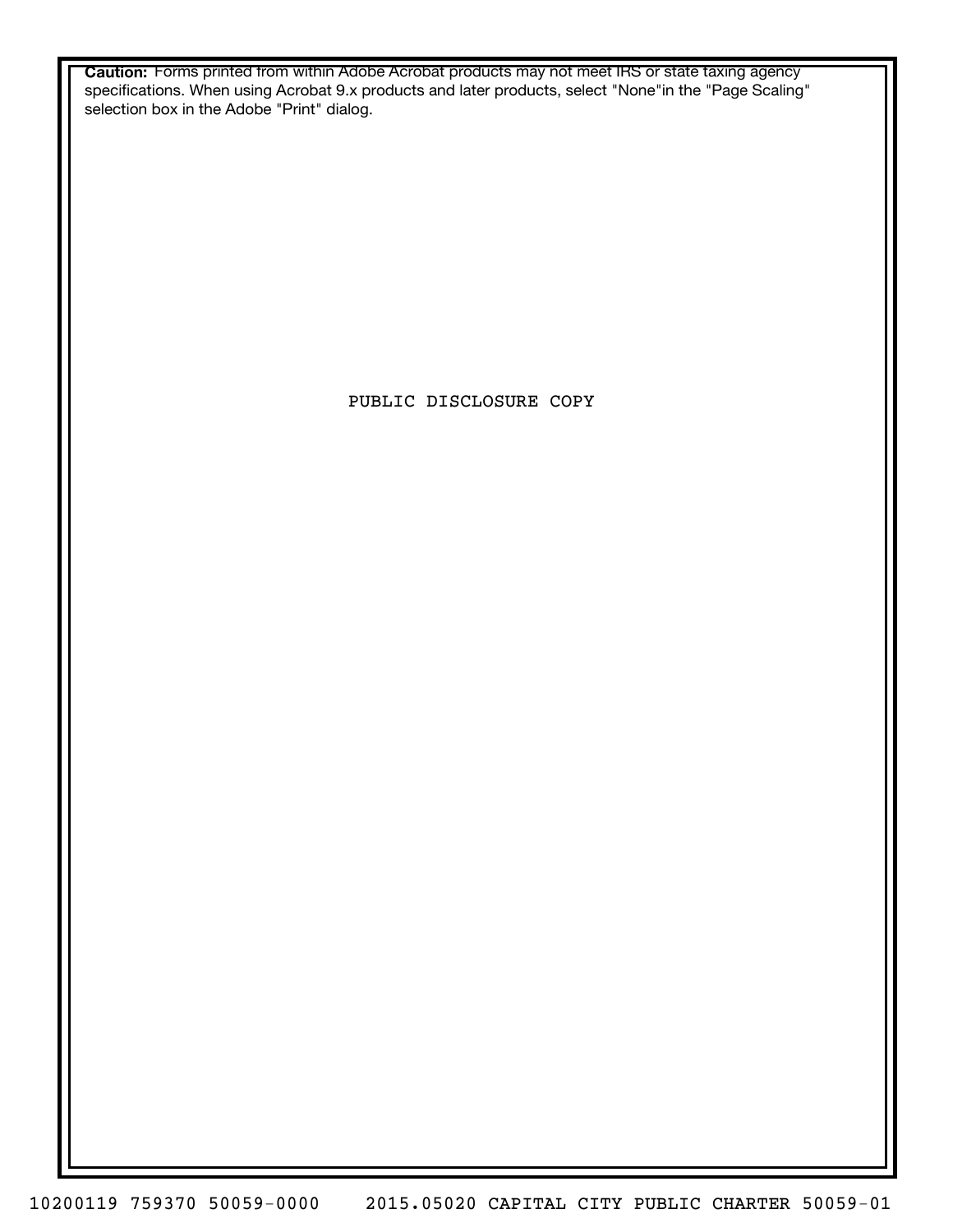

7910 WOODMONT AVENUE **SUITE 500** BETHESDA, MD 20814 (T) 301.986.0600  $(F)$  301.986.0432

1901 L STREET, NW **SUITE 750** WASHINGTON, DC 20036 (T) 202.822.0717 (F) 202.822.0739

January 21, 2017

 Capital City Public Charter School, Inc. 100 Peabody Street, NW Washington, DC 20011

Capital City Public Charter School, Inc.:

 Enclosed is the 2015 Exempt Organization return, as follows...

2015 Form 990

Please review the return for completeness and accuracy.

 We sincerely appreciate the opportunity to serve you. Please contact us if you have any questions concerning the tax return.

Very truly yours,

Councilor, Buchanan & Mitchell, P.C.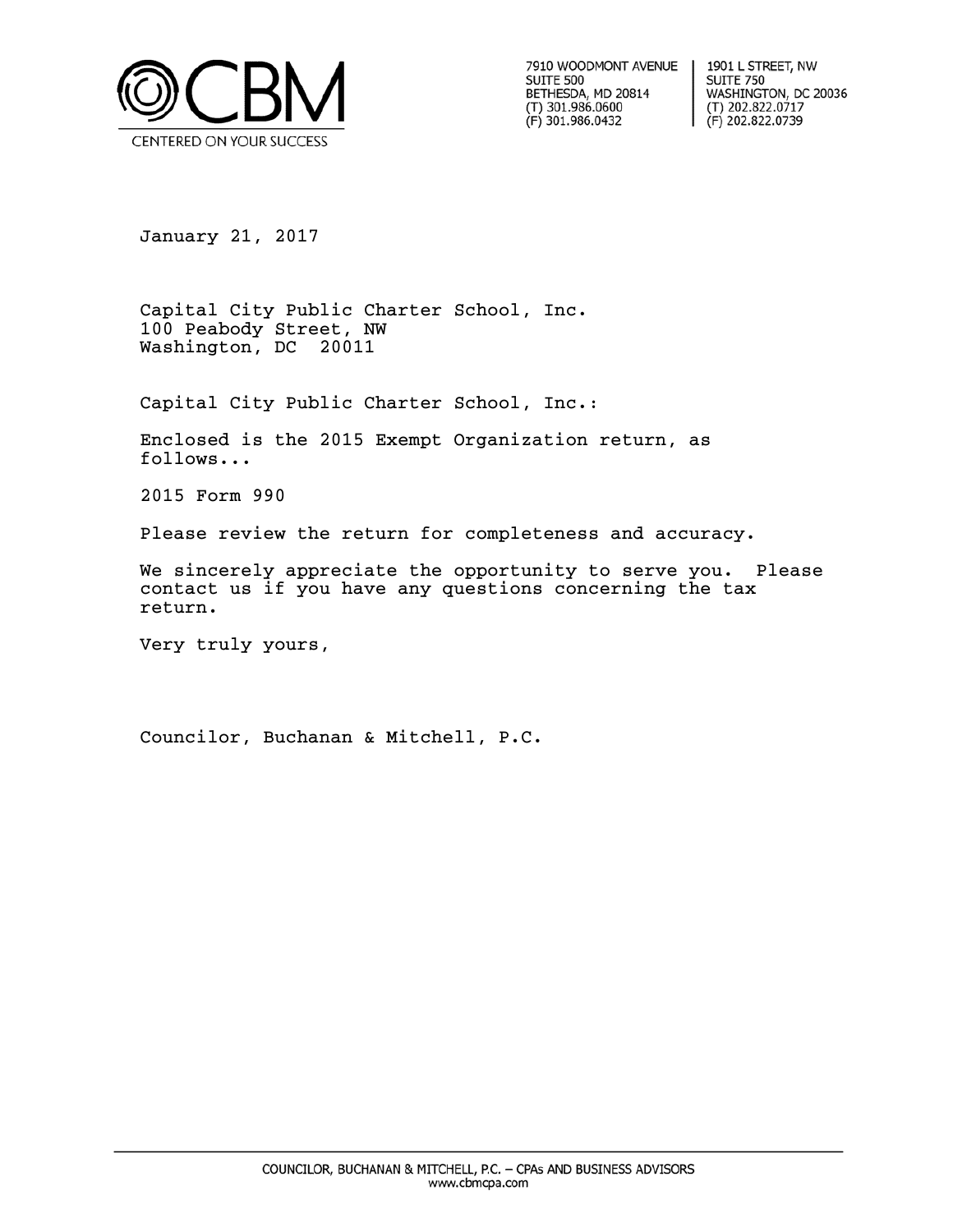## **TAX RETURN FILING INSTRUCTIONS**

\*\* FORM 990 PUBLIC DISCLOSURE COPY \*\*

### **FOR THE YEAR ENDING**

~~~~~~~~~~~~~~~~~ June 30, 2016

| <b>Prepared for</b>                                | Capital City Public Charter School, Inc.<br>100 Peabody Street, NW<br>Washington, DC<br>20011                                                           |
|----------------------------------------------------|---------------------------------------------------------------------------------------------------------------------------------------------------------|
| <b>Prepared by</b>                                 | Councilor, Buchanan & Mitchell, P.C.<br>7910 Woodmont Avenue, Suite 500<br>Bethesda, MD<br>20814                                                        |
| Amount due<br>or refund                            | Not applicable                                                                                                                                          |
| Make check<br>payable to                           | Not applicable                                                                                                                                          |
| Mail tax return<br>and check (if<br>applicable) to | Not applicable                                                                                                                                          |
| Return must be<br>mailed on<br>or before           | Not applicable                                                                                                                                          |
| <b>Special</b><br><b>Instructions</b>              | This copy of the return is provided ONLY for Public Disclosure<br>Any confidential information regarding large donors<br>purposes.<br>has been removed. |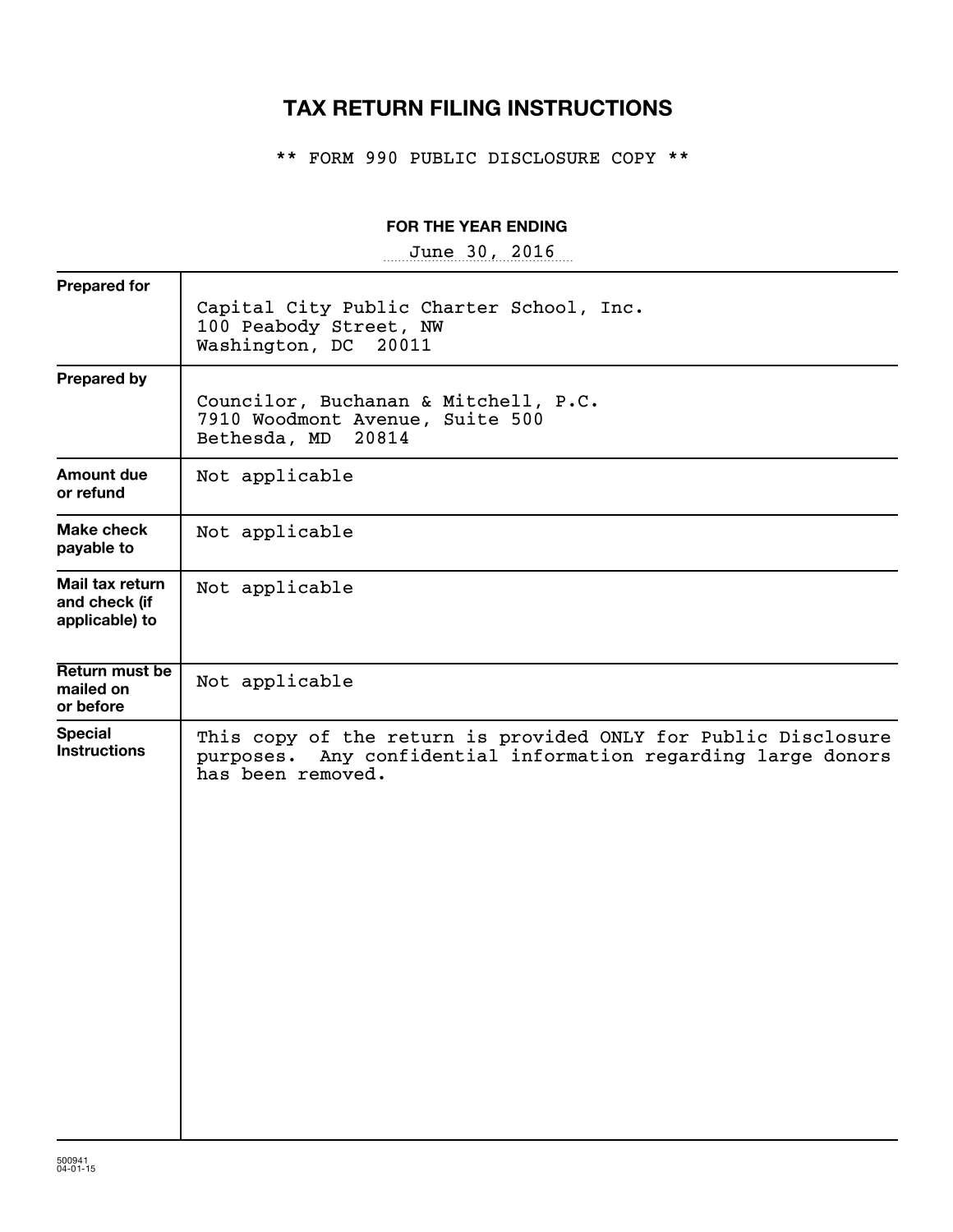|                                                                                                                                                                                                              |                                     |                                             | PUBLIC DISCLOSURE COPY **                                                                                                                                                  |     |                                                     |                                                                                                      |  |
|--------------------------------------------------------------------------------------------------------------------------------------------------------------------------------------------------------------|-------------------------------------|---------------------------------------------|----------------------------------------------------------------------------------------------------------------------------------------------------------------------------|-----|-----------------------------------------------------|------------------------------------------------------------------------------------------------------|--|
|                                                                                                                                                                                                              |                                     |                                             | <b>Return of Organization Exempt From Income Tax</b>                                                                                                                       |     |                                                     | OMB No. 1545-0047                                                                                    |  |
| 990<br>Form<br>Under section 501(c), 527, or 4947(a)(1) of the Internal Revenue Code (except private foundations)<br>Do not enter social security numbers on this form as it may be made public.             |                                     |                                             |                                                                                                                                                                            |     |                                                     |                                                                                                      |  |
| Department of the Treasury                                                                                                                                                                                   | <b>Open to Public</b><br>Inspection |                                             |                                                                                                                                                                            |     |                                                     |                                                                                                      |  |
| Internal Revenue Service<br>Information about Form 990 and its instructions is at www.irs.gov/form990.<br>A For the 2015 calendar year, or tax year beginning $JUL$ 1, $2015$<br>and ending $JUN$ 30, $2016$ |                                     |                                             |                                                                                                                                                                            |     |                                                     |                                                                                                      |  |
|                                                                                                                                                                                                              |                                     |                                             |                                                                                                                                                                            |     |                                                     |                                                                                                      |  |
|                                                                                                                                                                                                              | <b>B</b> Check if<br>applicable:    |                                             | <b>C</b> Name of organization                                                                                                                                              |     | D Employer identification number                    |                                                                                                      |  |
|                                                                                                                                                                                                              | Address<br> change                  |                                             | CAPITAL CITY PUBLIC CHARTER SCHOOL, INC.                                                                                                                                   |     |                                                     |                                                                                                      |  |
|                                                                                                                                                                                                              | Name<br>change                      |                                             | Doing business as                                                                                                                                                          |     |                                                     | 52-2210775                                                                                           |  |
|                                                                                                                                                                                                              | Initial<br>return                   |                                             | Number and street (or P.O. box if mail is not delivered to street address)<br>Room/suite                                                                                   |     | E Telephone number                                  |                                                                                                      |  |
|                                                                                                                                                                                                              | Final<br>return/                    |                                             | 100 PEABODY STREET, NW                                                                                                                                                     |     |                                                     | $202 - 387 - 0309$                                                                                   |  |
|                                                                                                                                                                                                              | termin-<br>ated<br>Amended          |                                             | City or town, state or province, country, and ZIP or foreign postal code                                                                                                   |     | G Gross receipts \$                                 | 22, 201, 706.                                                                                        |  |
|                                                                                                                                                                                                              | return<br>Applica-                  |                                             | 20011<br>WASHINGTON, DC                                                                                                                                                    |     | H(a) Is this a group return                         |                                                                                                      |  |
|                                                                                                                                                                                                              | tion<br>pending                     |                                             | F Name and address of principal officer: KAREN DRESDEN<br>SAME AS C ABOVE                                                                                                  |     |                                                     | for subordinates? $\frac{\Box}{\Box}$ Yes $\boxed{X}$ No                                             |  |
|                                                                                                                                                                                                              |                                     | <b>I</b> Tax-exempt status: $X \ 501(c)(3)$ | $4947(a)(1)$ or<br>$501(c)$ (<br>$\sqrt{\frac{1}{1}}$ (insert no.)                                                                                                         | 527 |                                                     | $H(b)$ Are all subordinates included? $\Box$ Yes<br>No<br>If "No," attach a list. (see instructions) |  |
|                                                                                                                                                                                                              |                                     |                                             | J Website: WWW.CCPCS.ORG                                                                                                                                                   |     | $H(c)$ Group exemption number $\blacktriangleright$ |                                                                                                      |  |
|                                                                                                                                                                                                              |                                     | K Form of organization: X Corporation       | Trust<br>Association<br>Other $\blacktriangleright$                                                                                                                        |     |                                                     | L Year of formation: $1999$ M State of legal domicile: DC                                            |  |
|                                                                                                                                                                                                              | Part I                              | Summary                                     |                                                                                                                                                                            |     |                                                     |                                                                                                      |  |
|                                                                                                                                                                                                              | 1                                   |                                             | Briefly describe the organization's mission or most significant activities: THE ORGANIZATIONS'S MISSION IS                                                                 |     |                                                     |                                                                                                      |  |
| Governance                                                                                                                                                                                                   |                                     |                                             | TO ENABLE A DIVERSE GROUP OF CHILDREN TO MEET HIGH EXPECTATIONS,                                                                                                           |     |                                                     |                                                                                                      |  |
|                                                                                                                                                                                                              | 2                                   |                                             | Check this box $\blacktriangleright$ $\Box$ if the organization discontinued its operations or disposed of more than 25% of its net assets.                                |     |                                                     |                                                                                                      |  |
|                                                                                                                                                                                                              | з                                   |                                             | Number of voting members of the governing body (Part VI, line 1a)                                                                                                          |     | 3                                                   | 13                                                                                                   |  |
|                                                                                                                                                                                                              | 4                                   |                                             |                                                                                                                                                                            |     | $\overline{\mathbf{4}}$                             | $\overline{13}$                                                                                      |  |
|                                                                                                                                                                                                              | 5                                   |                                             |                                                                                                                                                                            |     | 5                                                   | $\overline{282}$                                                                                     |  |
| <b>Activities &amp;</b>                                                                                                                                                                                      | 6                                   |                                             |                                                                                                                                                                            |     | 6                                                   | 300                                                                                                  |  |
|                                                                                                                                                                                                              |                                     |                                             |                                                                                                                                                                            |     | 7a                                                  | $\overline{0}$ .                                                                                     |  |
|                                                                                                                                                                                                              |                                     |                                             |                                                                                                                                                                            |     | 7 <sub>b</sub>                                      | σ.                                                                                                   |  |
|                                                                                                                                                                                                              |                                     |                                             |                                                                                                                                                                            |     | <b>Prior Year</b>                                   | <b>Current Year</b>                                                                                  |  |
|                                                                                                                                                                                                              | 8                                   |                                             | Contributions and grants (Part VIII, line 1h)                                                                                                                              |     | 2,075,656.                                          | 2,358,374.                                                                                           |  |
|                                                                                                                                                                                                              | 9                                   |                                             | Program service revenue (Part VIII, line 2g)                                                                                                                               |     | 18,671,711.                                         | 18,340,897.                                                                                          |  |
| Revenue                                                                                                                                                                                                      | 10                                  |                                             |                                                                                                                                                                            |     | $19,046$ .                                          | 19,794.                                                                                              |  |
|                                                                                                                                                                                                              | 11                                  |                                             | Other revenue (Part VIII, column (A), lines 5, 6d, 8c, 9c, 10c, and 11e)                                                                                                   |     | Ο.                                                  | 0.                                                                                                   |  |
|                                                                                                                                                                                                              | 12                                  |                                             | Total revenue - add lines 8 through 11 (must equal Part VIII, column (A), line 12)                                                                                         |     | 20, 766, 413.                                       | 20, 719, 065.                                                                                        |  |
|                                                                                                                                                                                                              | 13                                  |                                             | Grants and similar amounts paid (Part IX, column (A), lines 1-3)                                                                                                           |     | 16, 250.<br>$\Omega$                                | 23,000.                                                                                              |  |
|                                                                                                                                                                                                              | 14                                  |                                             | Benefits paid to or for members (Part IX, column (A), line 4)                                                                                                              |     | 12,583,242.                                         | о.<br>13,067,142.                                                                                    |  |
| Expenses                                                                                                                                                                                                     |                                     |                                             | 15 Salaries, other compensation, employee benefits (Part IX, column (A), lines 5-10)                                                                                       |     | 0                                                   | Ο.                                                                                                   |  |
|                                                                                                                                                                                                              |                                     |                                             |                                                                                                                                                                            |     |                                                     |                                                                                                      |  |
|                                                                                                                                                                                                              |                                     |                                             |                                                                                                                                                                            |     | 6,599,663.                                          | 6, 175, 891.                                                                                         |  |
|                                                                                                                                                                                                              |                                     |                                             |                                                                                                                                                                            |     | 19,199,155.                                         | 19,266,033.                                                                                          |  |
|                                                                                                                                                                                                              | 18<br>19                            |                                             | Total expenses. Add lines 13-17 (must equal Part IX, column (A), line 25)                                                                                                  |     | $1,567,258$ .                                       | 1,453,032.                                                                                           |  |
|                                                                                                                                                                                                              |                                     |                                             |                                                                                                                                                                            |     | <b>Beginning of Current Year</b>                    | <b>End of Year</b>                                                                                   |  |
| Net Assets or                                                                                                                                                                                                | 20                                  | Total assets (Part X, line 16)              |                                                                                                                                                                            |     | 34,103,017.                                         | 35,611,206.                                                                                          |  |
|                                                                                                                                                                                                              | 21                                  |                                             | Total liabilities (Part X, line 26)                                                                                                                                        |     | 22,456,289.                                         | 22,822,962.                                                                                          |  |
|                                                                                                                                                                                                              | 22                                  |                                             |                                                                                                                                                                            |     | 11,646,728.                                         | 12,788,244.                                                                                          |  |
|                                                                                                                                                                                                              | Part II                             | <b>Signature Block</b>                      |                                                                                                                                                                            |     |                                                     |                                                                                                      |  |
|                                                                                                                                                                                                              |                                     |                                             | Under penalties of perjury, I declare that I have examined this return, including accompanying schedules and statements, and to the best of my knowledge and belief, it is |     |                                                     |                                                                                                      |  |
|                                                                                                                                                                                                              |                                     |                                             | true, correct, and complete. Declaration of preparer (other than officer) is based on all information of which preparer has any knowledge.                                 |     |                                                     |                                                                                                      |  |
|                                                                                                                                                                                                              |                                     |                                             |                                                                                                                                                                            |     |                                                     |                                                                                                      |  |

| Sign     | Signature of officer                                                                                         |                                      | Date                                  |  |  |  |  |  |  |  |
|----------|--------------------------------------------------------------------------------------------------------------|--------------------------------------|---------------------------------------|--|--|--|--|--|--|--|
| Here     | KAREN DRESDEN,<br>HEAD OF SCHOOL                                                                             |                                      |                                       |  |  |  |  |  |  |  |
|          | Type or print name and title                                                                                 |                                      |                                       |  |  |  |  |  |  |  |
|          | Print/Type preparer's name                                                                                   | Date<br>Preparer's signature         | PTIN<br>Check                         |  |  |  |  |  |  |  |
| Paid     | PATRICIA DROLET                                                                                              | PATRICIA DROLET                      | P00362984<br>$01/19/17$ self-employed |  |  |  |  |  |  |  |
| Preparer | Firm's name                                                                                                  | COUNCILOR, BUCHANAN & MITCHELL, P.C. | 52-1711839<br>Firm's EIN              |  |  |  |  |  |  |  |
| Use Only | Firm's address 3910 WOODMONT AVENUE, SUITE 500                                                               |                                      |                                       |  |  |  |  |  |  |  |
|          | BETHESDA, MD 20814                                                                                           |                                      | Phone no. $(301)$ 986-0600            |  |  |  |  |  |  |  |
|          | May the IRS discuss this return with the preparer shown above? (see instructions)                            |                                      | X.<br><b>No</b><br>Yes                |  |  |  |  |  |  |  |
|          | Form 990 (2015)<br>LHA For Paperwork Reduction Act Notice, see the separate instructions.<br>532001 12-16-15 |                                      |                                       |  |  |  |  |  |  |  |

SEE SCHEDULE O FOR ORGANIZATION MISSION STATEMENT CONTINUATION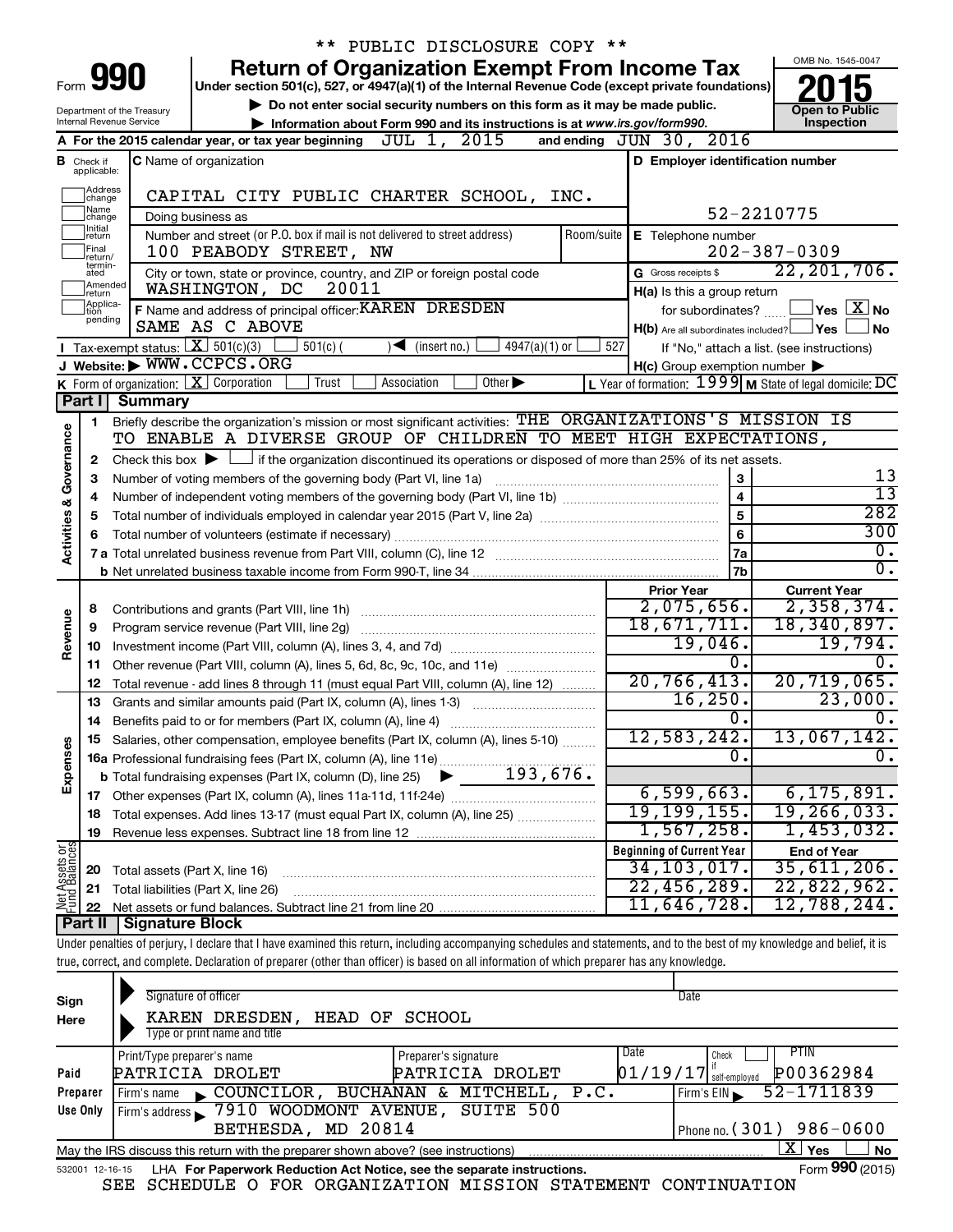| (Expenses \$<br>Other program services (Describe in Schedule O.)<br>Total program service expenses                                                                                                                                                                                   | including grants of \$                                     | including grants of \$<br>16,557,834.        |                                                                | (Revenue \$                         | (Revenue \$ |             | Form 990 (2015)                                                                                                               |
|--------------------------------------------------------------------------------------------------------------------------------------------------------------------------------------------------------------------------------------------------------------------------------------|------------------------------------------------------------|----------------------------------------------|----------------------------------------------------------------|-------------------------------------|-------------|-------------|-------------------------------------------------------------------------------------------------------------------------------|
|                                                                                                                                                                                                                                                                                      |                                                            |                                              |                                                                |                                     |             |             |                                                                                                                               |
|                                                                                                                                                                                                                                                                                      |                                                            |                                              |                                                                |                                     |             |             |                                                                                                                               |
|                                                                                                                                                                                                                                                                                      |                                                            |                                              |                                                                |                                     |             |             |                                                                                                                               |
|                                                                                                                                                                                                                                                                                      |                                                            |                                              |                                                                |                                     |             |             |                                                                                                                               |
|                                                                                                                                                                                                                                                                                      |                                                            |                                              |                                                                |                                     |             |             |                                                                                                                               |
|                                                                                                                                                                                                                                                                                      |                                                            |                                              |                                                                |                                     |             |             |                                                                                                                               |
|                                                                                                                                                                                                                                                                                      |                                                            |                                              |                                                                |                                     |             |             |                                                                                                                               |
|                                                                                                                                                                                                                                                                                      |                                                            |                                              |                                                                |                                     |             |             |                                                                                                                               |
|                                                                                                                                                                                                                                                                                      |                                                            |                                              |                                                                |                                     |             |             |                                                                                                                               |
|                                                                                                                                                                                                                                                                                      |                                                            |                                              |                                                                |                                     |             |             |                                                                                                                               |
|                                                                                                                                                                                                                                                                                      |                                                            |                                              |                                                                |                                     |             |             |                                                                                                                               |
|                                                                                                                                                                                                                                                                                      |                                                            |                                              |                                                                |                                     |             |             |                                                                                                                               |
|                                                                                                                                                                                                                                                                                      |                                                            |                                              |                                                                |                                     |             |             |                                                                                                                               |
|                                                                                                                                                                                                                                                                                      |                                                            |                                              |                                                                |                                     |             |             |                                                                                                                               |
|                                                                                                                                                                                                                                                                                      |                                                            |                                              |                                                                |                                     |             |             |                                                                                                                               |
|                                                                                                                                                                                                                                                                                      |                                                            |                                              |                                                                |                                     |             |             |                                                                                                                               |
|                                                                                                                                                                                                                                                                                      |                                                            |                                              |                                                                |                                     |             |             |                                                                                                                               |
|                                                                                                                                                                                                                                                                                      |                                                            |                                              |                                                                |                                     |             |             |                                                                                                                               |
|                                                                                                                                                                                                                                                                                      |                                                            |                                              |                                                                |                                     |             |             |                                                                                                                               |
|                                                                                                                                                                                                                                                                                      |                                                            |                                              |                                                                |                                     |             |             |                                                                                                                               |
|                                                                                                                                                                                                                                                                                      |                                                            |                                              |                                                                |                                     |             |             |                                                                                                                               |
|                                                                                                                                                                                                                                                                                      |                                                            |                                              |                                                                |                                     |             |             |                                                                                                                               |
| (Code: ) (Expenses \$                                                                                                                                                                                                                                                                |                                                            |                                              |                                                                | including grants of \$ (Revenue \$) |             |             |                                                                                                                               |
|                                                                                                                                                                                                                                                                                      |                                                            |                                              |                                                                |                                     |             |             |                                                                                                                               |
|                                                                                                                                                                                                                                                                                      |                                                            |                                              |                                                                |                                     |             |             |                                                                                                                               |
|                                                                                                                                                                                                                                                                                      |                                                            |                                              |                                                                |                                     |             |             |                                                                                                                               |
|                                                                                                                                                                                                                                                                                      |                                                            |                                              |                                                                |                                     |             |             |                                                                                                                               |
|                                                                                                                                                                                                                                                                                      |                                                            |                                              |                                                                |                                     |             |             |                                                                                                                               |
| (ELOB) SCHOOL DESIGN.                                                                                                                                                                                                                                                                |                                                            |                                              |                                                                |                                     |             |             |                                                                                                                               |
| CCPCS IMPLEMENTS THE EXPEDITIONARY LEARNING OUTWARD BOUND                                                                                                                                                                                                                            |                                                            |                                              |                                                                |                                     |             |             |                                                                                                                               |
| STUDENTS IN GRADES PRE-K THROUGH HIGH SCHOOL IN THE DISTRICT OF                                                                                                                                                                                                                      |                                                            |                                              |                                                                |                                     |             |             |                                                                                                                               |
| ) (Expenses \$<br>CAPITAL CITY PUBLIC CHARTER SCHOOL PROVIDES PUBLIC EDUCATION TO                                                                                                                                                                                                    | 16, 557, 834. including grants of \$23, 000. ) (Revenue \$ |                                              |                                                                |                                     |             | 18,340,897. |                                                                                                                               |
| revenue, if any, for each program service reported.                                                                                                                                                                                                                                  |                                                            |                                              |                                                                |                                     |             |             |                                                                                                                               |
| Describe the organization's program service accomplishments for each of its three largest program services, as measured by expenses.<br>Section 501(c)(3) and 501(c)(4) organizations are required to report the amount of grants and allocations to others, the total expenses, and |                                                            |                                              |                                                                |                                     |             |             |                                                                                                                               |
| If "Yes," describe these changes on Schedule O.                                                                                                                                                                                                                                      |                                                            |                                              |                                                                |                                     |             |             |                                                                                                                               |
| Did the organization cease conducting, or make significant changes in how it conducts, any program services?                                                                                                                                                                         |                                                            |                                              |                                                                |                                     |             |             | $\exists$ Yes $\boxed{\text{X}}$ No                                                                                           |
| the prior Form 990 or 990-EZ?<br>If "Yes," describe these new services on Schedule O.                                                                                                                                                                                                |                                                            |                                              |                                                                |                                     |             |             |                                                                                                                               |
| Did the organization undertake any significant program services during the year which were not listed on                                                                                                                                                                             |                                                            |                                              |                                                                |                                     |             |             | $\overline{\ }$ Yes $\overline{\phantom{a}X}$ No                                                                              |
| SUBJECTS, WHILE ACQUIRING A LOVE OF LEARNING AND A STRONG SENSE OF                                                                                                                                                                                                                   |                                                            |                                              |                                                                |                                     |             |             |                                                                                                                               |
| PROBLEM-SOLVING SKILLS, AND ACHIEVE A DEEP UNDERSTANDING OF COMPLEX                                                                                                                                                                                                                  |                                                            |                                              |                                                                |                                     |             |             |                                                                                                                               |
| MEET HIGH EXPECTATIONS, DEVELOP CREATIVITY, CRITICAL THINKING,                                                                                                                                                                                                                       |                                                            |                                              |                                                                |                                     |             |             |                                                                                                                               |
|                                                                                                                                                                                                                                                                                      |                                                            |                                              |                                                                |                                     |             |             |                                                                                                                               |
|                                                                                                                                                                                                                                                                                      |                                                            |                                              |                                                                |                                     |             |             | $\boxed{\mathbf{X}}$                                                                                                          |
|                                                                                                                                                                                                                                                                                      |                                                            | Briefly describe the organization's mission: | <b>Part III   Statement of Program Service Accomplishments</b> |                                     |             |             | CAPITAL CITY PUBLIC CHARTER SCHOOL, INC. 52-2210775<br>THE ORGANIZATION'S MISSION IS TO ENABLE A DIVERSE GROUP OF CHILDREN TO |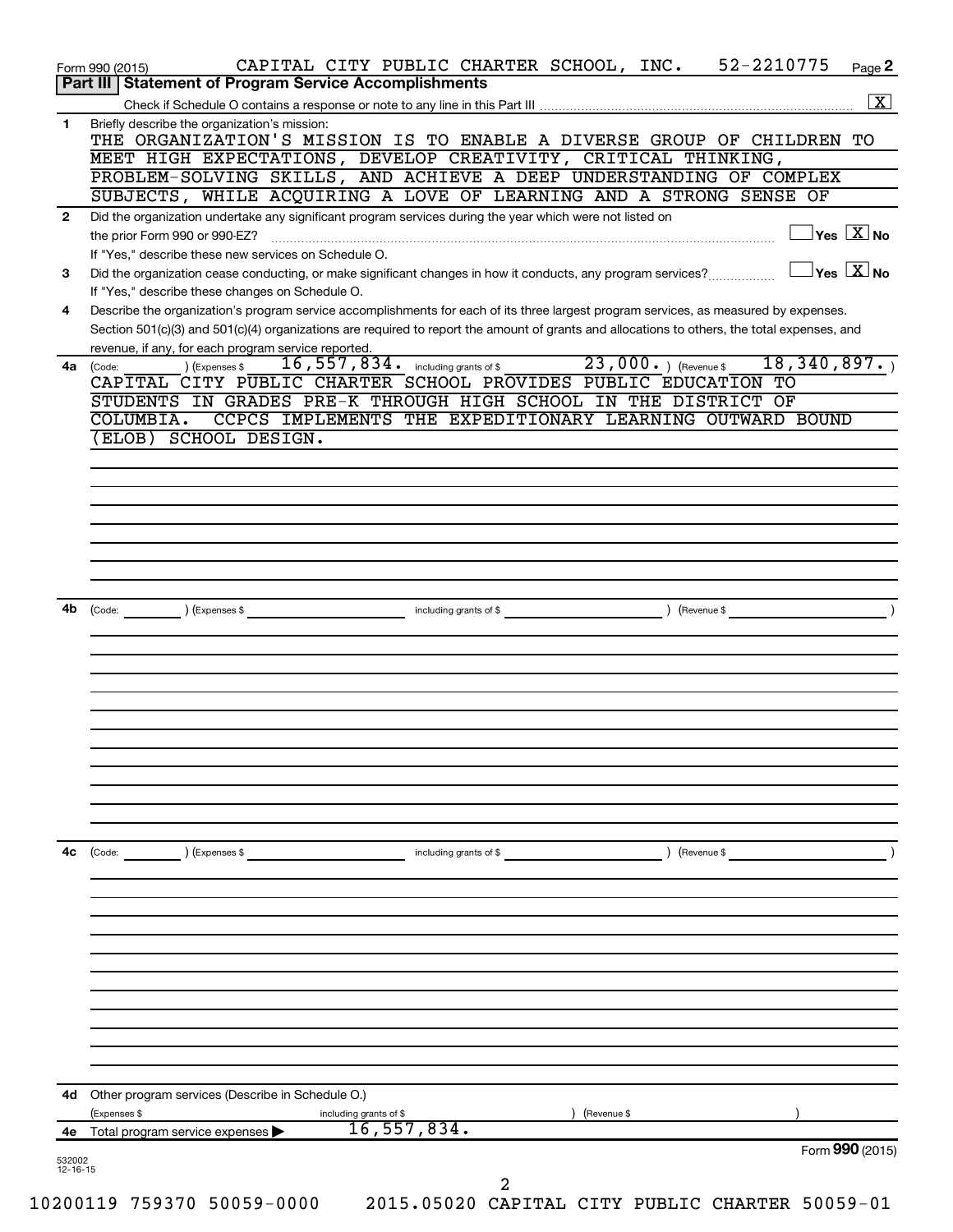| Form 990 (2015) |  |
|-----------------|--|

|     | <b>Part IV   Checklist of Required Schedules</b>                                                                                                                                                                                    |                         |                         |    |
|-----|-------------------------------------------------------------------------------------------------------------------------------------------------------------------------------------------------------------------------------------|-------------------------|-------------------------|----|
|     |                                                                                                                                                                                                                                     |                         | Yes                     | No |
| 1.  | Is the organization described in section $501(c)(3)$ or $4947(a)(1)$ (other than a private foundation)?                                                                                                                             |                         |                         |    |
|     |                                                                                                                                                                                                                                     | 1                       | х                       |    |
| 2   | Is the organization required to complete Schedule B, Schedule of Contributors? [11] [12] the organization required to complete Schedule B, Schedule of Contributors?                                                                | $\overline{2}$          | $\overline{\text{x}}$   |    |
| 3   | Did the organization engage in direct or indirect political campaign activities on behalf of or in opposition to candidates for                                                                                                     |                         |                         |    |
|     |                                                                                                                                                                                                                                     | 3                       |                         | X  |
| 4   | Section 501(c)(3) organizations. Did the organization engage in lobbying activities, or have a section 501(h) election in effect                                                                                                    |                         |                         |    |
|     |                                                                                                                                                                                                                                     | $\overline{\mathbf{4}}$ |                         | X  |
|     | Is the organization a section 501(c)(4), 501(c)(5), or 501(c)(6) organization that receives membership dues, assessments, or                                                                                                        |                         |                         |    |
| 5   |                                                                                                                                                                                                                                     |                         |                         | X  |
|     |                                                                                                                                                                                                                                     | 5                       |                         |    |
| 6   | Did the organization maintain any donor advised funds or any similar funds or accounts for which donors have the right to                                                                                                           |                         |                         | х  |
|     | provide advice on the distribution or investment of amounts in such funds or accounts? If "Yes," complete Schedule D, Part I                                                                                                        | 6                       |                         |    |
| 7   | Did the organization receive or hold a conservation easement, including easements to preserve open space,                                                                                                                           |                         |                         | х  |
|     |                                                                                                                                                                                                                                     | $\overline{7}$          |                         |    |
| 8   | Did the organization maintain collections of works of art, historical treasures, or other similar assets? If "Yes," complete                                                                                                        |                         |                         | X  |
|     | Schedule D, Part III <b>Marting Community</b> Contains and Contains and Contains and Contains and Contains and Contains and Contains and Contains and Contains and Contains and Contains and Contains and Contains and Contains and | 8                       |                         |    |
| 9   | Did the organization report an amount in Part X, line 21, for escrow or custodial account liability, serve as a custodian for                                                                                                       |                         |                         |    |
|     | amounts not listed in Part X; or provide credit counseling, debt management, credit repair, or debt negotiation services?                                                                                                           |                         |                         |    |
|     |                                                                                                                                                                                                                                     | 9                       |                         | X  |
| 10  | Did the organization, directly or through a related organization, hold assets in temporarily restricted endowments, permanent                                                                                                       |                         |                         |    |
|     |                                                                                                                                                                                                                                     | 10                      |                         | х  |
| 11  | If the organization's answer to any of the following questions is "Yes," then complete Schedule D, Parts VI, VII, VIII, IX, or X                                                                                                    |                         |                         |    |
|     | as applicable.                                                                                                                                                                                                                      |                         |                         |    |
|     | a Did the organization report an amount for land, buildings, and equipment in Part X, line 10? If "Yes," complete Schedule D,                                                                                                       |                         |                         |    |
|     | Part VI                                                                                                                                                                                                                             | 11a                     | X                       |    |
|     | <b>b</b> Did the organization report an amount for investments - other securities in Part X, line 12 that is 5% or more of its total                                                                                                |                         |                         |    |
|     |                                                                                                                                                                                                                                     | 11b                     |                         | х  |
|     | c Did the organization report an amount for investments - program related in Part X, line 13 that is 5% or more of its total                                                                                                        |                         |                         |    |
|     |                                                                                                                                                                                                                                     | 11c                     |                         | х  |
|     | d Did the organization report an amount for other assets in Part X, line 15 that is 5% or more of its total assets reported in                                                                                                      |                         |                         |    |
|     |                                                                                                                                                                                                                                     | 11d                     |                         | X  |
|     |                                                                                                                                                                                                                                     | 11e                     | $\overline{\textbf{x}}$ |    |
|     | f Did the organization's separate or consolidated financial statements for the tax year include a footnote that addresses                                                                                                           |                         |                         |    |
|     | the organization's liability for uncertain tax positions under FIN 48 (ASC 740)? If "Yes," complete Schedule D, Part X                                                                                                              | 11f                     | X                       |    |
|     | 12a Did the organization obtain separate, independent audited financial statements for the tax year? If "Yes," complete                                                                                                             |                         |                         |    |
|     | Schedule D, Parts XI and XII                                                                                                                                                                                                        | 12a                     | X                       |    |
| b   | Was the organization included in consolidated, independent audited financial statements for the tax year?                                                                                                                           |                         |                         |    |
|     | If "Yes," and if the organization answered "No" to line 12a, then completing Schedule D, Parts XI and XII is optional <i>manumum</i>                                                                                                | 12 <sub>b</sub>         |                         | х  |
| 13  |                                                                                                                                                                                                                                     | 13                      | $\overline{\textbf{x}}$ |    |
| 14a |                                                                                                                                                                                                                                     | 14a                     |                         | х  |
| b   | Did the organization have aggregate revenues or expenses of more than \$10,000 from grantmaking, fundraising, business,                                                                                                             |                         |                         |    |
|     | investment, and program service activities outside the United States, or aggregate foreign investments valued at \$100,000                                                                                                          |                         |                         |    |
|     |                                                                                                                                                                                                                                     | 14b                     |                         | х  |
| 15  | Did the organization report on Part IX, column (A), line 3, more than \$5,000 of grants or other assistance to or for any                                                                                                           |                         |                         |    |
|     |                                                                                                                                                                                                                                     | 15                      |                         | х  |
| 16  | Did the organization report on Part IX, column (A), line 3, more than \$5,000 of aggregate grants or other assistance to                                                                                                            |                         |                         |    |
|     |                                                                                                                                                                                                                                     | 16                      |                         | х  |
| 17  | Did the organization report a total of more than \$15,000 of expenses for professional fundraising services on Part IX,                                                                                                             |                         |                         |    |
|     |                                                                                                                                                                                                                                     | 17                      |                         | х  |
| 18  | Did the organization report more than \$15,000 total of fundraising event gross income and contributions on Part VIII, lines                                                                                                        |                         |                         |    |
|     |                                                                                                                                                                                                                                     | 18                      |                         | х  |
| 19  | Did the organization report more than \$15,000 of gross income from gaming activities on Part VIII, line 9a? If "Yes,"                                                                                                              |                         |                         |    |
|     |                                                                                                                                                                                                                                     | 19                      |                         | х  |

Form **990** (2015)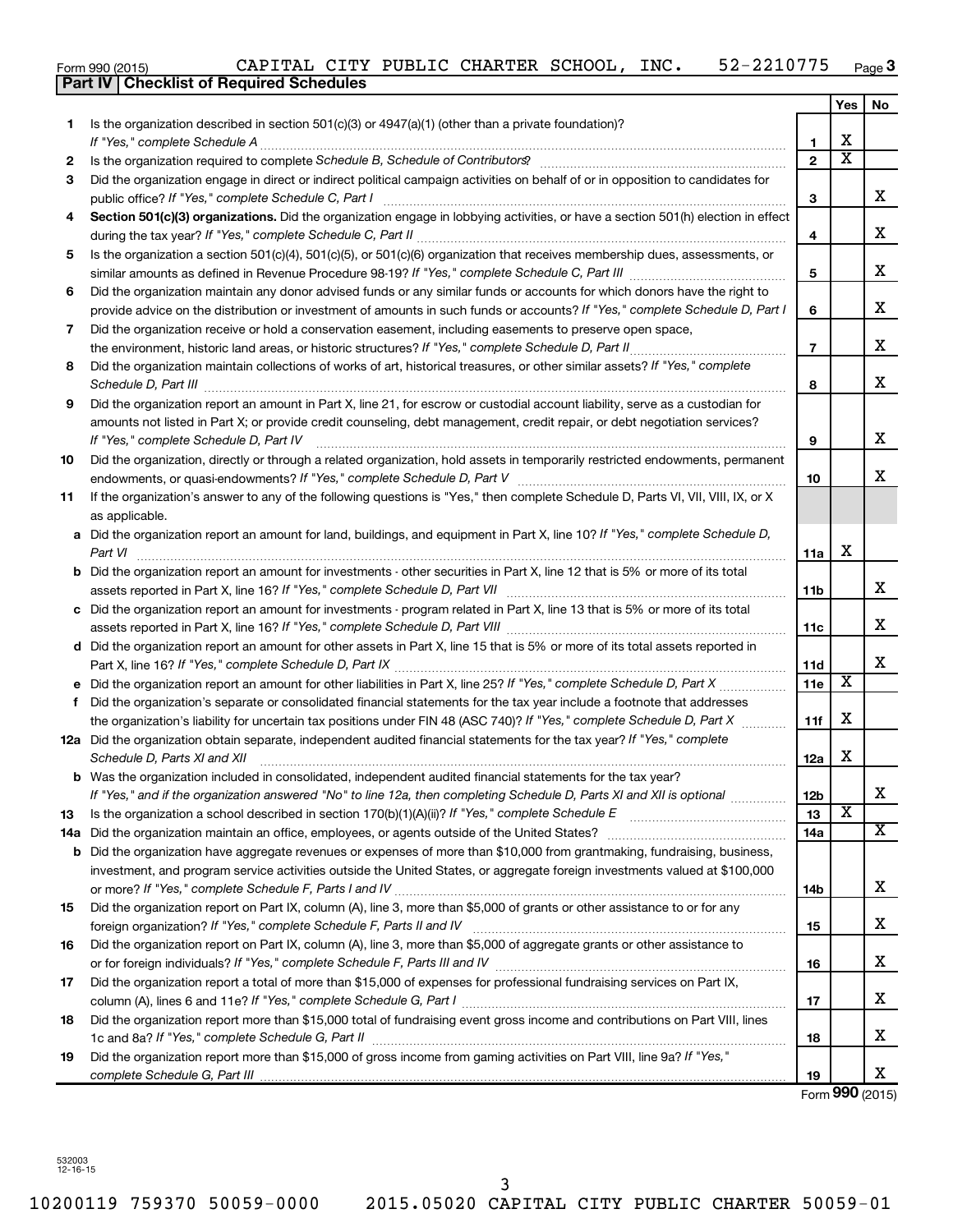| Form 990 (2015) | CAPITAL CITY PUBLIC CHARTER SCHOOL, |  |  |  | INC. | 52-2210775 | Page 4 |
|-----------------|-------------------------------------|--|--|--|------|------------|--------|
|-----------------|-------------------------------------|--|--|--|------|------------|--------|

|    | <b>Part IV   Checklist of Required Schedules (continued)</b>                                                                        |            |                         |                         |
|----|-------------------------------------------------------------------------------------------------------------------------------------|------------|-------------------------|-------------------------|
|    |                                                                                                                                     |            | Yes                     | No                      |
|    | 20a Did the organization operate one or more hospital facilities? If "Yes," complete Schedule H                                     | 20a        |                         | x                       |
|    |                                                                                                                                     | 20b        |                         |                         |
| 21 | Did the organization report more than \$5,000 of grants or other assistance to any domestic organization or                         |            |                         |                         |
|    |                                                                                                                                     | 21         |                         | х                       |
| 22 | Did the organization report more than \$5,000 of grants or other assistance to or for domestic individuals on                       |            |                         |                         |
|    |                                                                                                                                     | 22         | X                       |                         |
| 23 | Did the organization answer "Yes" to Part VII, Section A, line 3, 4, or 5 about compensation of the organization's current          |            |                         |                         |
|    | and former officers, directors, trustees, key employees, and highest compensated employees? If "Yes," complete                      |            |                         |                         |
|    |                                                                                                                                     | 23         | X                       |                         |
|    | 24a Did the organization have a tax-exempt bond issue with an outstanding principal amount of more than \$100,000 as of the         |            |                         |                         |
|    | last day of the year, that was issued after December 31, 2002? If "Yes," answer lines 24b through 24d and complete                  |            |                         |                         |
|    | Schedule K. If "No", go to line 25a                                                                                                 | 24a        | X                       |                         |
| b  |                                                                                                                                     | 24b        |                         | х                       |
|    | c Did the organization maintain an escrow account other than a refunding escrow at any time during the year to defease              |            |                         |                         |
|    |                                                                                                                                     | 24c        |                         | X                       |
|    |                                                                                                                                     | 24d        |                         | $\overline{\textbf{X}}$ |
|    | 25a Section 501(c)(3), 501(c)(4), and 501(c)(29) organizations. Did the organization engage in an excess benefit                    |            |                         |                         |
|    |                                                                                                                                     | 25a        |                         | X                       |
|    | <b>b</b> Is the organization aware that it engaged in an excess benefit transaction with a disqualified person in a prior year, and |            |                         |                         |
|    | that the transaction has not been reported on any of the organization's prior Forms 990 or 990-EZ? If "Yes," complete               |            |                         |                         |
|    | Schedule L, Part I                                                                                                                  | 25b        |                         | х                       |
| 26 | Did the organization report any amount on Part X, line 5, 6, or 22 for receivables from or payables to any current or               |            |                         |                         |
|    | former officers, directors, trustees, key employees, highest compensated employees, or disqualified persons? If "Yes,"              |            |                         |                         |
|    |                                                                                                                                     | 26         |                         | х                       |
| 27 | Did the organization provide a grant or other assistance to an officer, director, trustee, key employee, substantial                |            |                         |                         |
|    | contributor or employee thereof, a grant selection committee member, or to a 35% controlled entity or family member                 |            |                         |                         |
|    |                                                                                                                                     | 27         |                         | x                       |
| 28 | Was the organization a party to a business transaction with one of the following parties (see Schedule L, Part IV                   |            |                         |                         |
|    | instructions for applicable filing thresholds, conditions, and exceptions):                                                         |            |                         |                         |
| а  | A current or former officer, director, trustee, or key employee? If "Yes," complete Schedule L, Part IV                             | 28a        |                         | х                       |
| b  | A family member of a current or former officer, director, trustee, or key employee? If "Yes," complete Schedule L, Part IV          | 28b        |                         | $\overline{\text{X}}$   |
|    | c An entity of which a current or former officer, director, trustee, or key employee (or a family member thereof) was an officer,   |            |                         |                         |
|    | director, trustee, or direct or indirect owner? If "Yes," complete Schedule L, Part IV                                              | 28c        |                         | X                       |
| 29 |                                                                                                                                     | 29         | $\overline{\textbf{x}}$ |                         |
| 30 | Did the organization receive contributions of art, historical treasures, or other similar assets, or qualified conservation         |            |                         |                         |
|    |                                                                                                                                     | 30         |                         | ▵                       |
| 31 | Did the organization liquidate, terminate, or dissolve and cease operations?                                                        |            |                         |                         |
|    |                                                                                                                                     | 31         |                         | х                       |
| 32 | Did the organization sell, exchange, dispose of, or transfer more than 25% of its net assets?/f "Yes," complete                     |            |                         |                         |
|    |                                                                                                                                     | 32         |                         | х                       |
| 33 | Did the organization own 100% of an entity disregarded as separate from the organization under Regulations                          |            |                         |                         |
|    |                                                                                                                                     | 33         |                         | х                       |
| 34 | Was the organization related to any tax-exempt or taxable entity? If "Yes," complete Schedule R, Part II, III, or IV, and           |            |                         |                         |
|    | Part V, line 1                                                                                                                      | 34         |                         | х                       |
|    |                                                                                                                                     | <b>35a</b> |                         | X                       |
|    | b If "Yes" to line 35a, did the organization receive any payment from or engage in any transaction with a controlled entity         |            |                         |                         |
|    |                                                                                                                                     | 35b        |                         |                         |
| 36 | Section 501(c)(3) organizations. Did the organization make any transfers to an exempt non-charitable related organization?          |            |                         |                         |
|    |                                                                                                                                     | 36         |                         | х                       |
| 37 | Did the organization conduct more than 5% of its activities through an entity that is not a related organization                    |            |                         |                         |
|    |                                                                                                                                     | 37         |                         | x                       |
| 38 | Did the organization complete Schedule O and provide explanations in Schedule O for Part VI, lines 11b and 19?                      |            |                         |                         |
|    |                                                                                                                                     | 38         | х                       |                         |
|    |                                                                                                                                     |            |                         | Form 990 (2015)         |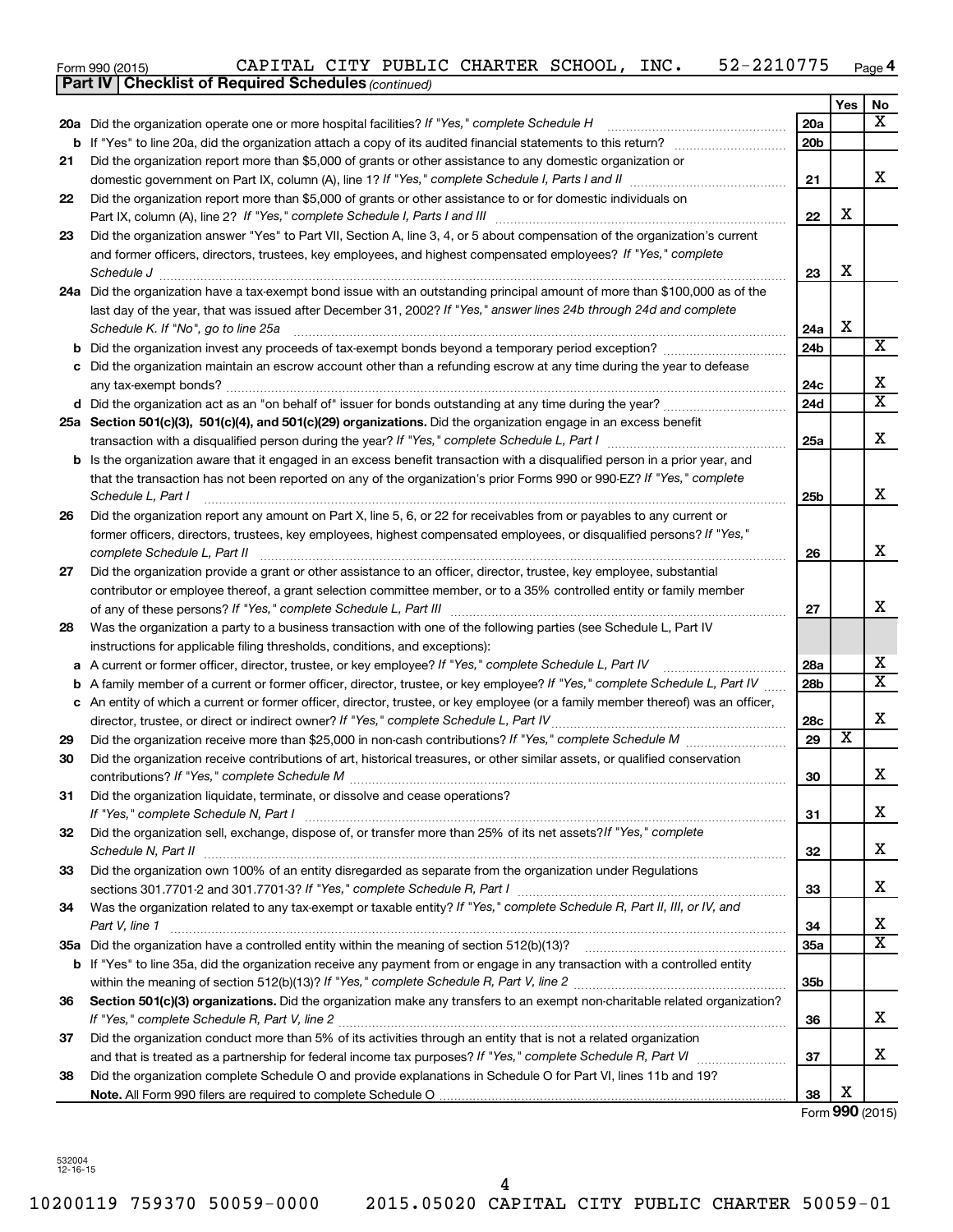|               | 52-2210775<br>CAPITAL CITY PUBLIC CHARTER SCHOOL, INC.<br>Form 990 (2015)                                                                                          |                 |                 | Page 5 |
|---------------|--------------------------------------------------------------------------------------------------------------------------------------------------------------------|-----------------|-----------------|--------|
| <b>Part V</b> | <b>Statements Regarding Other IRS Filings and Tax Compliance</b>                                                                                                   |                 |                 |        |
|               | Check if Schedule O contains a response or note to any line in this Part V                                                                                         |                 |                 |        |
|               |                                                                                                                                                                    |                 | Yes             | No     |
|               | 64<br>1a                                                                                                                                                           |                 |                 |        |
| b             | $\Omega$<br>1 <sub>b</sub><br>Enter the number of Forms W-2G included in line 1a. Enter -0- if not applicable                                                      |                 |                 |        |
| c             | Did the organization comply with backup withholding rules for reportable payments to vendors and reportable gaming                                                 |                 |                 |        |
|               |                                                                                                                                                                    | 1c              | X               |        |
|               | 2a Enter the number of employees reported on Form W-3, Transmittal of Wage and Tax Statements,                                                                     |                 |                 |        |
|               | 282<br>filed for the calendar year ending with or within the year covered by this return<br>2a                                                                     |                 |                 |        |
|               |                                                                                                                                                                    | 2 <sub>b</sub>  | х               |        |
|               |                                                                                                                                                                    |                 |                 |        |
|               |                                                                                                                                                                    | 3a              |                 | x      |
|               |                                                                                                                                                                    | 3 <sub>b</sub>  |                 |        |
|               | 4a At any time during the calendar year, did the organization have an interest in, or a signature or other authority over, a                                       |                 |                 |        |
|               | financial account in a foreign country (such as a bank account, securities account, or other financial account)?                                                   | 4a              |                 | х      |
|               | <b>b</b> If "Yes," enter the name of the foreign country: $\blacktriangleright$                                                                                    |                 |                 |        |
|               | See instructions for filing requirements for FinCEN Form 114, Report of Foreign Bank and Financial Accounts (FBAR).                                                |                 |                 |        |
|               |                                                                                                                                                                    | 5a              |                 | х<br>X |
| b             |                                                                                                                                                                    | 5 <sub>b</sub>  |                 |        |
|               |                                                                                                                                                                    | 5c              |                 |        |
|               | 6a Does the organization have annual gross receipts that are normally greater than \$100,000, and did the organization solicit                                     |                 |                 | x      |
|               |                                                                                                                                                                    | 6a              |                 |        |
|               | <b>b</b> If "Yes," did the organization include with every solicitation an express statement that such contributions or gifts                                      |                 |                 |        |
| 7             | Organizations that may receive deductible contributions under section 170(c).                                                                                      | 6b              |                 |        |
| a             | Did the organization receive a payment in excess of \$75 made partly as a contribution and partly for goods and services provided to the payor?                    | 7a              |                 | x      |
| b             |                                                                                                                                                                    | 7b              |                 |        |
|               | c Did the organization sell, exchange, or otherwise dispose of tangible personal property for which it was required                                                |                 |                 |        |
|               |                                                                                                                                                                    | 7с              |                 | x      |
|               | 7d                                                                                                                                                                 |                 |                 |        |
|               |                                                                                                                                                                    | 7e              |                 | х      |
| Ť.            | Did the organization, during the year, pay premiums, directly or indirectly, on a personal benefit contract?                                                       | 7f              |                 | X      |
| g             | If the organization received a contribution of qualified intellectual property, did the organization file Form 8899 as required?                                   | 7g              |                 |        |
|               | h If the organization received a contribution of cars, boats, airplanes, or other vehicles, did the organization file a Form 1098-C?                               | 7h              |                 |        |
| 8             | Sponsoring organizations maintaining donor advised funds. Did a donor advised fund maintained by the                                                               |                 |                 |        |
|               |                                                                                                                                                                    | 8               |                 |        |
|               | Sponsoring organizations maintaining donor advised funds.                                                                                                          |                 |                 |        |
| а             | Did the sponsoring organization make any taxable distributions under section 4966?                                                                                 | 9а              |                 |        |
| b             | Did the sponsoring organization make a distribution to a donor, donor advisor, or related person?                                                                  | 9b              |                 |        |
| 10            | Section 501(c)(7) organizations. Enter:                                                                                                                            |                 |                 |        |
| a             | 10a                                                                                                                                                                |                 |                 |        |
| b             | 10 <sub>b</sub><br>Gross receipts, included on Form 990, Part VIII, line 12, for public use of club facilities                                                     |                 |                 |        |
| 11            | Section 501(c)(12) organizations. Enter:                                                                                                                           |                 |                 |        |
| а             | 11a                                                                                                                                                                |                 |                 |        |
| b             | Gross income from other sources (Do not net amounts due or paid to other sources against                                                                           |                 |                 |        |
|               | amounts due or received from them.)<br>11b<br>12a Section 4947(a)(1) non-exempt charitable trusts. Is the organization filing Form 990 in lieu of Form 1041?       | 12a             |                 |        |
|               | 12b                                                                                                                                                                |                 |                 |        |
| 13            | <b>b</b> If "Yes," enter the amount of tax-exempt interest received or accrued during the year<br>Section 501(c)(29) qualified nonprofit health insurance issuers. |                 |                 |        |
| а             | Is the organization licensed to issue qualified health plans in more than one state?                                                                               | 13a             |                 |        |
|               | Note. See the instructions for additional information the organization must report on Schedule O.                                                                  |                 |                 |        |
|               | <b>b</b> Enter the amount of reserves the organization is required to maintain by the states in which the                                                          |                 |                 |        |
|               | 13b                                                                                                                                                                |                 |                 |        |
| c             | 13c                                                                                                                                                                |                 |                 |        |
|               | 14a Did the organization receive any payments for indoor tanning services during the tax year?                                                                     | 14a             |                 | x      |
|               |                                                                                                                                                                    | 14 <sub>b</sub> |                 |        |
|               |                                                                                                                                                                    |                 | Form 990 (2015) |        |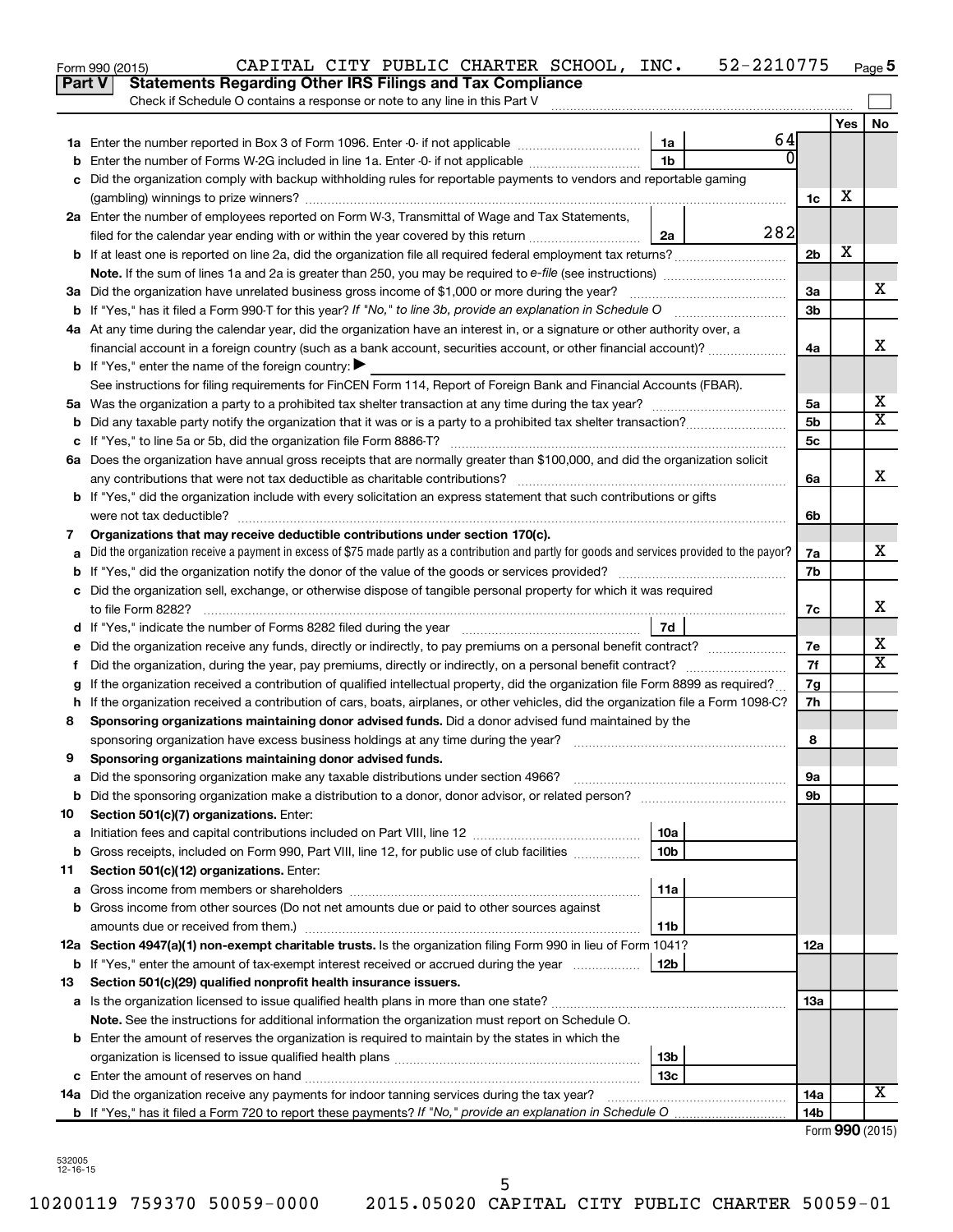| Form 990 (2015) |  |  |
|-----------------|--|--|
|-----------------|--|--|

#### Form 990 (2015) CAPITAL CITY PUBLIC CHARTER SCHOOL, INC. 52-2210775 Page **6**

| Part VI   Governance, Management, and Disclosure For each "Yes" response to lines 2 through 7b below, and for a "No" response |
|-------------------------------------------------------------------------------------------------------------------------------|
| to line 8a, 8b, or 10b below, describe the circumstances, processes, or changes in Schedule O. See instructions.              |

|     |                                                                                                                                           |    |       |                 |                         | $\mathbf{x}$            |
|-----|-------------------------------------------------------------------------------------------------------------------------------------------|----|-------|-----------------|-------------------------|-------------------------|
|     | <b>Section A. Governing Body and Management</b>                                                                                           |    |       |                 |                         |                         |
|     |                                                                                                                                           |    |       |                 | Yes                     | No                      |
|     | <b>1a</b> Enter the number of voting members of the governing body at the end of the tax year                                             | 1a | 13    |                 |                         |                         |
|     | If there are material differences in voting rights among members of the governing body, or if the governing                               |    |       |                 |                         |                         |
|     | body delegated broad authority to an executive committee or similar committee, explain in Schedule O.                                     |    |       |                 |                         |                         |
| b   | Enter the number of voting members included in line 1a, above, who are independent                                                        | 1b | 13    |                 |                         |                         |
| 2   | Did any officer, director, trustee, or key employee have a family relationship or a business relationship with any other                  |    |       |                 |                         |                         |
|     | officer, director, trustee, or key employee?                                                                                              |    |       | 2               |                         | х                       |
| 3   | Did the organization delegate control over management duties customarily performed by or under the direct supervision                     |    |       |                 |                         |                         |
|     |                                                                                                                                           |    |       | 3               |                         | х                       |
| 4   | Did the organization make any significant changes to its governing documents since the prior Form 990 was filed?                          |    |       | 4               |                         | $\overline{\mathbf{x}}$ |
| 5   |                                                                                                                                           |    |       | 5               |                         | $\overline{\textbf{X}}$ |
| 6   |                                                                                                                                           |    |       | 6               |                         | $\overline{\textbf{X}}$ |
| 7a  | Did the organization have members, stockholders, or other persons who had the power to elect or appoint one or                            |    |       |                 |                         |                         |
|     |                                                                                                                                           |    |       | 7a              |                         | x                       |
|     | <b>b</b> Are any governance decisions of the organization reserved to (or subject to approval by) members, stockholders, or               |    |       |                 |                         |                         |
|     |                                                                                                                                           |    |       | 7b              |                         | x                       |
| 8   | Did the organization contemporaneously document the meetings held or written actions undertaken during the year by the following:         |    |       |                 |                         |                         |
| а   |                                                                                                                                           |    |       | 8а              | х                       |                         |
| b   |                                                                                                                                           |    |       | 8b              | $\overline{\textbf{x}}$ |                         |
| 9   | Is there any officer, director, trustee, or key employee listed in Part VII, Section A, who cannot be reached at the                      |    |       |                 |                         |                         |
|     |                                                                                                                                           |    |       | 9               |                         | x                       |
|     | Section B. Policies (This Section B requests information about policies not required by the Internal Revenue Code.)                       |    |       |                 |                         |                         |
|     |                                                                                                                                           |    |       |                 | Yes                     | No                      |
|     |                                                                                                                                           |    |       | 10a             |                         | x                       |
|     | <b>b</b> If "Yes," did the organization have written policies and procedures governing the activities of such chapters, affiliates,       |    |       |                 |                         |                         |
|     |                                                                                                                                           |    |       | 10 <sub>b</sub> |                         |                         |
|     | 11a Has the organization provided a complete copy of this Form 990 to all members of its governing body before filing the form?           |    |       | 11a             | X                       |                         |
|     | Describe in Schedule O the process, if any, used by the organization to review this Form 990.<br>b                                        |    |       |                 |                         |                         |
| 12a | Did the organization have a written conflict of interest policy? If "No," go to line 13                                                   |    |       |                 | х                       |                         |
| b   | Were officers, directors, or trustees, and key employees required to disclose annually interests that could give rise to conflicts?       |    |       | 12 <sub>b</sub> | х                       |                         |
| с   | Did the organization regularly and consistently monitor and enforce compliance with the policy? If "Yes," describe                        |    |       |                 |                         |                         |
|     | in Schedule O how this was done <i>maching and accordinational content of the setter and the setter and the setter</i>                    |    |       | 12c             | х                       |                         |
| 13  |                                                                                                                                           |    |       | 13              | $\overline{\textbf{x}}$ |                         |
| 14  | Did the organization have a written document retention and destruction policy? [11] manufaction manufaction in                            |    |       | 14              | $\overline{\mathbf{X}}$ |                         |
| 15  | Did the process for determining compensation of the following persons include a review and approval by independent                        |    |       |                 |                         |                         |
|     | persons, comparability data, and contemporaneous substantiation of the deliberation and decision?                                         |    |       |                 |                         |                         |
| а   |                                                                                                                                           |    |       | <b>15a</b>      | х                       |                         |
|     |                                                                                                                                           |    |       | 15 <sub>b</sub> | X                       |                         |
|     | If "Yes" to line 15a or 15b, describe the process in Schedule O (see instructions).                                                       |    |       |                 |                         |                         |
|     | <b>16a</b> Did the organization invest in, contribute assets to, or participate in a joint venture or similar arrangement with a          |    |       |                 |                         |                         |
|     | taxable entity during the year?                                                                                                           |    |       | 16a             |                         | x                       |
|     | b If "Yes," did the organization follow a written policy or procedure requiring the organization to evaluate its participation            |    |       |                 |                         |                         |
|     | in joint venture arrangements under applicable federal tax law, and take steps to safeguard the organization's                            |    |       |                 |                         |                         |
|     | exempt status with respect to such arrangements?                                                                                          |    |       | 16b             |                         |                         |
|     | <b>Section C. Disclosure</b>                                                                                                              |    |       |                 |                         |                         |
| 17  | <b>NONE</b><br>List the states with which a copy of this Form 990 is required to be filed $\blacktriangleright$                           |    |       |                 |                         |                         |
| 18  | Section 6104 requires an organization to make its Forms 1023 (or 1024 if applicable), 990, and 990-T (Section 501(c)(3)s only) available  |    |       |                 |                         |                         |
|     | for public inspection. Indicate how you made these available. Check all that apply.                                                       |    |       |                 |                         |                         |
|     | $\lfloor x \rfloor$ Upon request<br>Another's website<br>Other (explain in Schedule O)<br>Own website                                     |    |       |                 |                         |                         |
| 19  | Describe in Schedule O whether (and if so, how) the organization made its governing documents, conflict of interest policy, and financial |    |       |                 |                         |                         |
|     | statements available to the public during the tax year.                                                                                   |    |       |                 |                         |                         |
| 20  | State the name, address, and telephone number of the person who possesses the organization's books and records:                           |    |       |                 |                         |                         |
|     | CAPITAL CITY PUBLIC CHARTER SCHOOL - 202-387-0309<br>100 PEABODY STREET, NW, WASHINGTON DC, WASHINGTON,                                   | DC | 20011 |                 |                         |                         |
|     |                                                                                                                                           |    |       |                 |                         |                         |
|     | 532006 12-16-15<br>6                                                                                                                      |    |       |                 |                         | Form 990 (2015)         |
|     |                                                                                                                                           |    |       |                 |                         |                         |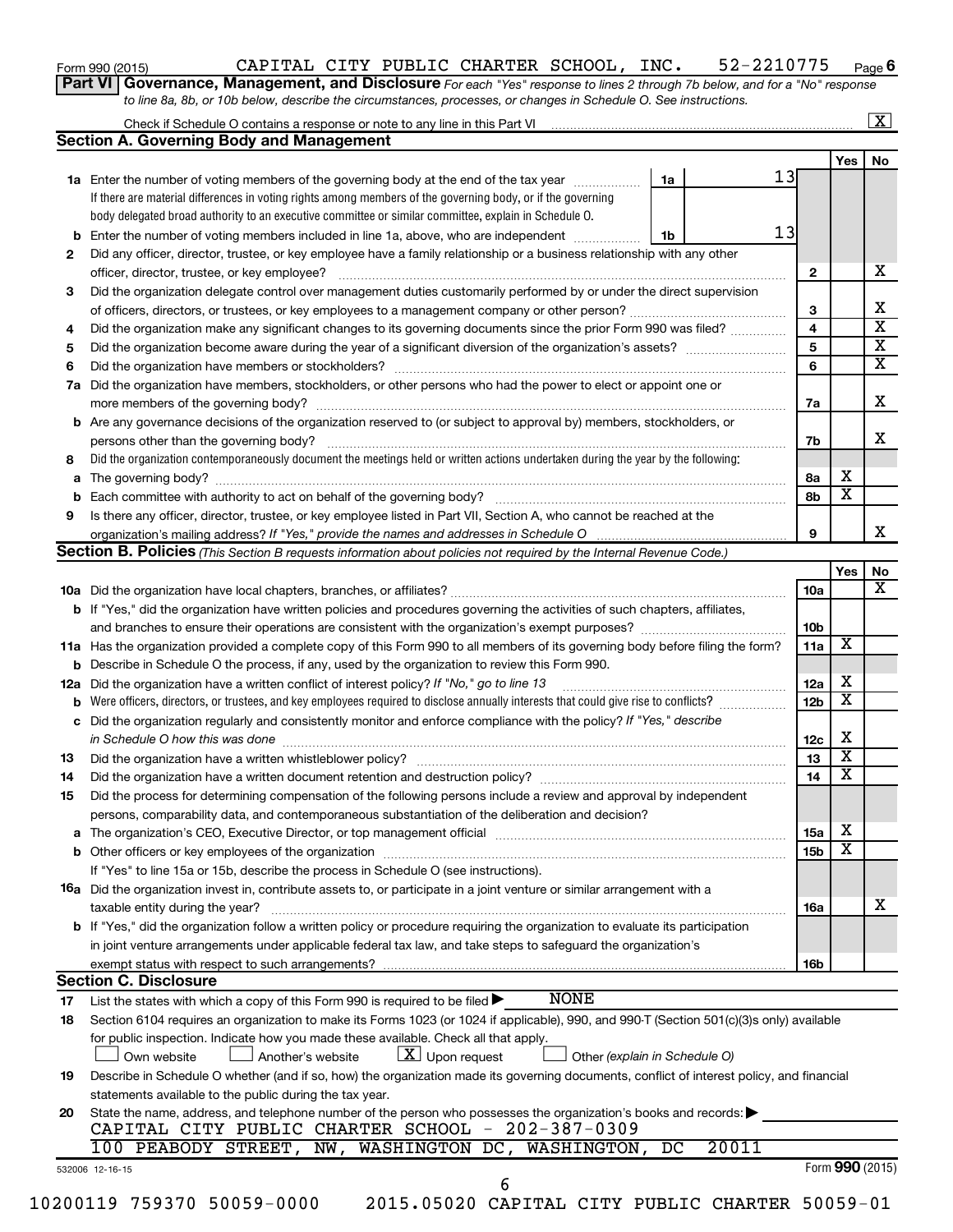$\Box$ 

|  |                                               |  | Part VII Compensation of Officers, Directors, Trustees, Key Employees, Highest Compensated |  |  |
|--|-----------------------------------------------|--|--------------------------------------------------------------------------------------------|--|--|
|  | <b>Employees, and Independent Contractors</b> |  |                                                                                            |  |  |

Check if Schedule O contains a response or note to any line in this Part VII

**Section A. Officers, Directors, Trustees, Key Employees, and Highest Compensated Employees**

**1a**  Complete this table for all persons required to be listed. Report compensation for the calendar year ending with or within the organization's tax year.

**•** List all of the organization's current officers, directors, trustees (whether individuals or organizations), regardless of amount of compensation. Enter -0- in columns  $(D)$ ,  $(E)$ , and  $(F)$  if no compensation was paid.

**•** List all of the organization's **current** key employees, if any. See instructions for definition of "key employee."

**•** List the organization's five current highest compensated employees (other than an officer, director, trustee, or key employee) who received reportable compensation (Box 5 of Form W-2 and/or Box 7 of Form 1099-MISC) of more than \$100,000 from the organization and any related organizations.

**•** List all of the organization's former officers, key employees, and highest compensated employees who received more than \$100,000 of reportable compensation from the organization and any related organizations.

**•** List all of the organization's former directors or trustees that received, in the capacity as a former director or trustee of the organization, more than \$10,000 of reportable compensation from the organization and any related organizations.

List persons in the following order: individual trustees or directors; institutional trustees; officers; key employees; highest compensated employees; and former such persons.

Check this box if neither the organization nor any related organization compensated any current officer, director, or trustee.  $\Box$ 

| (A)                           | (B)                  |                                |                                                                  | (C)         |              |                                   |        | (D)             | (E)             | (F)                         |
|-------------------------------|----------------------|--------------------------------|------------------------------------------------------------------|-------------|--------------|-----------------------------------|--------|-----------------|-----------------|-----------------------------|
| Name and Title                | Average              |                                | (do not check more than one                                      |             | Position     |                                   |        | Reportable      | Reportable      | Estimated                   |
|                               | hours per            |                                | box, unless person is both an<br>officer and a director/trustee) |             |              |                                   |        | compensation    | compensation    | amount of                   |
|                               | week                 |                                |                                                                  |             |              |                                   |        | from            | from related    | other                       |
|                               | (list any            |                                |                                                                  |             |              |                                   |        | the             | organizations   | compensation                |
|                               | hours for<br>related |                                |                                                                  |             |              |                                   |        | organization    | (W-2/1099-MISC) | from the                    |
|                               | organizations        |                                |                                                                  |             |              |                                   |        | (W-2/1099-MISC) |                 | organization<br>and related |
|                               | below                |                                |                                                                  |             |              |                                   |        |                 |                 | organizations               |
|                               | line)                | Individual trustee or director | nstitutional trustee                                             | Officer     | Key employee | Highest compensated<br>  employee | Former |                 |                 |                             |
| (1)<br>ALLISON ARNOLD-SIMMONS | 1.00                 |                                |                                                                  |             |              |                                   |        |                 |                 |                             |
| <b>TRUSTEE</b>                |                      | $\mathbf X$                    |                                                                  |             |              |                                   |        | $\mathbf 0$ .   | $\mathbf 0$ .   | 0.                          |
| <b>MAGGIE BOLAND</b><br>(2)   | 1.00                 |                                |                                                                  |             |              |                                   |        |                 |                 |                             |
| <b>TREASURER</b>              |                      | $\mathbf X$                    |                                                                  | $\mathbf X$ |              |                                   |        | 0.              | $\mathbf 0$ .   | 0.                          |
| (3)<br>JEAN-CLAUDE BRIZARD    | 1.00                 |                                |                                                                  |             |              |                                   |        |                 |                 |                             |
| VICE CHAIR                    |                      | X                              |                                                                  | X           |              |                                   |        | $\mathbf 0$ .   | 0.              | $\mathbf 0$ .               |
| KRISTI CRAIG<br>(4)           | 1.00                 |                                |                                                                  |             |              |                                   |        |                 |                 |                             |
| TRUSTEE                       |                      | $\mathbf X$                    |                                                                  |             |              |                                   |        | $\mathbf 0$ .   | $\mathbf 0$ .   | $\mathbf 0$ .               |
| (5)<br>ALIX GUERRIER          | 1.00                 |                                |                                                                  |             |              |                                   |        |                 |                 |                             |
| <b>TRUSTEE</b>                |                      | $\mathbf X$                    |                                                                  |             |              |                                   |        | $\mathbf 0$ .   | $\mathbf 0$ .   | 0.                          |
| ANDREW MARINO<br>(6)          | 1.00                 |                                |                                                                  |             |              |                                   |        |                 |                 |                             |
| <b>TRUSTEE</b>                |                      | $\mathbf X$                    |                                                                  |             |              |                                   |        | $\mathbf 0$ .   | $\mathbf 0$ .   | $\mathbf 0$ .               |
| (7)<br>JOSEPH MICHALCZYK      | 1.00                 |                                |                                                                  |             |              |                                   |        |                 |                 |                             |
| TRUSTEE                       |                      | $\mathbf X$                    |                                                                  |             |              |                                   |        | $\mathbf 0$ .   | $\mathbf 0$ .   | 0.                          |
| RAEL NELSON-JAMES<br>(8)      | 1.00                 |                                |                                                                  |             |              |                                   |        |                 |                 |                             |
| TRUSTEE                       |                      | $\mathbf X$                    |                                                                  |             |              |                                   |        | $\mathbf 0$ .   | $\mathbf 0$ .   | 0.                          |
| HIRAM PUIG-LUGO<br>(9)        | 1.00                 |                                |                                                                  |             |              |                                   |        |                 |                 |                             |
| <b>SECRETARY</b>              |                      | X                              |                                                                  | $\mathbf X$ |              |                                   |        | 0.              | $\mathbf 0$ .   | $\mathbf 0$ .               |
| (10) NICK RODRIGUEZ           | 1.00                 |                                |                                                                  |             |              |                                   |        |                 |                 |                             |
| <b>TRUSTEE</b>                |                      | X                              |                                                                  |             |              |                                   |        | $\mathbf 0$ .   | $\mathbf 0$ .   | 0.                          |
| (11) SHERMAN, FRED            | 1.00                 |                                |                                                                  |             |              |                                   |        |                 |                 |                             |
| TRUSTEE                       |                      | $\mathbf X$                    |                                                                  |             |              |                                   |        | 0.              | $\mathbf 0$     | $\mathbf 0$ .               |
| (12) ROCHANDA HILIGH-THOMAS   | 1.00                 |                                |                                                                  |             |              |                                   |        |                 |                 |                             |
| TRUSTEE                       |                      | $\mathbf X$                    |                                                                  |             |              |                                   |        | $\mathbf 0$ .   | $\mathbf 0$ .   | $\mathbf 0$ .               |
| (13) ANNE WALLESTAD           | 2.00                 |                                |                                                                  |             |              |                                   |        |                 |                 |                             |
| <b>CHAIR</b>                  |                      | $\mathbf X$                    |                                                                  |             |              |                                   |        | $\mathbf 0$ .   | $\mathbf 0$ .   | $0$ .                       |
| (14) KAREN DRESDEN            | 60.00                |                                |                                                                  |             |              |                                   |        |                 |                 |                             |
| HEAD OF SCHOOL                |                      |                                |                                                                  | $\mathbf X$ |              |                                   |        | 146,122.        | 0.              | 13,057.                     |
| (15) LAINA COX                | 40.00                |                                |                                                                  |             |              |                                   |        |                 |                 |                             |
| MIDDLE SCHOOL PRINCIPAL       |                      |                                |                                                                  |             |              | $\mathbf X$                       |        | 112,525.        | $\mathbf 0$ .   | 10, 170.                    |
| (16) AMY WENDEL               | 40.00                |                                |                                                                  |             |              |                                   |        |                 |                 |                             |
| LOWER SCHOOL PRINCIPAL        |                      |                                |                                                                  |             |              | $\mathbf X$                       |        | 106,886.        | $\mathbf 0$ .   | 11,487.                     |
| (17) BELICIA REAVES           | 40.00                |                                |                                                                  |             |              |                                   |        |                 |                 |                             |
| HIGH SCHOOL PRINCIPAL         |                      |                                |                                                                  |             |              | $\rm X$                           |        | 108,605.        | $\mathbf 0$ .   | 6,634.                      |
| 532007 12-16-15               |                      |                                |                                                                  |             |              |                                   |        |                 |                 | Form 990 (2015)             |

532007 12-16-15

10200119 759370 50059-0000 2015.05020 CAPITAL CITY PUBLIC CHARTER 50059-01

7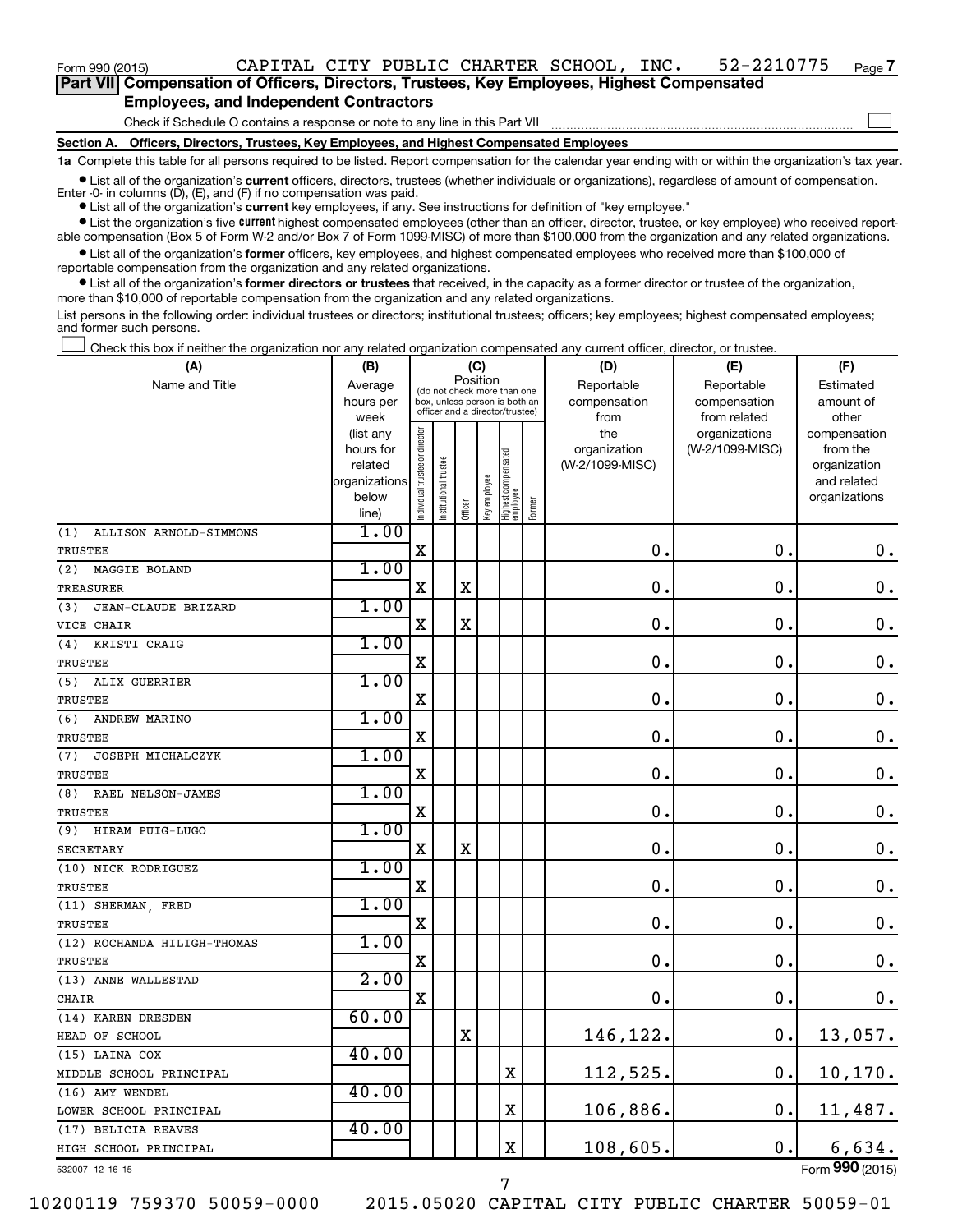| Form 990 (2015)                                                                                                                                                                                                                                                        |                                                                                                                                                                                                   |              |  |          |        |                                                                                                 |  | CAPITAL CITY PUBLIC CHARTER SCHOOL, INC.  | 52-2210775                                                               |                                            |                     |                                        | Page 8           |
|------------------------------------------------------------------------------------------------------------------------------------------------------------------------------------------------------------------------------------------------------------------------|---------------------------------------------------------------------------------------------------------------------------------------------------------------------------------------------------|--------------|--|----------|--------|-------------------------------------------------------------------------------------------------|--|-------------------------------------------|--------------------------------------------------------------------------|--------------------------------------------|---------------------|----------------------------------------|------------------|
| <b>Part VII</b><br>Section A. Officers, Directors, Trustees, Key Employees, and Highest Compensated Employees (continued)                                                                                                                                              |                                                                                                                                                                                                   |              |  |          |        |                                                                                                 |  |                                           |                                                                          |                                            |                     |                                        |                  |
| (A)<br>Name and title                                                                                                                                                                                                                                                  | (B)<br>Average<br>hours per<br>week                                                                                                                                                               |              |  | Position | (C)    | (do not check more than one<br>box, unless person is both an<br>officer and a director/trustee) |  | (D)<br>Reportable<br>compensation<br>from | (E)                                                                      | Reportable<br>compensation<br>from related |                     | (F)<br>Estimated<br>amount of<br>other |                  |
|                                                                                                                                                                                                                                                                        | (list any<br>Individual trustee or director<br>hours for<br>  Highest compensated<br>  employee<br>Institutional trustee<br>related<br>organizations<br>Key employee<br>below<br>Officer<br>line) |              |  |          | Former | the<br>organizations<br>organization<br>(W-2/1099-MISC)<br>(W-2/1099-MISC)                      |  |                                           | compensation<br>from the<br>organization<br>and related<br>organizations |                                            |                     |                                        |                  |
| (18) JONATHAN WEINSTEIN                                                                                                                                                                                                                                                | 40.00                                                                                                                                                                                             |              |  |          |        |                                                                                                 |  |                                           |                                                                          |                                            |                     |                                        |                  |
| 116,872.<br>X<br>0.<br>CHIEF OPERATING OFFICER                                                                                                                                                                                                                         |                                                                                                                                                                                                   |              |  |          |        |                                                                                                 |  |                                           |                                                                          |                                            |                     | 11,784.                                |                  |
|                                                                                                                                                                                                                                                                        |                                                                                                                                                                                                   |              |  |          |        |                                                                                                 |  |                                           |                                                                          |                                            |                     |                                        |                  |
|                                                                                                                                                                                                                                                                        |                                                                                                                                                                                                   |              |  |          |        |                                                                                                 |  |                                           |                                                                          |                                            |                     |                                        |                  |
|                                                                                                                                                                                                                                                                        |                                                                                                                                                                                                   |              |  |          |        |                                                                                                 |  |                                           |                                                                          |                                            |                     |                                        |                  |
|                                                                                                                                                                                                                                                                        |                                                                                                                                                                                                   |              |  |          |        |                                                                                                 |  | 591,010.                                  |                                                                          | $\overline{0}$ .                           |                     | 53,132.                                |                  |
|                                                                                                                                                                                                                                                                        |                                                                                                                                                                                                   |              |  |          |        |                                                                                                 |  | $\overline{0}$ .                          |                                                                          | $\overline{0}$ .                           |                     |                                        | $\overline{0}$ . |
| c Total from continuation sheets to Part VII, Section A manufactured by                                                                                                                                                                                                |                                                                                                                                                                                                   |              |  |          |        |                                                                                                 |  | 591,010.                                  |                                                                          | 0.                                         |                     | 53, 132.                               |                  |
| Total number of individuals (including but not limited to those listed above) who received more than \$100,000 of reportable<br>2<br>compensation from the organization $\blacktriangleright$                                                                          |                                                                                                                                                                                                   |              |  |          |        |                                                                                                 |  |                                           |                                                                          |                                            |                     |                                        | 5                |
| Did the organization list any former officer, director, or trustee, key employee, or highest compensated employee on<br>3                                                                                                                                              |                                                                                                                                                                                                   |              |  |          |        |                                                                                                 |  |                                           |                                                                          |                                            |                     | Yes                                    | No               |
| line 1a? If "Yes," complete Schedule J for such individual manufacture content to the set of the set of the schedule J for such individual<br>For any individual listed on line 1a, is the sum of reportable compensation and other compensation from the organization |                                                                                                                                                                                                   |              |  |          |        |                                                                                                 |  |                                           |                                                                          |                                            | 3                   |                                        | х                |
| and related organizations greater than \$150,000? If "Yes," complete Schedule J for such individual                                                                                                                                                                    |                                                                                                                                                                                                   |              |  |          |        |                                                                                                 |  |                                           |                                                                          |                                            | 4                   | х                                      |                  |
| Did any person listed on line 1a receive or accrue compensation from any unrelated organization or individual for services<br>5                                                                                                                                        |                                                                                                                                                                                                   |              |  |          |        |                                                                                                 |  |                                           |                                                                          |                                            | 5                   |                                        | X                |
| <b>Section B. Independent Contractors</b>                                                                                                                                                                                                                              |                                                                                                                                                                                                   |              |  |          |        |                                                                                                 |  |                                           |                                                                          |                                            |                     |                                        |                  |
| Complete this table for your five highest compensated independent contractors that received more than \$100,000 of compensation from<br>1.<br>the organization. Report compensation for the calendar year ending with or within the organization's tax year.           |                                                                                                                                                                                                   |              |  |          |        |                                                                                                 |  |                                           |                                                                          |                                            |                     |                                        |                  |
| (A)<br>Name and business address                                                                                                                                                                                                                                       |                                                                                                                                                                                                   |              |  |          |        |                                                                                                 |  | (B)<br>Description of services            |                                                                          |                                            | (C)<br>Compensation |                                        |                  |
| <b>MCN BUILD</b><br>1214 28TH STREET NW, WASHINGTON, DC 20007<br>THE WHITING-TURNER CONTRACTING COMPANY,                                                                                                                                                               |                                                                                                                                                                                                   |              |  |          |        |                                                                                                 |  | RENOVATIONS<br><b>RENOVATIONS TO</b>      | TO GYM                                                                   |                                            | 1,045,252.          |                                        |                  |
| 6305 IVY LANE, SUITE 800, GREENBELT, MD                                                                                                                                                                                                                                |                                                                                                                                                                                                   | THEATER      |  |          |        | 679,667.                                                                                        |  |                                           |                                                                          |                                            |                     |                                        |                  |
| REVOLUTION FOOODS, INC., 6219 COLUMBIA<br>PARK ROAD, HYATTSVILLE, MD 20785                                                                                                                                                                                             |                                                                                                                                                                                                   | FOOD SERVICE |  | 519,617. |        |                                                                                                 |  |                                           |                                                                          |                                            |                     |                                        |                  |
| BUSY BEE ENVIRONMENTAL SERVICES, INC<br>7826 EASTERN AVE #503, WASHINGTON, DC 20012JANITORIAL SERVICES                                                                                                                                                                 |                                                                                                                                                                                                   |              |  |          |        |                                                                                                 |  |                                           |                                                                          |                                            |                     | 370,081.                               |                  |
| DC PUBLIC CHARTER SCHOOL BOARD, 333 14TH<br>STREET NW #210, WASHINGTON, DC 20010                                                                                                                                                                                       |                                                                                                                                                                                                   |              |  |          |        |                                                                                                 |  | AUTHORIZER                                |                                                                          |                                            |                     | 209,582.                               |                  |
| Total number of independent contractors (including but not limited to those listed above) who received more than<br>2                                                                                                                                                  |                                                                                                                                                                                                   |              |  |          |        | 5                                                                                               |  |                                           |                                                                          |                                            |                     |                                        |                  |
| \$100,000 of compensation from the organization >                                                                                                                                                                                                                      |                                                                                                                                                                                                   |              |  |          |        |                                                                                                 |  |                                           |                                                                          |                                            | Form 990 (2015)     |                                        |                  |
|                                                                                                                                                                                                                                                                        |                                                                                                                                                                                                   |              |  |          |        |                                                                                                 |  |                                           |                                                                          |                                            |                     |                                        |                  |

532008 12-16-15

8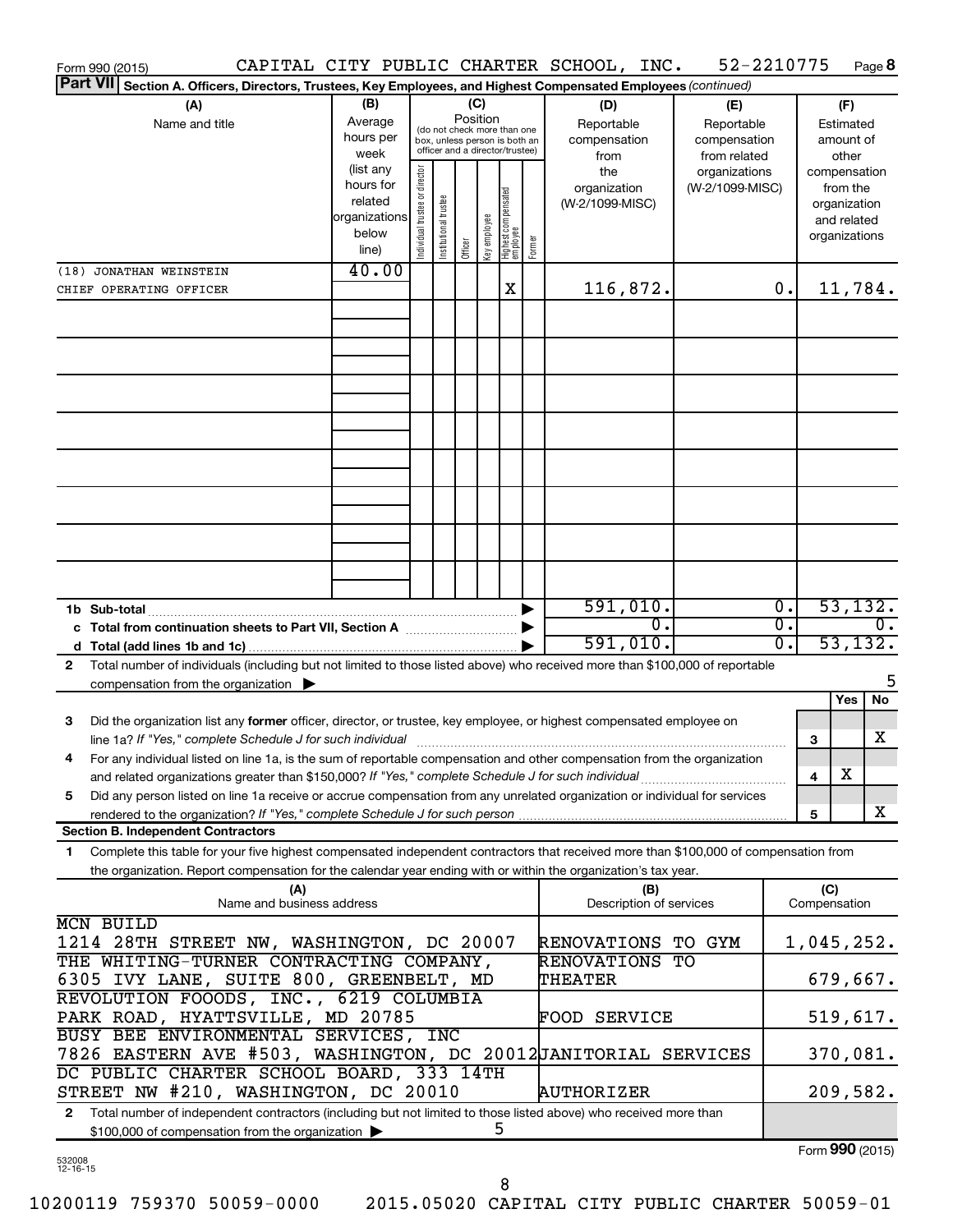|                                                           |                                                         |     | Form 990 (2015)                                                                                                        |                |                          | CAPITAL CITY PUBLIC CHARTER SCHOOL, INC. |                                          | 52-2210775                       | Page 9                                                      |
|-----------------------------------------------------------|---------------------------------------------------------|-----|------------------------------------------------------------------------------------------------------------------------|----------------|--------------------------|------------------------------------------|------------------------------------------|----------------------------------|-------------------------------------------------------------|
| <b>Part VIII</b>                                          |                                                         |     | <b>Statement of Revenue</b>                                                                                            |                |                          |                                          |                                          |                                  |                                                             |
|                                                           |                                                         |     |                                                                                                                        |                |                          |                                          |                                          |                                  |                                                             |
|                                                           |                                                         |     |                                                                                                                        |                |                          | Total revenue                            | Related or<br>exempt function<br>revenue | Unrelated<br>business<br>revenue | Revenue excluded<br>from tax under<br>sections<br>512 - 514 |
|                                                           |                                                         |     | 1 a Federated campaigns                                                                                                | 1a             |                          |                                          |                                          |                                  |                                                             |
| Contributions, Gifts, Grants<br>and Other Similar Amounts |                                                         |     |                                                                                                                        | 1 <sub>b</sub> |                          |                                          |                                          |                                  |                                                             |
|                                                           |                                                         |     | c Fundraising events                                                                                                   | 1c             |                          |                                          |                                          |                                  |                                                             |
|                                                           |                                                         |     | d Related organizations                                                                                                | 1 <sub>d</sub> |                          |                                          |                                          |                                  |                                                             |
|                                                           |                                                         |     | e Government grants (contributions)                                                                                    | 1e             | 2, 211, 508.             |                                          |                                          |                                  |                                                             |
|                                                           |                                                         |     | f All other contributions, gifts, grants, and                                                                          |                |                          |                                          |                                          |                                  |                                                             |
|                                                           |                                                         |     | similar amounts not included above                                                                                     | 1f             | 146,866.                 |                                          |                                          |                                  |                                                             |
|                                                           |                                                         |     | <b>g</b> Noncash contributions included in lines 1a-1f: \$                                                             |                | 28,480.                  |                                          |                                          |                                  |                                                             |
|                                                           |                                                         |     |                                                                                                                        |                |                          | 2, 358, 374.                             |                                          |                                  |                                                             |
|                                                           |                                                         |     |                                                                                                                        |                | <b>Business Code</b>     |                                          |                                          |                                  |                                                             |
|                                                           |                                                         | 2 a | PROGRAM SERVICE REVENUE                                                                                                |                | 900099                   | 18, 340, 897.                            | 18, 340, 897.                            |                                  |                                                             |
|                                                           |                                                         | b   | <u> 1989 - Johann Barn, mars eta bat erroman erroman erroman erroman erroman erroman erroman erroman erroman err</u>   |                |                          |                                          |                                          |                                  |                                                             |
|                                                           |                                                         | с   | <u> 1989 - Johann Barbara, martin amerikan basar dan basa dan basar dalam basa dalam basa dalam basa dalam basa d</u>  |                |                          |                                          |                                          |                                  |                                                             |
|                                                           |                                                         | d   | <u> 1989 - Johann Barbara, martxa alemaniar a</u>                                                                      |                |                          |                                          |                                          |                                  |                                                             |
| Program Service<br>Revenue                                |                                                         |     |                                                                                                                        |                |                          |                                          |                                          |                                  |                                                             |
|                                                           |                                                         |     |                                                                                                                        |                |                          |                                          |                                          |                                  |                                                             |
|                                                           |                                                         |     |                                                                                                                        |                | ▶                        | 18, 340, 897.                            |                                          |                                  |                                                             |
|                                                           | 3                                                       |     | Investment income (including dividends, interest, and                                                                  |                |                          |                                          |                                          |                                  |                                                             |
|                                                           |                                                         |     |                                                                                                                        |                | ▶                        | 16,968.                                  |                                          |                                  | 16,968.                                                     |
|                                                           | Income from investment of tax-exempt bond proceeds<br>4 |     |                                                                                                                        |                |                          |                                          |                                          |                                  |                                                             |
|                                                           | 5                                                       |     |                                                                                                                        |                |                          |                                          |                                          |                                  |                                                             |
|                                                           |                                                         |     |                                                                                                                        | (i) Real       | (ii) Personal            |                                          |                                          |                                  |                                                             |
|                                                           |                                                         |     |                                                                                                                        |                |                          |                                          |                                          |                                  |                                                             |
|                                                           |                                                         |     |                                                                                                                        |                |                          |                                          |                                          |                                  |                                                             |
|                                                           |                                                         |     | c Rental income or (loss)                                                                                              |                |                          |                                          |                                          |                                  |                                                             |
|                                                           |                                                         |     |                                                                                                                        |                | ▶                        |                                          |                                          |                                  |                                                             |
|                                                           |                                                         |     | 7 a Gross amount from sales of                                                                                         | (i) Securities | (ii) Other<br>1,485,467. |                                          |                                          |                                  |                                                             |
|                                                           |                                                         |     | assets other than inventory                                                                                            |                |                          |                                          |                                          |                                  |                                                             |
|                                                           |                                                         |     | <b>b</b> Less: cost or other basis<br>and sales expenses                                                               |                | 1,482,641.               |                                          |                                          |                                  |                                                             |
|                                                           |                                                         |     |                                                                                                                        |                | 2,826.                   |                                          |                                          |                                  |                                                             |
|                                                           |                                                         |     |                                                                                                                        |                |                          | 2,826.                                   | 2,826.                                   |                                  |                                                             |
|                                                           |                                                         |     | 8 a Gross income from fundraising events (not                                                                          |                |                          |                                          |                                          |                                  |                                                             |
| <b>Other Revenue</b>                                      |                                                         |     | including \$<br>$\overline{\phantom{a}}$ of                                                                            |                |                          |                                          |                                          |                                  |                                                             |
|                                                           |                                                         |     | contributions reported on line 1c). See                                                                                |                |                          |                                          |                                          |                                  |                                                             |
|                                                           |                                                         |     |                                                                                                                        |                |                          |                                          |                                          |                                  |                                                             |
|                                                           |                                                         |     |                                                                                                                        | b              |                          |                                          |                                          |                                  |                                                             |
|                                                           |                                                         |     | c Net income or (loss) from fundraising events                                                                         |                |                          |                                          |                                          |                                  |                                                             |
|                                                           |                                                         |     | 9 a Gross income from gaming activities. See                                                                           |                |                          |                                          |                                          |                                  |                                                             |
|                                                           |                                                         |     |                                                                                                                        |                |                          |                                          |                                          |                                  |                                                             |
|                                                           |                                                         |     |                                                                                                                        |                |                          |                                          |                                          |                                  |                                                             |
|                                                           |                                                         |     | 10 a Gross sales of inventory, less returns                                                                            |                |                          |                                          |                                          |                                  |                                                             |
|                                                           |                                                         |     |                                                                                                                        |                |                          |                                          |                                          |                                  |                                                             |
|                                                           |                                                         |     | <b>b</b> Less: cost of goods sold $\ldots$ <b>b</b>                                                                    |                |                          |                                          |                                          |                                  |                                                             |
|                                                           |                                                         |     |                                                                                                                        |                |                          |                                          |                                          |                                  |                                                             |
|                                                           |                                                         |     | Miscellaneous Revenue                                                                                                  |                | <b>Business Code</b>     |                                          |                                          |                                  |                                                             |
|                                                           | 11 a                                                    |     |                                                                                                                        |                |                          |                                          |                                          |                                  |                                                             |
|                                                           |                                                         | b   | <u> 1989 - Johann Stoff, fransk politik (d. 1989)</u><br><u> 1989 - Johann Stein, mars an deutscher Stein († 1958)</u> |                |                          |                                          |                                          |                                  |                                                             |
|                                                           |                                                         | с   | <u> 1989 - Johann Barbara, martin amerikan basar dan bagian dalam basar dalam basar dalam basar dalam basar dala</u>   |                |                          |                                          |                                          |                                  |                                                             |
|                                                           |                                                         |     |                                                                                                                        |                |                          |                                          |                                          |                                  |                                                             |
|                                                           |                                                         |     |                                                                                                                        |                |                          |                                          |                                          |                                  |                                                             |
|                                                           | 12                                                      |     |                                                                                                                        |                |                          | 20,719,065.                              | 18, 343, 723.                            | $\mathbf{0}$ .                   | 16,968.                                                     |
| 532009 12-16-15                                           |                                                         |     |                                                                                                                        |                |                          |                                          |                                          |                                  | Form 990 (2015)                                             |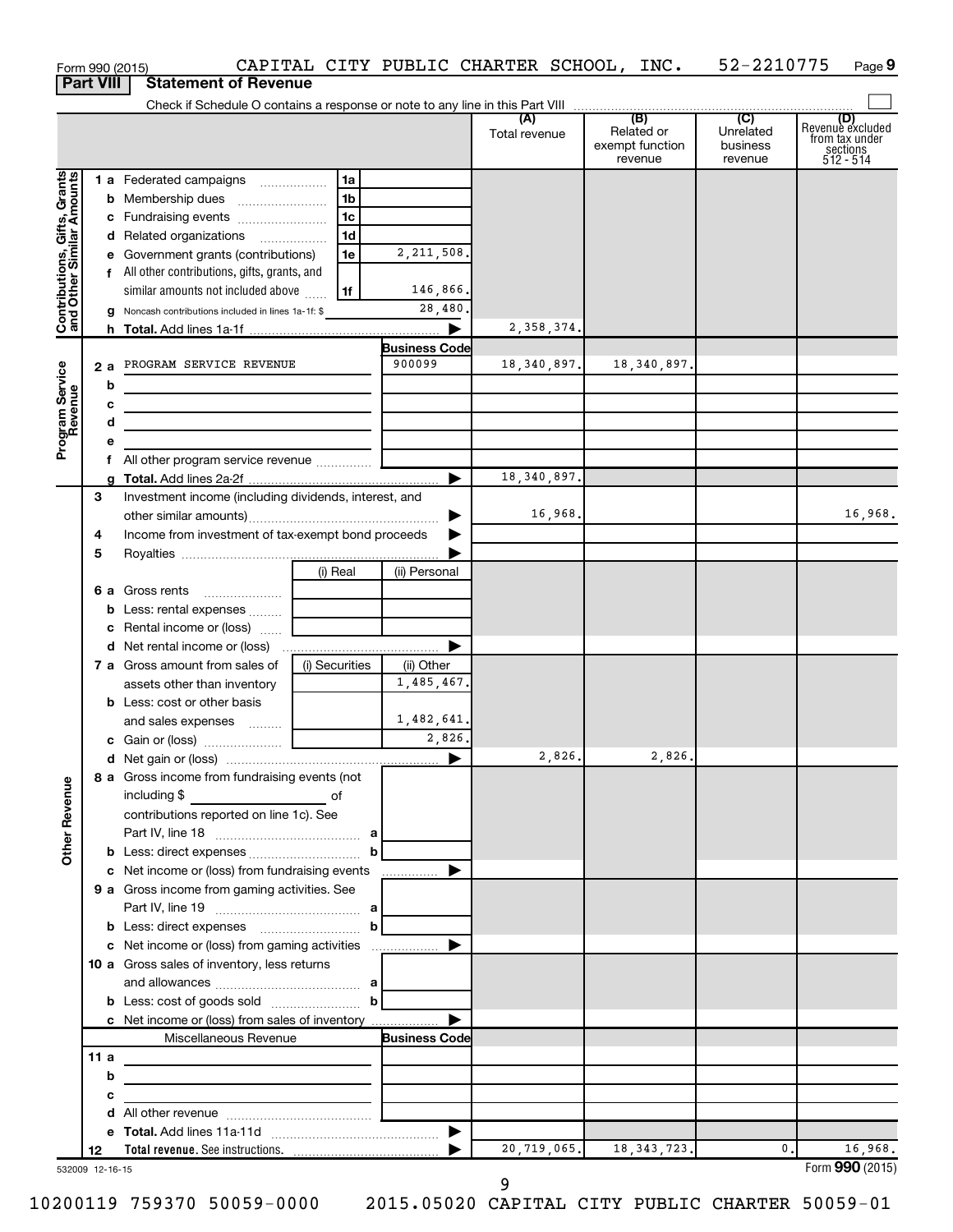#### Form 990 (2015)  $\,$  CAPITAL CITY PUBLIC CHARTER SCHOOL, INC.  $\,$  52-2210775  $\,$  Page 52-2210775 <sub>Page</sub> 10

**Total functional expenses.**  Add lines 1 through 24e **Joint costs.** Complete this line only if the organization **(A) (B) (C) (D)** Fundraising **1 2 3** Grants and other assistance to foreign **4 5 6 7 8 9 10 11 a** Management ~~~~~~~~~~~~~~~~ **b c d e f g 12 13 14 15 16 17 18 19 20 21 22 23 24 a b c d** AUTHORIZER FEES 209,582. 209,582. **e** All other expenses **25 26** *Section 501(c)(3) and 501(c)(4) organizations must complete all columns. All other organizations must complete column (A).* Grants and other assistance to domestic organizations and domestic governments. See Part IV, line 21 Compensation not included above, to disqualified persons (as defined under section 4958(f)(1)) and persons described in section  $4958(c)(3)(B)$   $\ldots$ Pension plan accruals and contributions (include section 401(k) and 403(b) employer contributions) Professional fundraising services. See Part IV, line 17 Other. (If line 11g amount exceeds 10% of line 25, column (A) amount, list line 11g expenses on Sch O.) Other expenses. Itemize expenses not covered above. (List miscellaneous expenses in line 24e. If line 24e amount exceeds 10% of line 25, column (A) amount, list line 24e expenses on Schedule O.)  $\, \, \ldots \,$ reported in column (B) joint costs from a combined educational campaign and fundraising solicitation. Check if Schedule O contains a response or note to any line in this Part IX Total expenses Program service expenses Management and general expenses expenses .<br>... Grants and other assistance to domestic  $individuals. See Part IV, line 22$  ............ organizations, foreign governments, and foreign individuals. See Part IV, lines 15 and 16  $\ldots$ Benefits paid to or for members .................... Compensation of current officers, directors, trustees, and key employees ........................ Other salaries and wages ~~~~~~~~~~ Other employee benefits ~~~~~~~~~~ Payroll taxes ~~~~~~~~~~~~~~~~ Fees for services (non-employees): Legal ~~~~~~~~~~~~~~~~~~~~ Accounting ~~~~~~~~~~~~~~~~~ Lobbying ~~~~~~~~~~~~~~~~~~ Investment management fees ........................ Advertising and promotion ........................... Office expenses ~~~~~~~~~~~~~~~ Information technology ~~~~~~~~~~~ Royalties ~~~~~~~~~~~~~~~~~~ Occupancy ~~~~~~~~~~~~~~~~~ Travel ~~~~~~~~~~~~~~~~~~~ Payments of travel or entertainment expenses for any federal, state, or local public officials Conferences, conventions, and meetings Interest ~~~~~~~~~~~~~~~~~~ Payments to affiliates ~~~~~~~~~~~~ Depreciation, depletion, and amortization ...... Insurance ~~~~~~~~~~~~~~~~~ *Do not include amounts reported on lines 6b, 7b, 8b, 9b, and 10b of Part VIII.* **Part IX Statement of Functional Expenses**  $\Box$ 23,000. 23,000. 165,855. 124,391. 33,171. 8,293. 10,774,870. 9,202,266. 1,436,040. 136,564. 572,492. 489,282. 76,019. 7,191.<br>698,823. 596,557. 93,239. 9,027. 698,823. 596,557. 93,239. 9,027. 855,102. 729,055. 114,763. 11,284. 22,666. 12,371. 10,295. 166,913. 309,979. 264,286. 41,602. 4,091. 912,012. 889,211. 21,715. 1,086. 531,622. 518,331. 12,658. 633. 1,500,730. 1,364,820. 134,325. 1,585. 94,442. 80,521. 12,675. 1,246. DIRECT STUDENT COST 1,343,093. 1,343,093. MAINTENANCE & JANITORIA 535,471. 522,084. 12,750. 637. PROFESSIONAL DEVELOPMEN 245,891. 209,645. 33,001. 3,245. 303,490. 188,921. 105,775. 8,794. 19,266,033. 16,557,834. 2,514,523. 193,676.

532010 12-16-15

Check here |

Form (2015) **990**

Check here  $\begin{array}{c} \begin{array}{|c} \hline \end{array} \end{array}$  if following SOP 98-2 (ASC 958-720)

10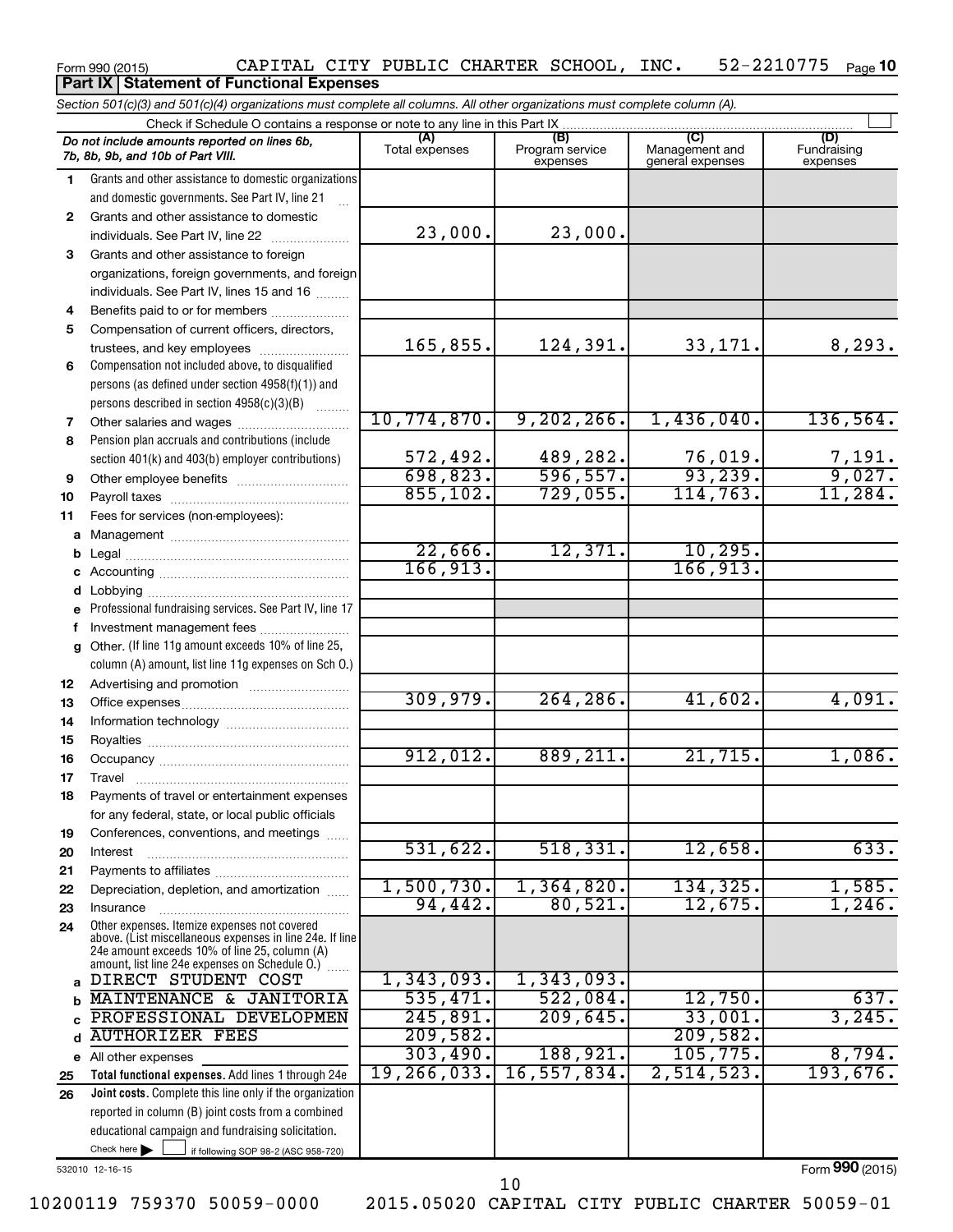|                        | 4  |                                                                                                                              |                 |                         |                                  | 4               |                           |
|------------------------|----|------------------------------------------------------------------------------------------------------------------------------|-----------------|-------------------------|----------------------------------|-----------------|---------------------------|
|                        | 5  | Loans and other receivables from current and former officers, directors,                                                     |                 |                         |                                  |                 |                           |
|                        |    | trustees, key employees, and highest compensated employees. Complete                                                         |                 |                         |                                  |                 |                           |
|                        |    | Part II of Schedule L                                                                                                        |                 |                         |                                  | 5               |                           |
|                        | 6  | Loans and other receivables from other disqualified persons (as defined under                                                |                 |                         |                                  |                 |                           |
|                        |    | section $4958(f)(1)$ , persons described in section $4958(c)(3)(B)$ , and contributing                                       |                 |                         |                                  |                 |                           |
|                        |    | employers and sponsoring organizations of section 501(c)(9) voluntary                                                        |                 |                         |                                  |                 |                           |
|                        |    | employees' beneficiary organizations (see instr). Complete Part II of Sch L                                                  |                 |                         |                                  | 6               |                           |
| Assets                 | 7  |                                                                                                                              |                 |                         |                                  | $\overline{7}$  |                           |
|                        | 8  |                                                                                                                              |                 |                         |                                  | 8               |                           |
|                        | 9  | Prepaid expenses and deferred charges                                                                                        |                 |                         |                                  | 9               |                           |
|                        |    | <b>10a</b> Land, buildings, and equipment: cost or other                                                                     |                 |                         |                                  |                 |                           |
|                        |    | basis. Complete Part VI of Schedule D                                                                                        | 10a $ $         | 28,659,138.             |                                  |                 |                           |
|                        |    | <b>b</b> Less: accumulated depreciation                                                                                      | 10 <sub>b</sub> | $\overline{5,852,004.}$ | 22, 169, 519.                    | 10 <sub>c</sub> | 22,807,134.               |
|                        | 11 |                                                                                                                              |                 |                         |                                  | 11              |                           |
|                        | 12 |                                                                                                                              |                 |                         |                                  | 12              |                           |
|                        | 13 |                                                                                                                              |                 |                         |                                  | 13              |                           |
|                        | 14 |                                                                                                                              |                 |                         |                                  | 14              |                           |
|                        | 15 |                                                                                                                              |                 |                         | 141,918.                         | 15              | 203, 344.                 |
|                        | 16 |                                                                                                                              |                 |                         | 34, 103, 017.                    | 16              | 35,611,206.               |
|                        | 17 |                                                                                                                              |                 |                         | 1,720,364.                       | 17              | 1,692,455.                |
|                        | 18 |                                                                                                                              |                 |                         |                                  | 18              |                           |
|                        | 19 |                                                                                                                              |                 |                         | 921.                             | 19              | 1,179.                    |
|                        | 20 |                                                                                                                              |                 |                         |                                  | 20              |                           |
|                        | 21 | Escrow or custodial account liability. Complete Part IV of Schedule D                                                        |                 |                         |                                  | 21              |                           |
|                        | 22 | Loans and other payables to current and former officers, directors, trustees,                                                |                 |                         |                                  |                 |                           |
| Liabilities            |    | key employees, highest compensated employees, and disqualified persons.                                                      |                 |                         |                                  |                 |                           |
|                        |    |                                                                                                                              |                 |                         | 22                               |                 |                           |
|                        | 23 | Secured mortgages and notes payable to unrelated third parties                                                               |                 |                         | 18,750,278.                      | 23              | 18, 193, 687.             |
|                        | 24 | Unsecured notes and loans payable to unrelated third parties                                                                 |                 |                         |                                  | 24              |                           |
|                        | 25 | Other liabilities (including federal income tax, payables to related third                                                   |                 |                         |                                  |                 |                           |
|                        |    | parties, and other liabilities not included on lines 17-24). Complete Part X of                                              |                 |                         |                                  |                 |                           |
|                        |    | Schedule D                                                                                                                   |                 |                         | $\frac{1,984,726.}{22,456,289.}$ | 25              | 2,935,641.<br>22,822,962. |
|                        | 26 |                                                                                                                              |                 |                         |                                  | 26              |                           |
|                        |    | Organizations that follow SFAS 117 (ASC 958), check here $\blacktriangleright \begin{array}{c} \boxed{X} \\ \end{array}$ and |                 |                         |                                  |                 |                           |
|                        |    | complete lines 27 through 29, and lines 33 and 34.                                                                           |                 |                         |                                  |                 |                           |
| ances                  | 27 |                                                                                                                              |                 |                         | 11,553,629.                      | 27              | 12,690,496.               |
|                        | 28 |                                                                                                                              |                 |                         | 93,099.                          | 28              | 97,748.                   |
|                        | 29 | Permanently restricted net assets                                                                                            |                 |                         |                                  | 29              |                           |
|                        |    | Organizations that do not follow SFAS 117 (ASC 958), check here >                                                            |                 |                         |                                  |                 |                           |
|                        |    | and complete lines 30 through 34.                                                                                            |                 |                         |                                  |                 |                           |
|                        | 30 |                                                                                                                              |                 |                         |                                  | 30              |                           |
|                        | 31 | Paid-in or capital surplus, or land, building, or equipment fund                                                             |                 |                         | 31                               |                 |                           |
| Net Assets or Fund Bal | 32 | Retained earnings, endowment, accumulated income, or other funds                                                             |                 |                         |                                  | 32              |                           |
|                        | 33 |                                                                                                                              |                 | 11,646,728.             | 33                               | 12,788,244.     |                           |
|                        | 34 |                                                                                                                              |                 |                         | 34,103,017.                      | 34              | 35,611,206.               |
|                        |    |                                                                                                                              |                 |                         |                                  |                 | Form 990 (2015)           |

11

10200119 759370 50059-0000 2015.05020 CAPITAL CITY PUBLIC CHARTER 50059-01

Check if Schedule O contains a response or note to any line in this Part X

Cash - non-interest-bearing ~~~~~~~~~~~~~~~~~~~~~~~~~ Savings and temporary cash investments ~~~~~~~~~~~~~~~~~~ Pledges and grants receivable, net ~~~~~~~~~~~~~~~~~~~~~

 $\perp$ 

**(A) (B)**

Beginning of year  $\parallel$  | End of year

4,767,248. 6,197,264.  $6,028,840.$  2 6,045,708.  $995,492.$  357,756.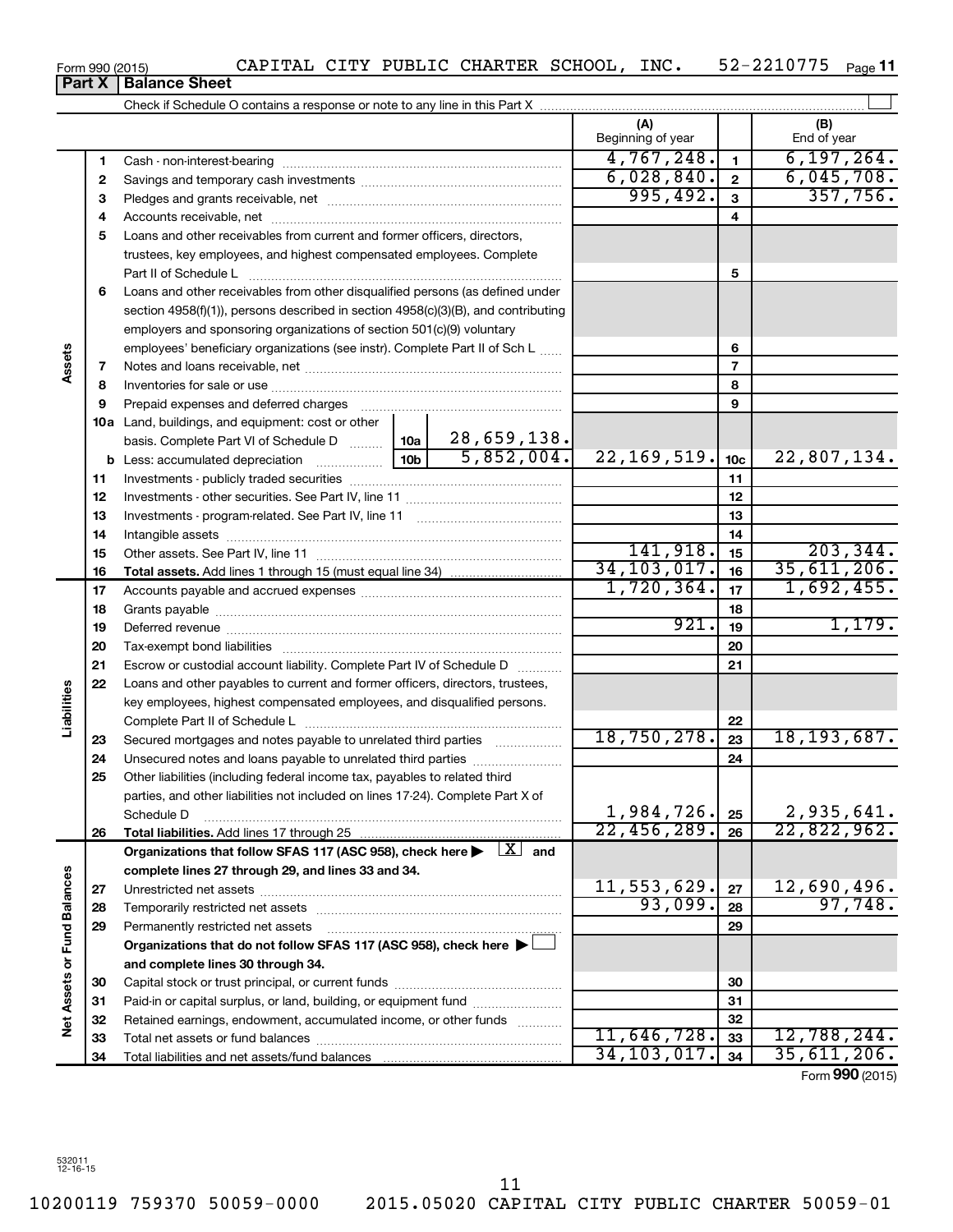|    | Form 990 (2015)                                                                                                                 |                                                                             |                           | CAPITAL CITY PUBLIC CHARTER SCHOOL, INC. |              |                         | 52-2210775     |             | Page 12                 |
|----|---------------------------------------------------------------------------------------------------------------------------------|-----------------------------------------------------------------------------|---------------------------|------------------------------------------|--------------|-------------------------|----------------|-------------|-------------------------|
|    | Part XI<br><b>Reconciliation of Net Assets</b>                                                                                  |                                                                             |                           |                                          |              |                         |                |             |                         |
|    |                                                                                                                                 | Check if Schedule O contains a response or note to any line in this Part XI |                           |                                          |              |                         |                |             | $\vert X \vert$         |
|    |                                                                                                                                 |                                                                             |                           |                                          |              |                         |                |             |                         |
| 1  |                                                                                                                                 |                                                                             |                           |                                          |              | 1.                      | 20,719,065.    |             |                         |
| 2  |                                                                                                                                 |                                                                             |                           |                                          |              | $\mathbf{2}$            | 19, 266, 033.  |             |                         |
| 3  | Revenue less expenses. Subtract line 2 from line 1                                                                              |                                                                             |                           |                                          |              | 3                       | 1,453,032.     |             |                         |
| 4  |                                                                                                                                 |                                                                             |                           |                                          |              | $\overline{\mathbf{4}}$ | 11,646,728.    |             |                         |
| 5  |                                                                                                                                 |                                                                             |                           |                                          |              | 5                       |                |             |                         |
| 6  | Donated services and use of facilities                                                                                          |                                                                             |                           |                                          |              | 6                       |                |             |                         |
| 7  | Investment expenses                                                                                                             |                                                                             |                           |                                          |              | $\overline{7}$          |                |             |                         |
| 8  | Prior period adjustments                                                                                                        |                                                                             |                           |                                          |              | 8                       |                |             |                         |
| 9  |                                                                                                                                 |                                                                             |                           |                                          |              | 9                       | $-311,516.$    |             |                         |
| 10 | Net assets or fund balances at end of year. Combine lines 3 through 9 (must equal Part X, line 33,                              |                                                                             |                           |                                          |              |                         |                |             |                         |
|    | column (B))                                                                                                                     |                                                                             |                           |                                          |              | 10                      | 12,788,244.    |             |                         |
|    | Part XII Financial Statements and Reporting                                                                                     |                                                                             |                           |                                          |              |                         |                |             |                         |
|    |                                                                                                                                 |                                                                             |                           |                                          |              |                         |                |             | $\overline{\textbf{X}}$ |
|    |                                                                                                                                 |                                                                             |                           |                                          |              |                         |                | Yes         | <b>No</b>               |
| 1  | Accounting method used to prepare the Form 990: $\Box$ Cash                                                                     |                                                                             |                           | $\mathbf{X}$ Accrual                     | <b>Other</b> |                         |                |             |                         |
|    | If the organization changed its method of accounting from a prior year or checked "Other," explain in Schedule O.               |                                                                             |                           |                                          |              |                         |                |             |                         |
|    | 2a Were the organization's financial statements compiled or reviewed by an independent accountant?                              |                                                                             |                           |                                          |              |                         | 2a             |             | X                       |
|    | If "Yes," check a box below to indicate whether the financial statements for the year were compiled or reviewed on a            |                                                                             |                           |                                          |              |                         |                |             |                         |
|    | separate basis, consolidated basis, or both:                                                                                    |                                                                             |                           |                                          |              |                         |                |             |                         |
|    | Separate basis                                                                                                                  |                                                                             | Consolidated basis        | Both consolidated and separate basis     |              |                         |                |             |                         |
|    |                                                                                                                                 |                                                                             |                           |                                          |              |                         | 2 <sub>b</sub> | х           |                         |
|    | If "Yes," check a box below to indicate whether the financial statements for the year were audited on a separate basis,         |                                                                             |                           |                                          |              |                         |                |             |                         |
|    | consolidated basis, or both:                                                                                                    |                                                                             |                           |                                          |              |                         |                |             |                         |
|    | $\lfloor \underline{X} \rfloor$ Separate basis                                                                                  |                                                                             | <b>Consolidated basis</b> | Both consolidated and separate basis     |              |                         |                |             |                         |
|    | c If "Yes" to line 2a or 2b, does the organization have a committee that assumes responsibility for oversight of the audit,     |                                                                             |                           |                                          |              |                         |                |             |                         |
|    | review, or compilation of its financial statements and selection of an independent accountant?                                  |                                                                             |                           |                                          |              |                         | 2c             | х           |                         |
|    | If the organization changed either its oversight process or selection process during the tax year, explain in Schedule O.       |                                                                             |                           |                                          |              |                         |                |             |                         |
|    | 3a As a result of a federal award, was the organization required to undergo an audit or audits as set forth in the Single Audit |                                                                             |                           |                                          |              |                         |                |             |                         |
|    |                                                                                                                                 |                                                                             |                           |                                          |              |                         | За             | х           |                         |
|    | b If "Yes," did the organization undergo the required audit or audits? If the organization did not undergo the required audit   |                                                                             |                           |                                          |              |                         |                |             |                         |
|    |                                                                                                                                 |                                                                             |                           |                                          |              |                         | 3 <sub>b</sub> | X<br>$\sim$ |                         |

Form (2015) **990**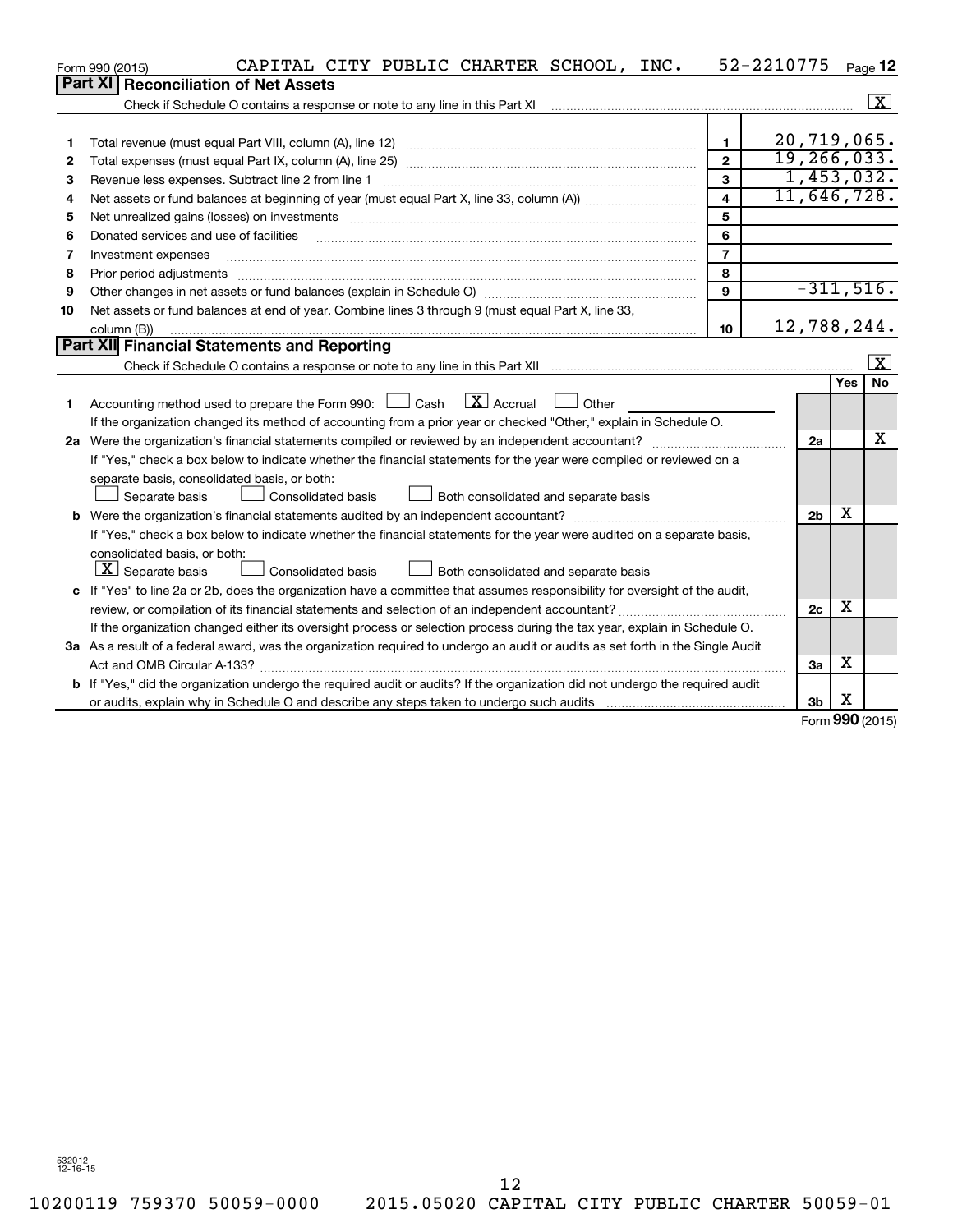Department of the Treasury

| (Form 990 or 990-EZ) |  |  |  |  |
|----------------------|--|--|--|--|
|----------------------|--|--|--|--|

# Form 990 or 990-EZ) **Public Charity Status and Public Support**<br>
Complete if the organization is a section 501(c)(3) organization or a section<br> **2015**

**4947(a)(1) nonexempt charitable trust. | Attach to Form 990 or Form 990-EZ.** 

|  | <b>Open to Public</b> |
|--|-----------------------|
|  | <b>Inspection</b>     |

OMB No. 1545-0047

Internal Revenue Service **Information about Schedule A (Form 990 or 990-EZ) and its instructions is at**  *www.irs.gov/form990.* **|** 

| Name of the organization |                                                                                                   |          | <b>Profitation about ocheans A</b> from 550 or 550-EE) and its matuculars at $\alpha$ in the sea                                              |                          |                     |                        | <b>Employer identification number</b> |
|--------------------------|---------------------------------------------------------------------------------------------------|----------|-----------------------------------------------------------------------------------------------------------------------------------------------|--------------------------|---------------------|------------------------|---------------------------------------|
|                          |                                                                                                   |          | CAPITAL CITY PUBLIC CHARTER SCHOOL, INC.                                                                                                      |                          |                     |                        | 52-2210775                            |
| Part I                   |                                                                                                   |          | Reason for Public Charity Status (All organizations must complete this part.) See instructions.                                               |                          |                     |                        |                                       |
|                          |                                                                                                   |          | The organization is not a private foundation because it is: (For lines 1 through 11, check only one box.)                                     |                          |                     |                        |                                       |
| 1.                       |                                                                                                   |          | A church, convention of churches, or association of churches described in section 170(b)(1)(A)(i).                                            |                          |                     |                        |                                       |
| $\mathbf{X}$<br>2        |                                                                                                   |          | A school described in section 170(b)(1)(A)(ii). (Attach Schedule E (Form 990 or 990-EZ).)                                                     |                          |                     |                        |                                       |
| з                        |                                                                                                   |          | A hospital or a cooperative hospital service organization described in section 170(b)(1)(A)(iii).                                             |                          |                     |                        |                                       |
| 4                        |                                                                                                   |          | A medical research organization operated in conjunction with a hospital described in section 170(b)(1)(A)(iii). Enter the hospital's name,    |                          |                     |                        |                                       |
|                          | city, and state:                                                                                  |          |                                                                                                                                               |                          |                     |                        |                                       |
| 5                        |                                                                                                   |          | An organization operated for the benefit of a college or university owned or operated by a governmental unit described in                     |                          |                     |                        |                                       |
|                          | section 170(b)(1)(A)(iv). (Complete Part II.)                                                     |          |                                                                                                                                               |                          |                     |                        |                                       |
| 6                        |                                                                                                   |          | A federal, state, or local government or governmental unit described in section 170(b)(1)(A)(v).                                              |                          |                     |                        |                                       |
| 7                        |                                                                                                   |          | An organization that normally receives a substantial part of its support from a governmental unit or from the general public described in     |                          |                     |                        |                                       |
|                          | section 170(b)(1)(A)(vi). (Complete Part II.)                                                     |          |                                                                                                                                               |                          |                     |                        |                                       |
| 8                        |                                                                                                   |          | A community trust described in section 170(b)(1)(A)(vi). (Complete Part II.)                                                                  |                          |                     |                        |                                       |
| 9                        |                                                                                                   |          | An organization that normally receives: (1) more than 33 1/3% of its support from contributions, membership fees, and gross receipts from     |                          |                     |                        |                                       |
|                          |                                                                                                   |          | activities related to its exempt functions - subject to certain exceptions, and (2) no more than 33 1/3% of its support from gross investment |                          |                     |                        |                                       |
|                          |                                                                                                   |          | income and unrelated business taxable income (less section 511 tax) from businesses acquired by the organization after June 30, 1975.         |                          |                     |                        |                                       |
|                          | See section 509(a)(2). (Complete Part III.)                                                       |          |                                                                                                                                               |                          |                     |                        |                                       |
| 10                       |                                                                                                   |          | An organization organized and operated exclusively to test for public safety. See section 509(a)(4).                                          |                          |                     |                        |                                       |
| 11                       |                                                                                                   |          | An organization organized and operated exclusively for the benefit of, to perform the functions of, or to carry out the purposes of one or    |                          |                     |                        |                                       |
|                          |                                                                                                   |          | more publicly supported organizations described in section 509(a)(1) or section 509(a)(2). See section 509(a)(3). Check the box in            |                          |                     |                        |                                       |
|                          |                                                                                                   |          | lines 11a through 11d that describes the type of supporting organization and complete lines 11e, 11f, and 11g.                                |                          |                     |                        |                                       |
| a                        |                                                                                                   |          | Type I. A supporting organization operated, supervised, or controlled by its supported organization(s), typically by giving                   |                          |                     |                        |                                       |
|                          |                                                                                                   |          | the supported organization(s) the power to regularly appoint or elect a majority of the directors or trustees of the supporting               |                          |                     |                        |                                       |
|                          | organization. You must complete Part IV, Sections A and B.                                        |          |                                                                                                                                               |                          |                     |                        |                                       |
| b                        |                                                                                                   |          | Type II. A supporting organization supervised or controlled in connection with its supported organization(s), by having                       |                          |                     |                        |                                       |
|                          |                                                                                                   |          | control or management of the supporting organization vested in the same persons that control or manage the supported                          |                          |                     |                        |                                       |
|                          | organization(s). You must complete Part IV, Sections A and C.                                     |          |                                                                                                                                               |                          |                     |                        |                                       |
| с                        |                                                                                                   |          | Type III functionally integrated. A supporting organization operated in connection with, and functionally integrated with,                    |                          |                     |                        |                                       |
|                          |                                                                                                   |          | its supported organization(s) (see instructions). You must complete Part IV, Sections A, D, and E.                                            |                          |                     |                        |                                       |
| d                        |                                                                                                   |          | Type III non-functionally integrated. A supporting organization operated in connection with its supported organization(s)                     |                          |                     |                        |                                       |
|                          |                                                                                                   |          | that is not functionally integrated. The organization generally must satisfy a distribution requirement and an attentiveness                  |                          |                     |                        |                                       |
|                          |                                                                                                   |          | requirement (see instructions). You must complete Part IV, Sections A and D, and Part V.                                                      |                          |                     |                        |                                       |
| е                        |                                                                                                   |          | Check this box if the organization received a written determination from the IRS that it is a Type I, Type II, Type III                       |                          |                     |                        |                                       |
|                          |                                                                                                   |          | functionally integrated, or Type III non-functionally integrated supporting organization.                                                     |                          |                     |                        |                                       |
|                          | f Enter the number of supported organizations                                                     |          |                                                                                                                                               |                          |                     |                        |                                       |
|                          | g Provide the following information about the supported organization(s).<br>(i) Name of supported | (ii) EIN | (iii) Type of organization                                                                                                                    | (iv) Is the organization |                     | (v) Amount of monetary | (vi) Amount of                        |
|                          | organization                                                                                      |          | (described on lines 1-9                                                                                                                       | listed in your           |                     | support (see           | other support (see                    |
|                          |                                                                                                   |          | above (see instructions))                                                                                                                     | Yes                      | governing document? | instructions)          | instructions)                         |
|                          |                                                                                                   |          |                                                                                                                                               |                          | No                  |                        |                                       |
|                          |                                                                                                   |          |                                                                                                                                               |                          |                     |                        |                                       |
|                          |                                                                                                   |          |                                                                                                                                               |                          |                     |                        |                                       |
|                          |                                                                                                   |          |                                                                                                                                               |                          |                     |                        |                                       |
|                          |                                                                                                   |          |                                                                                                                                               |                          |                     |                        |                                       |
|                          |                                                                                                   |          |                                                                                                                                               |                          |                     |                        |                                       |

Form 990 or 990-EZ. 532021 09-23-15 **Total** LHA **For Paperwork Reduction Act Notice, see the Instructions for** 

**Schedule A (Form 990 or 990-EZ) 2015**

13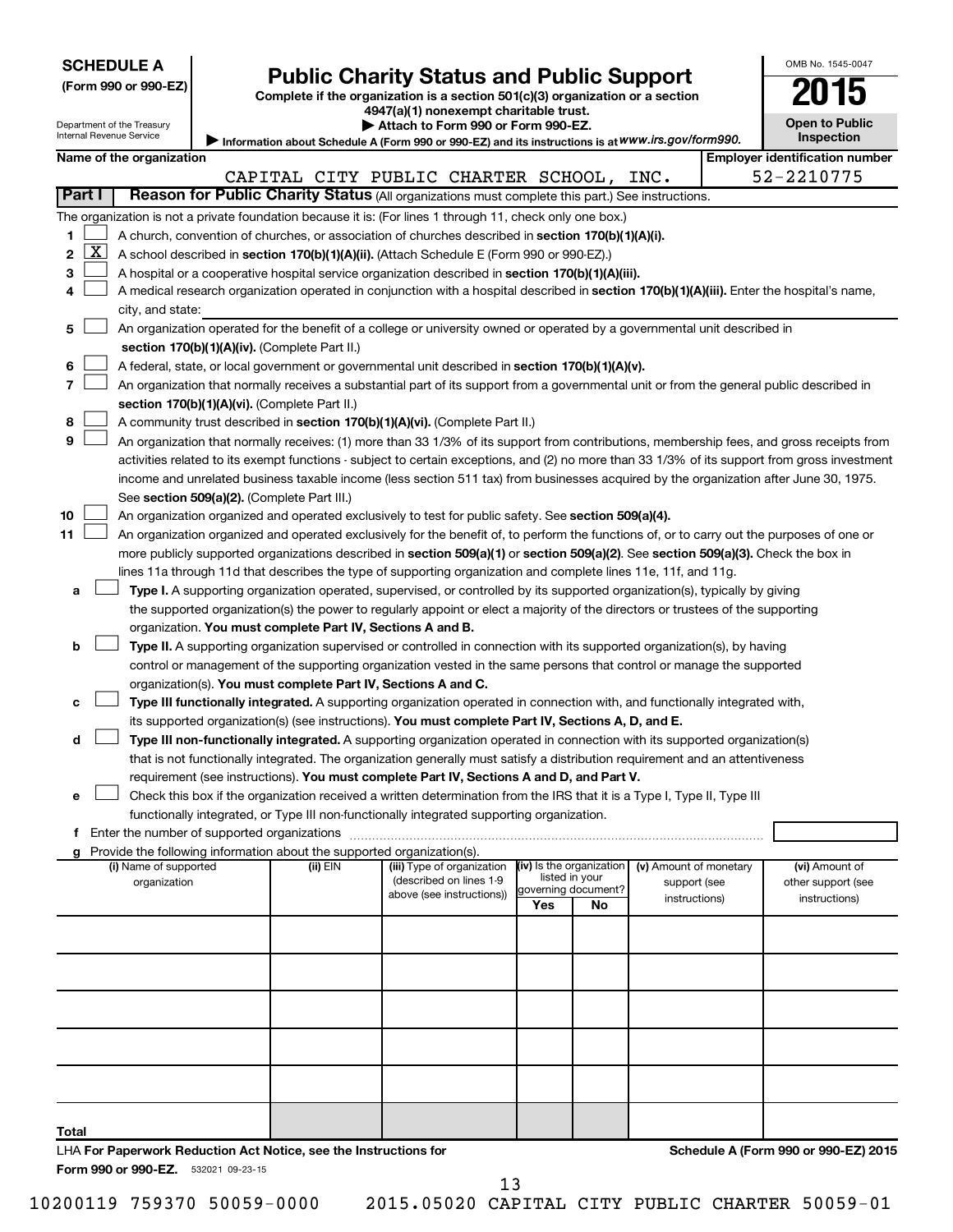#### **2** Schedule A (Form 990 or 990-EZ) 2015 Page **Part II Support Schedule for Organizations Described in Sections 170(b)(1)(A)(iv) and 170(b)(1)(A)(vi)** CAPITAL CITY PUBLIC CHARTER SCHOOL, INC.52-2210775

(Complete only if you checked the box on line 5, 7, or 8 of Part I or if the organization failed to qualify under Part III. If the organization fails to qualify under the tests listed below, please complete Part III.)

| Calendar year (or fiscal year beginning in)<br>(a) 2011<br>(b) 2012<br>$(c)$ 2013<br>$(d)$ 2014<br>(e) 2015<br>1 Gifts, grants, contributions, and<br>membership fees received. (Do not<br>include any "unusual grants.") | (f) Total |
|---------------------------------------------------------------------------------------------------------------------------------------------------------------------------------------------------------------------------|-----------|
|                                                                                                                                                                                                                           |           |
|                                                                                                                                                                                                                           |           |
|                                                                                                                                                                                                                           |           |
|                                                                                                                                                                                                                           |           |
| 2 Tax revenues levied for the organ-                                                                                                                                                                                      |           |
| ization's benefit and either paid to                                                                                                                                                                                      |           |
| or expended on its behalf                                                                                                                                                                                                 |           |
| 3 The value of services or facilities                                                                                                                                                                                     |           |
| furnished by a governmental unit to                                                                                                                                                                                       |           |
| the organization without charge                                                                                                                                                                                           |           |
| 4 Total. Add lines 1 through 3                                                                                                                                                                                            |           |
| 5 The portion of total contributions                                                                                                                                                                                      |           |
| by each person (other than a                                                                                                                                                                                              |           |
| governmental unit or publicly                                                                                                                                                                                             |           |
| supported organization) included                                                                                                                                                                                          |           |
| on line 1 that exceeds 2% of the                                                                                                                                                                                          |           |
| amount shown on line 11,                                                                                                                                                                                                  |           |
| column (f)                                                                                                                                                                                                                |           |
| 6 Public support. Subtract line 5 from line 4.                                                                                                                                                                            |           |
| <b>Section B. Total Support</b>                                                                                                                                                                                           |           |
| Calendar year (or fiscal year beginning in)<br>(a) 2011<br>(b) 2012<br>$(c)$ 2013<br>$(d)$ 2014<br>(e) 2015                                                                                                               | (f) Total |
| 7 Amounts from line 4                                                                                                                                                                                                     |           |
| 8 Gross income from interest,                                                                                                                                                                                             |           |
| dividends, payments received on                                                                                                                                                                                           |           |
|                                                                                                                                                                                                                           |           |
| securities loans, rents, royalties                                                                                                                                                                                        |           |
| and income from similar sources                                                                                                                                                                                           |           |
| Net income from unrelated business<br>9                                                                                                                                                                                   |           |
| activities, whether or not the                                                                                                                                                                                            |           |
| business is regularly carried on                                                                                                                                                                                          |           |
| 10 Other income. Do not include gain                                                                                                                                                                                      |           |
| or loss from the sale of capital                                                                                                                                                                                          |           |
| assets (Explain in Part VI.)                                                                                                                                                                                              |           |
| 11 Total support. Add lines 7 through 10                                                                                                                                                                                  |           |
| 12<br><b>12</b> Gross receipts from related activities, etc. (see instructions)                                                                                                                                           |           |
| 13 First five years. If the Form 990 is for the organization's first, second, third, fourth, or fifth tax year as a section 501(c)(3)                                                                                     |           |
| organization, check this box and stop here<br><b>Section C. Computation of Public Support Percentage</b>                                                                                                                  |           |
|                                                                                                                                                                                                                           |           |
| 14                                                                                                                                                                                                                        | %         |
| 15                                                                                                                                                                                                                        | %         |
| 16a 33 1/3% support test - 2015. If the organization did not check the box on line 13, and line 14 is 33 1/3% or more, check this box and                                                                                 |           |
| stop here. The organization qualifies as a publicly supported organization                                                                                                                                                |           |
| b 33 1/3% support test - 2014. If the organization did not check a box on line 13 or 16a, and line 15 is 33 1/3% or more, check this box                                                                                  |           |
|                                                                                                                                                                                                                           |           |
| 17a 10% -facts-and-circumstances test - 2015. If the organization did not check a box on line 13, 16a, or 16b, and line 14 is 10% or more,                                                                                |           |
| and if the organization meets the "facts-and-circumstances" test, check this box and stop here. Explain in Part VI how the organization                                                                                   |           |
| meets the "facts-and-circumstances" test. The organization qualifies as a publicly supported organization                                                                                                                 |           |
| b 10% -facts-and-circumstances test - 2014. If the organization did not check a box on line 13, 16a, 16b, or 17a, and line 15 is 10% or                                                                                   |           |
| more, and if the organization meets the "facts-and-circumstances" test, check this box and stop here. Explain in Part VI how the                                                                                          |           |
| organization meets the "facts-and-circumstances" test. The organization qualifies as a publicly supported organization                                                                                                    |           |
| 18 Private foundation. If the organization did not check a box on line 13, 16a, 16b, 17a, or 17b, check this box and see instructions.                                                                                    |           |

**Schedule A (Form 990 or 990-EZ) 2015**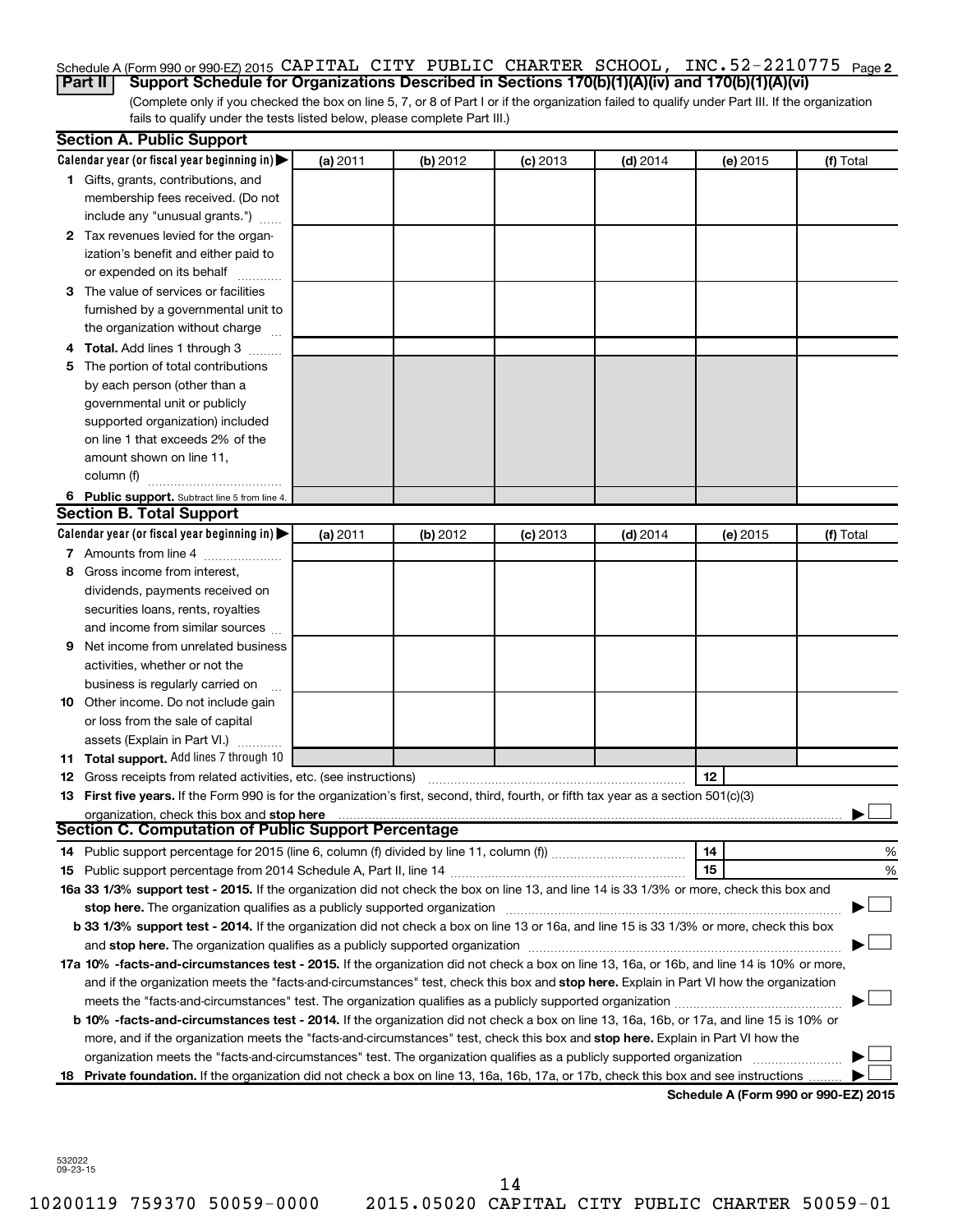#### Schedule A (Form 990 or 990-EZ) 2015 CAPITAL CITY PUBLIC CHARTER SCHOOL, INC.52-2210775 <sub>Page 3</sub> **Part III Support Schedule for Organizations Described in Section 509(a)(2)**

(Complete only if you checked the box on line 9 of Part I or if the organization failed to qualify under Part II. If the organization fails to qualify under the tests listed below, please complete Part II.)

| <b>Section A. Public Support</b>                                                                                                                                                                                               |          |          |            |            |          |                                      |
|--------------------------------------------------------------------------------------------------------------------------------------------------------------------------------------------------------------------------------|----------|----------|------------|------------|----------|--------------------------------------|
| Calendar year (or fiscal year beginning in)                                                                                                                                                                                    | (a) 2011 | (b) 2012 | $(c)$ 2013 | $(d)$ 2014 | (e) 2015 | (f) Total                            |
| 1 Gifts, grants, contributions, and                                                                                                                                                                                            |          |          |            |            |          |                                      |
| membership fees received. (Do not                                                                                                                                                                                              |          |          |            |            |          |                                      |
| include any "unusual grants.")                                                                                                                                                                                                 |          |          |            |            |          |                                      |
| 2 Gross receipts from admissions,<br>merchandise sold or services per-<br>formed, or facilities furnished in<br>any activity that is related to the<br>organization's tax-exempt purpose                                       |          |          |            |            |          |                                      |
| 3 Gross receipts from activities that                                                                                                                                                                                          |          |          |            |            |          |                                      |
| are not an unrelated trade or bus-                                                                                                                                                                                             |          |          |            |            |          |                                      |
| iness under section 513                                                                                                                                                                                                        |          |          |            |            |          |                                      |
| 4 Tax revenues levied for the organ-                                                                                                                                                                                           |          |          |            |            |          |                                      |
| ization's benefit and either paid to                                                                                                                                                                                           |          |          |            |            |          |                                      |
| or expended on its behalf                                                                                                                                                                                                      |          |          |            |            |          |                                      |
| 5 The value of services or facilities                                                                                                                                                                                          |          |          |            |            |          |                                      |
| furnished by a governmental unit to                                                                                                                                                                                            |          |          |            |            |          |                                      |
| the organization without charge                                                                                                                                                                                                |          |          |            |            |          |                                      |
|                                                                                                                                                                                                                                |          |          |            |            |          |                                      |
| 6 Total. Add lines 1 through 5                                                                                                                                                                                                 |          |          |            |            |          |                                      |
| 7a Amounts included on lines 1, 2, and                                                                                                                                                                                         |          |          |            |            |          |                                      |
| 3 received from disqualified persons<br><b>b</b> Amounts included on lines 2 and 3 received<br>from other than disqualified persons that<br>exceed the greater of \$5,000 or 1% of the<br>amount on line 13 for the year       |          |          |            |            |          |                                      |
| c Add lines 7a and 7b                                                                                                                                                                                                          |          |          |            |            |          |                                      |
| 8 Public support. (Subtract line 7c from line 6.)                                                                                                                                                                              |          |          |            |            |          |                                      |
| <b>Section B. Total Support</b>                                                                                                                                                                                                |          |          |            |            |          |                                      |
| Calendar year (or fiscal year beginning in)                                                                                                                                                                                    | (a) 2011 | (b) 2012 | $(c)$ 2013 | $(d)$ 2014 | (e) 2015 | (f) Total                            |
| <b>9</b> Amounts from line 6                                                                                                                                                                                                   |          |          |            |            |          |                                      |
| <b>10a</b> Gross income from interest,<br>dividends, payments received on<br>securities loans, rents, royalties<br>and income from similar sources                                                                             |          |          |            |            |          |                                      |
| <b>b</b> Unrelated business taxable income                                                                                                                                                                                     |          |          |            |            |          |                                      |
| (less section 511 taxes) from businesses<br>acquired after June 30, 1975                                                                                                                                                       |          |          |            |            |          |                                      |
| c Add lines 10a and 10b                                                                                                                                                                                                        |          |          |            |            |          |                                      |
| 11 Net income from unrelated business<br>activities not included in line 10b.<br>whether or not the business is<br>regularly carried on                                                                                        |          |          |            |            |          |                                      |
| <b>12</b> Other income. Do not include gain<br>or loss from the sale of capital<br>assets (Explain in Part VI.)                                                                                                                |          |          |            |            |          |                                      |
| <b>13</b> Total support. (Add lines 9, 10c, 11, and 12.)                                                                                                                                                                       |          |          |            |            |          |                                      |
| 14 First five years. If the Form 990 is for the organization's first, second, third, fourth, or fifth tax year as a section 501(c)(3) organization,                                                                            |          |          |            |            |          |                                      |
| check this box and stop here manufactured and stop here and stop here are manufactured and stop here and stop here and stop here and stop here and stop here and stop here and stop here are all the stop of the stop of the s |          |          |            |            |          |                                      |
| Section C. Computation of Public Support Percentage                                                                                                                                                                            |          |          |            |            |          |                                      |
|                                                                                                                                                                                                                                |          |          |            |            | 15       | ℅                                    |
| 16 Public support percentage from 2014 Schedule A, Part III, line 15                                                                                                                                                           |          |          |            |            | 16       | %                                    |
| Section D. Computation of Investment Income Percentage                                                                                                                                                                         |          |          |            |            |          |                                      |
|                                                                                                                                                                                                                                |          |          |            |            | 17       | %                                    |
| 18 Investment income percentage from 2014 Schedule A, Part III, line 17                                                                                                                                                        |          |          |            |            | 18       | %                                    |
| 19a 33 1/3% support tests - 2015. If the organization did not check the box on line 14, and line 15 is more than 33 1/3%, and line 17 is not                                                                                   |          |          |            |            |          |                                      |
| more than 33 1/3%, check this box and stop here. The organization qualifies as a publicly supported organization                                                                                                               |          |          |            |            |          |                                      |
| b 33 1/3% support tests - 2014. If the organization did not check a box on line 14 or line 19a, and line 16 is more than 33 1/3%, and                                                                                          |          |          |            |            |          |                                      |
| line 18 is not more than 33 1/3%, check this box and stop here. The organization qualifies as a publicly supported organization                                                                                                |          |          |            |            |          |                                      |
|                                                                                                                                                                                                                                |          |          |            |            |          |                                      |
| 532023 09-23-15                                                                                                                                                                                                                |          |          |            |            |          | Schedule A (Form 990 or 990-EZ) 2015 |
|                                                                                                                                                                                                                                |          |          | 15         |            |          |                                      |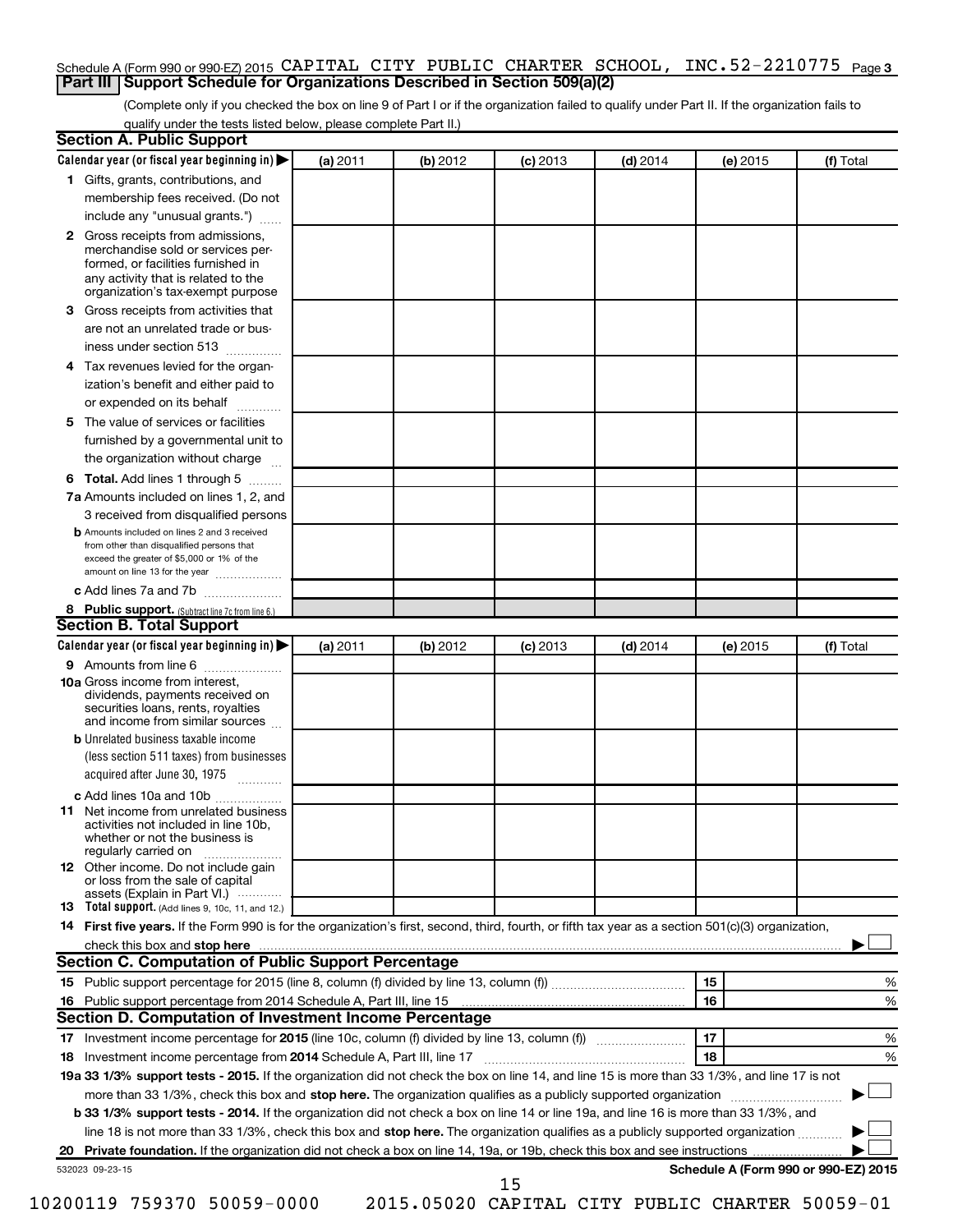#### Schedule A (Form 990 or 990-EZ) 2015 CAPITAL CITY PUBLIC CHARTER SCHOOL, INC.52-2210775 <sub>Page 4</sub>

## **Part IV Supporting Organizations**

(Complete only if you checked a box in line 11 on Part I. If you checked 11a of Part I, complete Sections A and B. If you checked 11b of Part I, complete Sections A and C. If you checked 11c of Part I, complete Sections A, D, and E. If you checked 11d of Part I, complete Sections A and D, and complete Part V.)

#### **Section A. All Supporting Organizations**

- **1** Are all of the organization's supported organizations listed by name in the organization's governing documents? If "No" describe in Part VI how the supported organizations are designated. If designated by *class or purpose, describe the designation. If historic and continuing relationship, explain.*
- **2** Did the organization have any supported organization that does not have an IRS determination of status under section 509(a)(1) or (2)? If "Yes," explain in Part VI how the organization determined that the supported *organization was described in section 509(a)(1) or (2).*
- **3a** Did the organization have a supported organization described in section 501(c)(4), (5), or (6)? If "Yes," answer *(b) and (c) below.*
- **b** Did the organization confirm that each supported organization qualified under section 501(c)(4), (5), or (6) and satisfied the public support tests under section 509(a)(2)? If "Yes," describe in Part VI when and how the *organization made the determination.*
- **c** Did the organization ensure that all support to such organizations was used exclusively for section 170(c)(2)(B) purposes? If "Yes," explain in Part VI what controls the organization put in place to ensure such use.
- **4 a** *If* Was any supported organization not organized in the United States ("foreign supported organization")? *"Yes," and if you checked 11a or 11b in Part I, answer (b) and (c) below.*
- **b** Did the organization have ultimate control and discretion in deciding whether to make grants to the foreign supported organization? If "Yes," describe in Part VI how the organization had such control and discretion *despite being controlled or supervised by or in connection with its supported organizations.*
- **c** Did the organization support any foreign supported organization that does not have an IRS determination under sections 501(c)(3) and 509(a)(1) or (2)? If "Yes," explain in Part VI what controls the organization used *to ensure that all support to the foreign supported organization was used exclusively for section 170(c)(2)(B) purposes.*
- **5a** Did the organization add, substitute, or remove any supported organizations during the tax year? If "Yes," answer (b) and (c) below (if applicable). Also, provide detail in Part VI, including (i) the names and EIN *numbers of the supported organizations added, substituted, or removed; (ii) the reasons for each such action; (iii) the authority under the organization's organizing document authorizing such action; and (iv) how the action was accomplished (such as by amendment to the organizing document).*
- **b Type I or Type II only.** Was any added or substituted supported organization part of a class already designated in the organization's organizing document?
- **c Substitutions only.**  Was the substitution the result of an event beyond the organization's control?
- **6** Did the organization provide support (whether in the form of grants or the provision of services or facilities) to support or benefit one or more of the filing organization's supported organizations? If "Yes," provide detail in anyone other than (i) its supported organizations, (ii) individuals that are part of the charitable class benefited by one or more of its supported organizations, or (iii) other supporting organizations that also *Part VI.*
- **7** Did the organization provide a grant, loan, compensation, or other similar payment to a substantial contributor regard to a substantial contributor? If "Yes," complete Part I of Schedule L (Form 990 or 990-EZ). (defined in section 4958(c)(3)(C)), a family member of a substantial contributor, or a 35% controlled entity with
- **8** Did the organization make a loan to a disqualified person (as defined in section 4958) not described in line 7? *If "Yes," complete Part I of Schedule L (Form 990 or 990-EZ).*
- **9 a** Was the organization controlled directly or indirectly at any time during the tax year by one or more in section 509(a)(1) or (2))? If "Yes," provide detail in Part VI. disqualified persons as defined in section 4946 (other than foundation managers and organizations described
- **b** Did one or more disqualified persons (as defined in line 9a) hold a controlling interest in any entity in which the supporting organization had an interest? If "Yes," provide detail in Part VI.
- **c** Did a disqualified person (as defined in line 9a) have an ownership interest in, or derive any personal benefit from, assets in which the supporting organization also had an interest? If "Yes," provide detail in Part VI.
- **10 a** Was the organization subject to the excess business holdings rules of section 4943 because of section supporting organizations)? If "Yes," answer 10b below. 4943(f) (regarding certain Type II supporting organizations, and all Type III non-functionally integrated
	- **b** Did the organization have any excess business holdings in the tax year? (Use Schedule C, Form 4720, to *determine whether the organization had excess business holdings.)*

532024 09-23-15

**Schedule A (Form 990 or 990-EZ) 2015**

**Yes No**

**1**

**2**

**3a**

**3b**

**3c**

**4a**

**4b**

**4c**

**5a**

**5b 5c**

**6**

**7**

**8**

**9a**

**9b**

**9c**

**10a**

**10b**

10200119 759370 50059-0000 2015.05020 CAPITAL CITY PUBLIC CHARTER 50059-01

16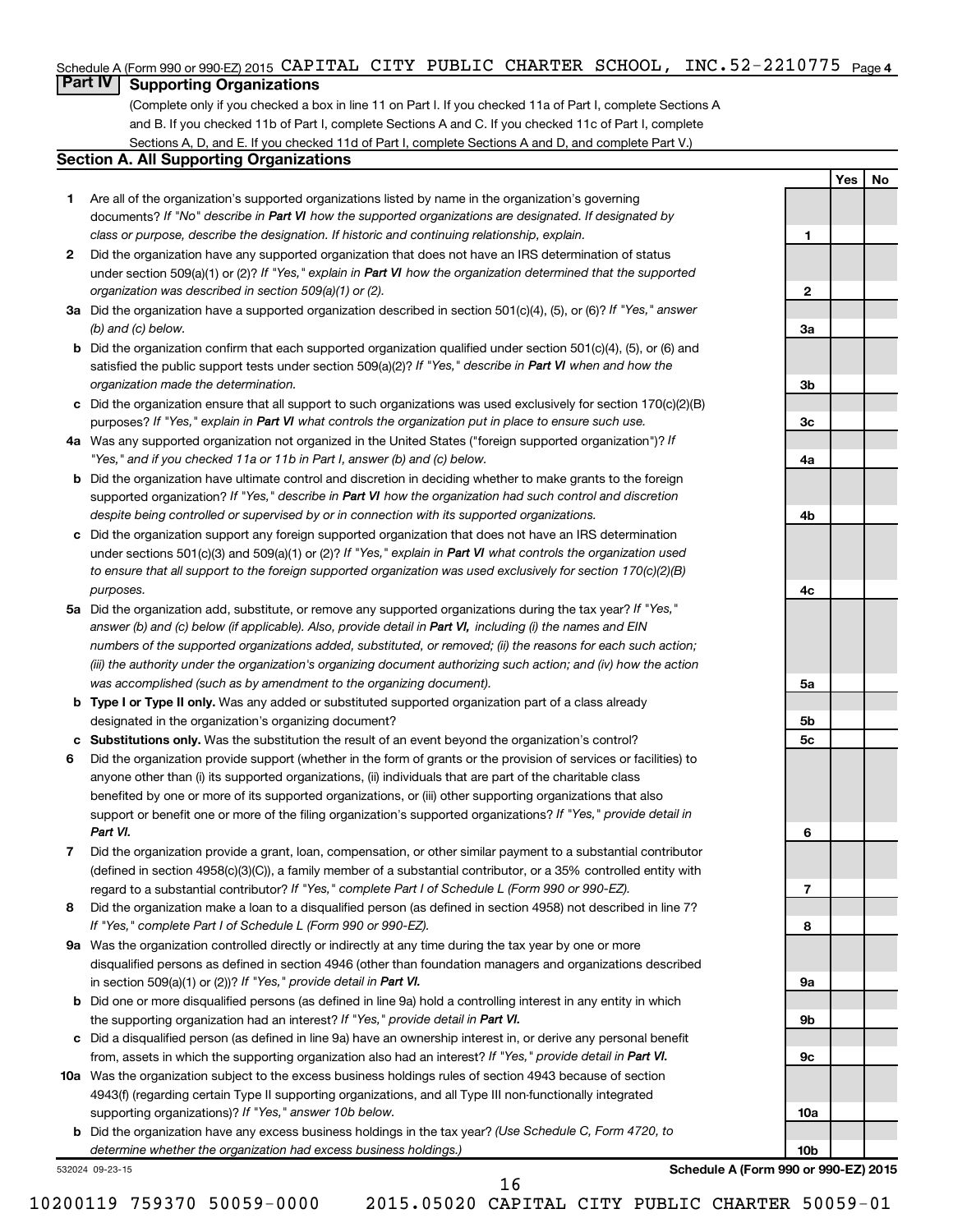#### **5** Schedule A (Form 990 or 990-EZ) 2015 Page **Part IV Supporting Organizations** *(continued)* CAPITAL CITY PUBLIC CHARTER SCHOOL, INC.52-2210775

|              |                                                                                                                                                                                                                                     |                 | Yes | No |
|--------------|-------------------------------------------------------------------------------------------------------------------------------------------------------------------------------------------------------------------------------------|-----------------|-----|----|
| 11           | Has the organization accepted a gift or contribution from any of the following persons?                                                                                                                                             |                 |     |    |
|              | a A person who directly or indirectly controls, either alone or together with persons described in (b) and (c)                                                                                                                      |                 |     |    |
|              | below, the governing body of a supported organization?                                                                                                                                                                              | 11a             |     |    |
|              | <b>b</b> A family member of a person described in (a) above?                                                                                                                                                                        | 11 <sub>b</sub> |     |    |
|              | c A 35% controlled entity of a person described in (a) or (b) above? If "Yes" to a, b, or c, provide detail in Part VI.                                                                                                             | 11c             |     |    |
|              | <b>Section B. Type I Supporting Organizations</b>                                                                                                                                                                                   |                 |     |    |
|              |                                                                                                                                                                                                                                     |                 | Yes | No |
| 1.           | Did the directors, trustees, or membership of one or more supported organizations have the power to                                                                                                                                 |                 |     |    |
|              | regularly appoint or elect at least a majority of the organization's directors or trustees at all times during the<br>tax year? If "No," describe in Part VI how the supported organization(s) effectively operated, supervised, or |                 |     |    |
|              | controlled the organization's activities. If the organization had more than one supported organization,                                                                                                                             |                 |     |    |
|              | describe how the powers to appoint and/or remove directors or trustees were allocated among the supported                                                                                                                           |                 |     |    |
|              | organizations and what conditions or restrictions, if any, applied to such powers during the tax year.                                                                                                                              | 1               |     |    |
| $\mathbf{2}$ | Did the organization operate for the benefit of any supported organization other than the supported                                                                                                                                 |                 |     |    |
|              | organization(s) that operated, supervised, or controlled the supporting organization? If "Yes," explain in                                                                                                                          |                 |     |    |
|              | Part VI how providing such benefit carried out the purposes of the supported organization(s) that operated,                                                                                                                         |                 |     |    |
|              | supervised, or controlled the supporting organization.                                                                                                                                                                              | $\overline{2}$  |     |    |
|              | <b>Section C. Type II Supporting Organizations</b>                                                                                                                                                                                  |                 |     |    |
|              |                                                                                                                                                                                                                                     |                 | Yes | No |
| 1.           | Were a majority of the organization's directors or trustees during the tax year also a majority of the directors                                                                                                                    |                 |     |    |
|              | or trustees of each of the organization's supported organization(s)? If "No," describe in Part VI how control                                                                                                                       |                 |     |    |
|              | or management of the supporting organization was vested in the same persons that controlled or managed                                                                                                                              |                 |     |    |
|              | the supported organization(s).                                                                                                                                                                                                      | 1               |     |    |
|              | <b>Section D. All Type III Supporting Organizations</b>                                                                                                                                                                             |                 |     |    |
|              |                                                                                                                                                                                                                                     |                 | Yes | No |
| 1.           | Did the organization provide to each of its supported organizations, by the last day of the fifth month of the                                                                                                                      |                 |     |    |
|              | organization's tax year, (i) a written notice describing the type and amount of support provided during the prior tax                                                                                                               |                 |     |    |
|              | year, (ii) a copy of the Form 990 that was most recently filed as of the date of notification, and (iii) copies of the                                                                                                              |                 |     |    |
|              | organization's governing documents in effect on the date of notification, to the extent not previously provided?                                                                                                                    | 1               |     |    |
| 2            | Were any of the organization's officers, directors, or trustees either (i) appointed or elected by the supported                                                                                                                    |                 |     |    |
|              | organization(s) or (ii) serving on the governing body of a supported organization? If "No," explain in Part VI how                                                                                                                  |                 |     |    |
|              | the organization maintained a close and continuous working relationship with the supported organization(s).                                                                                                                         | 2               |     |    |
| 3            | By reason of the relationship described in (2), did the organization's supported organizations have a                                                                                                                               |                 |     |    |
|              | significant voice in the organization's investment policies and in directing the use of the organization's                                                                                                                          |                 |     |    |
|              | income or assets at all times during the tax year? If "Yes," describe in Part VI the role the organization's                                                                                                                        |                 |     |    |
|              | supported organizations played in this regard.                                                                                                                                                                                      | 3               |     |    |
|              | Section E. Type III Functionally-Integrated Supporting Organizations                                                                                                                                                                |                 |     |    |
| 1            | Check the box next to the method that the organization used to satisfy the Integral Part Test during the yea(see instructions):                                                                                                     |                 |     |    |
| а            | The organization satisfied the Activities Test. Complete line 2 below.                                                                                                                                                              |                 |     |    |
| b            | The organization is the parent of each of its supported organizations. Complete line 3 below.                                                                                                                                       |                 |     |    |
| c            | The organization supported a governmental entity. Describe in Part VI how you supported a government entity (see instructions).                                                                                                     |                 |     |    |
| 2            | Activities Test. Answer (a) and (b) below.                                                                                                                                                                                          |                 | Yes | No |
| а            | Did substantially all of the organization's activities during the tax year directly further the exempt purposes of                                                                                                                  |                 |     |    |
|              | the supported organization(s) to which the organization was responsive? If "Yes," then in Part VI identify                                                                                                                          |                 |     |    |
|              | those supported organizations and explain<br>how these activities directly furthered their exempt purposes,                                                                                                                         |                 |     |    |
|              | how the organization was responsive to those supported organizations, and how the organization determined                                                                                                                           |                 |     |    |
|              | that these activities constituted substantially all of its activities.                                                                                                                                                              | 2a              |     |    |
|              | <b>b</b> Did the activities described in (a) constitute activities that, but for the organization's involvement, one or more                                                                                                        |                 |     |    |
|              | of the organization's supported organization(s) would have been engaged in? If "Yes," explain in Part VI the                                                                                                                        |                 |     |    |
|              | reasons for the organization's position that its supported organization(s) would have engaged in these                                                                                                                              |                 |     |    |
|              | activities but for the organization's involvement.                                                                                                                                                                                  | 2b              |     |    |
| з            | Parent of Supported Organizations. Answer (a) and (b) below.                                                                                                                                                                        |                 |     |    |
| а            | Did the organization have the power to regularly appoint or elect a majority of the officers, directors, or                                                                                                                         |                 |     |    |
|              | trustees of each of the supported organizations? Provide details in Part VI.                                                                                                                                                        | За              |     |    |
|              | <b>b</b> Did the organization exercise a substantial degree of direction over the policies, programs, and activities of each                                                                                                        |                 |     |    |
|              | of its supported organizations? If "Yes," describe in Part VI the role played by the organization in this regard.                                                                                                                   | 3 <sub>b</sub>  |     |    |
|              | Schedule A (Form 990 or 990-EZ) 2015<br>532025 09-23-15<br>17                                                                                                                                                                       |                 |     |    |
|              |                                                                                                                                                                                                                                     |                 |     |    |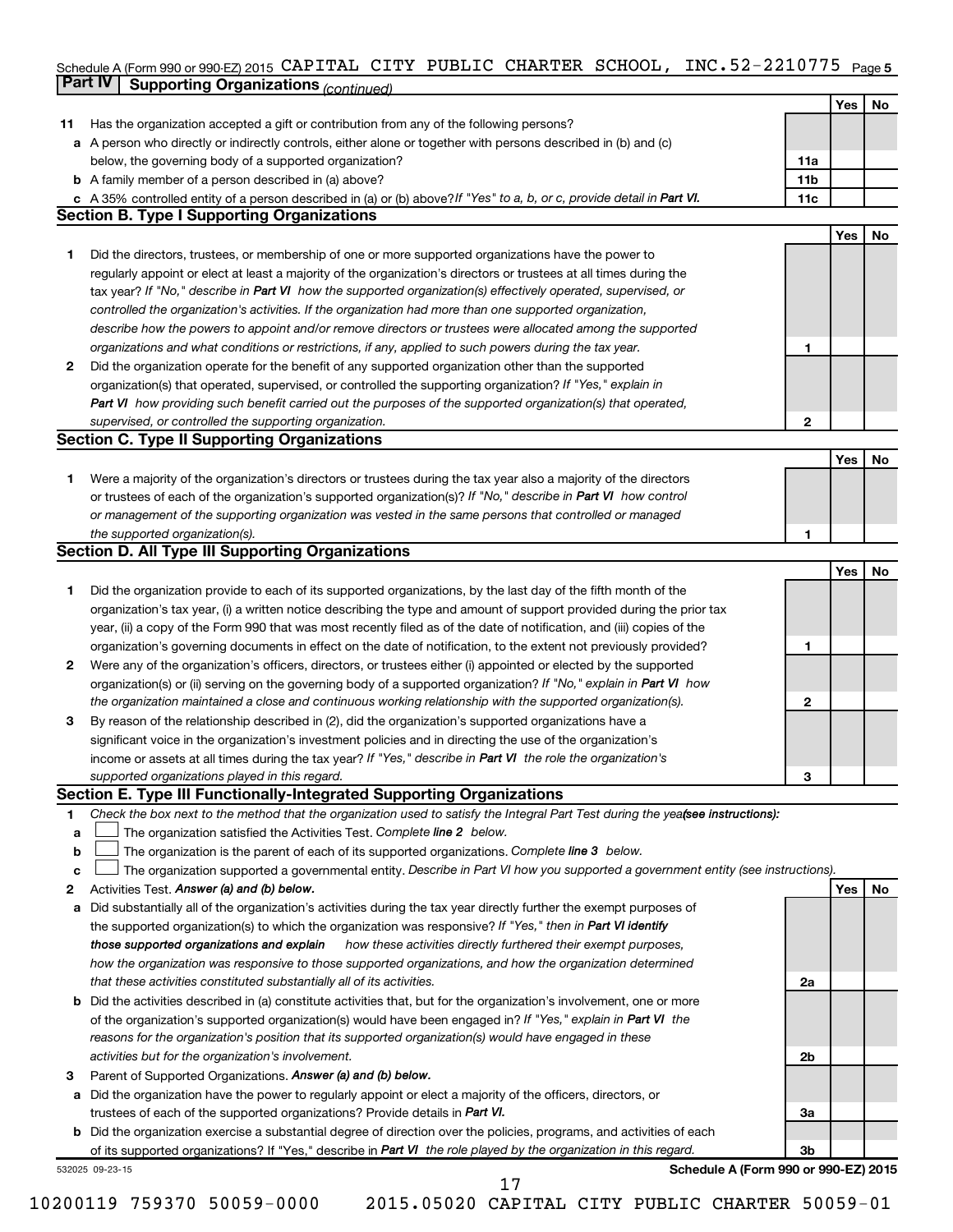#### Schedule A (Form 990 or 990-EZ) 2015 CAPITAL CITY PUBLIC CHARTER SCHOOL, INC.52-2210775 <sub>Page 6</sub> **Part V Type III Non-Functionally Integrated 509(a)(3) Supporting Organizations**

1 **Letter on Reck here if the organization satisfied the Integral Part Test as a qualifying trust on Nov. 20, 1970. See instructions. All** other Type III non-functionally integrated supporting organizations must complete Sections A through E.

|              | Section A - Adjusted Net Income                                              | (A) Prior Year | (B) Current Year<br>(optional) |                                |
|--------------|------------------------------------------------------------------------------|----------------|--------------------------------|--------------------------------|
| 1            | Net short-term capital gain                                                  | 1              |                                |                                |
| 2            | Recoveries of prior-year distributions                                       | $\mathbf{2}$   |                                |                                |
| 3            | Other gross income (see instructions)                                        | 3              |                                |                                |
| 4            | Add lines 1 through 3                                                        | 4              |                                |                                |
| 5            | Depreciation and depletion                                                   | 5              |                                |                                |
| 6            | Portion of operating expenses paid or incurred for production or             |                |                                |                                |
|              | collection of gross income or for management, conservation, or               |                |                                |                                |
|              | maintenance of property held for production of income (see instructions)     | 6              |                                |                                |
| 7            | Other expenses (see instructions)                                            | $\overline{7}$ |                                |                                |
| 8            | Adjusted Net Income (subtract lines 5, 6 and 7 from line 4)                  | 8              |                                |                                |
|              | <b>Section B - Minimum Asset Amount</b>                                      |                | (A) Prior Year                 | (B) Current Year<br>(optional) |
| 1            | Aggregate fair market value of all non-exempt-use assets (see                |                |                                |                                |
|              | instructions for short tax year or assets held for part of year):            |                |                                |                                |
|              | a Average monthly value of securities                                        | 1a             |                                |                                |
|              | <b>b</b> Average monthly cash balances                                       | 1b             |                                |                                |
|              | <b>c</b> Fair market value of other non-exempt-use assets                    | 1 <sub>c</sub> |                                |                                |
|              | d Total (add lines 1a, 1b, and 1c)                                           | 1 <sub>d</sub> |                                |                                |
|              | e Discount claimed for blockage or other                                     |                |                                |                                |
|              | factors (explain in detail in Part VI):                                      |                |                                |                                |
| $\mathbf{2}$ | Acquisition indebtedness applicable to non-exempt-use assets                 | $\mathbf{2}$   |                                |                                |
| 3            | Subtract line 2 from line 1d                                                 | 3              |                                |                                |
| 4            | Cash deemed held for exempt use. Enter 1-1/2% of line 3 (for greater amount, |                |                                |                                |
|              | see instructions).                                                           | 4              |                                |                                |
| 5            | Net value of non-exempt-use assets (subtract line 4 from line 3)             | 5              |                                |                                |
| 6            | Multiply line 5 by .035                                                      | 6              |                                |                                |
| 7            | Recoveries of prior-year distributions                                       | $\overline{7}$ |                                |                                |
| 8            | Minimum Asset Amount (add line 7 to line 6)                                  | 8              |                                |                                |
|              | <b>Section C - Distributable Amount</b>                                      |                |                                | <b>Current Year</b>            |
| 1            | Adjusted net income for prior year (from Section A, line 8, Column A)        | 1              |                                |                                |
| $\mathbf{2}$ | Enter 85% of line 1                                                          | $\mathbf{2}$   |                                |                                |
| 3            | Minimum asset amount for prior year (from Section B, line 8, Column A)       | 3              |                                |                                |
| 4            | Enter greater of line 2 or line 3                                            | 4              |                                |                                |
| 5            | Income tax imposed in prior year                                             | 5              |                                |                                |
| 6            | <b>Distributable Amount.</b> Subtract line 5 from line 4, unless subject to  |                |                                |                                |
|              | emergency temporary reduction (see instructions)                             | 6              |                                |                                |
|              |                                                                              |                |                                |                                |

**7** Check here if the current year is the organization's first as a non-functionally-integrated Type III supporting organization (see † instructions).

**Schedule A (Form 990 or 990-EZ) 2015**

532026 09-23-15

18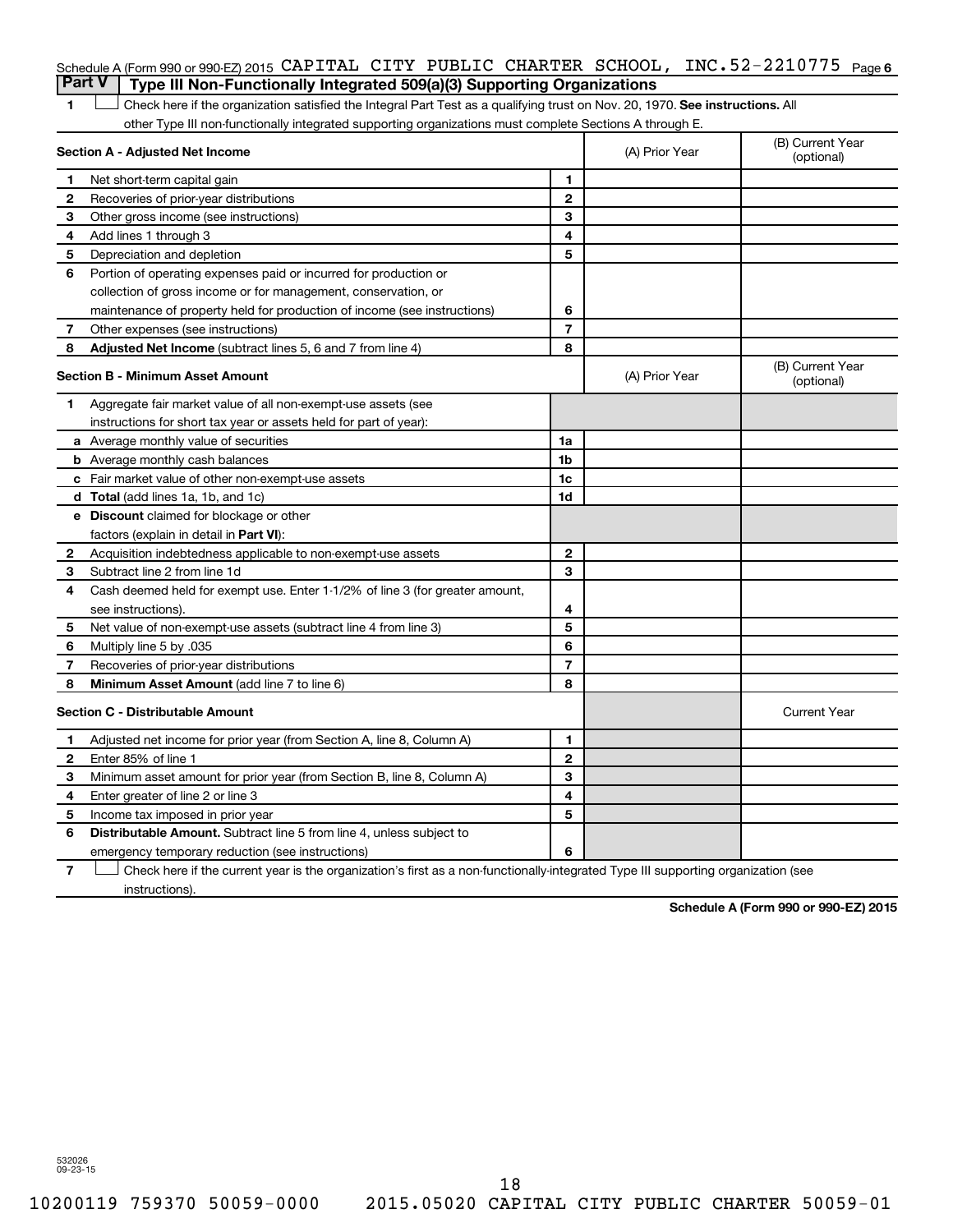#### Schedule A (Form 990 or 990-EZ) 2015 CAPITAL CITY PUBLIC CHARTER SCHOOL, INC.52-2210775 <sub>Page 7</sub>

| <b>Part V</b> | Type III Non-Functionally Integrated 509(a)(3) Supporting Organizations (continued)        |                             |                                   |                               |  |  |  |  |  |  |  |
|---------------|--------------------------------------------------------------------------------------------|-----------------------------|-----------------------------------|-------------------------------|--|--|--|--|--|--|--|
|               | <b>Section D - Distributions</b>                                                           |                             |                                   | <b>Current Year</b>           |  |  |  |  |  |  |  |
| 1             | Amounts paid to supported organizations to accomplish exempt purposes                      |                             |                                   |                               |  |  |  |  |  |  |  |
| 2             | Amounts paid to perform activity that directly furthers exempt purposes of supported       |                             |                                   |                               |  |  |  |  |  |  |  |
|               | organizations, in excess of income from activity                                           |                             |                                   |                               |  |  |  |  |  |  |  |
| 3             | Administrative expenses paid to accomplish exempt purposes of supported organizations      |                             |                                   |                               |  |  |  |  |  |  |  |
| 4             | Amounts paid to acquire exempt-use assets                                                  |                             |                                   |                               |  |  |  |  |  |  |  |
| 5             | Qualified set-aside amounts (prior IRS approval required)                                  |                             |                                   |                               |  |  |  |  |  |  |  |
| 6             | Other distributions (describe in Part VI). See instructions.                               |                             |                                   |                               |  |  |  |  |  |  |  |
| 7             | <b>Total annual distributions.</b> Add lines 1 through 6.                                  |                             |                                   |                               |  |  |  |  |  |  |  |
| 8             | Distributions to attentive supported organizations to which the organization is responsive |                             |                                   |                               |  |  |  |  |  |  |  |
|               | (provide details in Part VI). See instructions.                                            |                             |                                   |                               |  |  |  |  |  |  |  |
| 9             | Distributable amount for 2015 from Section C, line 6                                       |                             |                                   |                               |  |  |  |  |  |  |  |
| 10            | Line 8 amount divided by Line 9 amount                                                     |                             |                                   |                               |  |  |  |  |  |  |  |
|               |                                                                                            | (i)                         | (ii)<br><b>Underdistributions</b> | (iii)<br><b>Distributable</b> |  |  |  |  |  |  |  |
|               | Section E - Distribution Allocations (see instructions)                                    | <b>Excess Distributions</b> | Pre-2015                          | Amount for 2015               |  |  |  |  |  |  |  |
|               |                                                                                            |                             |                                   |                               |  |  |  |  |  |  |  |
| 1             | Distributable amount for 2015 from Section C, line 6                                       |                             |                                   |                               |  |  |  |  |  |  |  |
| $\mathbf{2}$  | Underdistributions, if any, for years prior to 2015                                        |                             |                                   |                               |  |  |  |  |  |  |  |
|               | (reasonable cause required-see instructions)                                               |                             |                                   |                               |  |  |  |  |  |  |  |
| 3             | Excess distributions carryover, if any, to 2015:                                           |                             |                                   |                               |  |  |  |  |  |  |  |
| а             |                                                                                            |                             |                                   |                               |  |  |  |  |  |  |  |
| b             |                                                                                            |                             |                                   |                               |  |  |  |  |  |  |  |
| с             | d From 2013                                                                                |                             |                                   |                               |  |  |  |  |  |  |  |
|               | e From 2014                                                                                |                             |                                   |                               |  |  |  |  |  |  |  |
| f             | <b>Total</b> of lines 3a through e                                                         |                             |                                   |                               |  |  |  |  |  |  |  |
|               | <b>g</b> Applied to underdistributions of prior years                                      |                             |                                   |                               |  |  |  |  |  |  |  |
|               | <b>h</b> Applied to 2015 distributable amount                                              |                             |                                   |                               |  |  |  |  |  |  |  |
|               | Carryover from 2010 not applied (see instructions)                                         |                             |                                   |                               |  |  |  |  |  |  |  |
|               | Remainder. Subtract lines 3g, 3h, and 3i from 3f.                                          |                             |                                   |                               |  |  |  |  |  |  |  |
| 4             | Distributions for 2015 from Section D,                                                     |                             |                                   |                               |  |  |  |  |  |  |  |
|               | $line 7$ :                                                                                 |                             |                                   |                               |  |  |  |  |  |  |  |
|               | a Applied to underdistributions of prior years                                             |                             |                                   |                               |  |  |  |  |  |  |  |
|               | <b>b</b> Applied to 2015 distributable amount                                              |                             |                                   |                               |  |  |  |  |  |  |  |
| с             | Remainder. Subtract lines 4a and 4b from 4.                                                |                             |                                   |                               |  |  |  |  |  |  |  |
| 5             | Remaining underdistributions for years prior to 2015, if                                   |                             |                                   |                               |  |  |  |  |  |  |  |
|               | any. Subtract lines 3g and 4a from line 2 (if amount                                       |                             |                                   |                               |  |  |  |  |  |  |  |
|               | greater than zero, see instructions).                                                      |                             |                                   |                               |  |  |  |  |  |  |  |
| 6             | Remaining underdistributions for 2015. Subtract lines 3h                                   |                             |                                   |                               |  |  |  |  |  |  |  |
|               | and 4b from line 1 (if amount greater than zero, see                                       |                             |                                   |                               |  |  |  |  |  |  |  |
|               | instructions).                                                                             |                             |                                   |                               |  |  |  |  |  |  |  |
| $\mathbf{7}$  | Excess distributions carryover to 2016. Add lines 3j                                       |                             |                                   |                               |  |  |  |  |  |  |  |
|               | and 4c.                                                                                    |                             |                                   |                               |  |  |  |  |  |  |  |
| 8             | Breakdown of line 7:                                                                       |                             |                                   |                               |  |  |  |  |  |  |  |
| a             |                                                                                            |                             |                                   |                               |  |  |  |  |  |  |  |
| b             |                                                                                            |                             |                                   |                               |  |  |  |  |  |  |  |
|               | c Excess from 2013                                                                         |                             |                                   |                               |  |  |  |  |  |  |  |
|               | d Excess from 2014                                                                         |                             |                                   |                               |  |  |  |  |  |  |  |
|               | e Excess from 2015                                                                         |                             |                                   |                               |  |  |  |  |  |  |  |

**Schedule A (Form 990 or 990-EZ) 2015**

532027 09-23-15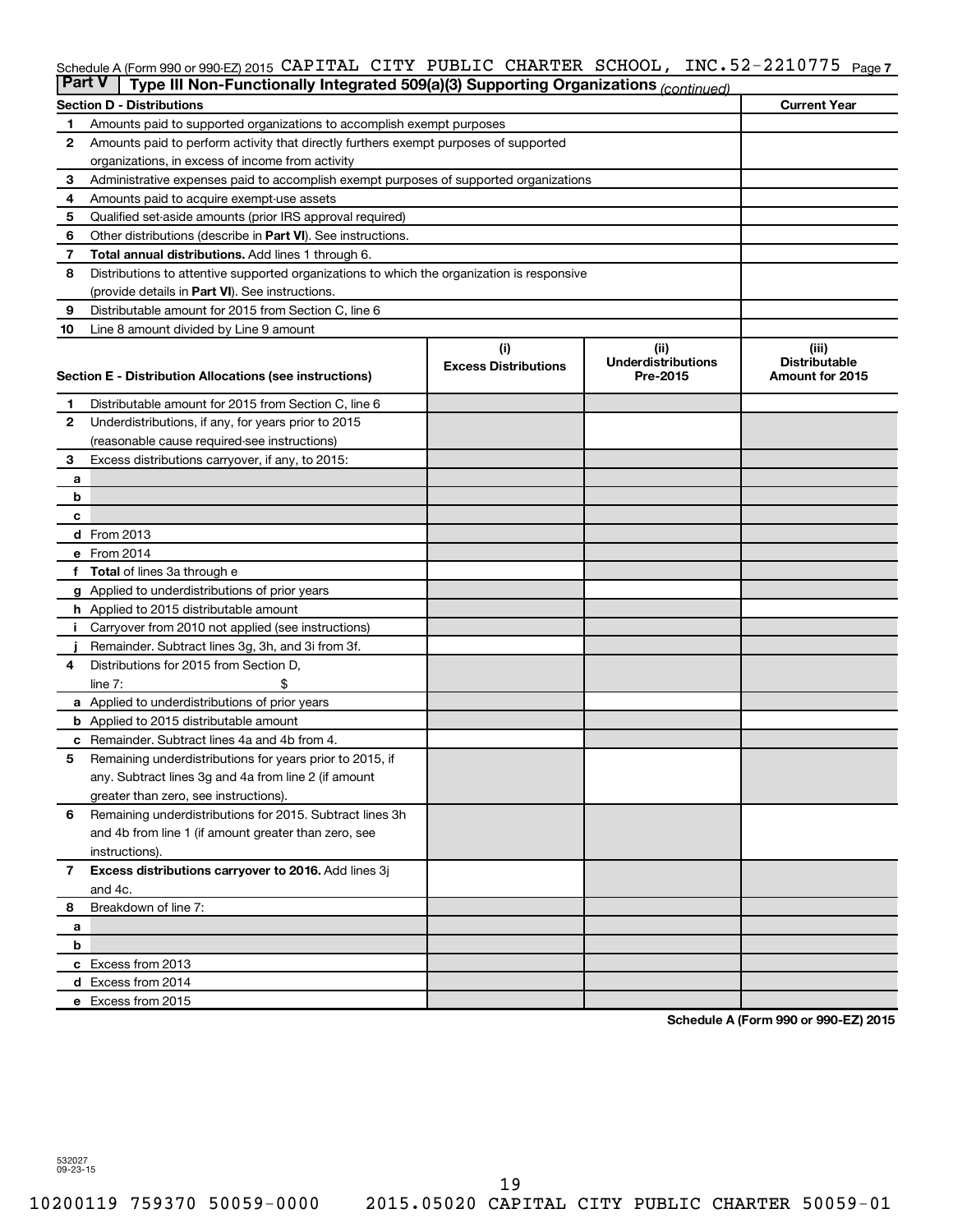| <b>Part VI</b>  | Schedule A (Form 990 or 990-EZ) 2015 CAPITAL CITY PUBLIC CHARTER SCHOOL, INC.52-2210775 Page 8<br>Supplemental Information. Provide the explanations required by Part II, line 10; Part II, line 17a or 17b; Part III, line 12;                                                                                                                                                                                                                           |  |  |    |                                                 |  |                                      |  |
|-----------------|-----------------------------------------------------------------------------------------------------------------------------------------------------------------------------------------------------------------------------------------------------------------------------------------------------------------------------------------------------------------------------------------------------------------------------------------------------------|--|--|----|-------------------------------------------------|--|--------------------------------------|--|
|                 | Part IV, Section A, lines 1, 2, 3b, 3c, 4b, 4c, 5a, 6, 9a, 9b, 9c, 11a, 11b, and 11c; Part IV, Section B, lines 1 and 2; Part IV, Section C,<br>line 1; Part IV, Section D, lines 2 and 3; Part IV, Section E, lines 1c, 2a, 2b, 3a and 3b; Part V, line 1; Part V, Section B, line 1e; Part V,<br>Section D, lines 5, 6, and 8; and Part V, Section E, lines 2, 5, and 6. Also complete this part for any additional information.<br>(See instructions.) |  |  |    |                                                 |  |                                      |  |
|                 |                                                                                                                                                                                                                                                                                                                                                                                                                                                           |  |  |    |                                                 |  |                                      |  |
|                 |                                                                                                                                                                                                                                                                                                                                                                                                                                                           |  |  |    |                                                 |  |                                      |  |
|                 |                                                                                                                                                                                                                                                                                                                                                                                                                                                           |  |  |    |                                                 |  |                                      |  |
|                 |                                                                                                                                                                                                                                                                                                                                                                                                                                                           |  |  |    |                                                 |  |                                      |  |
|                 |                                                                                                                                                                                                                                                                                                                                                                                                                                                           |  |  |    |                                                 |  |                                      |  |
|                 |                                                                                                                                                                                                                                                                                                                                                                                                                                                           |  |  |    |                                                 |  |                                      |  |
|                 |                                                                                                                                                                                                                                                                                                                                                                                                                                                           |  |  |    |                                                 |  |                                      |  |
|                 |                                                                                                                                                                                                                                                                                                                                                                                                                                                           |  |  |    |                                                 |  |                                      |  |
|                 |                                                                                                                                                                                                                                                                                                                                                                                                                                                           |  |  |    |                                                 |  |                                      |  |
|                 |                                                                                                                                                                                                                                                                                                                                                                                                                                                           |  |  |    |                                                 |  |                                      |  |
|                 |                                                                                                                                                                                                                                                                                                                                                                                                                                                           |  |  |    |                                                 |  |                                      |  |
|                 |                                                                                                                                                                                                                                                                                                                                                                                                                                                           |  |  |    |                                                 |  |                                      |  |
|                 |                                                                                                                                                                                                                                                                                                                                                                                                                                                           |  |  |    |                                                 |  |                                      |  |
|                 |                                                                                                                                                                                                                                                                                                                                                                                                                                                           |  |  |    |                                                 |  |                                      |  |
|                 |                                                                                                                                                                                                                                                                                                                                                                                                                                                           |  |  |    |                                                 |  |                                      |  |
|                 |                                                                                                                                                                                                                                                                                                                                                                                                                                                           |  |  |    |                                                 |  |                                      |  |
|                 |                                                                                                                                                                                                                                                                                                                                                                                                                                                           |  |  |    |                                                 |  |                                      |  |
|                 |                                                                                                                                                                                                                                                                                                                                                                                                                                                           |  |  |    |                                                 |  |                                      |  |
|                 |                                                                                                                                                                                                                                                                                                                                                                                                                                                           |  |  |    |                                                 |  |                                      |  |
|                 |                                                                                                                                                                                                                                                                                                                                                                                                                                                           |  |  |    |                                                 |  |                                      |  |
|                 |                                                                                                                                                                                                                                                                                                                                                                                                                                                           |  |  |    |                                                 |  |                                      |  |
|                 |                                                                                                                                                                                                                                                                                                                                                                                                                                                           |  |  |    |                                                 |  |                                      |  |
|                 |                                                                                                                                                                                                                                                                                                                                                                                                                                                           |  |  |    |                                                 |  |                                      |  |
|                 |                                                                                                                                                                                                                                                                                                                                                                                                                                                           |  |  |    |                                                 |  |                                      |  |
|                 |                                                                                                                                                                                                                                                                                                                                                                                                                                                           |  |  |    |                                                 |  |                                      |  |
|                 |                                                                                                                                                                                                                                                                                                                                                                                                                                                           |  |  |    |                                                 |  |                                      |  |
|                 |                                                                                                                                                                                                                                                                                                                                                                                                                                                           |  |  |    |                                                 |  |                                      |  |
|                 |                                                                                                                                                                                                                                                                                                                                                                                                                                                           |  |  |    |                                                 |  |                                      |  |
|                 |                                                                                                                                                                                                                                                                                                                                                                                                                                                           |  |  |    |                                                 |  |                                      |  |
|                 |                                                                                                                                                                                                                                                                                                                                                                                                                                                           |  |  |    |                                                 |  |                                      |  |
| 532028 09-23-15 |                                                                                                                                                                                                                                                                                                                                                                                                                                                           |  |  |    |                                                 |  | Schedule A (Form 990 or 990-EZ) 2015 |  |
|                 | 10200119 759370 50059-0000                                                                                                                                                                                                                                                                                                                                                                                                                                |  |  | 20 | 2015.05020 CAPITAL CITY PUBLIC CHARTER 50059-01 |  |                                      |  |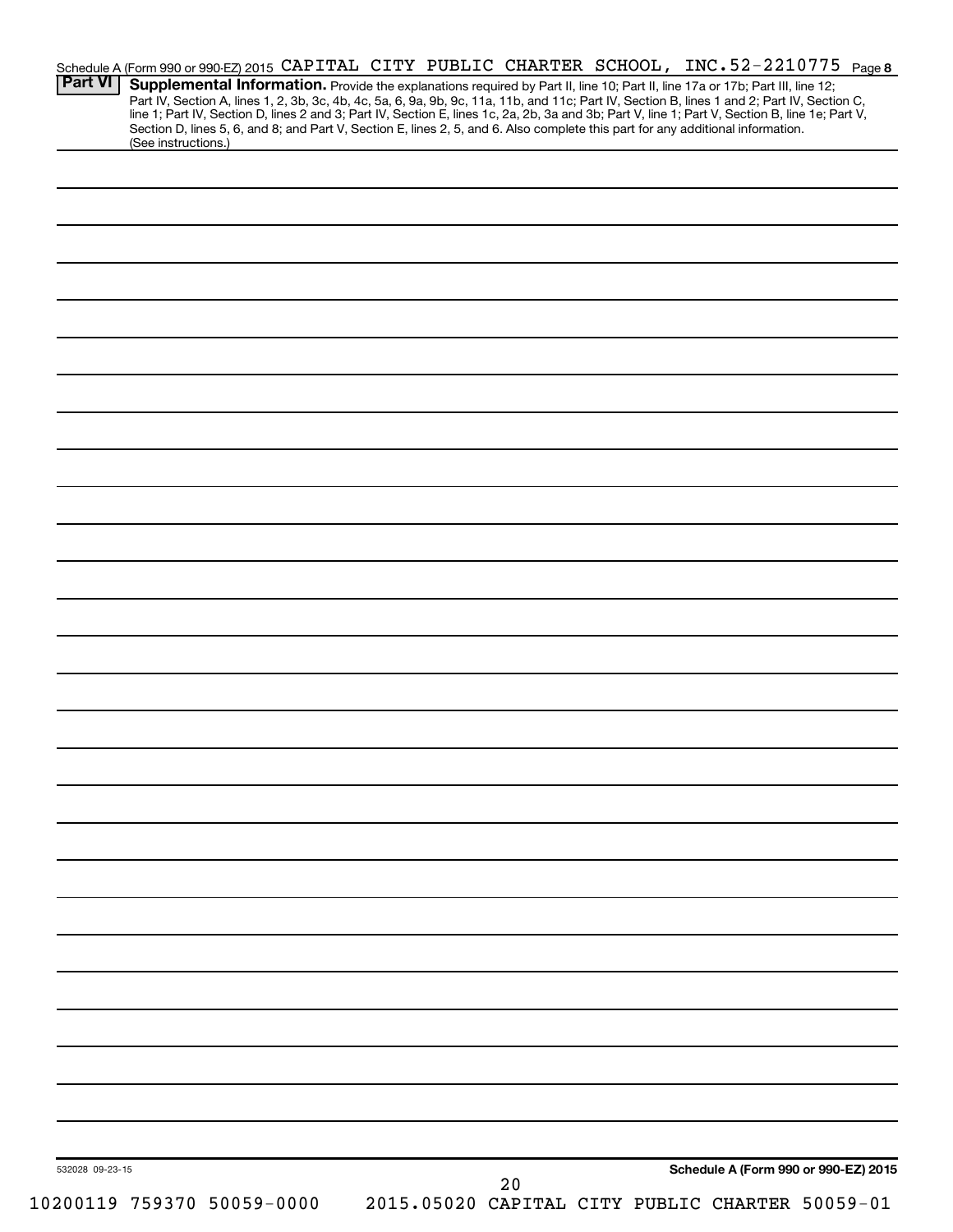\*\* PUBLIC DISCLOSURE COPY \*\*

## **Schedule B Schedule of Contributors**

**or 990-PF) | Attach to Form 990, Form 990-EZ, or Form 990-PF. | Information about Schedule B (Form 990, 990-EZ, or 990-PF) and** its instructions is at www.irs.gov/form990.

OMB No. 1545-0047

**2015**

| Internal Revenue Service                                                     |          |                                      | its instructions is at www.irs.gov/form990.           |                                                                           |  |                                       |
|------------------------------------------------------------------------------|----------|--------------------------------------|-------------------------------------------------------|---------------------------------------------------------------------------|--|---------------------------------------|
| Name of the organization                                                     |          |                                      |                                                       |                                                                           |  | <b>Employer identification number</b> |
|                                                                              |          |                                      |                                                       | CAPITAL CITY PUBLIC CHARTER SCHOOL, INC.                                  |  | 52-2210775                            |
| <b>Organization type (check one):</b>                                        |          |                                      |                                                       |                                                                           |  |                                       |
| Filers of:                                                                   | Section: |                                      |                                                       |                                                                           |  |                                       |
| Form 990 or 990-EZ                                                           |          |                                      | $ \mathbf{X} $ 501(c)( 3) (enter number) organization |                                                                           |  |                                       |
|                                                                              |          |                                      |                                                       | 4947(a)(1) nonexempt charitable trust not treated as a private foundation |  |                                       |
|                                                                              |          | 527 political organization           |                                                       |                                                                           |  |                                       |
| Form 990-PF                                                                  |          | 501(c)(3) exempt private foundation  |                                                       |                                                                           |  |                                       |
|                                                                              |          |                                      |                                                       | 4947(a)(1) nonexempt charitable trust treated as a private foundation     |  |                                       |
|                                                                              |          | 501(c)(3) taxable private foundation |                                                       |                                                                           |  |                                       |
|                                                                              |          |                                      |                                                       |                                                                           |  |                                       |
| Check if your organization is covered by the General Rule or a Special Rule. |          |                                      |                                                       |                                                                           |  |                                       |

**Note.**  Only a section 501(c)(7), (8), or (10) organization can check boxes for both the General Rule and a Special Rule. See instructions.

#### **General Rule**

Department of the Treasury

**(Form 990, 990-EZ,**

**K** For an organization filing Form 990, 990-EZ, or 990-PF that received, during the year, contributions totaling \$5,000 or more (in money or property) from any one contributor. Complete Parts I and II. See instructions for determining a contributor's total contributions.

#### **Special Rules**

 $\Box$ 

any one contributor, during the year, total contributions of the greater of **(1)** \$5,000 or **(2)** 2% of the amount on (i) Form 990, Part VIII, line 1h, For an organization described in section 501(c)(3) filing Form 990 or 990-EZ that met the 33 1/3% support test of the regulations under sections 509(a)(1) and 170(b)(1)(A)(vi), that checked Schedule A (Form 990 or 990-EZ), Part II, line 13, 16a, or 16b, and that received from or (ii) Form 990-EZ, line 1. Complete Parts I and II.  $\Box$ 

year, total contributions of more than \$1,000 *exclusively* for religious, charitable, scientific, literary, or educational purposes, or for For an organization described in section 501(c)(7), (8), or (10) filing Form 990 or 990-EZ that received from any one contributor, during the the prevention of cruelty to children or animals. Complete Parts I, II, and III.  $\Box$ 

purpose. Do not complete any of the parts unless the General Rule applies to this organization because it received nonexclusively year, contributions exclusively for religious, charitable, etc., purposes, but no such contributions totaled more than \$1,000. If this box is checked, enter here the total contributions that were received during the year for an exclusively religious, charitable, etc., For an organization described in section 501(c)(7), (8), or (10) filing Form 990 or 990-EZ that received from any one contributor, during the religious, charitable, etc., contributions totaling \$5,000 or more during the year  $\ldots$  $\ldots$  $\ldots$  $\ldots$  $\ldots$  $\ldots$ 

**Caution.** An organization that is not covered by the General Rule and/or the Special Rules does not file Schedule B (Form 990, 990-EZ, or 990-PF),  **must** but it answer "No" on Part IV, line 2, of its Form 990; or check the box on line H of its Form 990-EZ or on its Form 990-PF, Part I, line 2, to certify that it does not meet the filing requirements of Schedule B (Form 990, 990-EZ, or 990-PF).

LHA For Paperwork Reduction Act Notice, see the Instructions for Form 990, 990-EZ, or 990-PF. Schedule B (Form 990, 990-EZ, or 990-PF) (2015)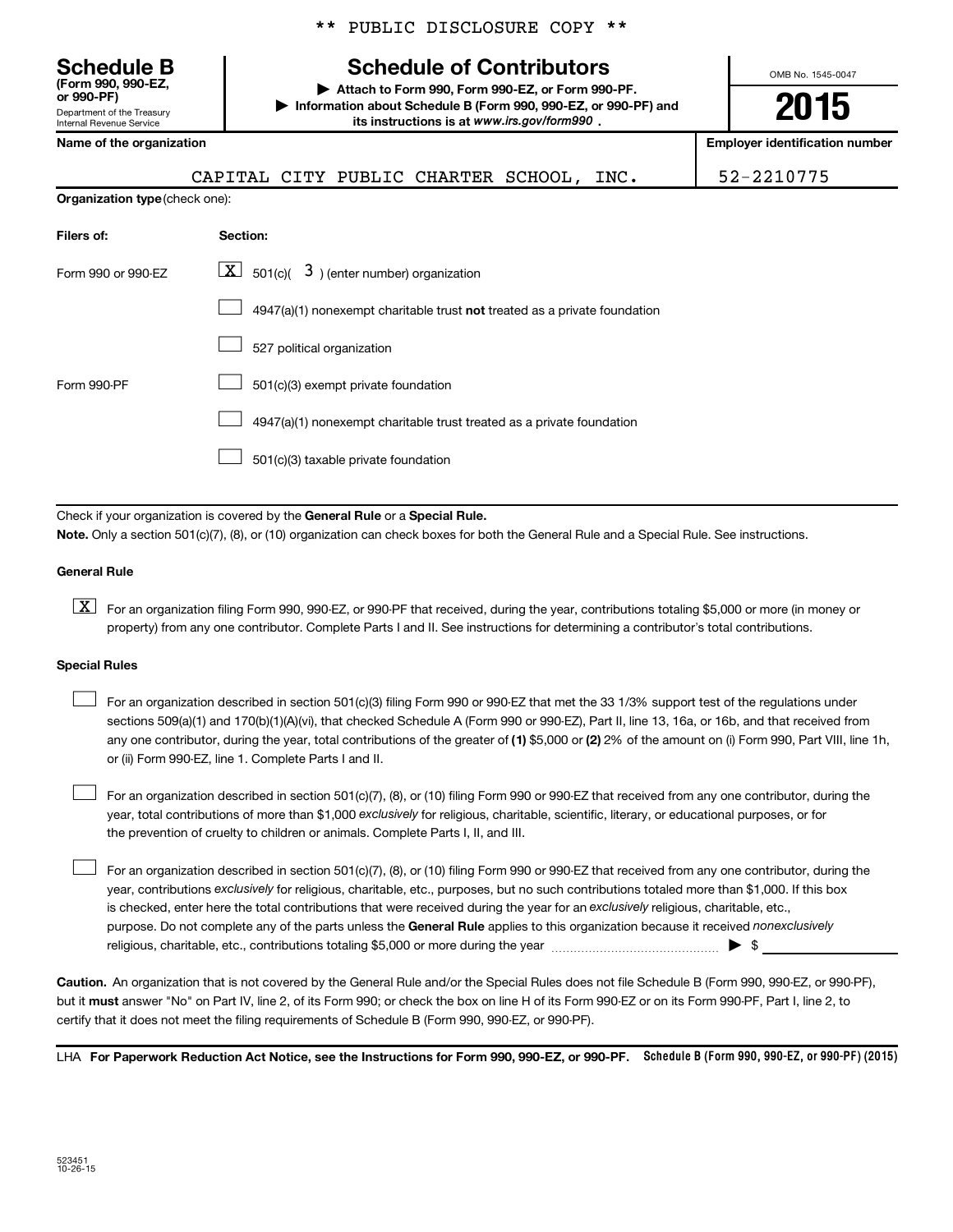| Schedule B (Form 990, 990-EZ, or 990-PF) (2015)<br>$\sqrt{2}$ , $\sqrt{2}$ , $\sqrt{2}$ , $\sqrt{2}$ , $\sqrt{2}$ , $\sqrt{2}$ | Page |
|--------------------------------------------------------------------------------------------------------------------------------|------|
|--------------------------------------------------------------------------------------------------------------------------------|------|

**Name of organization Employer identification number**

## CAPITAL CITY PUBLIC CHARTER SCHOOL, INC. 52-2210775

**Part I** Contributors (see instructions). Use duplicate copies of Part I if additional space is needed.

| (a)<br>No. | (b)<br>Name, address, and ZIP + 4 | (c)<br><b>Total contributions</b> | (d)<br>Type of contribution                                                                                      |
|------------|-----------------------------------|-----------------------------------|------------------------------------------------------------------------------------------------------------------|
| 1          |                                   | 5,000.<br>\$                      | x<br>Person<br>Payroll<br><b>Noncash</b><br>(Complete Part II for<br>noncash contributions.)                     |
| (a)<br>No. | (b)<br>Name, address, and ZIP + 4 | (c)<br><b>Total contributions</b> | (d)<br>Type of contribution                                                                                      |
| 2          |                                   | 10,000.<br>\$                     | x<br>Person<br>Payroll<br><b>Noncash</b><br>(Complete Part II for<br>noncash contributions.)                     |
| (a)<br>No. | (b)<br>Name, address, and ZIP + 4 | (c)<br><b>Total contributions</b> | (d)<br>Type of contribution                                                                                      |
| 3          |                                   | 11,000.<br>\$                     | $\overline{\text{X}}$<br>Person<br>Payroll<br><b>Noncash</b><br>(Complete Part II for<br>noncash contributions.) |
| (a)<br>No. | (b)<br>Name, address, and ZIP + 4 | (c)<br><b>Total contributions</b> | (d)<br>Type of contribution                                                                                      |
| 4          |                                   | 7,500.<br>\$                      | x<br>Person<br>Payroll<br><b>Noncash</b><br>(Complete Part II for<br>noncash contributions.)                     |
| (a)<br>No. | (b)<br>Name, address, and ZIP + 4 | (c)<br><b>Total contributions</b> | (d)<br>Type of contribution                                                                                      |
| 5          |                                   | 7,100.<br>\$                      | $\overline{\text{X}}$<br>Person<br>Payroll<br>Noncash<br>(Complete Part II for<br>noncash contributions.)        |
| (a)<br>No. | (b)<br>Name, address, and ZIP + 4 | (c)<br><b>Total contributions</b> | (d)<br>Type of contribution                                                                                      |
| 6          |                                   | 7,000.<br>\$                      | $\mathbf{X}$<br>Person<br>Payroll<br><b>Noncash</b><br>(Complete Part II for<br>noncash contributions.)          |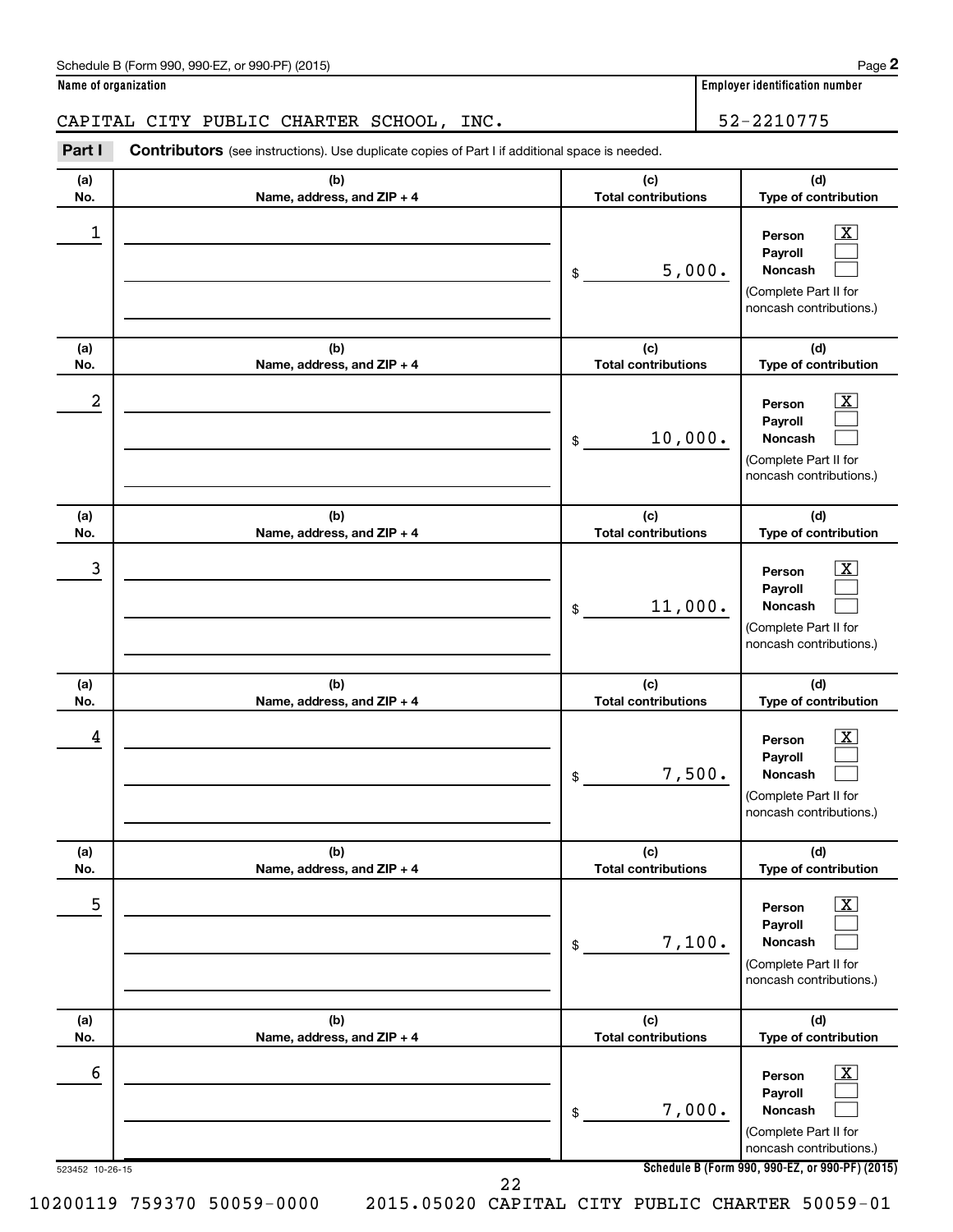| Schedule B (Form 990, 990-EZ, or 990-PF) (2015)<br>$\sqrt{2}$ and $\sqrt{2}$ and $\sqrt{2}$ and $\sqrt{2}$ and $\sqrt{2}$ and $\sqrt{2}$ and $\sqrt{2}$ and $\sqrt{2}$ and $\sqrt{2}$ and $\sqrt{2}$ and $\sqrt{2}$ and $\sqrt{2}$ and $\sqrt{2}$ and $\sqrt{2}$ and $\sqrt{2}$ and $\sqrt{2}$ and $\sqrt{2}$ and $\sqrt{2}$ and $\sqrt{2$ | Page |  |
|--------------------------------------------------------------------------------------------------------------------------------------------------------------------------------------------------------------------------------------------------------------------------------------------------------------------------------------------|------|--|
|--------------------------------------------------------------------------------------------------------------------------------------------------------------------------------------------------------------------------------------------------------------------------------------------------------------------------------------------|------|--|

**Name of organization Employer identification number**

## CAPITAL CITY PUBLIC CHARTER SCHOOL, INC. 52-2210775

**Part I** Contributors (see instructions). Use duplicate copies of Part I if additional space is needed.

| (a)<br>No. | (b)<br>Name, address, and ZIP + 4 | (c)<br><b>Total contributions</b> | (d)<br>Type of contribution                                                                                 |
|------------|-----------------------------------|-----------------------------------|-------------------------------------------------------------------------------------------------------------|
| 7          |                                   | 5,000.<br>\$                      | $\overline{\textbf{X}}$<br>Person<br>Payroll<br>Noncash<br>(Complete Part II for<br>noncash contributions.) |
| (a)<br>No. | (b)<br>Name, address, and ZIP + 4 | (c)<br><b>Total contributions</b> | (d)<br>Type of contribution                                                                                 |
|            |                                   | \$                                | Person<br>Payroll<br>Noncash<br>(Complete Part II for<br>noncash contributions.)                            |
| (a)<br>No. | (b)<br>Name, address, and ZIP + 4 | (c)<br><b>Total contributions</b> | (d)<br>Type of contribution                                                                                 |
|            |                                   | \$                                | Person<br>Payroll<br><b>Noncash</b><br>(Complete Part II for<br>noncash contributions.)                     |
| (a)<br>No. | (b)<br>Name, address, and ZIP + 4 | (c)<br><b>Total contributions</b> | (d)<br>Type of contribution                                                                                 |
|            |                                   | \$                                | Person<br>Payroll<br><b>Noncash</b><br>(Complete Part II for<br>noncash contributions.)                     |
| (a)<br>No. | (b)<br>Name, address, and ZIP + 4 | (c)<br><b>Total contributions</b> | (d)<br>Type of contribution                                                                                 |
|            |                                   | \$                                | Person<br>Payroll<br><b>Noncash</b><br>(Complete Part II for<br>noncash contributions.)                     |
| (a)<br>No. | (b)<br>Name, address, and ZIP + 4 | (c)<br><b>Total contributions</b> | (d)<br>Type of contribution                                                                                 |
|            |                                   | \$                                | Person<br>Payroll<br>Noncash<br>(Complete Part II for<br>noncash contributions.)                            |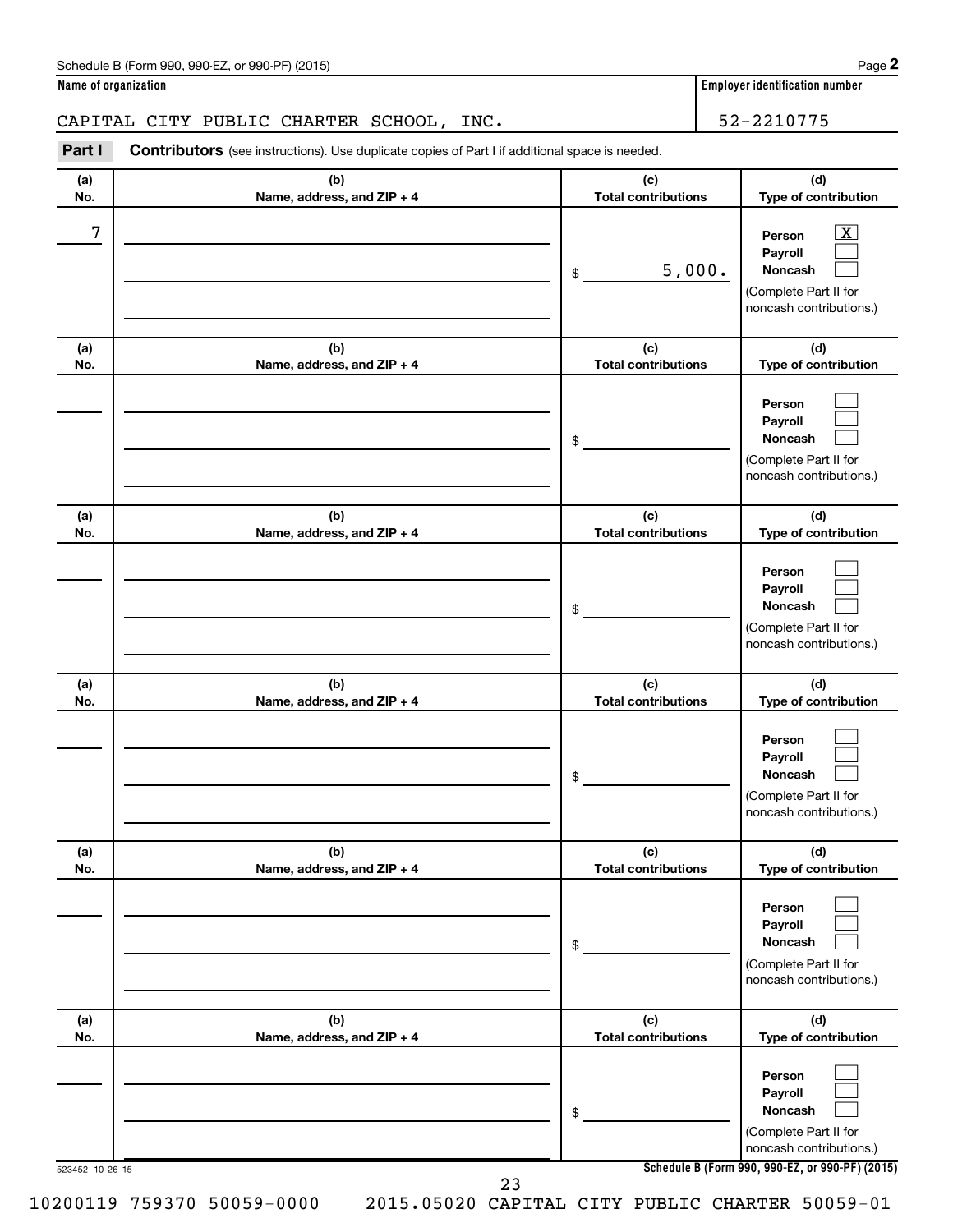## CAPITAL CITY PUBLIC CHARTER SCHOOL, INC. 52-2210775

Part II Noncash Property (see instructions). Use duplicate copies of Part II if additional space is needed.

| (a)             |                                       | (c)                |                                                 |
|-----------------|---------------------------------------|--------------------|-------------------------------------------------|
| No.             | (b)                                   |                    | (d)                                             |
| from            | Description of noncash property given | FMV (or estimate)  | Date received                                   |
| Part I          |                                       | (see instructions) |                                                 |
|                 |                                       |                    |                                                 |
|                 |                                       |                    |                                                 |
|                 |                                       | \$                 |                                                 |
|                 |                                       |                    |                                                 |
| (a)             |                                       | (c)                |                                                 |
| No.             | (b)                                   | FMV (or estimate)  | (d)                                             |
| from            | Description of noncash property given | (see instructions) | Date received                                   |
| Part I          |                                       |                    |                                                 |
|                 |                                       |                    |                                                 |
|                 |                                       |                    |                                                 |
|                 |                                       | \$                 |                                                 |
|                 |                                       |                    |                                                 |
| (a)<br>No.      | (b)                                   | (c)                | (d)                                             |
| from            | Description of noncash property given | FMV (or estimate)  | Date received                                   |
| Part I          |                                       | (see instructions) |                                                 |
|                 |                                       |                    |                                                 |
|                 |                                       |                    |                                                 |
|                 |                                       | \$                 |                                                 |
|                 |                                       |                    |                                                 |
| (a)             |                                       | (c)                |                                                 |
| No.             | (b)                                   | FMV (or estimate)  | (d)                                             |
| from            | Description of noncash property given | (see instructions) | Date received                                   |
| Part I          |                                       |                    |                                                 |
|                 |                                       |                    |                                                 |
|                 |                                       |                    |                                                 |
|                 |                                       | \$                 |                                                 |
|                 |                                       |                    |                                                 |
| (a)<br>No.      | (b)                                   | (c)                | (d)                                             |
| from            | Description of noncash property given | FMV (or estimate)  | Date received                                   |
| Part I          |                                       | (see instructions) |                                                 |
|                 |                                       |                    |                                                 |
|                 |                                       |                    |                                                 |
|                 |                                       | \$                 |                                                 |
|                 |                                       |                    |                                                 |
| (a)             |                                       | (c)                |                                                 |
| No.             | (b)                                   | FMV (or estimate)  | (d)                                             |
| from            | Description of noncash property given | (see instructions) | Date received                                   |
| Part I          |                                       |                    |                                                 |
|                 |                                       |                    |                                                 |
|                 |                                       |                    |                                                 |
|                 |                                       | \$                 |                                                 |
| 523453 10-26-15 |                                       |                    | Schedule B (Form 990, 990-EZ, or 990-PF) (2015) |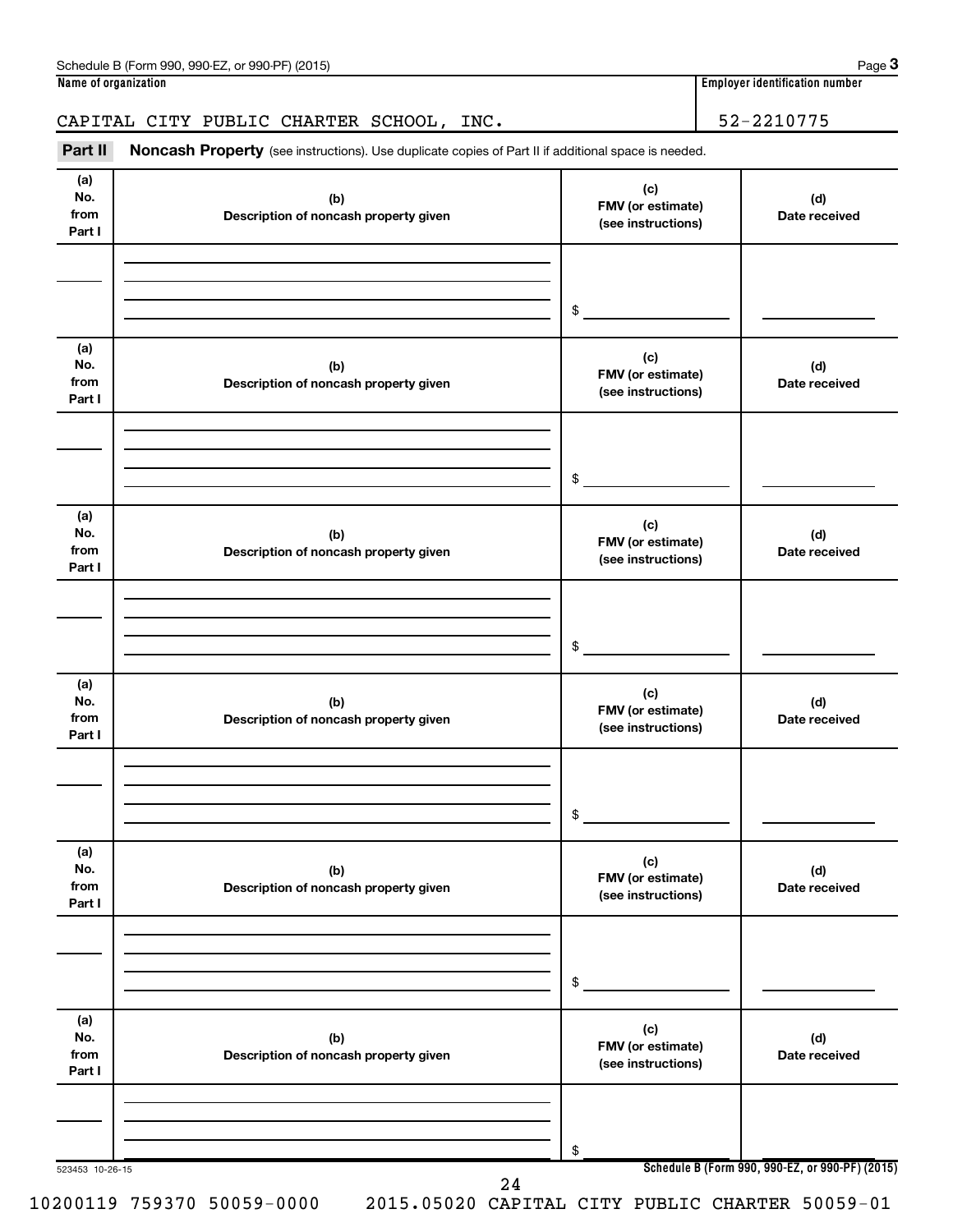| Name of organization |                                                                                                                                                                                                                             |                      |                                          | <b>Employer identification number</b>                                                                                                                 |  |  |  |
|----------------------|-----------------------------------------------------------------------------------------------------------------------------------------------------------------------------------------------------------------------------|----------------------|------------------------------------------|-------------------------------------------------------------------------------------------------------------------------------------------------------|--|--|--|
|                      | CAPITAL CITY PUBLIC CHARTER SCHOOL, INC.                                                                                                                                                                                    |                      |                                          | 52-2210775                                                                                                                                            |  |  |  |
| Part III             | the year from any one contributor. Complete columns (a) through (e) and the following line entry. For organizations                                                                                                         |                      |                                          | Exclusively religious, charitable, etc., contributions to organizations described in section 501(c)(7), (8), or (10) that total more than \$1,000 for |  |  |  |
|                      | completing Part III, enter the total of exclusively religious, charitable, etc., contributions of \$1,000 or less for the year. (Enter this info. once.)<br>Use duplicate copies of Part III if additional space is needed. |                      |                                          | $\blacktriangleright$ \$                                                                                                                              |  |  |  |
| (a) No.<br>from      | (b) Purpose of gift                                                                                                                                                                                                         | (c) Use of gift      |                                          | (d) Description of how gift is held                                                                                                                   |  |  |  |
| Part I               |                                                                                                                                                                                                                             |                      |                                          |                                                                                                                                                       |  |  |  |
|                      |                                                                                                                                                                                                                             |                      |                                          |                                                                                                                                                       |  |  |  |
|                      |                                                                                                                                                                                                                             |                      |                                          |                                                                                                                                                       |  |  |  |
|                      |                                                                                                                                                                                                                             | (e) Transfer of gift |                                          |                                                                                                                                                       |  |  |  |
|                      | Transferee's name, address, and ZIP + 4                                                                                                                                                                                     |                      |                                          | Relationship of transferor to transferee                                                                                                              |  |  |  |
|                      |                                                                                                                                                                                                                             |                      |                                          |                                                                                                                                                       |  |  |  |
|                      |                                                                                                                                                                                                                             |                      |                                          |                                                                                                                                                       |  |  |  |
| (a) No.              |                                                                                                                                                                                                                             |                      |                                          |                                                                                                                                                       |  |  |  |
| from<br>Part I       | (b) Purpose of gift                                                                                                                                                                                                         | (c) Use of gift      |                                          | (d) Description of how gift is held                                                                                                                   |  |  |  |
|                      |                                                                                                                                                                                                                             |                      |                                          |                                                                                                                                                       |  |  |  |
|                      |                                                                                                                                                                                                                             |                      |                                          |                                                                                                                                                       |  |  |  |
|                      |                                                                                                                                                                                                                             | (e) Transfer of gift |                                          |                                                                                                                                                       |  |  |  |
|                      |                                                                                                                                                                                                                             |                      |                                          |                                                                                                                                                       |  |  |  |
|                      | Transferee's name, address, and ZIP + 4                                                                                                                                                                                     |                      | Relationship of transferor to transferee |                                                                                                                                                       |  |  |  |
|                      |                                                                                                                                                                                                                             |                      |                                          |                                                                                                                                                       |  |  |  |
|                      |                                                                                                                                                                                                                             |                      |                                          |                                                                                                                                                       |  |  |  |
| (a) No.<br>from      | (b) Purpose of gift                                                                                                                                                                                                         | (c) Use of gift      |                                          | (d) Description of how gift is held                                                                                                                   |  |  |  |
| Part I               |                                                                                                                                                                                                                             |                      |                                          |                                                                                                                                                       |  |  |  |
|                      |                                                                                                                                                                                                                             |                      |                                          |                                                                                                                                                       |  |  |  |
|                      |                                                                                                                                                                                                                             |                      |                                          |                                                                                                                                                       |  |  |  |
|                      |                                                                                                                                                                                                                             | (e) Transfer of gift |                                          |                                                                                                                                                       |  |  |  |
|                      | Transferee's name, address, and ZIP + 4                                                                                                                                                                                     |                      |                                          | Relationship of transferor to transferee                                                                                                              |  |  |  |
|                      |                                                                                                                                                                                                                             |                      |                                          |                                                                                                                                                       |  |  |  |
|                      |                                                                                                                                                                                                                             |                      |                                          |                                                                                                                                                       |  |  |  |
| (a) No.<br>from      | (b) Purpose of gift                                                                                                                                                                                                         | (c) Use of gift      |                                          | (d) Description of how gift is held                                                                                                                   |  |  |  |
| Part I               |                                                                                                                                                                                                                             |                      |                                          |                                                                                                                                                       |  |  |  |
|                      |                                                                                                                                                                                                                             |                      |                                          |                                                                                                                                                       |  |  |  |
|                      |                                                                                                                                                                                                                             |                      |                                          |                                                                                                                                                       |  |  |  |
|                      |                                                                                                                                                                                                                             | (e) Transfer of gift |                                          |                                                                                                                                                       |  |  |  |
|                      | Transferee's name, address, and ZIP + 4                                                                                                                                                                                     |                      | Relationship of transferor to transferee |                                                                                                                                                       |  |  |  |
|                      |                                                                                                                                                                                                                             |                      |                                          |                                                                                                                                                       |  |  |  |
|                      |                                                                                                                                                                                                                             |                      |                                          |                                                                                                                                                       |  |  |  |
|                      |                                                                                                                                                                                                                             |                      |                                          |                                                                                                                                                       |  |  |  |
| 523454 10-26-15      |                                                                                                                                                                                                                             | 25                   |                                          | Schedule B (Form 990, 990-EZ, or 990-PF) (2015)                                                                                                       |  |  |  |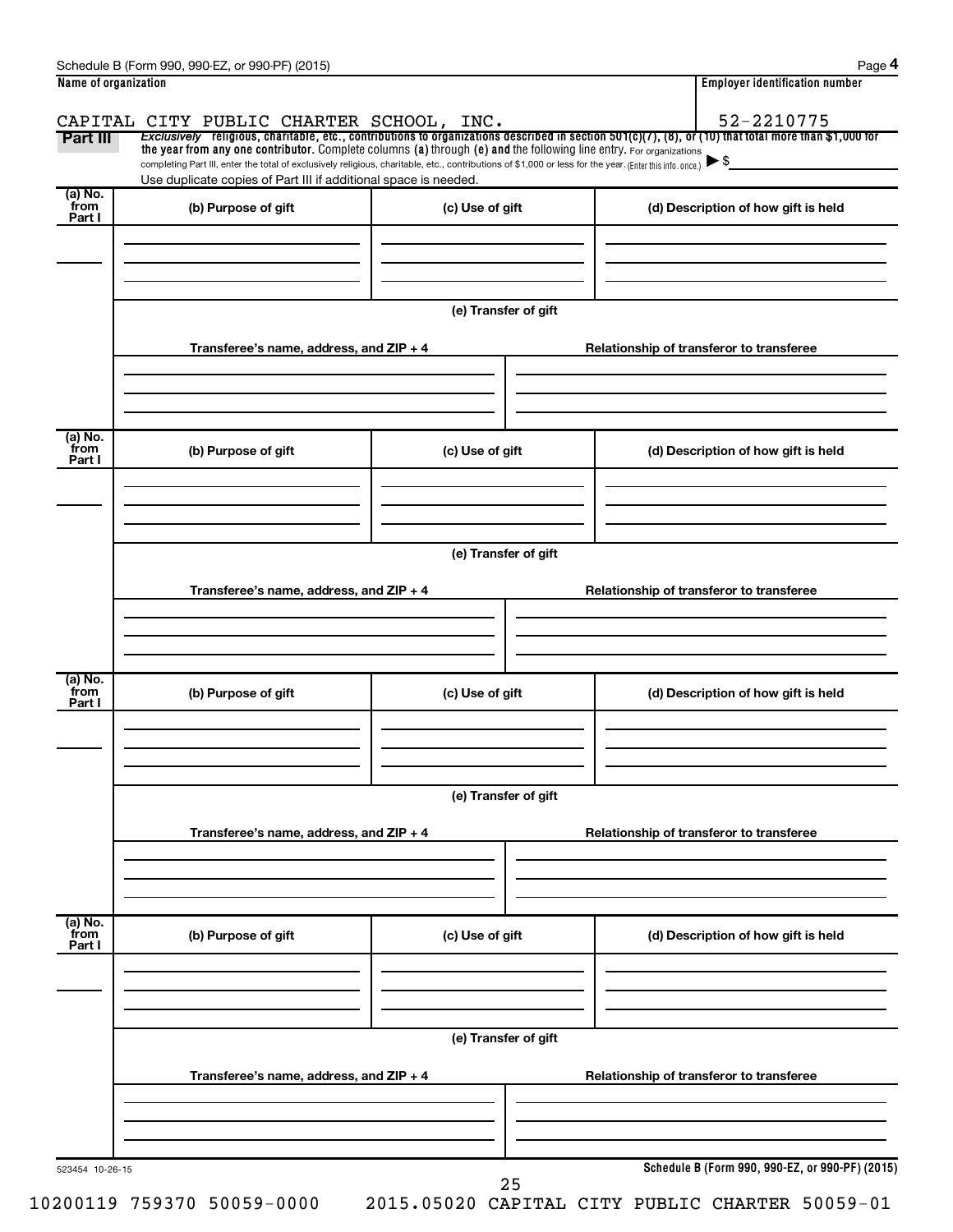| <b>SCHEDULE D</b> |  |
|-------------------|--|
|-------------------|--|

| (Form 990) |  |
|------------|--|
|------------|--|

# **SCHEDULE D Supplemental Financial Statements**<br> **Form 990 2015**<br> **Part IV** line 6.7.8.9.10, 11a, 11b, 11d, 11d, 11d, 11d, 11d, 12a, 0r, 12b

**(Form 990) | Complete if the organization answered "Yes" on Form 990, Part IV, line 6, 7, 8, 9, 10, 11a, 11b, 11c, 11d, 11e, 11f, 12a, or 12b.**

**| Attach to Form 990. | Information about Schedule D (Form 990) and its instructions is at**  *www.irs.gov/form990.*



Department of the Treasury Internal Revenue Service

**Name of the organization**<br>
CAPTTAI, CITY PIIRITC CHARTER SCHOOI, INC. 52-2210775

|                      | CAPITAL CITY PUBLIC CHARTER SCHOOL, INC.                                                                                                                                                                                                |                                                | 52-2210775                                         |
|----------------------|-----------------------------------------------------------------------------------------------------------------------------------------------------------------------------------------------------------------------------------------|------------------------------------------------|----------------------------------------------------|
| Part I               | Organizations Maintaining Donor Advised Funds or Other Similar Funds or Accounts. Complete if the                                                                                                                                       |                                                |                                                    |
|                      | organization answered "Yes" on Form 990, Part IV, line 6.                                                                                                                                                                               |                                                |                                                    |
|                      | (a) Donor advised funds                                                                                                                                                                                                                 |                                                | (b) Funds and other accounts                       |
| 1.                   |                                                                                                                                                                                                                                         |                                                |                                                    |
| 2                    | Aggregate value of contributions to (during year)                                                                                                                                                                                       |                                                |                                                    |
|                      |                                                                                                                                                                                                                                         |                                                |                                                    |
| З                    | Aggregate value of grants from (during year)                                                                                                                                                                                            |                                                |                                                    |
| 4                    |                                                                                                                                                                                                                                         |                                                |                                                    |
| 5                    | Did the organization inform all donors and donor advisors in writing that the assets held in donor advised funds                                                                                                                        |                                                | Yes<br>No                                          |
|                      |                                                                                                                                                                                                                                         |                                                |                                                    |
| 6                    | Did the organization inform all grantees, donors, and donor advisors in writing that grant funds can be used only<br>for charitable purposes and not for the benefit of the donor or donor advisor, or for any other purpose conferring |                                                |                                                    |
|                      |                                                                                                                                                                                                                                         |                                                | Yes                                                |
|                      | impermissible private benefit?<br>Part II<br>Conservation Easements. Complete if the organization answered "Yes" on Form 990, Part IV, line 7.                                                                                          |                                                | No                                                 |
|                      |                                                                                                                                                                                                                                         |                                                |                                                    |
| 1.                   | Purpose(s) of conservation easements held by the organization (check all that apply).                                                                                                                                                   |                                                |                                                    |
|                      | Preservation of land for public use (e.g., recreation or education)                                                                                                                                                                     |                                                | Preservation of a historically important land area |
|                      | Protection of natural habitat                                                                                                                                                                                                           | Preservation of a certified historic structure |                                                    |
|                      | Preservation of open space                                                                                                                                                                                                              |                                                |                                                    |
| 2                    | Complete lines 2a through 2d if the organization held a qualified conservation contribution in the form of a conservation easement on the last                                                                                          |                                                |                                                    |
|                      | day of the tax year.                                                                                                                                                                                                                    |                                                | Held at the End of the Tax Year                    |
|                      |                                                                                                                                                                                                                                         |                                                | 2a                                                 |
|                      | <b>b</b> Total acreage restricted by conservation easements                                                                                                                                                                             |                                                | 2b                                                 |
| с                    | Number of conservation easements on a certified historic structure included in (a) manufacture included in (a)                                                                                                                          |                                                | 2c                                                 |
|                      | d Number of conservation easements included in (c) acquired after 8/17/06, and not on a historic structure                                                                                                                              |                                                |                                                    |
|                      |                                                                                                                                                                                                                                         |                                                | 2d                                                 |
| З                    | Number of conservation easements modified, transferred, released, extinguished, or terminated by the organization during the tax                                                                                                        |                                                |                                                    |
|                      | $\vee$ ear $\blacktriangleright$                                                                                                                                                                                                        |                                                |                                                    |
| 4                    | Number of states where property subject to conservation easement is located >                                                                                                                                                           |                                                |                                                    |
| 5                    | Does the organization have a written policy regarding the periodic monitoring, inspection, handling of                                                                                                                                  |                                                |                                                    |
|                      | violations, and enforcement of the conservation easements it holds?                                                                                                                                                                     |                                                | <b>No</b><br>Yes                                   |
| 6                    | Staff and volunteer hours devoted to monitoring, inspecting, handling of violations, and enforcing conservation easements during the year                                                                                               |                                                |                                                    |
|                      |                                                                                                                                                                                                                                         |                                                |                                                    |
| 7                    | Amount of expenses incurred in monitoring, inspecting, handling of violations, and enforcing conservation easements during the year                                                                                                     |                                                |                                                    |
|                      | $\blacktriangleright$ s                                                                                                                                                                                                                 |                                                |                                                    |
| 8                    | Does each conservation easement reported on line 2(d) above satisfy the requirements of section 170(h)(4)(B)(i)                                                                                                                         |                                                |                                                    |
|                      |                                                                                                                                                                                                                                         |                                                | No<br>Yes                                          |
| 9                    | In Part XIII, describe how the organization reports conservation easements in its revenue and expense statement, and balance sheet, and                                                                                                 |                                                |                                                    |
|                      | include, if applicable, the text of the footnote to the organization's financial statements that describes the organization's accounting for                                                                                            |                                                |                                                    |
|                      | conservation easements.<br>Organizations Maintaining Collections of Art, Historical Treasures, or Other Similar Assets.<br>Part III                                                                                                     |                                                |                                                    |
|                      | Complete if the organization answered "Yes" on Form 990, Part IV, line 8.                                                                                                                                                               |                                                |                                                    |
|                      | 1a If the organization elected, as permitted under SFAS 116 (ASC 958), not to report in its revenue statement and balance sheet works of art,                                                                                           |                                                |                                                    |
|                      | historical treasures, or other similar assets held for public exhibition, education, or research in furtherance of public service, provide, in Part XIII,                                                                               |                                                |                                                    |
|                      | the text of the footnote to its financial statements that describes these items.                                                                                                                                                        |                                                |                                                    |
|                      | b If the organization elected, as permitted under SFAS 116 (ASC 958), to report in its revenue statement and balance sheet works of art, historical                                                                                     |                                                |                                                    |
|                      | treasures, or other similar assets held for public exhibition, education, or research in furtherance of public service, provide the following amounts                                                                                   |                                                |                                                    |
|                      | relating to these items:                                                                                                                                                                                                                |                                                |                                                    |
|                      |                                                                                                                                                                                                                                         |                                                |                                                    |
|                      |                                                                                                                                                                                                                                         |                                                | $\blacktriangleright$ s                            |
| 2                    | If the organization received or held works of art, historical treasures, or other similar assets for financial gain, provide                                                                                                            |                                                |                                                    |
|                      | the following amounts required to be reported under SFAS 116 (ASC 958) relating to these items:                                                                                                                                         |                                                |                                                    |
|                      |                                                                                                                                                                                                                                         |                                                | \$                                                 |
|                      |                                                                                                                                                                                                                                         |                                                | \$<br>▶                                            |
|                      | LHA For Paperwork Reduction Act Notice, see the Instructions for Form 990.                                                                                                                                                              |                                                | Schedule D (Form 990) 2015                         |
| 532051<br>$11-02-15$ |                                                                                                                                                                                                                                         |                                                |                                                    |

26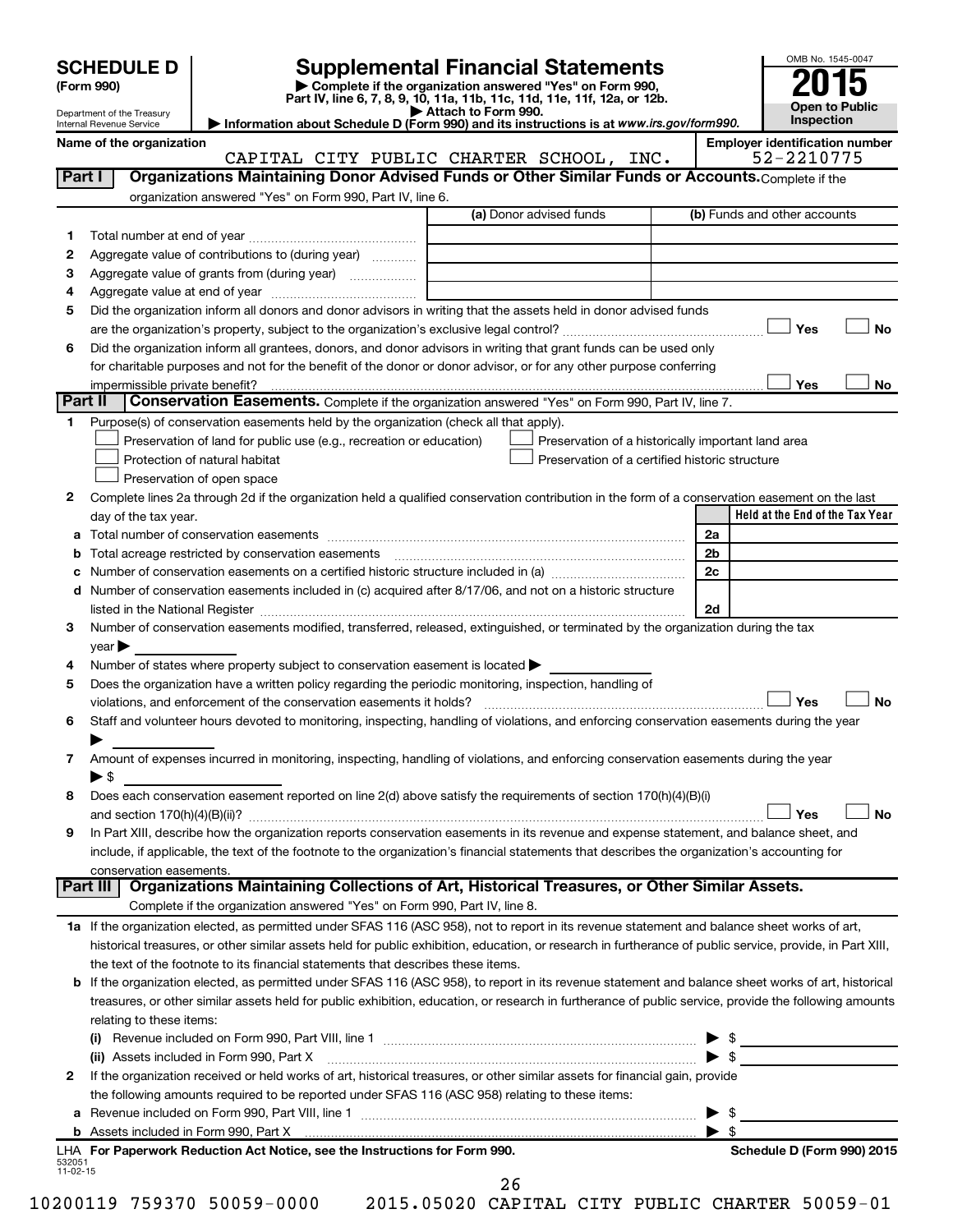| Part III<br>Organizations Maintaining Collections of Art, Historical Treasures, or Other Similar Assets (continued)<br>Using the organization's acquisition, accession, and other records, check any of the following that are a significant use of its collection items<br>3<br>(check all that apply):<br>Public exhibition<br>Loan or exchange programs<br>a<br>d<br>Scholarly research<br>Other and the control of the control of the control of the control of the control of the control of the control of the control of the control of the control of the control of the control of the control of the control of th<br>b<br>е<br>Preservation for future generations<br>c<br>Provide a description of the organization's collections and explain how they further the organization's exempt purpose in Part XIII.<br>4<br>During the year, did the organization solicit or receive donations of art, historical treasures, or other similar assets<br>5<br>Yes<br>No<br>Part IV<br>Escrow and Custodial Arrangements. Complete if the organization answered "Yes" on Form 990, Part IV, line 9, or<br>reported an amount on Form 990, Part X, line 21.<br>1a Is the organization an agent, trustee, custodian or other intermediary for contributions or other assets not included<br>Yes<br><b>No</b><br>on Form 990, Part X? [11] matter and the contract of the contract of the contract of the contract of the contract of the contract of the contract of the contract of the contract of the contract of the contract of the contr<br>b If "Yes," explain the arrangement in Part XIII and complete the following table:<br>Amount<br>1c<br>1d<br>1e<br>e Distributions during the year manufactured and an account of the year manufactured and account of the year manufactured and account of the USA of the Distributions during the year<br>1f<br>Yes<br>2a Did the organization include an amount on Form 990, Part X, line 21, for escrow or custodial account liability?<br>No<br><b>b</b> If "Yes," explain the arrangement in Part XIII. Check here if the explanation has been provided on Part XIII<br>Part V<br><b>Endowment Funds.</b> Complete if the organization answered "Yes" on Form 990, Part IV, line 10.<br>(c) Two years back $ (d)$ Three years back $ e $ Four years back<br>(a) Current year<br>(b) Prior year<br>1a Beginning of year balance<br>Net investment earnings, gains, and losses<br>e Other expenditures for facilities<br>and programs<br>End of year balance<br>g<br>Provide the estimated percentage of the current year end balance (line 1g, column (a)) held as:<br>2<br>Board designated or quasi-endowment<br>%<br>а<br><b>b</b> Permanent endowment $\blacktriangleright$<br>%<br>c Temporarily restricted endowment $\blacktriangleright$<br>%<br>The percentages on lines 2a, 2b, and 2c should equal 100%.<br>3a Are there endowment funds not in the possession of the organization that are held and administered for the organization<br>Yes<br>No<br>by:<br>3a(i)<br>(i)<br>3a(ii)<br>3 <sub>b</sub><br>Describe in Part XIII the intended uses of the organization's endowment funds.<br>4<br><b>Part VI</b><br>Land, Buildings, and Equipment.<br>Complete if the organization answered "Yes" on Form 990, Part IV, line 11a. See Form 990, Part X, line 10.<br>Description of property<br>(a) Cost or other<br>(b) Cost or other<br>(c) Accumulated<br>(d) Book value<br>basis (investment)<br>basis (other)<br>depreciation<br>25, 286, 570.<br>3,578,643.<br>21,707,927.<br>2, 247, 431.<br>826,940.<br>3,074,371.<br>25,930.<br>272, 267.<br>298, 197.<br>22,807,134.<br>Total. Add lines 1a through 1e. (Column (d) must equal Form 990, Part X, column (B), line 10c.).<br>▶ | Schedule D (Form 990) 2015 | CAPITAL CITY PUBLIC CHARTER SCHOOL, INC. |  |  |  |  |  |  | 52-2210775 $_{Page}$ 2 |  |  |
|------------------------------------------------------------------------------------------------------------------------------------------------------------------------------------------------------------------------------------------------------------------------------------------------------------------------------------------------------------------------------------------------------------------------------------------------------------------------------------------------------------------------------------------------------------------------------------------------------------------------------------------------------------------------------------------------------------------------------------------------------------------------------------------------------------------------------------------------------------------------------------------------------------------------------------------------------------------------------------------------------------------------------------------------------------------------------------------------------------------------------------------------------------------------------------------------------------------------------------------------------------------------------------------------------------------------------------------------------------------------------------------------------------------------------------------------------------------------------------------------------------------------------------------------------------------------------------------------------------------------------------------------------------------------------------------------------------------------------------------------------------------------------------------------------------------------------------------------------------------------------------------------------------------------------------------------------------------------------------------------------------------------------------------------------------------------------------------------------------------------------------------------------------------------------------------------------------------------------------------------------------------------------------------------------------------------------------------------------------------------------------------------------------------------------------------------------------------------------------------------------------------------------------------------------------------------------------------------------------------------------------------------------------------------------------------------------------------------------------------------------------------------------------------------------------------------------------------------------------------------------------------------------------------------------------------------------------------------------------------------------------------------------------------------------------------------------------------------------------------------------------------------------------------------------------------------------------------------------------------------------------------------------------------------------------------------------------------------------------------------------------------------------------------------------------------------------------------------------------------------------------------------------------------------------------------------------------------------------------------------------------------------------------------------------------------------------------------------------------------------------------|----------------------------|------------------------------------------|--|--|--|--|--|--|------------------------|--|--|
|                                                                                                                                                                                                                                                                                                                                                                                                                                                                                                                                                                                                                                                                                                                                                                                                                                                                                                                                                                                                                                                                                                                                                                                                                                                                                                                                                                                                                                                                                                                                                                                                                                                                                                                                                                                                                                                                                                                                                                                                                                                                                                                                                                                                                                                                                                                                                                                                                                                                                                                                                                                                                                                                                                                                                                                                                                                                                                                                                                                                                                                                                                                                                                                                                                                                                                                                                                                                                                                                                                                                                                                                                                                                                                                                                            |                            |                                          |  |  |  |  |  |  |                        |  |  |
|                                                                                                                                                                                                                                                                                                                                                                                                                                                                                                                                                                                                                                                                                                                                                                                                                                                                                                                                                                                                                                                                                                                                                                                                                                                                                                                                                                                                                                                                                                                                                                                                                                                                                                                                                                                                                                                                                                                                                                                                                                                                                                                                                                                                                                                                                                                                                                                                                                                                                                                                                                                                                                                                                                                                                                                                                                                                                                                                                                                                                                                                                                                                                                                                                                                                                                                                                                                                                                                                                                                                                                                                                                                                                                                                                            |                            |                                          |  |  |  |  |  |  |                        |  |  |
|                                                                                                                                                                                                                                                                                                                                                                                                                                                                                                                                                                                                                                                                                                                                                                                                                                                                                                                                                                                                                                                                                                                                                                                                                                                                                                                                                                                                                                                                                                                                                                                                                                                                                                                                                                                                                                                                                                                                                                                                                                                                                                                                                                                                                                                                                                                                                                                                                                                                                                                                                                                                                                                                                                                                                                                                                                                                                                                                                                                                                                                                                                                                                                                                                                                                                                                                                                                                                                                                                                                                                                                                                                                                                                                                                            |                            |                                          |  |  |  |  |  |  |                        |  |  |
|                                                                                                                                                                                                                                                                                                                                                                                                                                                                                                                                                                                                                                                                                                                                                                                                                                                                                                                                                                                                                                                                                                                                                                                                                                                                                                                                                                                                                                                                                                                                                                                                                                                                                                                                                                                                                                                                                                                                                                                                                                                                                                                                                                                                                                                                                                                                                                                                                                                                                                                                                                                                                                                                                                                                                                                                                                                                                                                                                                                                                                                                                                                                                                                                                                                                                                                                                                                                                                                                                                                                                                                                                                                                                                                                                            |                            |                                          |  |  |  |  |  |  |                        |  |  |
|                                                                                                                                                                                                                                                                                                                                                                                                                                                                                                                                                                                                                                                                                                                                                                                                                                                                                                                                                                                                                                                                                                                                                                                                                                                                                                                                                                                                                                                                                                                                                                                                                                                                                                                                                                                                                                                                                                                                                                                                                                                                                                                                                                                                                                                                                                                                                                                                                                                                                                                                                                                                                                                                                                                                                                                                                                                                                                                                                                                                                                                                                                                                                                                                                                                                                                                                                                                                                                                                                                                                                                                                                                                                                                                                                            |                            |                                          |  |  |  |  |  |  |                        |  |  |
|                                                                                                                                                                                                                                                                                                                                                                                                                                                                                                                                                                                                                                                                                                                                                                                                                                                                                                                                                                                                                                                                                                                                                                                                                                                                                                                                                                                                                                                                                                                                                                                                                                                                                                                                                                                                                                                                                                                                                                                                                                                                                                                                                                                                                                                                                                                                                                                                                                                                                                                                                                                                                                                                                                                                                                                                                                                                                                                                                                                                                                                                                                                                                                                                                                                                                                                                                                                                                                                                                                                                                                                                                                                                                                                                                            |                            |                                          |  |  |  |  |  |  |                        |  |  |
|                                                                                                                                                                                                                                                                                                                                                                                                                                                                                                                                                                                                                                                                                                                                                                                                                                                                                                                                                                                                                                                                                                                                                                                                                                                                                                                                                                                                                                                                                                                                                                                                                                                                                                                                                                                                                                                                                                                                                                                                                                                                                                                                                                                                                                                                                                                                                                                                                                                                                                                                                                                                                                                                                                                                                                                                                                                                                                                                                                                                                                                                                                                                                                                                                                                                                                                                                                                                                                                                                                                                                                                                                                                                                                                                                            |                            |                                          |  |  |  |  |  |  |                        |  |  |
|                                                                                                                                                                                                                                                                                                                                                                                                                                                                                                                                                                                                                                                                                                                                                                                                                                                                                                                                                                                                                                                                                                                                                                                                                                                                                                                                                                                                                                                                                                                                                                                                                                                                                                                                                                                                                                                                                                                                                                                                                                                                                                                                                                                                                                                                                                                                                                                                                                                                                                                                                                                                                                                                                                                                                                                                                                                                                                                                                                                                                                                                                                                                                                                                                                                                                                                                                                                                                                                                                                                                                                                                                                                                                                                                                            |                            |                                          |  |  |  |  |  |  |                        |  |  |
|                                                                                                                                                                                                                                                                                                                                                                                                                                                                                                                                                                                                                                                                                                                                                                                                                                                                                                                                                                                                                                                                                                                                                                                                                                                                                                                                                                                                                                                                                                                                                                                                                                                                                                                                                                                                                                                                                                                                                                                                                                                                                                                                                                                                                                                                                                                                                                                                                                                                                                                                                                                                                                                                                                                                                                                                                                                                                                                                                                                                                                                                                                                                                                                                                                                                                                                                                                                                                                                                                                                                                                                                                                                                                                                                                            |                            |                                          |  |  |  |  |  |  |                        |  |  |
|                                                                                                                                                                                                                                                                                                                                                                                                                                                                                                                                                                                                                                                                                                                                                                                                                                                                                                                                                                                                                                                                                                                                                                                                                                                                                                                                                                                                                                                                                                                                                                                                                                                                                                                                                                                                                                                                                                                                                                                                                                                                                                                                                                                                                                                                                                                                                                                                                                                                                                                                                                                                                                                                                                                                                                                                                                                                                                                                                                                                                                                                                                                                                                                                                                                                                                                                                                                                                                                                                                                                                                                                                                                                                                                                                            |                            |                                          |  |  |  |  |  |  |                        |  |  |
|                                                                                                                                                                                                                                                                                                                                                                                                                                                                                                                                                                                                                                                                                                                                                                                                                                                                                                                                                                                                                                                                                                                                                                                                                                                                                                                                                                                                                                                                                                                                                                                                                                                                                                                                                                                                                                                                                                                                                                                                                                                                                                                                                                                                                                                                                                                                                                                                                                                                                                                                                                                                                                                                                                                                                                                                                                                                                                                                                                                                                                                                                                                                                                                                                                                                                                                                                                                                                                                                                                                                                                                                                                                                                                                                                            |                            |                                          |  |  |  |  |  |  |                        |  |  |
|                                                                                                                                                                                                                                                                                                                                                                                                                                                                                                                                                                                                                                                                                                                                                                                                                                                                                                                                                                                                                                                                                                                                                                                                                                                                                                                                                                                                                                                                                                                                                                                                                                                                                                                                                                                                                                                                                                                                                                                                                                                                                                                                                                                                                                                                                                                                                                                                                                                                                                                                                                                                                                                                                                                                                                                                                                                                                                                                                                                                                                                                                                                                                                                                                                                                                                                                                                                                                                                                                                                                                                                                                                                                                                                                                            |                            |                                          |  |  |  |  |  |  |                        |  |  |
|                                                                                                                                                                                                                                                                                                                                                                                                                                                                                                                                                                                                                                                                                                                                                                                                                                                                                                                                                                                                                                                                                                                                                                                                                                                                                                                                                                                                                                                                                                                                                                                                                                                                                                                                                                                                                                                                                                                                                                                                                                                                                                                                                                                                                                                                                                                                                                                                                                                                                                                                                                                                                                                                                                                                                                                                                                                                                                                                                                                                                                                                                                                                                                                                                                                                                                                                                                                                                                                                                                                                                                                                                                                                                                                                                            |                            |                                          |  |  |  |  |  |  |                        |  |  |
|                                                                                                                                                                                                                                                                                                                                                                                                                                                                                                                                                                                                                                                                                                                                                                                                                                                                                                                                                                                                                                                                                                                                                                                                                                                                                                                                                                                                                                                                                                                                                                                                                                                                                                                                                                                                                                                                                                                                                                                                                                                                                                                                                                                                                                                                                                                                                                                                                                                                                                                                                                                                                                                                                                                                                                                                                                                                                                                                                                                                                                                                                                                                                                                                                                                                                                                                                                                                                                                                                                                                                                                                                                                                                                                                                            |                            |                                          |  |  |  |  |  |  |                        |  |  |
|                                                                                                                                                                                                                                                                                                                                                                                                                                                                                                                                                                                                                                                                                                                                                                                                                                                                                                                                                                                                                                                                                                                                                                                                                                                                                                                                                                                                                                                                                                                                                                                                                                                                                                                                                                                                                                                                                                                                                                                                                                                                                                                                                                                                                                                                                                                                                                                                                                                                                                                                                                                                                                                                                                                                                                                                                                                                                                                                                                                                                                                                                                                                                                                                                                                                                                                                                                                                                                                                                                                                                                                                                                                                                                                                                            |                            |                                          |  |  |  |  |  |  |                        |  |  |
|                                                                                                                                                                                                                                                                                                                                                                                                                                                                                                                                                                                                                                                                                                                                                                                                                                                                                                                                                                                                                                                                                                                                                                                                                                                                                                                                                                                                                                                                                                                                                                                                                                                                                                                                                                                                                                                                                                                                                                                                                                                                                                                                                                                                                                                                                                                                                                                                                                                                                                                                                                                                                                                                                                                                                                                                                                                                                                                                                                                                                                                                                                                                                                                                                                                                                                                                                                                                                                                                                                                                                                                                                                                                                                                                                            |                            |                                          |  |  |  |  |  |  |                        |  |  |
|                                                                                                                                                                                                                                                                                                                                                                                                                                                                                                                                                                                                                                                                                                                                                                                                                                                                                                                                                                                                                                                                                                                                                                                                                                                                                                                                                                                                                                                                                                                                                                                                                                                                                                                                                                                                                                                                                                                                                                                                                                                                                                                                                                                                                                                                                                                                                                                                                                                                                                                                                                                                                                                                                                                                                                                                                                                                                                                                                                                                                                                                                                                                                                                                                                                                                                                                                                                                                                                                                                                                                                                                                                                                                                                                                            |                            |                                          |  |  |  |  |  |  |                        |  |  |
|                                                                                                                                                                                                                                                                                                                                                                                                                                                                                                                                                                                                                                                                                                                                                                                                                                                                                                                                                                                                                                                                                                                                                                                                                                                                                                                                                                                                                                                                                                                                                                                                                                                                                                                                                                                                                                                                                                                                                                                                                                                                                                                                                                                                                                                                                                                                                                                                                                                                                                                                                                                                                                                                                                                                                                                                                                                                                                                                                                                                                                                                                                                                                                                                                                                                                                                                                                                                                                                                                                                                                                                                                                                                                                                                                            |                            |                                          |  |  |  |  |  |  |                        |  |  |
|                                                                                                                                                                                                                                                                                                                                                                                                                                                                                                                                                                                                                                                                                                                                                                                                                                                                                                                                                                                                                                                                                                                                                                                                                                                                                                                                                                                                                                                                                                                                                                                                                                                                                                                                                                                                                                                                                                                                                                                                                                                                                                                                                                                                                                                                                                                                                                                                                                                                                                                                                                                                                                                                                                                                                                                                                                                                                                                                                                                                                                                                                                                                                                                                                                                                                                                                                                                                                                                                                                                                                                                                                                                                                                                                                            |                            |                                          |  |  |  |  |  |  |                        |  |  |
|                                                                                                                                                                                                                                                                                                                                                                                                                                                                                                                                                                                                                                                                                                                                                                                                                                                                                                                                                                                                                                                                                                                                                                                                                                                                                                                                                                                                                                                                                                                                                                                                                                                                                                                                                                                                                                                                                                                                                                                                                                                                                                                                                                                                                                                                                                                                                                                                                                                                                                                                                                                                                                                                                                                                                                                                                                                                                                                                                                                                                                                                                                                                                                                                                                                                                                                                                                                                                                                                                                                                                                                                                                                                                                                                                            |                            |                                          |  |  |  |  |  |  |                        |  |  |
|                                                                                                                                                                                                                                                                                                                                                                                                                                                                                                                                                                                                                                                                                                                                                                                                                                                                                                                                                                                                                                                                                                                                                                                                                                                                                                                                                                                                                                                                                                                                                                                                                                                                                                                                                                                                                                                                                                                                                                                                                                                                                                                                                                                                                                                                                                                                                                                                                                                                                                                                                                                                                                                                                                                                                                                                                                                                                                                                                                                                                                                                                                                                                                                                                                                                                                                                                                                                                                                                                                                                                                                                                                                                                                                                                            |                            |                                          |  |  |  |  |  |  |                        |  |  |
|                                                                                                                                                                                                                                                                                                                                                                                                                                                                                                                                                                                                                                                                                                                                                                                                                                                                                                                                                                                                                                                                                                                                                                                                                                                                                                                                                                                                                                                                                                                                                                                                                                                                                                                                                                                                                                                                                                                                                                                                                                                                                                                                                                                                                                                                                                                                                                                                                                                                                                                                                                                                                                                                                                                                                                                                                                                                                                                                                                                                                                                                                                                                                                                                                                                                                                                                                                                                                                                                                                                                                                                                                                                                                                                                                            |                            |                                          |  |  |  |  |  |  |                        |  |  |
|                                                                                                                                                                                                                                                                                                                                                                                                                                                                                                                                                                                                                                                                                                                                                                                                                                                                                                                                                                                                                                                                                                                                                                                                                                                                                                                                                                                                                                                                                                                                                                                                                                                                                                                                                                                                                                                                                                                                                                                                                                                                                                                                                                                                                                                                                                                                                                                                                                                                                                                                                                                                                                                                                                                                                                                                                                                                                                                                                                                                                                                                                                                                                                                                                                                                                                                                                                                                                                                                                                                                                                                                                                                                                                                                                            |                            |                                          |  |  |  |  |  |  |                        |  |  |
|                                                                                                                                                                                                                                                                                                                                                                                                                                                                                                                                                                                                                                                                                                                                                                                                                                                                                                                                                                                                                                                                                                                                                                                                                                                                                                                                                                                                                                                                                                                                                                                                                                                                                                                                                                                                                                                                                                                                                                                                                                                                                                                                                                                                                                                                                                                                                                                                                                                                                                                                                                                                                                                                                                                                                                                                                                                                                                                                                                                                                                                                                                                                                                                                                                                                                                                                                                                                                                                                                                                                                                                                                                                                                                                                                            |                            |                                          |  |  |  |  |  |  |                        |  |  |
|                                                                                                                                                                                                                                                                                                                                                                                                                                                                                                                                                                                                                                                                                                                                                                                                                                                                                                                                                                                                                                                                                                                                                                                                                                                                                                                                                                                                                                                                                                                                                                                                                                                                                                                                                                                                                                                                                                                                                                                                                                                                                                                                                                                                                                                                                                                                                                                                                                                                                                                                                                                                                                                                                                                                                                                                                                                                                                                                                                                                                                                                                                                                                                                                                                                                                                                                                                                                                                                                                                                                                                                                                                                                                                                                                            |                            |                                          |  |  |  |  |  |  |                        |  |  |
|                                                                                                                                                                                                                                                                                                                                                                                                                                                                                                                                                                                                                                                                                                                                                                                                                                                                                                                                                                                                                                                                                                                                                                                                                                                                                                                                                                                                                                                                                                                                                                                                                                                                                                                                                                                                                                                                                                                                                                                                                                                                                                                                                                                                                                                                                                                                                                                                                                                                                                                                                                                                                                                                                                                                                                                                                                                                                                                                                                                                                                                                                                                                                                                                                                                                                                                                                                                                                                                                                                                                                                                                                                                                                                                                                            |                            |                                          |  |  |  |  |  |  |                        |  |  |
|                                                                                                                                                                                                                                                                                                                                                                                                                                                                                                                                                                                                                                                                                                                                                                                                                                                                                                                                                                                                                                                                                                                                                                                                                                                                                                                                                                                                                                                                                                                                                                                                                                                                                                                                                                                                                                                                                                                                                                                                                                                                                                                                                                                                                                                                                                                                                                                                                                                                                                                                                                                                                                                                                                                                                                                                                                                                                                                                                                                                                                                                                                                                                                                                                                                                                                                                                                                                                                                                                                                                                                                                                                                                                                                                                            |                            |                                          |  |  |  |  |  |  |                        |  |  |
|                                                                                                                                                                                                                                                                                                                                                                                                                                                                                                                                                                                                                                                                                                                                                                                                                                                                                                                                                                                                                                                                                                                                                                                                                                                                                                                                                                                                                                                                                                                                                                                                                                                                                                                                                                                                                                                                                                                                                                                                                                                                                                                                                                                                                                                                                                                                                                                                                                                                                                                                                                                                                                                                                                                                                                                                                                                                                                                                                                                                                                                                                                                                                                                                                                                                                                                                                                                                                                                                                                                                                                                                                                                                                                                                                            |                            |                                          |  |  |  |  |  |  |                        |  |  |
|                                                                                                                                                                                                                                                                                                                                                                                                                                                                                                                                                                                                                                                                                                                                                                                                                                                                                                                                                                                                                                                                                                                                                                                                                                                                                                                                                                                                                                                                                                                                                                                                                                                                                                                                                                                                                                                                                                                                                                                                                                                                                                                                                                                                                                                                                                                                                                                                                                                                                                                                                                                                                                                                                                                                                                                                                                                                                                                                                                                                                                                                                                                                                                                                                                                                                                                                                                                                                                                                                                                                                                                                                                                                                                                                                            |                            |                                          |  |  |  |  |  |  |                        |  |  |
|                                                                                                                                                                                                                                                                                                                                                                                                                                                                                                                                                                                                                                                                                                                                                                                                                                                                                                                                                                                                                                                                                                                                                                                                                                                                                                                                                                                                                                                                                                                                                                                                                                                                                                                                                                                                                                                                                                                                                                                                                                                                                                                                                                                                                                                                                                                                                                                                                                                                                                                                                                                                                                                                                                                                                                                                                                                                                                                                                                                                                                                                                                                                                                                                                                                                                                                                                                                                                                                                                                                                                                                                                                                                                                                                                            |                            |                                          |  |  |  |  |  |  |                        |  |  |
|                                                                                                                                                                                                                                                                                                                                                                                                                                                                                                                                                                                                                                                                                                                                                                                                                                                                                                                                                                                                                                                                                                                                                                                                                                                                                                                                                                                                                                                                                                                                                                                                                                                                                                                                                                                                                                                                                                                                                                                                                                                                                                                                                                                                                                                                                                                                                                                                                                                                                                                                                                                                                                                                                                                                                                                                                                                                                                                                                                                                                                                                                                                                                                                                                                                                                                                                                                                                                                                                                                                                                                                                                                                                                                                                                            |                            |                                          |  |  |  |  |  |  |                        |  |  |
|                                                                                                                                                                                                                                                                                                                                                                                                                                                                                                                                                                                                                                                                                                                                                                                                                                                                                                                                                                                                                                                                                                                                                                                                                                                                                                                                                                                                                                                                                                                                                                                                                                                                                                                                                                                                                                                                                                                                                                                                                                                                                                                                                                                                                                                                                                                                                                                                                                                                                                                                                                                                                                                                                                                                                                                                                                                                                                                                                                                                                                                                                                                                                                                                                                                                                                                                                                                                                                                                                                                                                                                                                                                                                                                                                            |                            |                                          |  |  |  |  |  |  |                        |  |  |
|                                                                                                                                                                                                                                                                                                                                                                                                                                                                                                                                                                                                                                                                                                                                                                                                                                                                                                                                                                                                                                                                                                                                                                                                                                                                                                                                                                                                                                                                                                                                                                                                                                                                                                                                                                                                                                                                                                                                                                                                                                                                                                                                                                                                                                                                                                                                                                                                                                                                                                                                                                                                                                                                                                                                                                                                                                                                                                                                                                                                                                                                                                                                                                                                                                                                                                                                                                                                                                                                                                                                                                                                                                                                                                                                                            |                            |                                          |  |  |  |  |  |  |                        |  |  |
|                                                                                                                                                                                                                                                                                                                                                                                                                                                                                                                                                                                                                                                                                                                                                                                                                                                                                                                                                                                                                                                                                                                                                                                                                                                                                                                                                                                                                                                                                                                                                                                                                                                                                                                                                                                                                                                                                                                                                                                                                                                                                                                                                                                                                                                                                                                                                                                                                                                                                                                                                                                                                                                                                                                                                                                                                                                                                                                                                                                                                                                                                                                                                                                                                                                                                                                                                                                                                                                                                                                                                                                                                                                                                                                                                            |                            |                                          |  |  |  |  |  |  |                        |  |  |
|                                                                                                                                                                                                                                                                                                                                                                                                                                                                                                                                                                                                                                                                                                                                                                                                                                                                                                                                                                                                                                                                                                                                                                                                                                                                                                                                                                                                                                                                                                                                                                                                                                                                                                                                                                                                                                                                                                                                                                                                                                                                                                                                                                                                                                                                                                                                                                                                                                                                                                                                                                                                                                                                                                                                                                                                                                                                                                                                                                                                                                                                                                                                                                                                                                                                                                                                                                                                                                                                                                                                                                                                                                                                                                                                                            |                            |                                          |  |  |  |  |  |  |                        |  |  |
|                                                                                                                                                                                                                                                                                                                                                                                                                                                                                                                                                                                                                                                                                                                                                                                                                                                                                                                                                                                                                                                                                                                                                                                                                                                                                                                                                                                                                                                                                                                                                                                                                                                                                                                                                                                                                                                                                                                                                                                                                                                                                                                                                                                                                                                                                                                                                                                                                                                                                                                                                                                                                                                                                                                                                                                                                                                                                                                                                                                                                                                                                                                                                                                                                                                                                                                                                                                                                                                                                                                                                                                                                                                                                                                                                            |                            |                                          |  |  |  |  |  |  |                        |  |  |
|                                                                                                                                                                                                                                                                                                                                                                                                                                                                                                                                                                                                                                                                                                                                                                                                                                                                                                                                                                                                                                                                                                                                                                                                                                                                                                                                                                                                                                                                                                                                                                                                                                                                                                                                                                                                                                                                                                                                                                                                                                                                                                                                                                                                                                                                                                                                                                                                                                                                                                                                                                                                                                                                                                                                                                                                                                                                                                                                                                                                                                                                                                                                                                                                                                                                                                                                                                                                                                                                                                                                                                                                                                                                                                                                                            |                            |                                          |  |  |  |  |  |  |                        |  |  |
|                                                                                                                                                                                                                                                                                                                                                                                                                                                                                                                                                                                                                                                                                                                                                                                                                                                                                                                                                                                                                                                                                                                                                                                                                                                                                                                                                                                                                                                                                                                                                                                                                                                                                                                                                                                                                                                                                                                                                                                                                                                                                                                                                                                                                                                                                                                                                                                                                                                                                                                                                                                                                                                                                                                                                                                                                                                                                                                                                                                                                                                                                                                                                                                                                                                                                                                                                                                                                                                                                                                                                                                                                                                                                                                                                            |                            |                                          |  |  |  |  |  |  |                        |  |  |
|                                                                                                                                                                                                                                                                                                                                                                                                                                                                                                                                                                                                                                                                                                                                                                                                                                                                                                                                                                                                                                                                                                                                                                                                                                                                                                                                                                                                                                                                                                                                                                                                                                                                                                                                                                                                                                                                                                                                                                                                                                                                                                                                                                                                                                                                                                                                                                                                                                                                                                                                                                                                                                                                                                                                                                                                                                                                                                                                                                                                                                                                                                                                                                                                                                                                                                                                                                                                                                                                                                                                                                                                                                                                                                                                                            |                            |                                          |  |  |  |  |  |  |                        |  |  |
|                                                                                                                                                                                                                                                                                                                                                                                                                                                                                                                                                                                                                                                                                                                                                                                                                                                                                                                                                                                                                                                                                                                                                                                                                                                                                                                                                                                                                                                                                                                                                                                                                                                                                                                                                                                                                                                                                                                                                                                                                                                                                                                                                                                                                                                                                                                                                                                                                                                                                                                                                                                                                                                                                                                                                                                                                                                                                                                                                                                                                                                                                                                                                                                                                                                                                                                                                                                                                                                                                                                                                                                                                                                                                                                                                            |                            |                                          |  |  |  |  |  |  |                        |  |  |
|                                                                                                                                                                                                                                                                                                                                                                                                                                                                                                                                                                                                                                                                                                                                                                                                                                                                                                                                                                                                                                                                                                                                                                                                                                                                                                                                                                                                                                                                                                                                                                                                                                                                                                                                                                                                                                                                                                                                                                                                                                                                                                                                                                                                                                                                                                                                                                                                                                                                                                                                                                                                                                                                                                                                                                                                                                                                                                                                                                                                                                                                                                                                                                                                                                                                                                                                                                                                                                                                                                                                                                                                                                                                                                                                                            |                            |                                          |  |  |  |  |  |  |                        |  |  |
|                                                                                                                                                                                                                                                                                                                                                                                                                                                                                                                                                                                                                                                                                                                                                                                                                                                                                                                                                                                                                                                                                                                                                                                                                                                                                                                                                                                                                                                                                                                                                                                                                                                                                                                                                                                                                                                                                                                                                                                                                                                                                                                                                                                                                                                                                                                                                                                                                                                                                                                                                                                                                                                                                                                                                                                                                                                                                                                                                                                                                                                                                                                                                                                                                                                                                                                                                                                                                                                                                                                                                                                                                                                                                                                                                            |                            |                                          |  |  |  |  |  |  |                        |  |  |
|                                                                                                                                                                                                                                                                                                                                                                                                                                                                                                                                                                                                                                                                                                                                                                                                                                                                                                                                                                                                                                                                                                                                                                                                                                                                                                                                                                                                                                                                                                                                                                                                                                                                                                                                                                                                                                                                                                                                                                                                                                                                                                                                                                                                                                                                                                                                                                                                                                                                                                                                                                                                                                                                                                                                                                                                                                                                                                                                                                                                                                                                                                                                                                                                                                                                                                                                                                                                                                                                                                                                                                                                                                                                                                                                                            |                            |                                          |  |  |  |  |  |  |                        |  |  |
|                                                                                                                                                                                                                                                                                                                                                                                                                                                                                                                                                                                                                                                                                                                                                                                                                                                                                                                                                                                                                                                                                                                                                                                                                                                                                                                                                                                                                                                                                                                                                                                                                                                                                                                                                                                                                                                                                                                                                                                                                                                                                                                                                                                                                                                                                                                                                                                                                                                                                                                                                                                                                                                                                                                                                                                                                                                                                                                                                                                                                                                                                                                                                                                                                                                                                                                                                                                                                                                                                                                                                                                                                                                                                                                                                            |                            |                                          |  |  |  |  |  |  |                        |  |  |
|                                                                                                                                                                                                                                                                                                                                                                                                                                                                                                                                                                                                                                                                                                                                                                                                                                                                                                                                                                                                                                                                                                                                                                                                                                                                                                                                                                                                                                                                                                                                                                                                                                                                                                                                                                                                                                                                                                                                                                                                                                                                                                                                                                                                                                                                                                                                                                                                                                                                                                                                                                                                                                                                                                                                                                                                                                                                                                                                                                                                                                                                                                                                                                                                                                                                                                                                                                                                                                                                                                                                                                                                                                                                                                                                                            |                            |                                          |  |  |  |  |  |  |                        |  |  |
|                                                                                                                                                                                                                                                                                                                                                                                                                                                                                                                                                                                                                                                                                                                                                                                                                                                                                                                                                                                                                                                                                                                                                                                                                                                                                                                                                                                                                                                                                                                                                                                                                                                                                                                                                                                                                                                                                                                                                                                                                                                                                                                                                                                                                                                                                                                                                                                                                                                                                                                                                                                                                                                                                                                                                                                                                                                                                                                                                                                                                                                                                                                                                                                                                                                                                                                                                                                                                                                                                                                                                                                                                                                                                                                                                            |                            |                                          |  |  |  |  |  |  |                        |  |  |
|                                                                                                                                                                                                                                                                                                                                                                                                                                                                                                                                                                                                                                                                                                                                                                                                                                                                                                                                                                                                                                                                                                                                                                                                                                                                                                                                                                                                                                                                                                                                                                                                                                                                                                                                                                                                                                                                                                                                                                                                                                                                                                                                                                                                                                                                                                                                                                                                                                                                                                                                                                                                                                                                                                                                                                                                                                                                                                                                                                                                                                                                                                                                                                                                                                                                                                                                                                                                                                                                                                                                                                                                                                                                                                                                                            |                            |                                          |  |  |  |  |  |  |                        |  |  |
|                                                                                                                                                                                                                                                                                                                                                                                                                                                                                                                                                                                                                                                                                                                                                                                                                                                                                                                                                                                                                                                                                                                                                                                                                                                                                                                                                                                                                                                                                                                                                                                                                                                                                                                                                                                                                                                                                                                                                                                                                                                                                                                                                                                                                                                                                                                                                                                                                                                                                                                                                                                                                                                                                                                                                                                                                                                                                                                                                                                                                                                                                                                                                                                                                                                                                                                                                                                                                                                                                                                                                                                                                                                                                                                                                            |                            |                                          |  |  |  |  |  |  |                        |  |  |
|                                                                                                                                                                                                                                                                                                                                                                                                                                                                                                                                                                                                                                                                                                                                                                                                                                                                                                                                                                                                                                                                                                                                                                                                                                                                                                                                                                                                                                                                                                                                                                                                                                                                                                                                                                                                                                                                                                                                                                                                                                                                                                                                                                                                                                                                                                                                                                                                                                                                                                                                                                                                                                                                                                                                                                                                                                                                                                                                                                                                                                                                                                                                                                                                                                                                                                                                                                                                                                                                                                                                                                                                                                                                                                                                                            |                            |                                          |  |  |  |  |  |  |                        |  |  |
|                                                                                                                                                                                                                                                                                                                                                                                                                                                                                                                                                                                                                                                                                                                                                                                                                                                                                                                                                                                                                                                                                                                                                                                                                                                                                                                                                                                                                                                                                                                                                                                                                                                                                                                                                                                                                                                                                                                                                                                                                                                                                                                                                                                                                                                                                                                                                                                                                                                                                                                                                                                                                                                                                                                                                                                                                                                                                                                                                                                                                                                                                                                                                                                                                                                                                                                                                                                                                                                                                                                                                                                                                                                                                                                                                            |                            |                                          |  |  |  |  |  |  |                        |  |  |
|                                                                                                                                                                                                                                                                                                                                                                                                                                                                                                                                                                                                                                                                                                                                                                                                                                                                                                                                                                                                                                                                                                                                                                                                                                                                                                                                                                                                                                                                                                                                                                                                                                                                                                                                                                                                                                                                                                                                                                                                                                                                                                                                                                                                                                                                                                                                                                                                                                                                                                                                                                                                                                                                                                                                                                                                                                                                                                                                                                                                                                                                                                                                                                                                                                                                                                                                                                                                                                                                                                                                                                                                                                                                                                                                                            |                            |                                          |  |  |  |  |  |  |                        |  |  |

**Schedule D (Form 990) 2015**

532052 09-21-15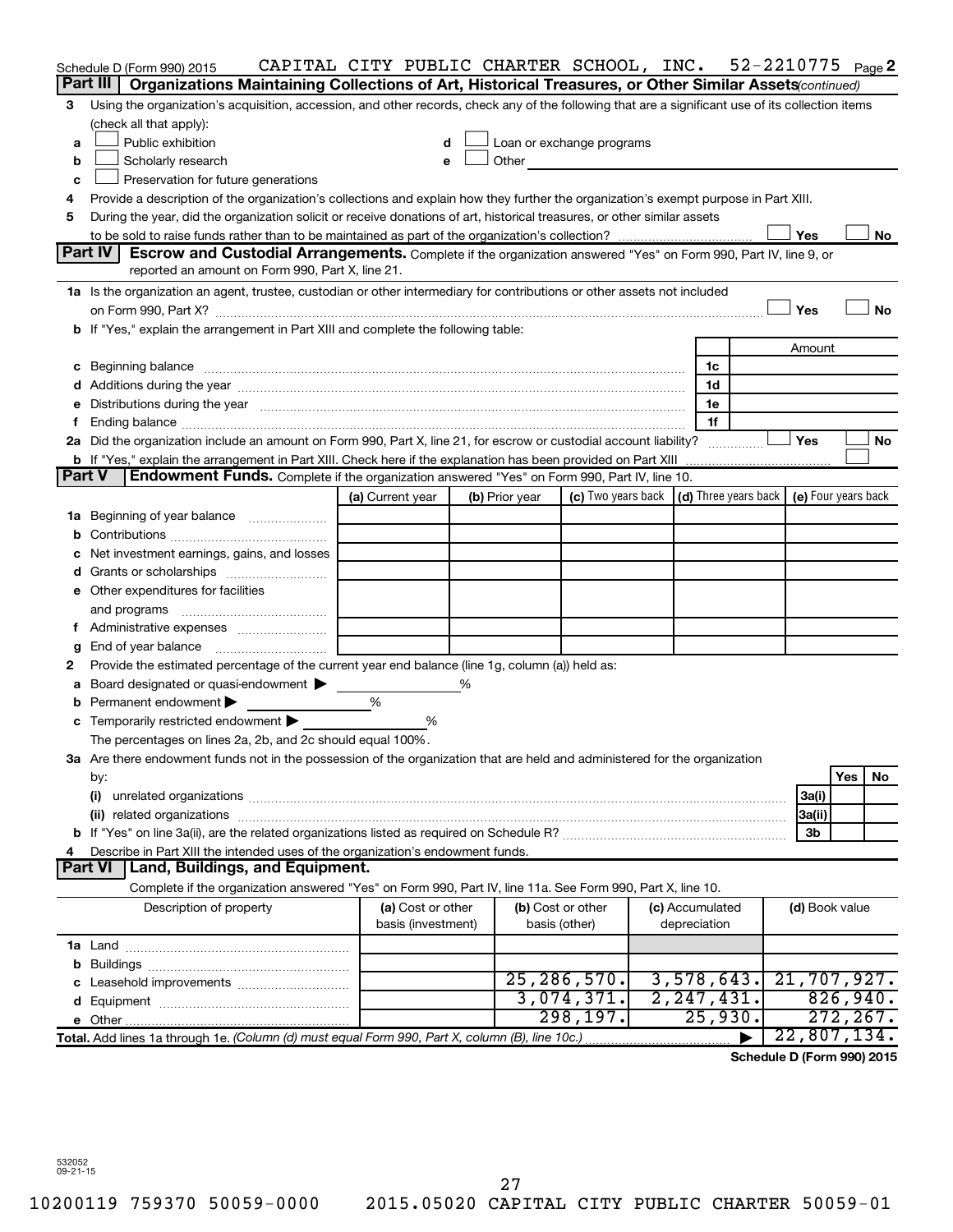| CAPITAL CITY PUBLIC CHARTER SCHOOL, INC.<br>Schedule D (Form 990) 2015                                            |                 |                |                |              | $52 - 2210775$ Page 3                                     |
|-------------------------------------------------------------------------------------------------------------------|-----------------|----------------|----------------|--------------|-----------------------------------------------------------|
| Part VII Investments - Other Securities.                                                                          |                 |                |                |              |                                                           |
| Complete if the organization answered "Yes" on Form 990, Part IV, line 11b. See Form 990, Part X, line 12.        |                 |                |                |              |                                                           |
| (a) Description of security or category (including name of security)                                              |                 | (b) Book value |                |              | (c) Method of valuation: Cost or end-of-year market value |
| (1) Financial derivatives                                                                                         |                 |                |                |              |                                                           |
|                                                                                                                   |                 |                |                |              |                                                           |
| $(3)$ Other                                                                                                       |                 |                |                |              |                                                           |
| (A)                                                                                                               |                 |                |                |              |                                                           |
| (B)                                                                                                               |                 |                |                |              |                                                           |
| (C)                                                                                                               |                 |                |                |              |                                                           |
| (D)                                                                                                               |                 |                |                |              |                                                           |
| (E)                                                                                                               |                 |                |                |              |                                                           |
| (F)                                                                                                               |                 |                |                |              |                                                           |
| (G)                                                                                                               |                 |                |                |              |                                                           |
| (H)                                                                                                               |                 |                |                |              |                                                           |
| Total. (Col. (b) must equal Form 990, Part X, col. (B) line 12.) $\blacktriangleright$                            |                 |                |                |              |                                                           |
| Part VIII Investments - Program Related.                                                                          |                 |                |                |              |                                                           |
| Complete if the organization answered "Yes" on Form 990, Part IV, line 11c. See Form 990, Part X, line 13.        |                 |                |                |              |                                                           |
| (a) Description of investment                                                                                     |                 | (b) Book value |                |              | (c) Method of valuation: Cost or end-of-year market value |
| (1)                                                                                                               |                 |                |                |              |                                                           |
| (2)                                                                                                               |                 |                |                |              |                                                           |
| (3)                                                                                                               |                 |                |                |              |                                                           |
| (4)                                                                                                               |                 |                |                |              |                                                           |
| (5)                                                                                                               |                 |                |                |              |                                                           |
| (6)                                                                                                               |                 |                |                |              |                                                           |
| (7)                                                                                                               |                 |                |                |              |                                                           |
| (8)                                                                                                               |                 |                |                |              |                                                           |
| (9)                                                                                                               |                 |                |                |              |                                                           |
| Total. (Col. (b) must equal Form 990, Part X, col. (B) line 13.)                                                  |                 |                |                |              |                                                           |
| Part IX<br><b>Other Assets.</b>                                                                                   |                 |                |                |              |                                                           |
| Complete if the organization answered "Yes" on Form 990, Part IV, line 11d. See Form 990, Part X, line 15.        |                 |                |                |              |                                                           |
|                                                                                                                   | (a) Description |                |                |              | (b) Book value                                            |
| (1)                                                                                                               |                 |                |                |              |                                                           |
| (2)                                                                                                               |                 |                |                |              |                                                           |
| (3)                                                                                                               |                 |                |                |              |                                                           |
| (4)                                                                                                               |                 |                |                |              |                                                           |
| (5)                                                                                                               |                 |                |                |              |                                                           |
| (6)                                                                                                               |                 |                |                |              |                                                           |
| (7)                                                                                                               |                 |                |                |              |                                                           |
| (8)                                                                                                               |                 |                |                |              |                                                           |
| (9)                                                                                                               |                 |                |                |              |                                                           |
| Total. (Column (b) must equal Form 990, Part X, col. (B) line 15.)                                                |                 |                |                |              |                                                           |
| <b>Other Liabilities.</b><br>Part X                                                                               |                 |                |                |              |                                                           |
| Complete if the organization answered "Yes" on Form 990, Part IV, line 11e or 11f. See Form 990, Part X, line 25. |                 |                |                |              |                                                           |
| (a) Description of liability<br>1.                                                                                |                 |                | (b) Book value |              |                                                           |
| (1) Federal income taxes                                                                                          |                 |                |                |              |                                                           |
| CAPITAL LEASE PAYABLE<br>(2)                                                                                      |                 |                |                | 110,684.     |                                                           |
| <b>GROUND LEASE LIABILITY</b><br>(3)                                                                              |                 |                |                | 2, 200, 105. |                                                           |
| <b>INTEREST RATE SWAP</b><br>(4)                                                                                  |                 |                |                | 624,852.     |                                                           |
| (5)                                                                                                               |                 |                |                |              |                                                           |
| (6)                                                                                                               |                 |                |                |              |                                                           |
| (7)                                                                                                               |                 |                |                |              |                                                           |
| (8)                                                                                                               |                 |                |                |              |                                                           |
|                                                                                                                   |                 |                |                |              |                                                           |

**Total.**  *(Column (b) must equal Form 990, Part X, col. (B) line 25.)* (9)  $\blacktriangleright$ 2,935,641.

**2.** Liability for uncertain tax positions. In Part XIII, provide the text of the footnote to the organization's financial statements that reports the organization's liability for uncertain tax positions under FIN 48 (ASC 740). Check here if the text of the footnote has been provided in Part XIII  $\boxed{\text{X}}$ 

**Schedule D (Form 990) 2015**

532053 09-21-15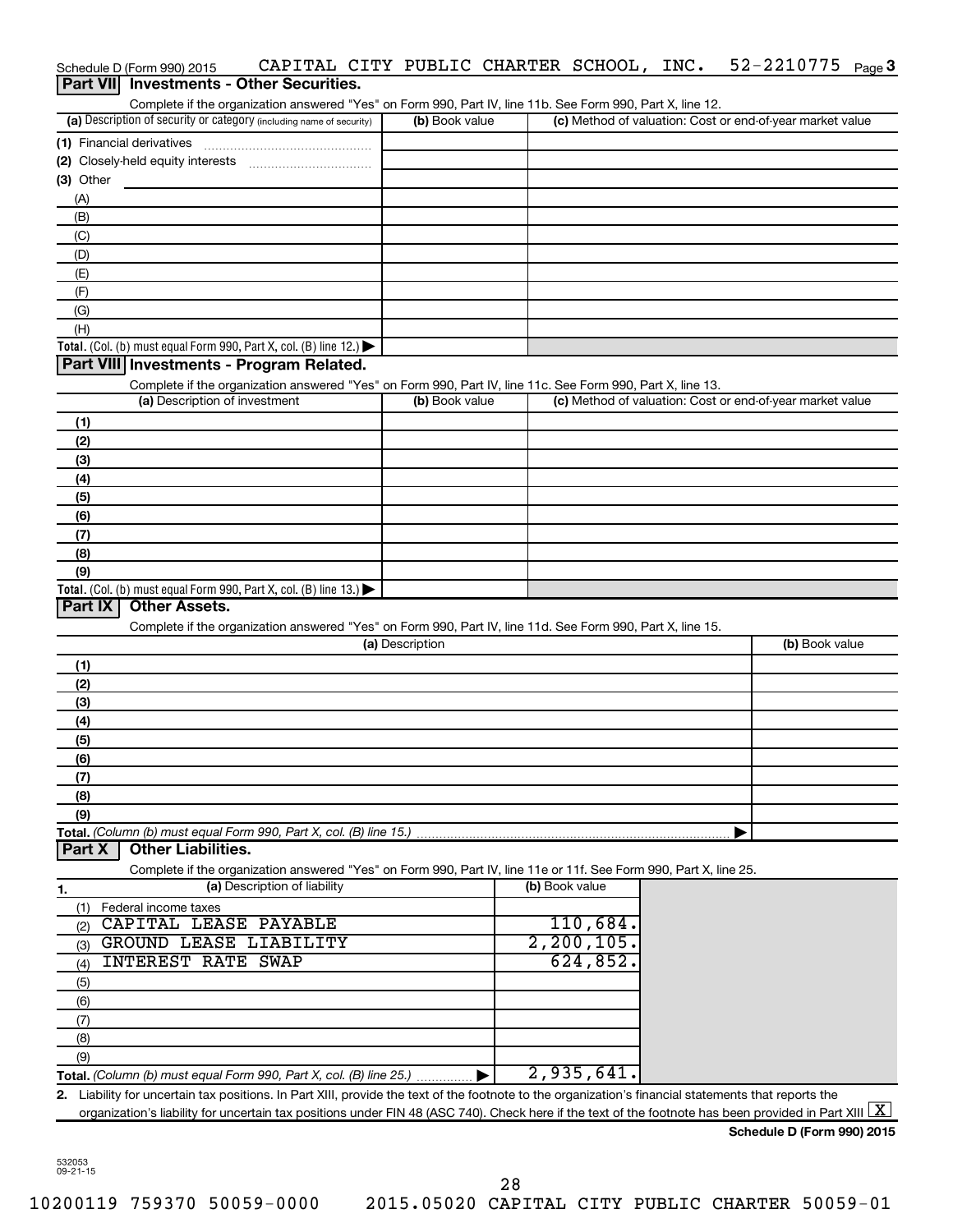|   | CAPITAL CITY PUBLIC CHARTER SCHOOL, INC. 52-2210775 Page 4<br>Schedule D (Form 990) 2015                                                                                                                                             |                |             |                |               |
|---|--------------------------------------------------------------------------------------------------------------------------------------------------------------------------------------------------------------------------------------|----------------|-------------|----------------|---------------|
|   | Reconciliation of Revenue per Audited Financial Statements With Revenue per Return.<br>Part XI                                                                                                                                       |                |             |                |               |
|   | Complete if the organization answered "Yes" on Form 990, Part IV, line 12a.                                                                                                                                                          |                |             |                |               |
| 1 | Total revenue, gains, and other support per audited financial statements                                                                                                                                                             |                |             | $\blacksquare$ | 20,412,416.   |
| 2 | Amounts included on line 1 but not on Form 990, Part VIII, line 12:                                                                                                                                                                  |                |             |                |               |
| a |                                                                                                                                                                                                                                      | 2a             |             |                |               |
| b |                                                                                                                                                                                                                                      | 2 <sub>b</sub> | 4,867.      |                |               |
| с |                                                                                                                                                                                                                                      | 2c             |             |                |               |
| d |                                                                                                                                                                                                                                      | 2d             | $-311,516.$ |                |               |
| е | Add lines 2a through 2d                                                                                                                                                                                                              |                |             | 2e             | $-306,649.$   |
| 3 |                                                                                                                                                                                                                                      |                |             | 3              | 20, 719, 065. |
| 4 | Amounts included on Form 990, Part VIII, line 12, but not on line 1:                                                                                                                                                                 |                |             |                |               |
| a |                                                                                                                                                                                                                                      | 4a             |             |                |               |
| b | Other (Describe in Part XIII.) [100] [100] [100] [100] [100] [100] [100] [100] [100] [100] [100] [100] [100] [                                                                                                                       | 4 <sub>h</sub> |             |                |               |
|   | Add lines 4a and 4b                                                                                                                                                                                                                  |                |             | 4c             | $0 \cdot$     |
| 5 |                                                                                                                                                                                                                                      |                |             | $\overline{5}$ | 20, 719, 065. |
|   | Part XII   Reconciliation of Expenses per Audited Financial Statements With Expenses per Return.                                                                                                                                     |                |             |                |               |
|   | Complete if the organization answered "Yes" on Form 990, Part IV, line 12a.                                                                                                                                                          |                |             |                |               |
| 1 |                                                                                                                                                                                                                                      |                |             | $\mathbf{1}$   | 19,270,900.   |
| 2 | Amounts included on line 1 but not on Form 990, Part IX, line 25:                                                                                                                                                                    |                |             |                |               |
| a |                                                                                                                                                                                                                                      | 2a             | 4,867.      |                |               |
| b |                                                                                                                                                                                                                                      | 2 <sub>b</sub> |             |                |               |
|   |                                                                                                                                                                                                                                      | 2 <sub>c</sub> |             |                |               |
| d |                                                                                                                                                                                                                                      | 2d             |             |                |               |
| е | Add lines 2a through 2d <b>continuum continuum contract and all the contract and all the contract and all the contract and all the contract of the contract of the contract of the contract of the contract of the contract of t</b> |                |             | 2e             | 4,867.        |
| 3 |                                                                                                                                                                                                                                      |                |             |                | 19, 266, 033. |
| 4 | Amounts included on Form 990, Part IX, line 25, but not on line 1:                                                                                                                                                                   |                |             |                |               |
| a |                                                                                                                                                                                                                                      | 4a             |             |                |               |
| b |                                                                                                                                                                                                                                      | 4 <sub>h</sub> |             |                |               |
|   | Add lines 4a and 4b                                                                                                                                                                                                                  |                |             | 4c             | 0.            |
| 5 |                                                                                                                                                                                                                                      |                |             | 5              | 19, 266, 033. |
|   | Part XIII Supplemental Information.                                                                                                                                                                                                  |                |             |                |               |
|   | Provide the descriptions required for Part II, lines 3, 5, and 9; Part III, lines 1a and 4; Part IV, lines 1b and 2b; Part V, line 4; Part X, line 2; Part XI,                                                                       |                |             |                |               |

lines 2d and 4b; and Part XII, lines 2d and 4b. Also complete this part to provide any additional information.

PART X, LINE 2:

| CCPCS REQUIRES THAT A TAX POSITION BE RECOGNIZED OR DERECOGNIZED BASED ON  |
|----------------------------------------------------------------------------|
| A "MORE LIKELY-THAN-NOT" THRESHOLD. THIS APPLIES TO POSITION TAKEN OR      |
| EXPECTED TO BE TAKEN IN A TAX RETURN. CCPCS DOES NOT BELIEVE ITS FINANCIAL |
| STATEMENTS INCLUDE, OR REFLECT, ANY UNCERTAIN TAX POSITIONS.               |
|                                                                            |
| CCPCS'S FORM 990, RETURN OF ORGANIZATION EXEMPT FROM INCOME TAX, IS        |
| SUBJECT TO EXAMINATION BY THE TAXING AUTHORITIES GENERALLY FOR THREE YEARS |

AFTER FILING.

### PART XI, LINE 2D - OTHER ADJUSTMENTS:

| FAIR                     | VALUE | OF | <b>INTEREST RATE</b> | SWAP |           | $\mathbf{A}$<br>516.<br>$-1$ |
|--------------------------|-------|----|----------------------|------|-----------|------------------------------|
| 532054<br>$09 - 21 - 15$ |       |    |                      |      |           | Schedule D (Form 990) 2015   |
|                          |       |    |                      |      | າ ເ<br>42 |                              |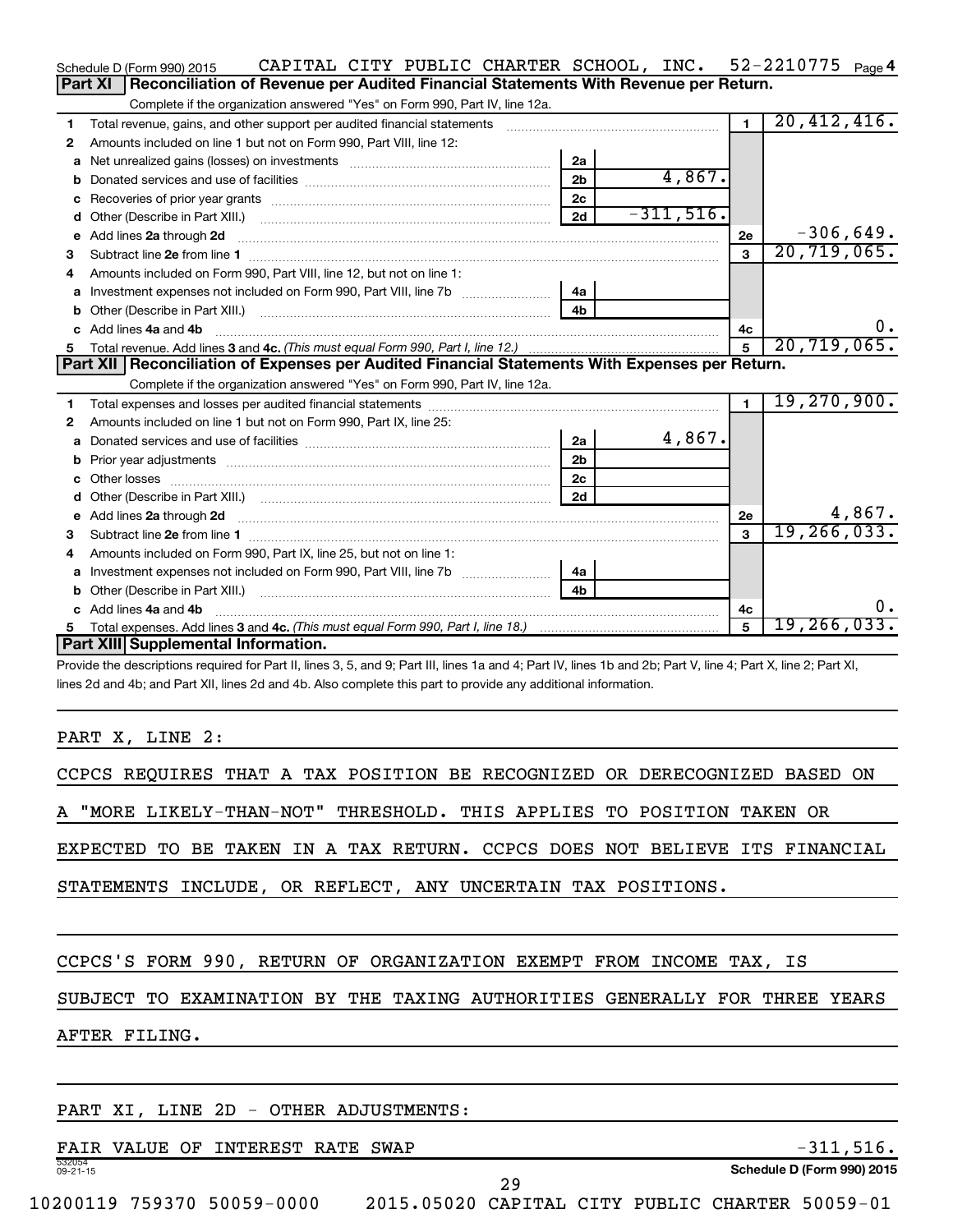| Schedule D (Form 990) 2015 CAPITAL CI<br>Part XIII Supplemental Information (continued) |  |      | CAPITAL CITY PUBLIC CHARTER SCHOOL, INC.52-2210775 Page 5 |                            |  |
|-----------------------------------------------------------------------------------------|--|------|-----------------------------------------------------------|----------------------------|--|
|                                                                                         |  |      |                                                           |                            |  |
|                                                                                         |  |      |                                                           |                            |  |
|                                                                                         |  |      |                                                           |                            |  |
|                                                                                         |  |      |                                                           |                            |  |
|                                                                                         |  |      |                                                           |                            |  |
|                                                                                         |  |      |                                                           |                            |  |
|                                                                                         |  |      |                                                           |                            |  |
|                                                                                         |  |      |                                                           |                            |  |
|                                                                                         |  |      |                                                           |                            |  |
|                                                                                         |  |      |                                                           |                            |  |
|                                                                                         |  |      |                                                           |                            |  |
|                                                                                         |  |      |                                                           |                            |  |
|                                                                                         |  |      |                                                           |                            |  |
|                                                                                         |  |      |                                                           |                            |  |
|                                                                                         |  |      |                                                           |                            |  |
|                                                                                         |  |      |                                                           |                            |  |
|                                                                                         |  |      |                                                           |                            |  |
|                                                                                         |  |      |                                                           |                            |  |
|                                                                                         |  |      |                                                           |                            |  |
|                                                                                         |  |      |                                                           |                            |  |
|                                                                                         |  |      |                                                           |                            |  |
|                                                                                         |  |      |                                                           |                            |  |
|                                                                                         |  |      |                                                           |                            |  |
|                                                                                         |  |      |                                                           |                            |  |
|                                                                                         |  |      |                                                           |                            |  |
|                                                                                         |  |      |                                                           |                            |  |
|                                                                                         |  |      |                                                           |                            |  |
|                                                                                         |  |      |                                                           |                            |  |
|                                                                                         |  |      |                                                           |                            |  |
|                                                                                         |  |      |                                                           |                            |  |
|                                                                                         |  |      |                                                           |                            |  |
|                                                                                         |  |      |                                                           |                            |  |
|                                                                                         |  |      |                                                           |                            |  |
|                                                                                         |  |      |                                                           |                            |  |
|                                                                                         |  |      |                                                           |                            |  |
|                                                                                         |  |      |                                                           |                            |  |
|                                                                                         |  |      |                                                           |                            |  |
|                                                                                         |  |      |                                                           |                            |  |
|                                                                                         |  |      |                                                           |                            |  |
|                                                                                         |  |      |                                                           |                            |  |
|                                                                                         |  |      |                                                           |                            |  |
|                                                                                         |  |      |                                                           |                            |  |
|                                                                                         |  |      |                                                           |                            |  |
|                                                                                         |  |      |                                                           |                            |  |
|                                                                                         |  |      |                                                           | Schedule D (Form 990) 2015 |  |
| 532055<br>09-21-15                                                                      |  | $30$ |                                                           |                            |  |
|                                                                                         |  |      |                                                           |                            |  |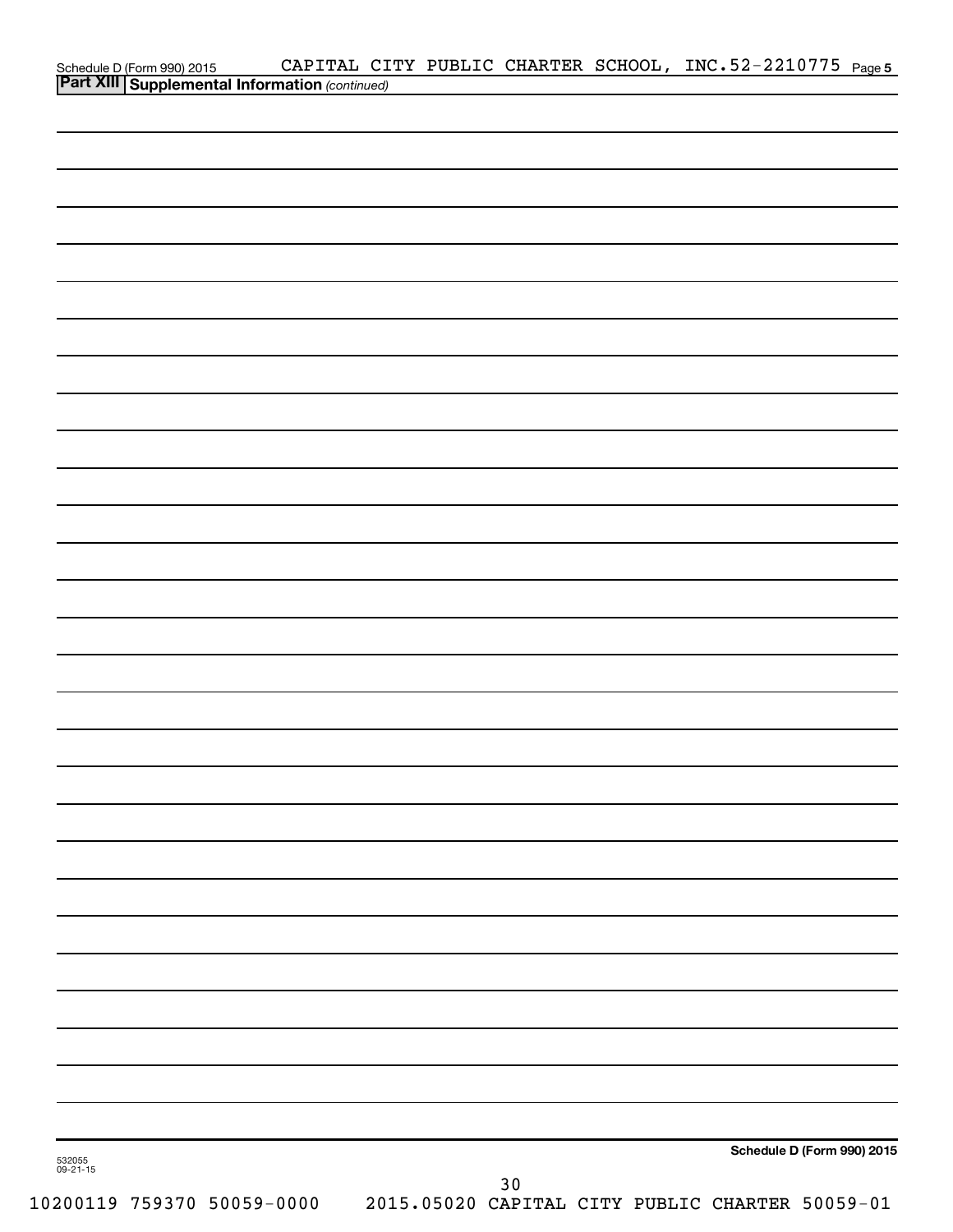|   | <b>SCHEDULE E</b>                                                                                                             |                                                                                                                                  | OMB No. 1545-0047 |                         |                         |  |
|---|-------------------------------------------------------------------------------------------------------------------------------|----------------------------------------------------------------------------------------------------------------------------------|-------------------|-------------------------|-------------------------|--|
|   | (Form 990 or 990-EZ)                                                                                                          | <b>Schools</b><br>Complete if the organization answered "Yes" on Form 990,                                                       |                   |                         |                         |  |
|   |                                                                                                                               | Part IV, line 13, or Form 990-EZ, Part VI, line 48.                                                                              |                   |                         |                         |  |
|   | Department of the Treasury                                                                                                    | Attach to Form 990 or Form 990-EZ.                                                                                               |                   | <b>Open to Public</b>   |                         |  |
|   | Internal Revenue Service                                                                                                      | Information about Schedule E (Form 990 or 990-EZ) and its instructions is at WWW.irs.gov/form990.                                | Inspection        |                         |                         |  |
|   | Name of the organization                                                                                                      | <b>Employer identification number</b><br>CAPITAL CITY PUBLIC CHARTER SCHOOL, INC.                                                | 52-2210775        |                         |                         |  |
|   | Part I                                                                                                                        |                                                                                                                                  |                   |                         |                         |  |
|   |                                                                                                                               |                                                                                                                                  |                   | <b>YES</b>              | <b>NO</b>               |  |
| 1 | Does the organization have a racially nondiscriminatory policy toward students by statement in its charter, bylaws,           |                                                                                                                                  |                   |                         |                         |  |
|   |                                                                                                                               |                                                                                                                                  | 1                 | х                       |                         |  |
| 2 | Does the organization include a statement of its racially nondiscriminatory policy toward students in all its brochures,      |                                                                                                                                  |                   |                         |                         |  |
|   |                                                                                                                               | catalogues, and other written communications with the public dealing with student admissions, programs, and scholarships?        | $\mathbf{2}$      | х                       |                         |  |
| 3 | Has the organization publicized its racially nondiscriminatory policy through newspaper or broadcast media during the         |                                                                                                                                  |                   |                         |                         |  |
|   | period of solicitation for students, or during the registration period if it has no solicitation program, in a way that makes |                                                                                                                                  |                   |                         |                         |  |
|   | the policy known to all parts of the general community it serves? If "Yes," please describe. If "No," please explain.         |                                                                                                                                  |                   | х                       |                         |  |
|   |                                                                                                                               | If you need more space, use Part II<br>AS A PUBLIC CHARTER SCHOOL, DISTRICT OF COLUMBIA LAW REQUIRES                             | 3                 |                         |                         |  |
|   | CCPCS TO BE RACIALLY NONDISCRIMINATORY.                                                                                       | THIS POLICY WAS MADE                                                                                                             |                   |                         |                         |  |
|   | CLEAR THROUGH BROCHURES AND PUBLIC MEETINGS.                                                                                  |                                                                                                                                  |                   |                         |                         |  |
|   |                                                                                                                               |                                                                                                                                  |                   |                         |                         |  |
|   |                                                                                                                               |                                                                                                                                  |                   |                         |                         |  |
| 4 | Does the organization maintain the following?                                                                                 |                                                                                                                                  |                   |                         |                         |  |
| а |                                                                                                                               |                                                                                                                                  | 4a                | х                       |                         |  |
|   |                                                                                                                               | <b>b</b> Records documenting that scholarships and other financial assistance are awarded on a racially nondiscriminatory basis? | 4b                | $\overline{\texttt{x}}$ |                         |  |
|   | c Copies of all catalogues, brochures, announcements, and other written communications to the public dealing with student     |                                                                                                                                  |                   |                         |                         |  |
|   |                                                                                                                               |                                                                                                                                  | 4с                | х                       |                         |  |
|   |                                                                                                                               |                                                                                                                                  | 4d                | $\overline{\text{x}}$   |                         |  |
|   | If you answered "No" to any of the above, please explain. If you need more space, use Part II.                                |                                                                                                                                  |                   |                         |                         |  |
|   |                                                                                                                               |                                                                                                                                  |                   |                         |                         |  |
|   |                                                                                                                               |                                                                                                                                  |                   |                         |                         |  |
|   |                                                                                                                               |                                                                                                                                  |                   |                         |                         |  |
|   | Does the organization discriminate by race in any way with respect to:                                                        |                                                                                                                                  |                   |                         |                         |  |
| 5 |                                                                                                                               |                                                                                                                                  | 5a                |                         | х                       |  |
|   | <b>b</b> Admissions policies?                                                                                                 |                                                                                                                                  | 5b                |                         | $\overline{\text{x}}$   |  |
|   |                                                                                                                               |                                                                                                                                  | 5c                |                         | х                       |  |
|   |                                                                                                                               |                                                                                                                                  | 5d                |                         | $\overline{\mathbf{X}}$ |  |
|   |                                                                                                                               |                                                                                                                                  | 5e                |                         | $\overline{\mathbf{X}}$ |  |
|   | f Use of facilities?                                                                                                          |                                                                                                                                  | 5f                |                         | $\overline{\mathbf{X}}$ |  |
|   |                                                                                                                               |                                                                                                                                  | 5 <sub>g</sub>    |                         | $\overline{\mathbf{X}}$ |  |
|   |                                                                                                                               |                                                                                                                                  | 5h                |                         | $\overline{\mathbf{x}}$ |  |
|   | If you answered "Yes" to any of the above, please explain. If you need more space, use Part II.                               |                                                                                                                                  |                   |                         |                         |  |
|   |                                                                                                                               |                                                                                                                                  |                   |                         |                         |  |
|   |                                                                                                                               |                                                                                                                                  |                   |                         |                         |  |
|   |                                                                                                                               |                                                                                                                                  |                   |                         |                         |  |
|   |                                                                                                                               |                                                                                                                                  |                   |                         |                         |  |
|   |                                                                                                                               |                                                                                                                                  | 6a                | х                       |                         |  |
|   |                                                                                                                               |                                                                                                                                  | 6b                |                         | X                       |  |
|   | If you answered "Yes" on either line 6a or line 6b, explain on Part II.                                                       |                                                                                                                                  |                   |                         |                         |  |
| 7 | Does the organization certify that it has complied with the applicable requirements of sections 4.01 through 4.05 of          |                                                                                                                                  |                   |                         |                         |  |
|   |                                                                                                                               |                                                                                                                                  | $\overline{7}$    | х                       |                         |  |
|   | LHA For Paperwork Reduction Act Notice, see the Instructions for Form 990 or Form 990-EZ.                                     | Schedule E (Form 990 or 990-EZ) (2015)                                                                                           |                   |                         |                         |  |

532061 10-02-15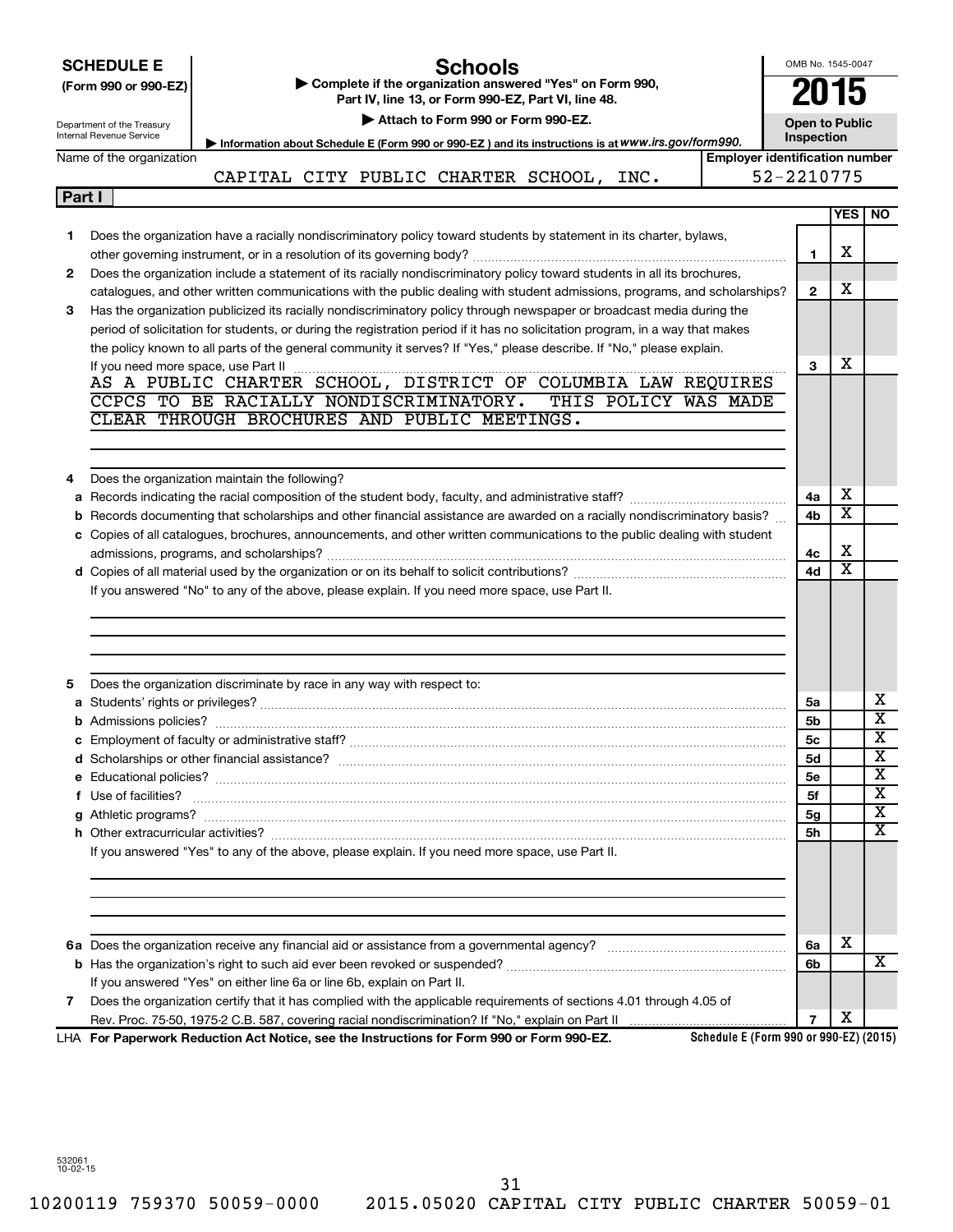Schedule E (Form 990 or 990-EZ) (2015) **CAPITAL CITY PUBLIC CHARTER SCHOOL, INC**  $\texttt{52-2210775}$  Page 2

Part II | Supplemental Information. Provide the explanations required by Part I, lines 3, 4d, 5h, 6b, and 7, as applicable. Also provide any other additional information.

LINE 6 - EXPLANATION OF GOVERNMENT FINANCIAL AID:

CAPITAL CITY PUBLIC CHARTER SCHOOL RECEIVES FINANCIAL ASSISTANCE FROM BOTH

THE FEDERAL AND DISTRICT OF COLUMBIA GOVERNMENTS.

532062 10-02-15 10200119 759370 50059-0000 2015.05020 CAPITAL CITY PUBLIC CHARTER 50059-01 32

**Schedule E (Form 990 or 990-EZ) (2015)**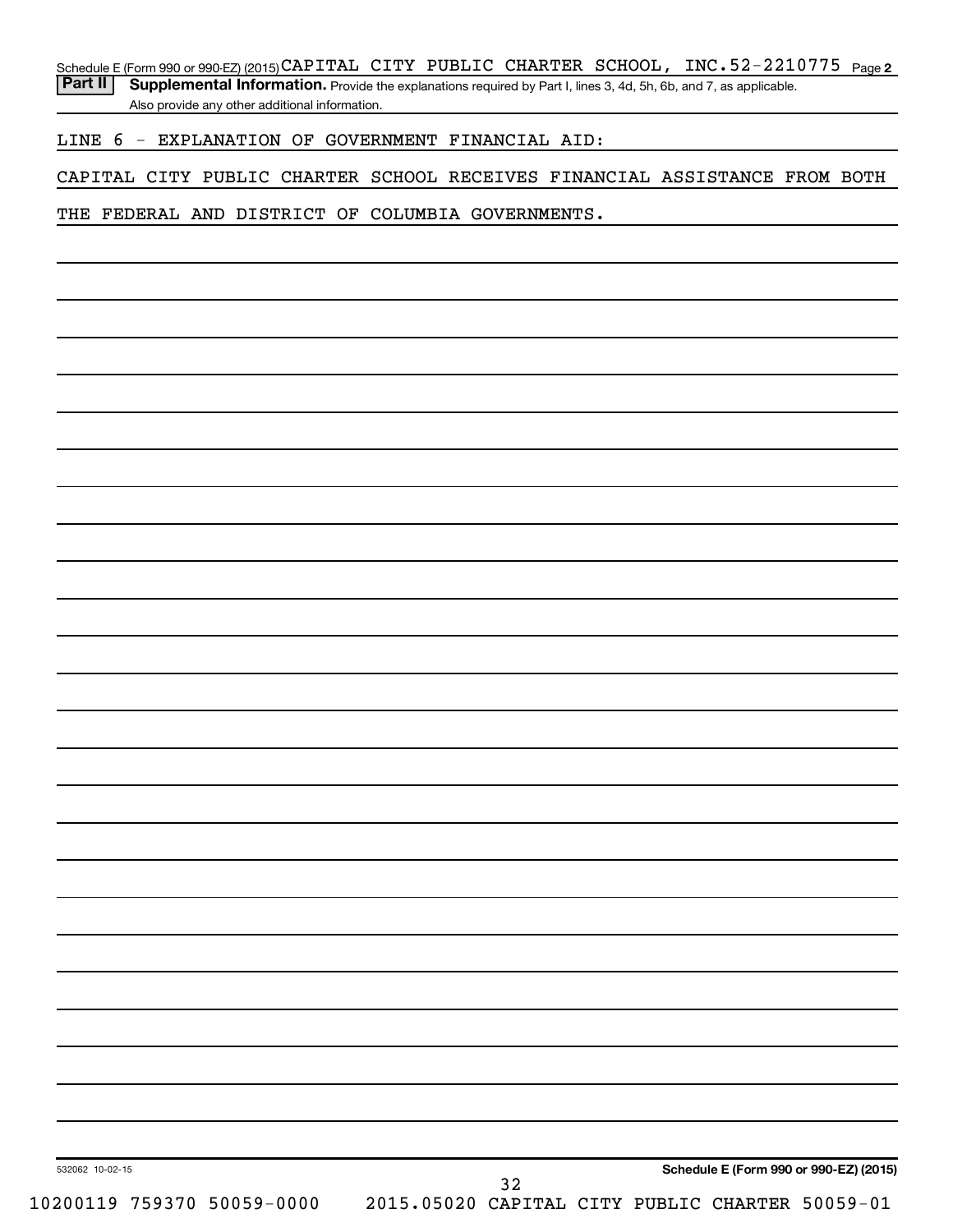| <b>Grants and Other Assistance to Organizations,</b><br><b>SCHEDULE I</b><br>(Form 990)<br>Governments, and Individuals in the United States<br>Complete if the organization answered "Yes" on Form 990, Part IV, line 21 or 22.                                                                                         |           |                                  |                             |                                         |                                                                |                                           |                                       |  |  |
|--------------------------------------------------------------------------------------------------------------------------------------------------------------------------------------------------------------------------------------------------------------------------------------------------------------------------|-----------|----------------------------------|-----------------------------|-----------------------------------------|----------------------------------------------------------------|-------------------------------------------|---------------------------------------|--|--|
| <b>Open to Public</b><br>Attach to Form 990.<br>Department of the Treasury<br>Internal Revenue Service<br>Information about Schedule I (Form 990) and its instructions is at www.irs.gov/form990.                                                                                                                        |           |                                  |                             |                                         |                                                                |                                           |                                       |  |  |
| <b>Employer identification number</b><br>Name of the organization<br>52-2210775<br>CAPITAL CITY PUBLIC CHARTER SCHOOL, INC.                                                                                                                                                                                              |           |                                  |                             |                                         |                                                                |                                           |                                       |  |  |
| Part I<br><b>General Information on Grants and Assistance</b>                                                                                                                                                                                                                                                            |           |                                  |                             |                                         |                                                                |                                           |                                       |  |  |
| Does the organization maintain records to substantiate the amount of the grants or assistance, the grantees' eligibility for the grants or assistance, and the selection<br>$\mathbf 1$<br>Describe in Part IV the organization's procedures for monitoring the use of grant funds in the United States.<br>$\mathbf{2}$ |           |                                  |                             |                                         |                                                                |                                           | $\boxed{\text{X}}$ Yes<br>l No        |  |  |
| Part II<br>Grants and Other Assistance to Domestic Organizations and Domestic Governments. Complete if the organization answered "Yes" on Form 990, Part IV, line 21, for any                                                                                                                                            |           |                                  |                             |                                         |                                                                |                                           |                                       |  |  |
| recipient that received more than \$5,000. Part II can be duplicated if additional space is needed.                                                                                                                                                                                                                      |           |                                  |                             |                                         |                                                                |                                           |                                       |  |  |
| 1 (a) Name and address of organization<br>or government                                                                                                                                                                                                                                                                  | $(b)$ EIN | (c) IRC section<br>if applicable | (d) Amount of<br>cash grant | (e) Amount of<br>non-cash<br>assistance | (f) Method of<br>valuation (book,<br>FMV, appraisal,<br>other) | (g) Description of<br>non-cash assistance | (h) Purpose of grant<br>or assistance |  |  |
|                                                                                                                                                                                                                                                                                                                          |           |                                  |                             |                                         |                                                                |                                           |                                       |  |  |
|                                                                                                                                                                                                                                                                                                                          |           |                                  |                             |                                         |                                                                |                                           |                                       |  |  |
|                                                                                                                                                                                                                                                                                                                          |           |                                  |                             |                                         |                                                                |                                           |                                       |  |  |
|                                                                                                                                                                                                                                                                                                                          |           |                                  |                             |                                         |                                                                |                                           |                                       |  |  |
|                                                                                                                                                                                                                                                                                                                          |           |                                  |                             |                                         |                                                                |                                           |                                       |  |  |
|                                                                                                                                                                                                                                                                                                                          |           |                                  |                             |                                         |                                                                |                                           |                                       |  |  |
| $\mathbf{2}$<br>3                                                                                                                                                                                                                                                                                                        |           |                                  |                             |                                         |                                                                |                                           | ▶                                     |  |  |

**For Paperwork Reduction Act Notice, see the Instructions for Form 990. Schedule I (Form 990) (2015)** LHA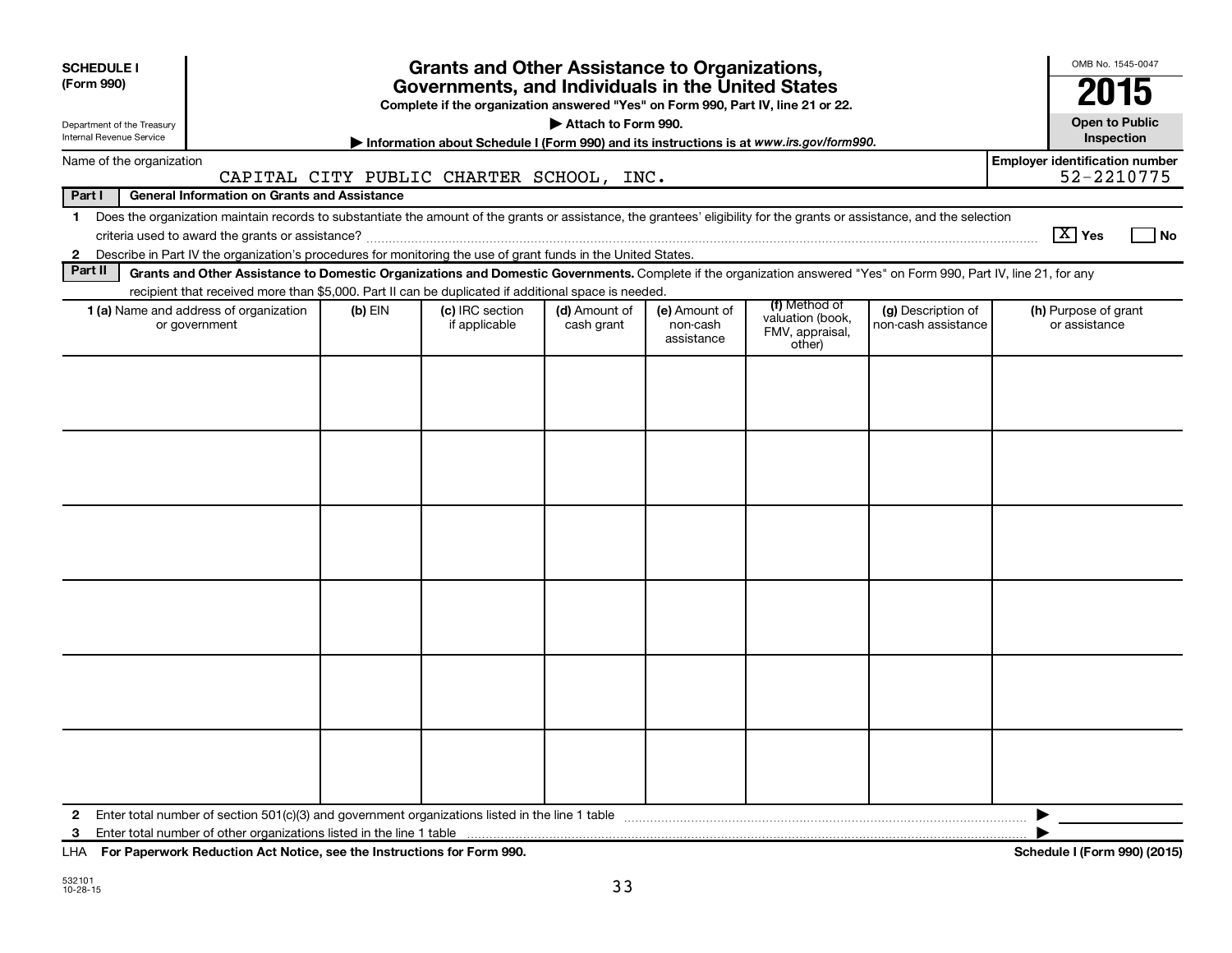| Schedule I (Form 990) (2015) | CAPITAL CITY PUBLIC CHARTER SCHOOL, 1 | INC. | 52-2210775 | Page |
|------------------------------|---------------------------------------|------|------------|------|
|                              |                                       |      |            |      |

**2**

Part III | Grants and Other Assistance to Domestic Individuals. Complete if the organization answered "Yes" on Form 990, Part IV, line 22. Part III can be duplicated if additional space is needed.

| (a) Type of grant or assistance                                                       | (b) Number of<br>recipients | (c) Amount of<br>cash grant | (d) Amount of non-<br>cash assistance | (e) Method of valuation<br>(book, FMV, appraisal, other) | (f) Description of non-cash assistance |
|---------------------------------------------------------------------------------------|-----------------------------|-----------------------------|---------------------------------------|----------------------------------------------------------|----------------------------------------|
|                                                                                       |                             |                             |                                       |                                                          |                                        |
| SCHOLARSHIPS                                                                          | 17                          | 23,000.                     | $\mathfrak o$ .                       |                                                          |                                        |
|                                                                                       |                             |                             |                                       |                                                          |                                        |
|                                                                                       |                             |                             |                                       |                                                          |                                        |
|                                                                                       |                             |                             |                                       |                                                          |                                        |
|                                                                                       |                             |                             |                                       |                                                          |                                        |
|                                                                                       |                             |                             |                                       |                                                          |                                        |
|                                                                                       |                             |                             |                                       |                                                          |                                        |
|                                                                                       |                             |                             |                                       |                                                          |                                        |
|                                                                                       |                             |                             |                                       |                                                          |                                        |
| المتعنين والمستحيل والمتحدث والمستحصر والمتصدق والمتحدث والمستحدث والمستحدث والمستحدث |                             |                             |                                       |                                                          |                                        |

Part IV | Supplemental Information. Provide the information required in Part I, line 2, Part III, column (b), and any other additional information.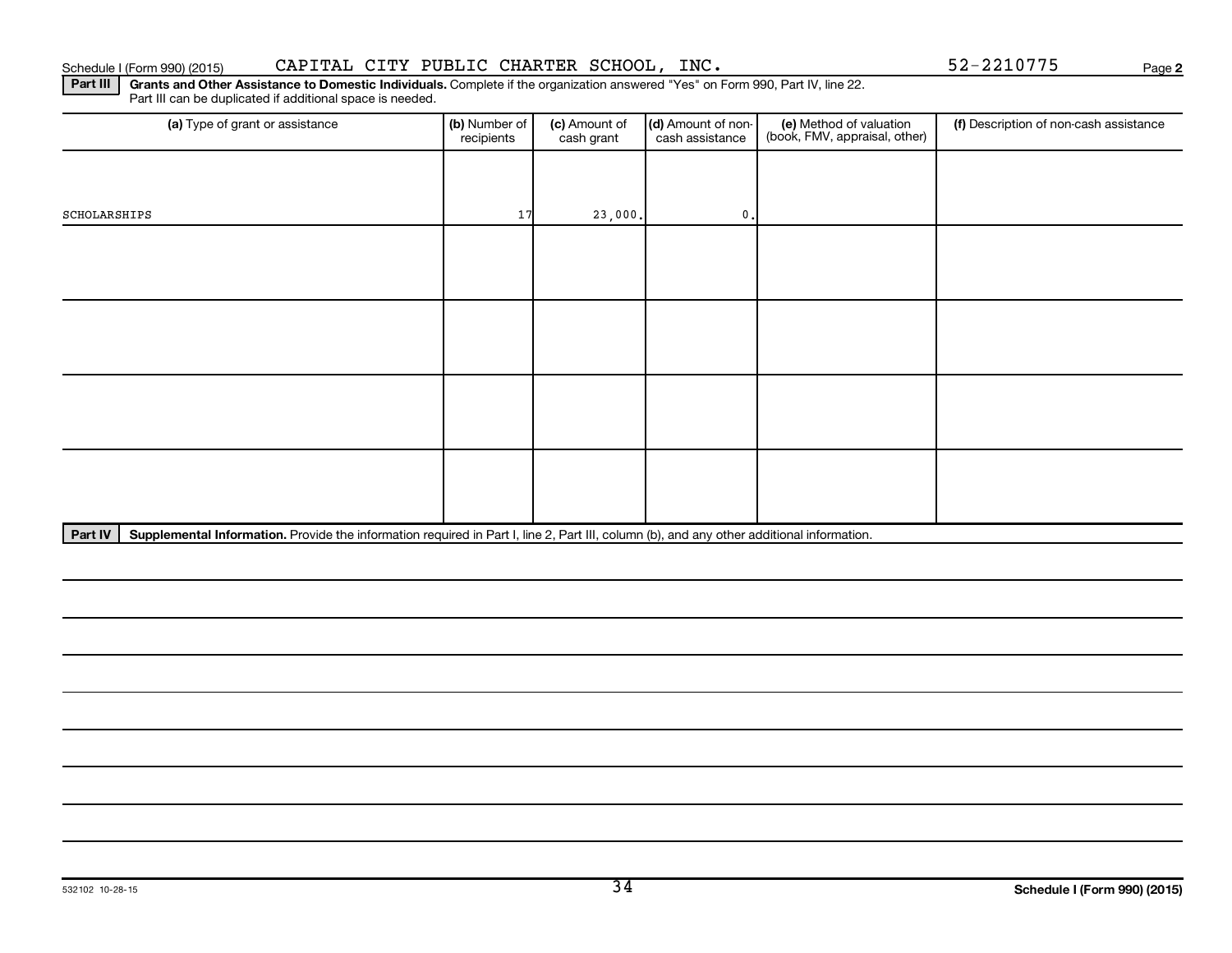|    | <b>SCHEDULE J</b>                                            | <b>Compensation Information</b>                                                                                                                                                                               |                                       | OMB No. 1545-0047          |            |                              |
|----|--------------------------------------------------------------|---------------------------------------------------------------------------------------------------------------------------------------------------------------------------------------------------------------|---------------------------------------|----------------------------|------------|------------------------------|
|    | (Form 990)                                                   |                                                                                                                                                                                                               |                                       |                            |            |                              |
|    |                                                              | For certain Officers, Directors, Trustees, Key Employees, and Highest<br><b>Compensated Employees</b>                                                                                                         |                                       | 2015                       |            |                              |
|    |                                                              | Complete if the organization answered "Yes" on Form 990, Part IV, line 23.                                                                                                                                    |                                       | <b>Open to Public</b>      |            |                              |
|    | Department of the Treasury<br>Internal Revenue Service       | Attach to Form 990.<br>Information about Schedule J (Form 990) and its instructions is at www.irs.gov/form990.                                                                                                |                                       | Inspection                 |            |                              |
|    | Name of the organization                                     |                                                                                                                                                                                                               | <b>Employer identification number</b> |                            |            |                              |
|    |                                                              | CAPITAL CITY PUBLIC CHARTER SCHOOL, INC.                                                                                                                                                                      |                                       | 52-2210775                 |            |                              |
|    | Part I                                                       | <b>Questions Regarding Compensation</b>                                                                                                                                                                       |                                       |                            |            |                              |
|    |                                                              |                                                                                                                                                                                                               |                                       |                            | <b>Yes</b> | No                           |
|    |                                                              | Check the appropriate box(es) if the organization provided any of the following to or for a person listed on Form 990,                                                                                        |                                       |                            |            |                              |
|    |                                                              | Part VII, Section A, line 1a. Complete Part III to provide any relevant information regarding these items.                                                                                                    |                                       |                            |            |                              |
|    | First-class or charter travel                                | Housing allowance or residence for personal use                                                                                                                                                               |                                       |                            |            |                              |
|    | Travel for companions                                        | Payments for business use of personal residence                                                                                                                                                               |                                       |                            |            |                              |
|    |                                                              | Health or social club dues or initiation fees<br>Tax indemnification and gross-up payments                                                                                                                    |                                       |                            |            |                              |
|    |                                                              | Discretionary spending account<br>Personal services (e.g., maid, chauffeur, chef)                                                                                                                             |                                       |                            |            |                              |
|    |                                                              |                                                                                                                                                                                                               |                                       |                            |            |                              |
|    |                                                              | <b>b</b> If any of the boxes on line 1a are checked, did the organization follow a written policy regarding payment or                                                                                        |                                       |                            |            |                              |
|    |                                                              |                                                                                                                                                                                                               |                                       | 1b                         |            |                              |
| 2  |                                                              | Did the organization require substantiation prior to reimbursing or allowing expenses incurred by all directors,                                                                                              |                                       |                            |            |                              |
|    |                                                              |                                                                                                                                                                                                               |                                       | $\mathbf{2}$               |            |                              |
|    |                                                              |                                                                                                                                                                                                               |                                       |                            |            |                              |
| з  |                                                              | Indicate which, if any, of the following the filing organization used to establish the compensation of the organization's                                                                                     |                                       |                            |            |                              |
|    |                                                              | CEO/Executive Director. Check all that apply. Do not check any boxes for methods used by a related organization to                                                                                            |                                       |                            |            |                              |
|    |                                                              | establish compensation of the CEO/Executive Director, but explain in Part III.                                                                                                                                |                                       |                            |            |                              |
|    | Compensation committee                                       | $\underline{\mathbf{X}}$ Written employment contract                                                                                                                                                          |                                       |                            |            |                              |
|    |                                                              | Compensation survey or study<br>Independent compensation consultant                                                                                                                                           |                                       |                            |            |                              |
|    | $\lfloor \mathbf{X} \rfloor$ Form 990 of other organizations | $\mathbf{X}$ Approval by the board or compensation committee                                                                                                                                                  |                                       |                            |            |                              |
|    |                                                              |                                                                                                                                                                                                               |                                       |                            |            |                              |
|    |                                                              | During the year, did any person listed on Form 990, Part VII, Section A, line 1a, with respect to the filing                                                                                                  |                                       |                            |            |                              |
|    | organization or a related organization:                      |                                                                                                                                                                                                               |                                       |                            |            |                              |
| а  |                                                              | Receive a severance payment or change-of-control payment?                                                                                                                                                     |                                       | 4a                         |            | х<br>$\overline{\mathbf{X}}$ |
| b  |                                                              |                                                                                                                                                                                                               |                                       | 4b                         |            | X                            |
|    |                                                              |                                                                                                                                                                                                               |                                       | 4c                         |            |                              |
|    |                                                              | If "Yes" to any of lines 4a-c, list the persons and provide the applicable amounts for each item in Part III.                                                                                                 |                                       |                            |            |                              |
|    |                                                              |                                                                                                                                                                                                               |                                       |                            |            |                              |
| b. |                                                              | Only section 501(c)(3), 501(c)(4), and 501(c)(29) organizations must complete lines 5-9.<br>For persons listed on Form 990, Part VII, Section A, line 1a, did the organization pay or accrue any compensation |                                       |                            |            |                              |
|    | contingent on the revenues of:                               |                                                                                                                                                                                                               |                                       |                            |            |                              |
| a  |                                                              |                                                                                                                                                                                                               |                                       | 5a                         |            | x                            |
|    |                                                              |                                                                                                                                                                                                               |                                       | 5b                         |            | X                            |
|    |                                                              | If "Yes" to line 5a or 5b, describe in Part III.                                                                                                                                                              |                                       |                            |            |                              |
|    |                                                              | 6 For persons listed on Form 990, Part VII, Section A, line 1a, did the organization pay or accrue any compensation                                                                                           |                                       |                            |            |                              |
|    | contingent on the net earnings of:                           |                                                                                                                                                                                                               |                                       |                            |            |                              |
| a  |                                                              |                                                                                                                                                                                                               |                                       | 6a                         |            | x                            |
|    |                                                              |                                                                                                                                                                                                               |                                       | 6b                         |            | X                            |
|    |                                                              | If "Yes" on line 6a or 6b, describe in Part III.                                                                                                                                                              |                                       |                            |            |                              |
|    |                                                              | 7 For persons listed on Form 990, Part VII, Section A, line 1a, did the organization provide any non-fixed payments                                                                                           |                                       |                            |            |                              |
|    |                                                              |                                                                                                                                                                                                               |                                       | 7                          |            | x                            |
| 8  |                                                              | Were any amounts reported on Form 990, Part VII, paid or accrued pursuant to a contract that was subject to the                                                                                               |                                       |                            |            |                              |
|    |                                                              |                                                                                                                                                                                                               |                                       | 8                          |            | x                            |
| 9  |                                                              | If "Yes" to line 8, did the organization also follow the rebuttable presumption procedure described in                                                                                                        |                                       |                            |            |                              |
|    |                                                              |                                                                                                                                                                                                               |                                       | 9                          |            |                              |
|    |                                                              | LHA For Paperwork Reduction Act Notice, see the Instructions for Form 990.                                                                                                                                    |                                       | Schedule J (Form 990) 2015 |            |                              |

532111 10-14-15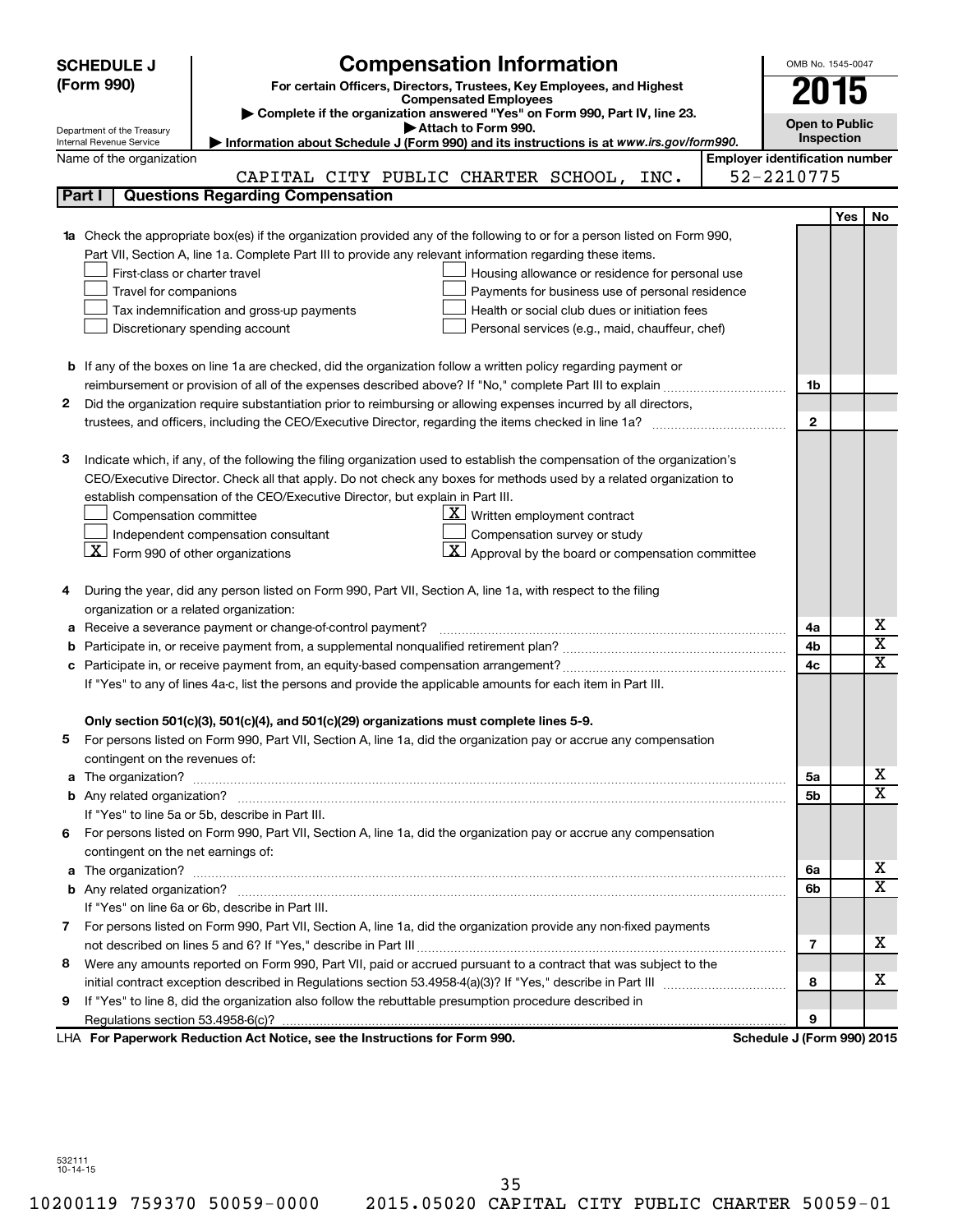#### Part II | Officers, Directors, Trustees, Key Employees, and Highest Compensated Employees. Use duplicate copies if additional space is needed.

For each individual whose compensation must be reported on Schedule J, report compensation from the organization on row (i) and from related organizations, described in the instructions, on row (ii). Do not list any individuals that are not listed on Form 990, Part VII.

Note: The sum of columns (B)(i)-(iii) for each listed individual must equal the total amount of Form 990, Part VII, Section A, line 1a, applicable column (D) and (E) amounts for that individual.

| (A) Name and Title   |              |                          | (B) Breakdown of W-2 and/or 1099-MISC compensation |                                           | (C) Retirement and             | (D) Nontaxable   | (E) Total of columns        | (F) Compensation<br>in column (B)         |  |
|----------------------|--------------|--------------------------|----------------------------------------------------|-------------------------------------------|--------------------------------|------------------|-----------------------------|-------------------------------------------|--|
|                      |              | (i) Base<br>compensation | (ii) Bonus &<br>incentive<br>compensation          | (iii) Other<br>reportable<br>compensation | other deferred<br>compensation | benefits         | $(B)(i)-(D)$                | reported as deferred<br>on prior Form 990 |  |
| KAREN DRESDEN<br>(1) | (i)          | 145, 162.                | $\overline{\mathfrak{o}}$ .                        | 960.                                      | 8,902.                         | 4,155.           | 159,179.                    | $\overline{0}$ .                          |  |
| HEAD OF SCHOOL       | (ii)         | $\overline{0}$ .         | $\overline{\mathfrak{o}}$ .                        | $\overline{\mathfrak{o}}$ .               | $\overline{0}$ .               | $\overline{0}$ . | $\overline{\mathfrak{o}}$ . | $\overline{0}$ .                          |  |
|                      | (i)          |                          |                                                    |                                           |                                |                  |                             |                                           |  |
|                      | $\vert$ (ii) |                          |                                                    |                                           |                                |                  |                             |                                           |  |
|                      | (i)          |                          |                                                    |                                           |                                |                  |                             |                                           |  |
|                      | (ii)         |                          |                                                    |                                           |                                |                  |                             |                                           |  |
|                      | (i)          |                          |                                                    |                                           |                                |                  |                             |                                           |  |
|                      | (ii)         |                          |                                                    |                                           |                                |                  |                             |                                           |  |
|                      | (i)          |                          |                                                    |                                           |                                |                  |                             |                                           |  |
|                      | (ii)<br>(i)  |                          |                                                    |                                           |                                |                  |                             |                                           |  |
|                      | (ii)         |                          |                                                    |                                           |                                |                  |                             |                                           |  |
|                      | (i)          |                          |                                                    |                                           |                                |                  |                             |                                           |  |
|                      | (ii)         |                          |                                                    |                                           |                                |                  |                             |                                           |  |
|                      | (i)          |                          |                                                    |                                           |                                |                  |                             |                                           |  |
|                      | (ii)         |                          |                                                    |                                           |                                |                  |                             |                                           |  |
|                      | (i)          |                          |                                                    |                                           |                                |                  |                             |                                           |  |
|                      | (ii)         |                          |                                                    |                                           |                                |                  |                             |                                           |  |
|                      | $(\sf{i})$   |                          |                                                    |                                           |                                |                  |                             |                                           |  |
|                      | (ii)         |                          |                                                    |                                           |                                |                  |                             |                                           |  |
|                      | (i)          |                          |                                                    |                                           |                                |                  |                             |                                           |  |
|                      | (ii)         |                          |                                                    |                                           |                                |                  |                             |                                           |  |
|                      | (i)<br>(ii)  |                          |                                                    |                                           |                                |                  |                             |                                           |  |
|                      | (i)          |                          |                                                    |                                           |                                |                  |                             |                                           |  |
|                      | (ii)         |                          |                                                    |                                           |                                |                  |                             |                                           |  |
|                      | (i)          |                          |                                                    |                                           |                                |                  |                             |                                           |  |
|                      | (ii)         |                          |                                                    |                                           |                                |                  |                             |                                           |  |
|                      | (i)          |                          |                                                    |                                           |                                |                  |                             |                                           |  |
|                      | (ii)         |                          |                                                    |                                           |                                |                  |                             |                                           |  |
|                      | (i)          |                          |                                                    |                                           |                                |                  |                             |                                           |  |
|                      | (ii)         |                          |                                                    |                                           |                                |                  |                             |                                           |  |

**Schedule J (Form 990) 2015**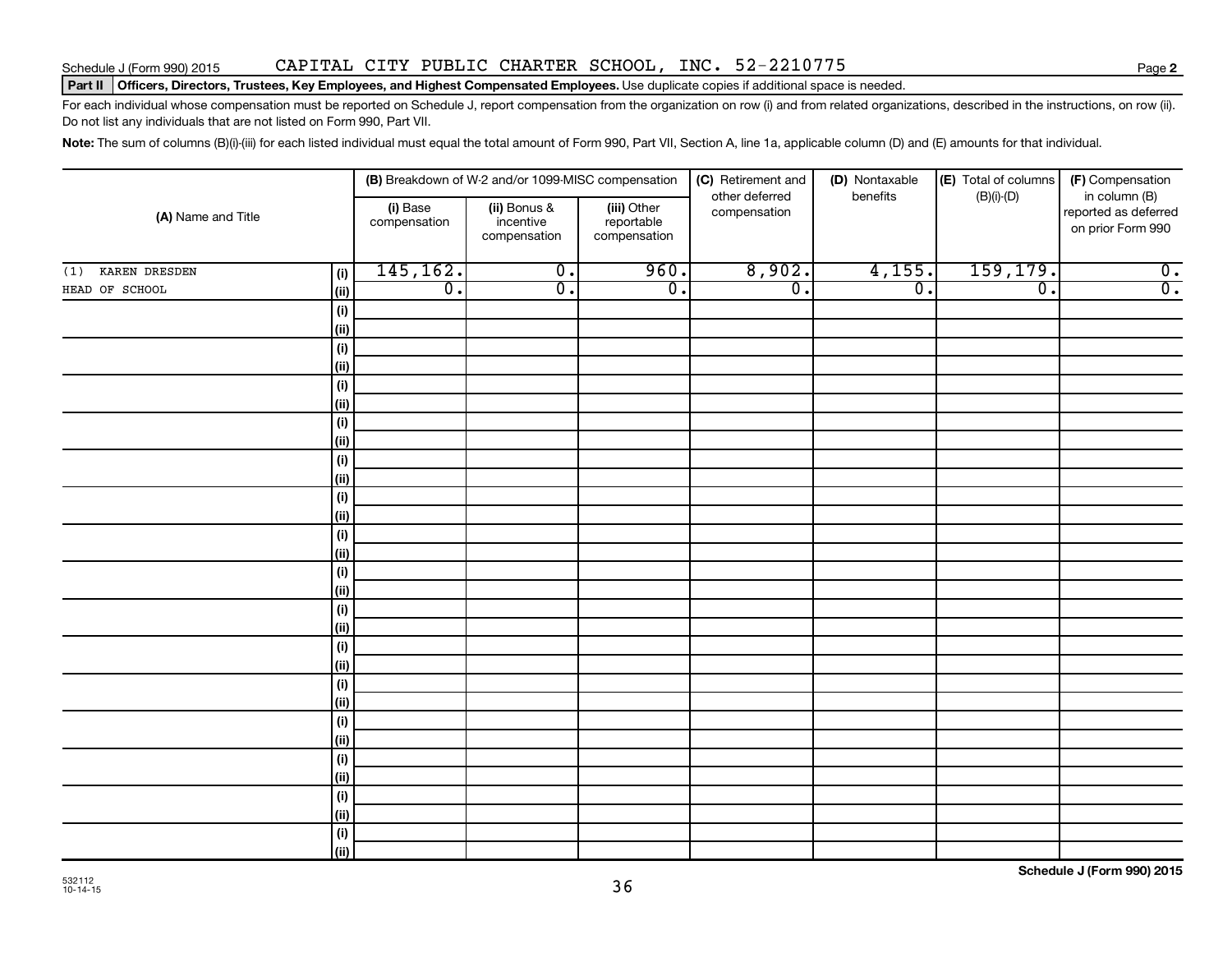#### **Part III Supplemental Information**

Provide the information, explanation, or descriptions required for Part I, lines 1a, 1b, 3, 4a, 4b, 4c, 5a, 5b, 6a, 6b, 7, and 8, and for Part II. Also complete this part for any additional information.

532113 10-14-15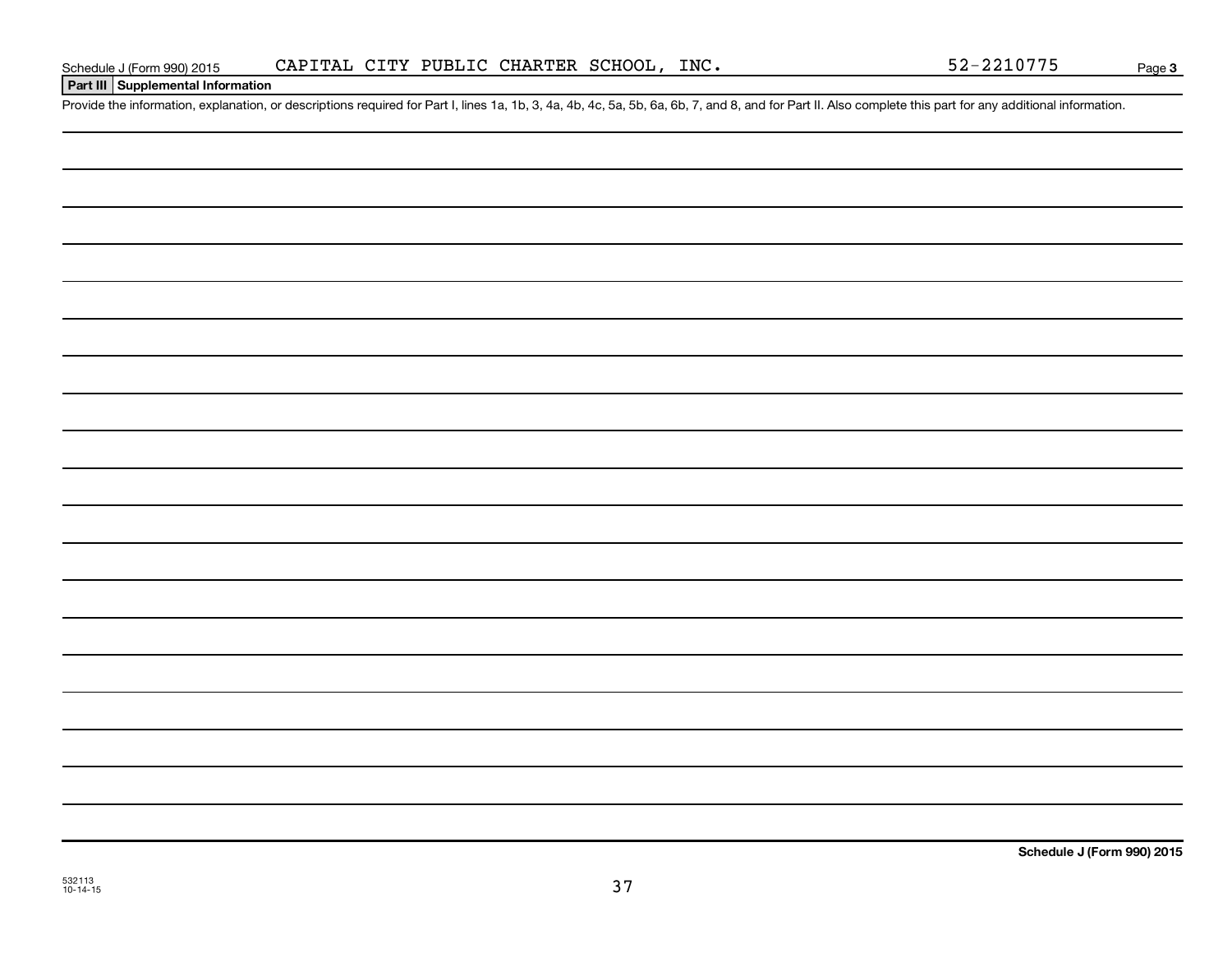| <b>Supplemental Information on Tax-Exempt Bonds</b><br><b>SCHEDULE K</b><br>Complete if the organization answered "Yes" on Form 990, Part IV, line 24a. Provide descriptions,<br>(Form 990)<br>explanations, and any additional information in Part VI.<br>Department of the Treasury<br>▶ Attach to Form 990. ▶ Information about Schedule K (Form 990) and its instructions is at www.irs.gov/form990.<br><b>Internal Revenue Service</b> |                                                                                                        |                                          |                 |                         |                         |                 |                            |                            |                   |     |                                                     |                            | OMB No. 1545-0047<br>2015<br><b>Open to Public</b><br>Inspection |            |   |
|---------------------------------------------------------------------------------------------------------------------------------------------------------------------------------------------------------------------------------------------------------------------------------------------------------------------------------------------------------------------------------------------------------------------------------------------|--------------------------------------------------------------------------------------------------------|------------------------------------------|-----------------|-------------------------|-------------------------|-----------------|----------------------------|----------------------------|-------------------|-----|-----------------------------------------------------|----------------------------|------------------------------------------------------------------|------------|---|
|                                                                                                                                                                                                                                                                                                                                                                                                                                             | Name of the organization<br>CAPITAL CITY PUBLIC CHARTER SCHOOL, INC.                                   |                                          |                 |                         |                         |                 |                            |                            |                   |     | <b>Employer identification number</b><br>52-2210775 |                            |                                                                  |            |   |
| Part I                                                                                                                                                                                                                                                                                                                                                                                                                                      | <b>Bond Issues</b>                                                                                     | SEE PART VI FOR COLUMN (F) CONTINUATIONS |                 |                         |                         |                 |                            |                            |                   |     |                                                     |                            |                                                                  |            |   |
|                                                                                                                                                                                                                                                                                                                                                                                                                                             | (a) Issuer name                                                                                        | (b) Issuer EIN                           | $(c)$ CUSIP $#$ | (d) Date issued         |                         | (e) Issue price |                            | (f) Description of purpose |                   |     |                                                     | (g) Defeased (h) On behalf |                                                                  | (i) Pooled |   |
|                                                                                                                                                                                                                                                                                                                                                                                                                                             |                                                                                                        |                                          |                 |                         |                         |                 |                            |                            |                   |     |                                                     | of issuer                  |                                                                  | financing  |   |
|                                                                                                                                                                                                                                                                                                                                                                                                                                             |                                                                                                        |                                          |                 |                         |                         |                 |                            |                            |                   | Yes | <b>No</b>                                           | Yes   No                   |                                                                  | Yes   No   |   |
|                                                                                                                                                                                                                                                                                                                                                                                                                                             |                                                                                                        |                                          |                 |                         |                         |                 |                            |                            | REPAY OUTSTANDING |     |                                                     |                            |                                                                  |            |   |
|                                                                                                                                                                                                                                                                                                                                                                                                                                             | A DISTRICT OF COLUMBIA                                                                                 | 53-6001131                               | <b>NONE</b>     | 07/11/14                |                         |                 | 19200000. NOTES USED TO RE |                            |                   |     | х                                                   |                            | X                                                                |            | X |
| в                                                                                                                                                                                                                                                                                                                                                                                                                                           |                                                                                                        |                                          |                 |                         |                         |                 |                            |                            |                   |     |                                                     |                            |                                                                  |            |   |
|                                                                                                                                                                                                                                                                                                                                                                                                                                             |                                                                                                        |                                          |                 |                         |                         |                 |                            |                            |                   |     |                                                     |                            |                                                                  |            |   |
| C                                                                                                                                                                                                                                                                                                                                                                                                                                           |                                                                                                        |                                          |                 |                         |                         |                 |                            |                            |                   |     |                                                     |                            |                                                                  |            |   |
| D                                                                                                                                                                                                                                                                                                                                                                                                                                           |                                                                                                        |                                          |                 |                         |                         |                 |                            |                            |                   |     |                                                     |                            |                                                                  |            |   |
| Part II                                                                                                                                                                                                                                                                                                                                                                                                                                     | Proceeds                                                                                               |                                          |                 |                         |                         |                 |                            |                            |                   |     |                                                     |                            |                                                                  |            |   |
|                                                                                                                                                                                                                                                                                                                                                                                                                                             |                                                                                                        |                                          |                 |                         |                         |                 | в                          |                            | C                 |     |                                                     |                            | D                                                                |            |   |
|                                                                                                                                                                                                                                                                                                                                                                                                                                             | Amount of bonds retired <b>construction</b> and construction of the construction of bonds retired      |                                          |                 |                         | 449,722.                |                 |                            |                            |                   |     |                                                     |                            |                                                                  |            |   |
| $\mathbf{2}$                                                                                                                                                                                                                                                                                                                                                                                                                                |                                                                                                        |                                          |                 |                         |                         |                 |                            |                            |                   |     |                                                     |                            |                                                                  |            |   |
| 3                                                                                                                                                                                                                                                                                                                                                                                                                                           |                                                                                                        |                                          |                 |                         | 19, 200, 000.           |                 |                            |                            |                   |     |                                                     |                            |                                                                  |            |   |
| 4                                                                                                                                                                                                                                                                                                                                                                                                                                           |                                                                                                        |                                          |                 |                         |                         |                 |                            |                            |                   |     |                                                     |                            |                                                                  |            |   |
| 5                                                                                                                                                                                                                                                                                                                                                                                                                                           |                                                                                                        |                                          |                 |                         |                         |                 |                            |                            |                   |     |                                                     |                            |                                                                  |            |   |
| 6                                                                                                                                                                                                                                                                                                                                                                                                                                           |                                                                                                        |                                          |                 |                         |                         |                 |                            |                            |                   |     |                                                     |                            |                                                                  |            |   |
| 7                                                                                                                                                                                                                                                                                                                                                                                                                                           |                                                                                                        |                                          |                 |                         | 167, 195.               |                 |                            |                            |                   |     |                                                     |                            |                                                                  |            |   |
| 8                                                                                                                                                                                                                                                                                                                                                                                                                                           |                                                                                                        |                                          |                 |                         |                         |                 |                            |                            |                   |     |                                                     |                            |                                                                  |            |   |
| 9                                                                                                                                                                                                                                                                                                                                                                                                                                           |                                                                                                        |                                          |                 |                         | 47,423.                 |                 |                            |                            |                   |     |                                                     |                            |                                                                  |            |   |
| 10                                                                                                                                                                                                                                                                                                                                                                                                                                          |                                                                                                        |                                          |                 |                         | 18,985,383.             |                 |                            |                            |                   |     |                                                     |                            |                                                                  |            |   |
| 11                                                                                                                                                                                                                                                                                                                                                                                                                                          |                                                                                                        |                                          |                 |                         |                         |                 |                            |                            |                   |     |                                                     |                            |                                                                  |            |   |
| 12                                                                                                                                                                                                                                                                                                                                                                                                                                          |                                                                                                        |                                          |                 |                         |                         |                 |                            |                            |                   |     |                                                     |                            |                                                                  |            |   |
| 13                                                                                                                                                                                                                                                                                                                                                                                                                                          |                                                                                                        |                                          |                 |                         | 2012                    |                 |                            |                            |                   |     |                                                     |                            |                                                                  |            |   |
|                                                                                                                                                                                                                                                                                                                                                                                                                                             |                                                                                                        |                                          |                 | Yes                     | No                      | Yes             | No                         |                            | Yes               | No. |                                                     | Yes                        |                                                                  | No         |   |
| 14                                                                                                                                                                                                                                                                                                                                                                                                                                          |                                                                                                        |                                          |                 |                         | х                       |                 |                            |                            |                   |     |                                                     |                            |                                                                  |            |   |
| 15                                                                                                                                                                                                                                                                                                                                                                                                                                          |                                                                                                        |                                          |                 |                         | X                       |                 |                            |                            |                   |     |                                                     |                            |                                                                  |            |   |
| 16                                                                                                                                                                                                                                                                                                                                                                                                                                          | Has the final allocation of proceeds been made?                                                        |                                          |                 | x                       |                         |                 |                            |                            |                   |     |                                                     |                            |                                                                  |            |   |
| 17                                                                                                                                                                                                                                                                                                                                                                                                                                          | Does the organization maintain adequate books and records to support the final allocation of proceeds? |                                          |                 | $\overline{\textbf{x}}$ |                         |                 |                            |                            |                   |     |                                                     |                            |                                                                  |            |   |
|                                                                                                                                                                                                                                                                                                                                                                                                                                             | Part III Private Business Use                                                                          |                                          |                 |                         |                         |                 |                            |                            |                   |     |                                                     |                            |                                                                  |            |   |
|                                                                                                                                                                                                                                                                                                                                                                                                                                             |                                                                                                        |                                          |                 | A                       |                         |                 | B                          |                            | C                 |     |                                                     |                            | D                                                                |            |   |
| $\mathbf{1}$                                                                                                                                                                                                                                                                                                                                                                                                                                | Was the organization a partner in a partnership, or a member of an LLC,                                |                                          |                 | Yes                     | No                      | Yes             | No                         |                            | Yes               | No  |                                                     | Yes                        |                                                                  | No         |   |
|                                                                                                                                                                                                                                                                                                                                                                                                                                             |                                                                                                        |                                          |                 |                         | $\overline{\textbf{x}}$ |                 |                            |                            |                   |     |                                                     |                            |                                                                  |            |   |
|                                                                                                                                                                                                                                                                                                                                                                                                                                             | 2 Are there any lease arrangements that may result in private business use of                          |                                          |                 |                         |                         |                 |                            |                            |                   |     |                                                     |                            |                                                                  |            |   |
|                                                                                                                                                                                                                                                                                                                                                                                                                                             |                                                                                                        |                                          |                 |                         | x                       |                 |                            |                            |                   |     |                                                     |                            |                                                                  |            |   |
|                                                                                                                                                                                                                                                                                                                                                                                                                                             | 532121 LHA For Paperwork Reduction Act Notice, see the Instructions for Form 990.                      |                                          |                 | $\overline{38}$         |                         |                 |                            |                            |                   |     |                                                     | Schedule K (Form 990) 2015 |                                                                  |            |   |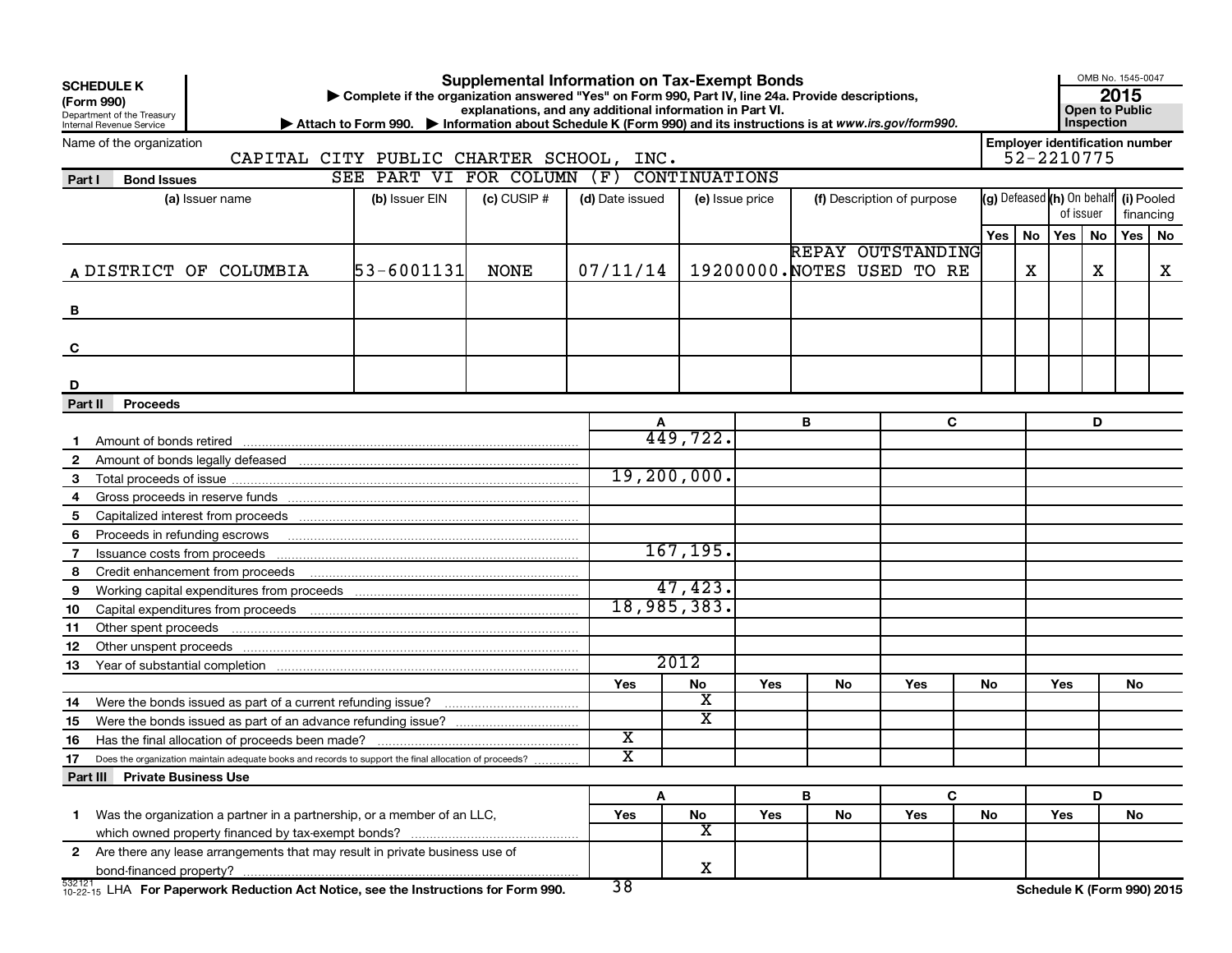#### Schedule K (Form 990) 2015 CAPITAL CITY PUBLIC CHARTER SCHOOL, INC. 52-2210775

**2**

|                | <b>Part III</b> Private Business Use (Continued)                                                       |                             |                       |     |    |     |           |     |    |
|----------------|--------------------------------------------------------------------------------------------------------|-----------------------------|-----------------------|-----|----|-----|-----------|-----|----|
|                |                                                                                                        |                             | A                     |     | В  |     | C         |     | D  |
|                | 3a Are there any management or service contracts that may result in private                            | Yes                         | <b>No</b>             | Yes | No | Yes | <b>No</b> | Yes | No |
|                |                                                                                                        |                             | X                     |     |    |     |           |     |    |
|                | b If "Yes" to line 3a, does the organization routinely engage bond counsel or other outside            |                             |                       |     |    |     |           |     |    |
|                | counsel to review any management or service contracts relating to the financed property?               |                             |                       |     |    |     |           |     |    |
|                | c Are there any research agreements that may result in private business use of bond-financed property? |                             | $\overline{\text{x}}$ |     |    |     |           |     |    |
|                | d If "Yes" to line 3c, does the organization routinely engage bond counsel or other outside            |                             |                       |     |    |     |           |     |    |
|                | counsel to review any research agreements relating to the financed property?                           |                             |                       |     |    |     |           |     |    |
| 4              | Enter the percentage of financed property used in a private business use by                            |                             |                       |     |    |     |           |     |    |
|                | entities other than a section 501(c)(3) organization or a state or local government $\ldots$           |                             | %                     |     | %  |     | %         |     | %  |
| 5              | Enter the percentage of financed property used in a private business use as a result of                |                             |                       |     |    |     |           |     |    |
|                | unrelated trade or business activity carried on by your organization, another                          |                             |                       |     |    |     |           |     |    |
|                |                                                                                                        |                             | %                     |     | %  |     | %         |     | %  |
| 6              |                                                                                                        |                             | $\%$                  |     | %  |     | %         |     | %  |
| $\overline{7}$ |                                                                                                        |                             | х                     |     |    |     |           |     |    |
|                | 8a Has there been a sale or disposition of any of the bond-financed property to a non-                 |                             |                       |     |    |     |           |     |    |
|                | governmental person other than a 501(c)(3) organization since the bonds were issued?                   |                             | $\mathbf x$           |     |    |     |           |     |    |
|                | b If "Yes" to line 8a, enter the percentage of bond-financed property sold or disposed                 |                             |                       |     |    |     |           |     |    |
|                |                                                                                                        |                             | %                     |     | %  |     | %         |     | %  |
|                | c If "Yes" to line 8a, was any remedial action taken pursuant to Regulations sections                  |                             |                       |     |    |     |           |     |    |
|                |                                                                                                        |                             |                       |     |    |     |           |     |    |
|                | 9 Has the organization established written procedures to ensure that all nonqualified                  |                             |                       |     |    |     |           |     |    |
|                | bonds of the issue are remediated in accordance with the requirements under                            |                             |                       |     |    |     |           |     |    |
|                |                                                                                                        | X                           |                       |     |    |     |           |     |    |
|                | Part IV Arbitrage                                                                                      |                             |                       |     |    |     |           |     |    |
|                |                                                                                                        |                             | A                     |     | В  |     | C         |     | D  |
| 1              | Has the issuer filed Form 8038-T, Arbitrage Rebate, Yield Reduction and                                | <b>Yes</b>                  | No                    | Yes | No | Yes | No        | Yes | No |
|                |                                                                                                        |                             | X                     |     |    |     |           |     |    |
|                |                                                                                                        |                             |                       |     |    |     |           |     |    |
|                |                                                                                                        | $\overline{\textnormal{x}}$ |                       |     |    |     |           |     |    |
|                |                                                                                                        | $\overline{\mathbf{x}}$     |                       |     |    |     |           |     |    |
|                |                                                                                                        | $\overline{\text{x}}$       |                       |     |    |     |           |     |    |
|                | If "Yes" to line 2c, provide in Part VI the date the rebate computation was                            |                             |                       |     |    |     |           |     |    |
|                | performed                                                                                              |                             |                       |     |    |     |           |     |    |
|                |                                                                                                        | $\overline{\textnormal{x}}$ |                       |     |    |     |           |     |    |
|                | 4a Has the organization or the governmental issuer entered into a qualified                            |                             |                       |     |    |     |           |     |    |
|                |                                                                                                        |                             | X                     |     |    |     |           |     |    |
|                |                                                                                                        |                             |                       |     |    |     |           |     |    |
|                |                                                                                                        |                             |                       |     |    |     |           |     |    |
|                |                                                                                                        |                             |                       |     |    |     |           |     |    |
|                | e Was the hedge terminated?                                                                            |                             |                       |     |    |     |           |     |    |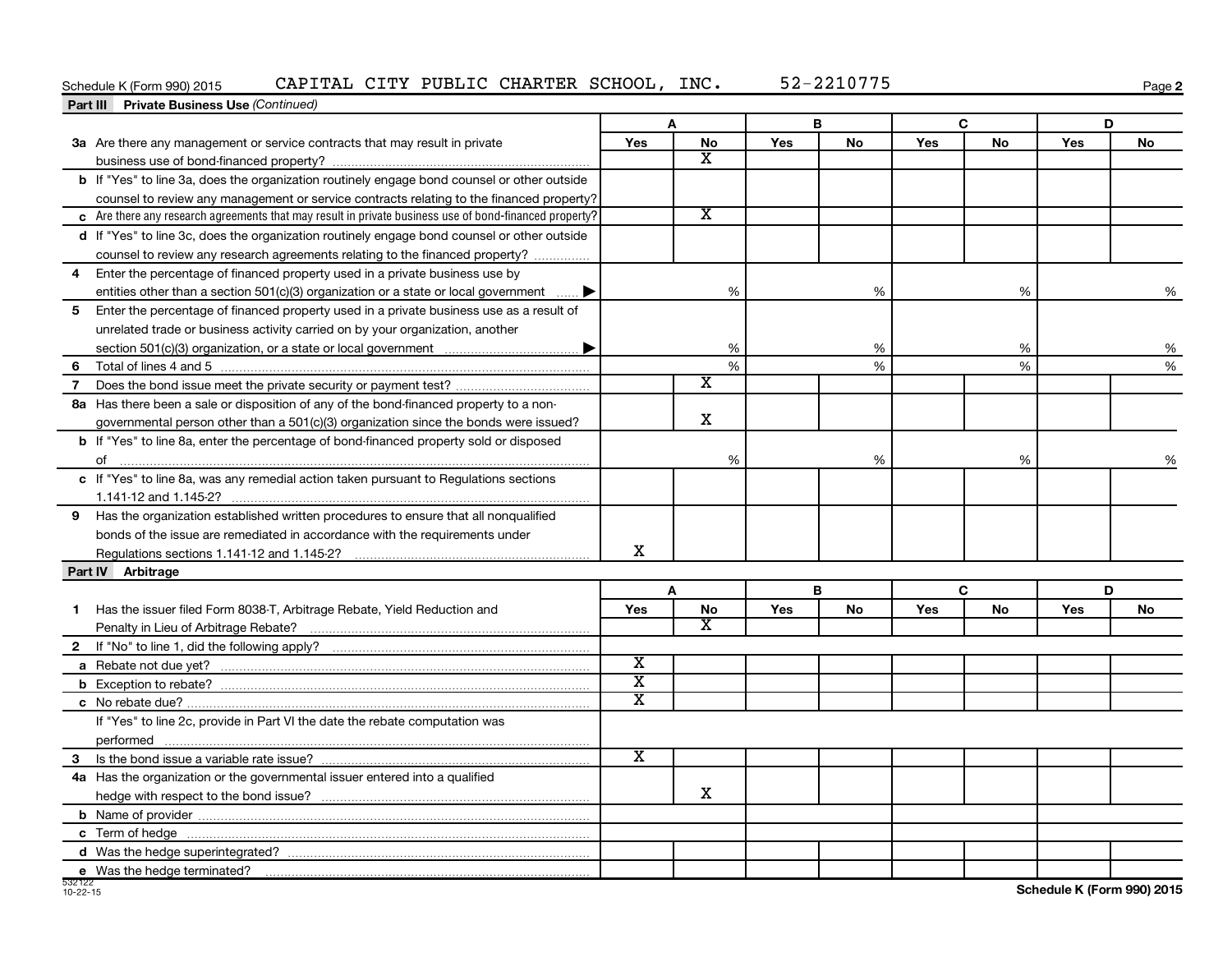#### Schedule K (Form 990) 2015 CAPITAL CITY PUBLIC CHARTER SCHOOL, INC. 52-2210775

**3**

| Part IV Arbitrage (Continued)                                                                                                                                              |     |                         |     |    |              |    |     |    |
|----------------------------------------------------------------------------------------------------------------------------------------------------------------------------|-----|-------------------------|-----|----|--------------|----|-----|----|
|                                                                                                                                                                            |     | A                       | B   |    | C            |    | D   |    |
|                                                                                                                                                                            | Yes | No                      | Yes | No | Yes          | No | Yes | No |
| 5a Were gross proceeds invested in a guaranteed investment contract (GIC)?                                                                                                 |     | $\overline{\mathbf{x}}$ |     |    |              |    |     |    |
|                                                                                                                                                                            |     |                         |     |    |              |    |     |    |
|                                                                                                                                                                            |     |                         |     |    |              |    |     |    |
| d Was the regulatory safe harbor for establishing the fair market value of the GIC satisfied?                                                                              |     |                         |     |    |              |    |     |    |
| 6 Were any gross proceeds invested beyond an available temporary period?                                                                                                   |     | $\overline{\texttt{x}}$ |     |    |              |    |     |    |
| 7 Has the organization established written procedures to monitor the requirements of                                                                                       |     | $\mathbf X$             |     |    |              |    |     |    |
| Part V Procedures To Undertake Corrective Action                                                                                                                           |     |                         |     |    |              |    |     |    |
|                                                                                                                                                                            |     | A                       | B   |    | $\mathbf{C}$ |    | D   |    |
|                                                                                                                                                                            | Yes | No                      | Yes | No | Yes          | No | Yes | No |
| Has the organization established written procedures to ensure that violations of                                                                                           |     |                         |     |    |              |    |     |    |
| federal tax requirements are timely identified and corrected through the voluntary                                                                                         |     |                         |     |    |              |    |     |    |
| closing agreement program if self-remediation is not available under applicable                                                                                            |     |                         |     |    |              |    |     |    |
|                                                                                                                                                                            |     | X                       |     |    |              |    |     |    |
| SCHEDULE K, PART I, BOND ISSUES:<br>ISSUER NAME: DISTRICT OF COLUMBIA<br>(A)<br>DESCRIPTION OF PURPOSE:<br>(F)<br>REPAY OUTSTANDING NOTES USED TO RENOVATE SCHOOL BUILDING |     |                         |     |    |              |    |     |    |
|                                                                                                                                                                            |     |                         |     |    |              |    |     |    |
|                                                                                                                                                                            |     |                         |     |    |              |    |     |    |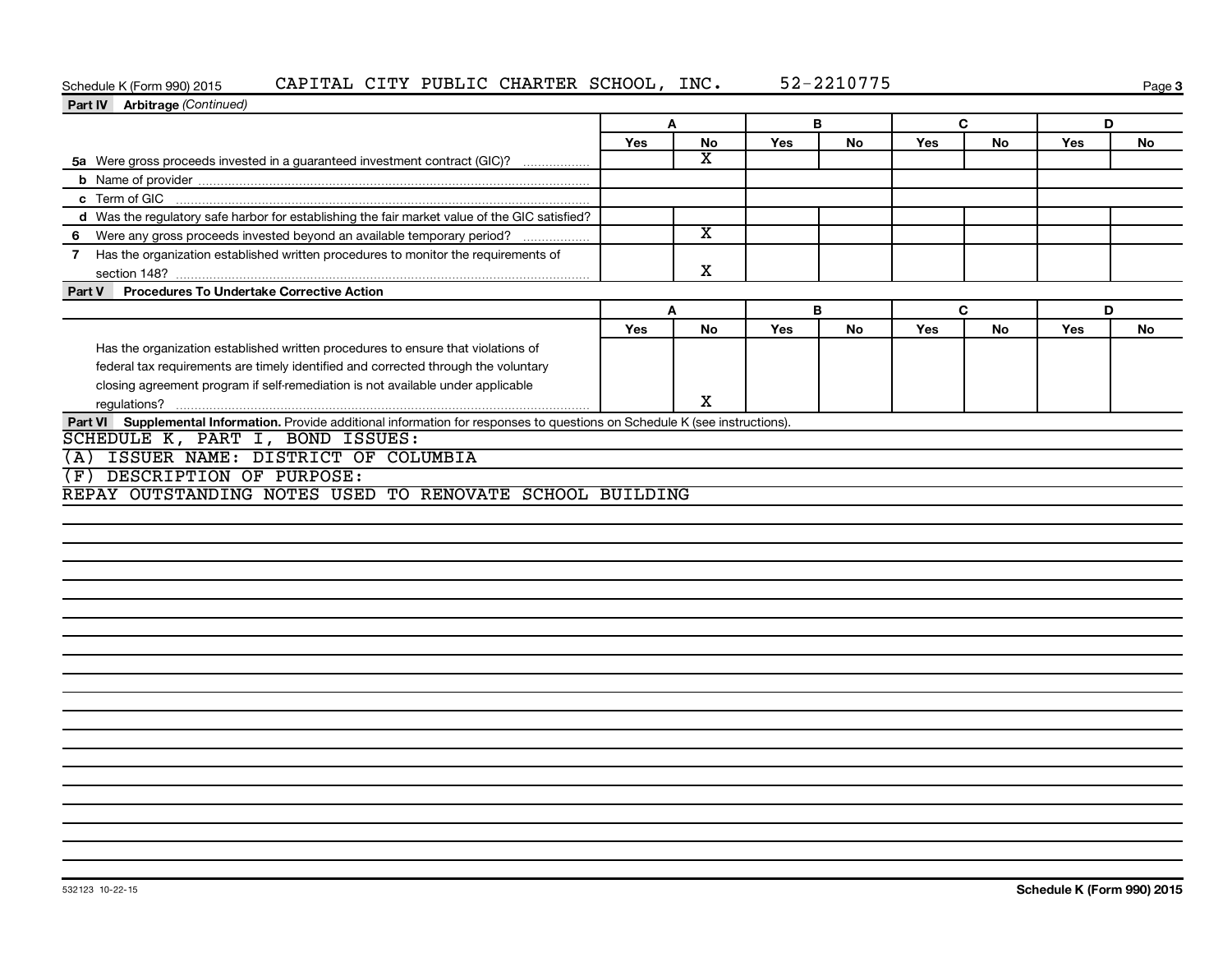| <b>SCHEDULE M</b>                                             | <b>Noncash Contributions</b>                                                                                   |  | OMB No. 1545-004                          |  |  |  |
|---------------------------------------------------------------|----------------------------------------------------------------------------------------------------------------|--|-------------------------------------------|--|--|--|
| (Form 990)                                                    | ► Complete if the organizations answered "Yes" on Form 990, Part IV, lines 29 or 30.                           |  |                                           |  |  |  |
| Department of the Treasury<br><b>Internal Revenue Service</b> | Attach to Form 990.<br>Information about Schedule M (Form 990) and its instructions is at www.irs.gov/form990. |  | <b>Open To Publi</b><br><b>Inspection</b> |  |  |  |
| Name of the organization                                      |                                                                                                                |  | <b>Emplover identification nur</b>        |  |  |  |

| ıtions |  |  |
|--------|--|--|
|        |  |  |

OMB No. 1545-0047

**Open To Public Inspection**

| Name of the organization |  |
|--------------------------|--|
|--------------------------|--|

#### **Employer identification number Part I Types of Property** CAPITAL CITY PUBLIC CHARTER SCHOOL, INC. | 52-2210775

|    |                                                                                                                                | (a)<br>Check if<br>applicable | (b)<br>Number of<br>contributions or | (c)<br>Noncash contribution<br>amounts reported on | (d)<br>Method of determining<br>noncash contribution amounts |            |     |     |
|----|--------------------------------------------------------------------------------------------------------------------------------|-------------------------------|--------------------------------------|----------------------------------------------------|--------------------------------------------------------------|------------|-----|-----|
|    |                                                                                                                                |                               |                                      | items contributed Form 990, Part VIII, line 1q     |                                                              |            |     |     |
| 1. |                                                                                                                                |                               |                                      |                                                    |                                                              |            |     |     |
| 2  |                                                                                                                                |                               |                                      |                                                    |                                                              |            |     |     |
| 3  | Art - Fractional interests                                                                                                     |                               |                                      |                                                    |                                                              |            |     |     |
| 4  | Books and publications                                                                                                         |                               |                                      |                                                    |                                                              |            |     |     |
| 5  | Clothing and household goods                                                                                                   |                               |                                      |                                                    |                                                              |            |     |     |
| 6  |                                                                                                                                |                               |                                      |                                                    |                                                              |            |     |     |
| 7  |                                                                                                                                |                               |                                      |                                                    |                                                              |            |     |     |
| 8  |                                                                                                                                |                               |                                      |                                                    |                                                              |            |     |     |
| 9  | Securities - Publicly traded                                                                                                   |                               |                                      |                                                    |                                                              |            |     |     |
| 10 | Securities - Closely held stock                                                                                                |                               |                                      |                                                    |                                                              |            |     |     |
| 11 | Securities - Partnership, LLC, or                                                                                              |                               |                                      |                                                    |                                                              |            |     |     |
|    | trust interests                                                                                                                |                               |                                      |                                                    |                                                              |            |     |     |
| 12 | Securities - Miscellaneous                                                                                                     |                               |                                      |                                                    |                                                              |            |     |     |
| 13 | Qualified conservation contribution -                                                                                          |                               |                                      |                                                    |                                                              |            |     |     |
|    | Historic structures                                                                                                            |                               |                                      |                                                    |                                                              |            |     |     |
| 14 | Qualified conservation contribution - Other                                                                                    |                               |                                      |                                                    |                                                              |            |     |     |
| 15 | Real estate - Residential                                                                                                      |                               |                                      |                                                    |                                                              |            |     |     |
| 16 | Real estate - Commercial                                                                                                       |                               |                                      |                                                    |                                                              |            |     |     |
| 17 |                                                                                                                                |                               |                                      |                                                    |                                                              |            |     |     |
| 18 |                                                                                                                                |                               |                                      |                                                    |                                                              |            |     |     |
| 19 |                                                                                                                                | $\overline{\text{x}}$         | 61                                   |                                                    | 27,880. FAIR MARKET VAULE                                    |            |     |     |
| 20 | Drugs and medical supplies                                                                                                     |                               |                                      |                                                    |                                                              |            |     |     |
| 21 |                                                                                                                                |                               |                                      |                                                    |                                                              |            |     |     |
| 22 |                                                                                                                                |                               |                                      |                                                    |                                                              |            |     |     |
| 23 |                                                                                                                                |                               |                                      |                                                    |                                                              |            |     |     |
| 24 |                                                                                                                                |                               |                                      |                                                    |                                                              |            |     |     |
| 25 | (SCHOOL SUPPLI)<br>Other $\blacktriangleright$                                                                                 | $\overline{\textbf{x}}$       | 01                                   |                                                    | 600. FAIR MARKET VAULE                                       |            |     |     |
| 26 | Other $\blacktriangleright$                                                                                                    |                               |                                      |                                                    |                                                              |            |     |     |
| 27 | Other $\blacktriangleright$                                                                                                    |                               |                                      |                                                    |                                                              |            |     |     |
| 28 | Other                                                                                                                          |                               |                                      |                                                    |                                                              |            |     |     |
| 29 | Number of Forms 8283 received by the organization during the tax year for contributions                                        |                               |                                      |                                                    |                                                              |            |     |     |
|    | for which the organization completed Form 8283, Part IV, Donee Acknowledgement                                                 |                               |                                      | 29                                                 |                                                              |            |     |     |
|    |                                                                                                                                |                               |                                      |                                                    |                                                              |            | Yes | No. |
|    | 30a During the year, did the organization receive by contribution any property reported in Part I, lines 1 through 28, that it |                               |                                      |                                                    |                                                              |            |     |     |
|    | must hold for at least three years from the date of the initial contribution, and which is not required to be used for         |                               |                                      |                                                    |                                                              |            |     |     |
|    |                                                                                                                                |                               |                                      |                                                    |                                                              | <b>30a</b> |     | x   |
| b  | If "Yes," describe the arrangement in Part II.                                                                                 |                               |                                      |                                                    |                                                              |            |     |     |
| 31 |                                                                                                                                |                               |                                      |                                                    |                                                              | 31         | х   |     |
|    | 32a Does the organization hire or use third parties or related organizations to solicit, process, or sell noncash              |                               |                                      |                                                    |                                                              |            |     |     |
|    | contributions?                                                                                                                 |                               |                                      |                                                    |                                                              | 32a        |     | х   |
| b  | If "Yes," describe in Part II.                                                                                                 |                               |                                      |                                                    |                                                              |            |     |     |
| 33 | If the organization did not report an amount in column (c) for a type of property for which column (a) is checked,             |                               |                                      |                                                    |                                                              |            |     |     |
|    | describe in Part II.                                                                                                           |                               |                                      |                                                    |                                                              |            |     |     |
|    |                                                                                                                                |                               |                                      |                                                    |                                                              |            |     |     |

**For Paperwork Reduction Act Notice, see the Instructions for Form 990. Schedule M (Form 990) (2015)** LHA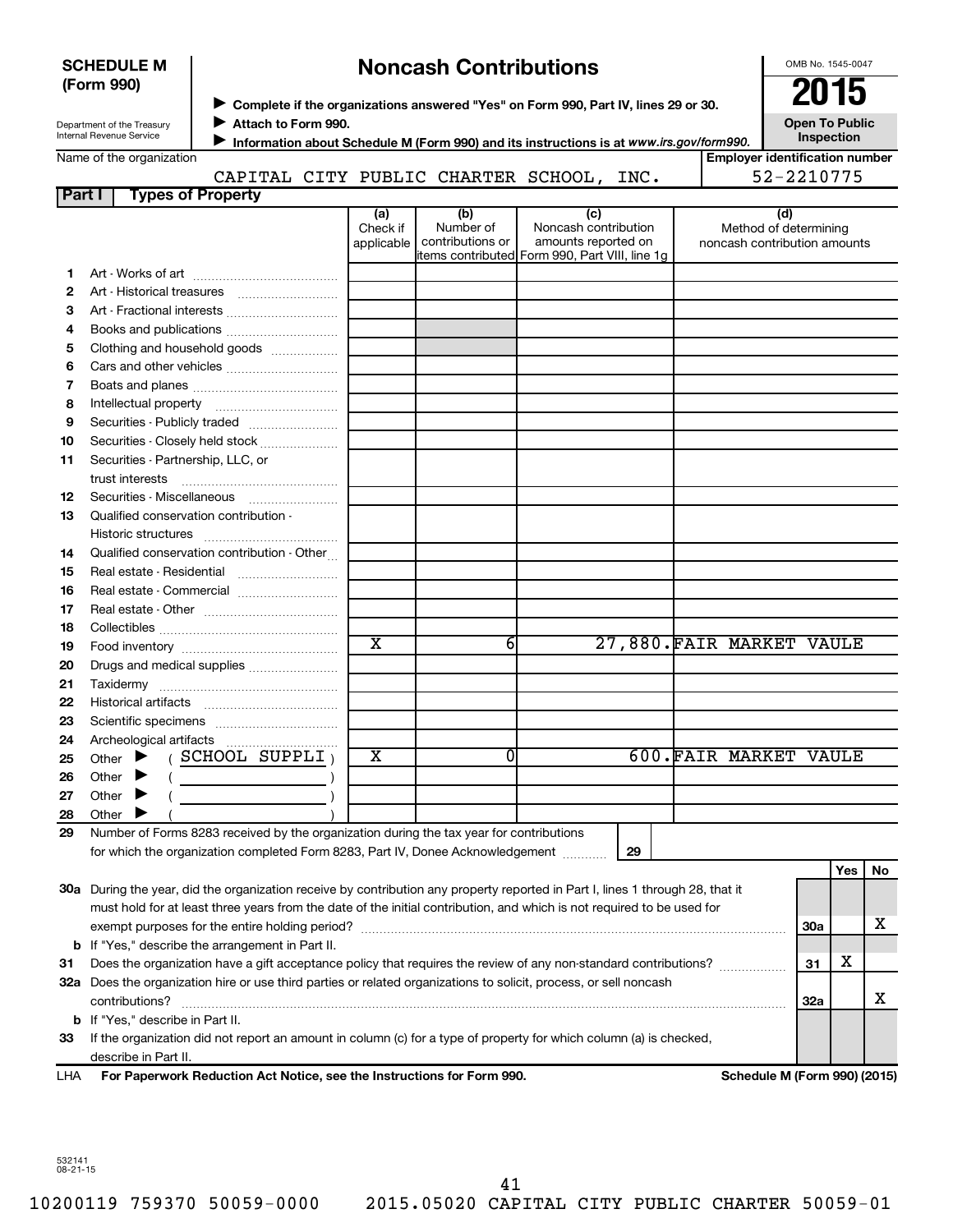|                | Schedule M (Form 990) (2015) CAPITAL CITY PUBLIC CHARTER SCHOOL, INC. |  |  |  | 52-2210775                                                                                                                             | Page 2 |
|----------------|-----------------------------------------------------------------------|--|--|--|----------------------------------------------------------------------------------------------------------------------------------------|--------|
| <b>Part II</b> |                                                                       |  |  |  | Supplemental Information. Provide the information required by Part I, lines 30b, 32b, and 33, and whether the organization             |        |
|                | this part for any additional information.                             |  |  |  | is reporting in Part I, column (b), the number of contributions, the number of items received, or a combination of both. Also complete |        |

| 532142 08-21-15 |             | Schedule M (Form 990) (2015) |
|-----------------|-------------|------------------------------|
|                 | $4\sqrt{2}$ |                              |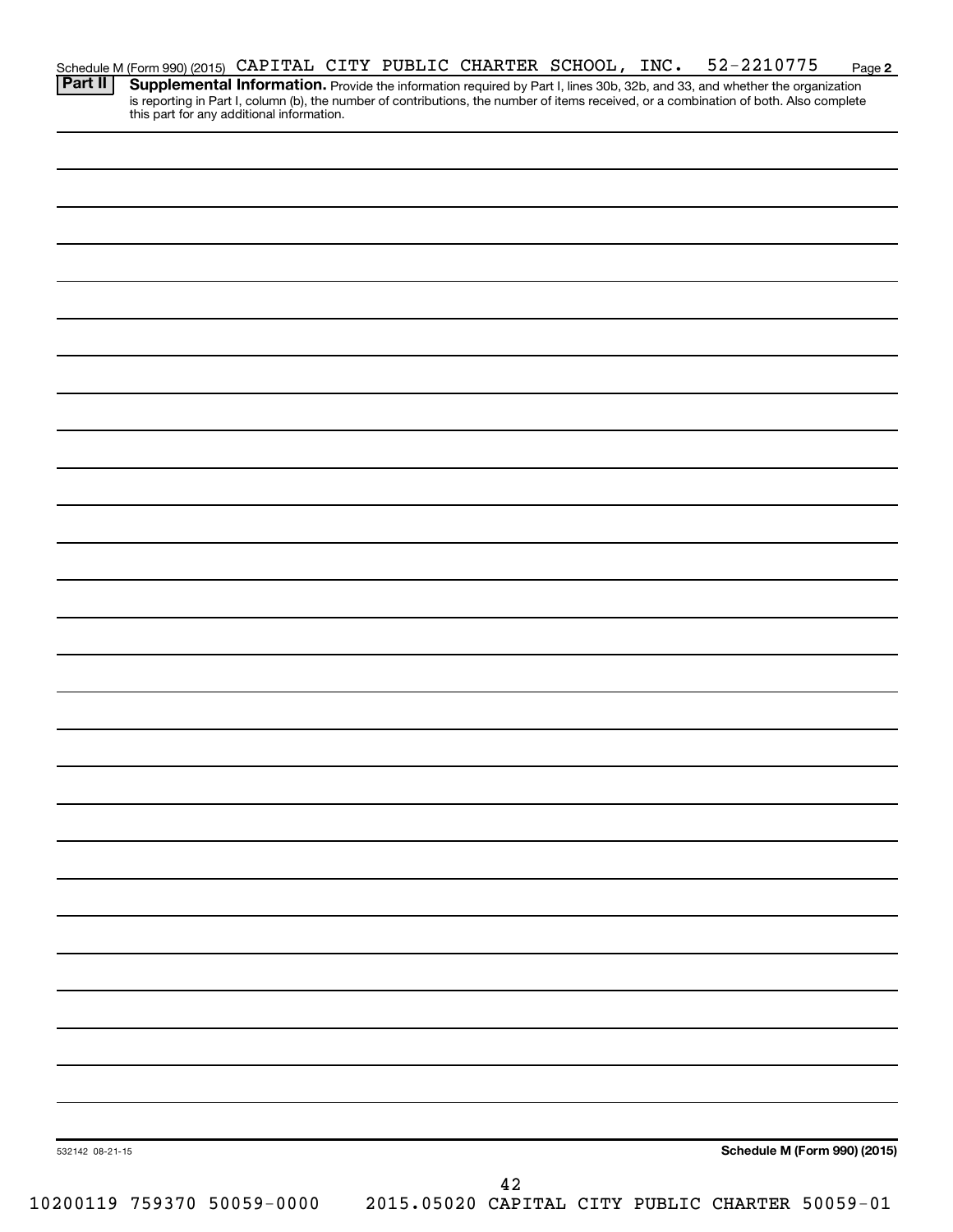| Supplemental Information to Form 990 or 990-EZ<br><b>SCHEDULE O</b><br>Complete to provide information for responses to specific questions on<br>(Form 990 or 990-EZ)<br>Form 990 or 990-EZ or to provide any additional information.<br>Attach to Form 990 or 990-EZ.<br>Department of the Treasury<br>Information about Schedule O (Form 990 or 990-EZ) and its instructions is at WWW.irs.gov/form990.<br>Internal Revenue Service | OMB No. 1545-0047<br><b>Open to Public</b><br><b>Inspection</b> |  |  |  |  |  |  |  |
|---------------------------------------------------------------------------------------------------------------------------------------------------------------------------------------------------------------------------------------------------------------------------------------------------------------------------------------------------------------------------------------------------------------------------------------|-----------------------------------------------------------------|--|--|--|--|--|--|--|
| Name of the organization<br>CAPITAL CITY PUBLIC CHARTER SCHOOL, INC.                                                                                                                                                                                                                                                                                                                                                                  | <b>Employer identification number</b><br>52-2210775             |  |  |  |  |  |  |  |
| FORM 990, PART I, LINE 1, DESCRIPTION OF ORGANIZATION MISSION:                                                                                                                                                                                                                                                                                                                                                                        |                                                                 |  |  |  |  |  |  |  |
| DEVELOP CREATIVITY, CRITICAL THINKING, PROBLEM-SOLVING SKILLS, AND                                                                                                                                                                                                                                                                                                                                                                    |                                                                 |  |  |  |  |  |  |  |
| ACHIEVE A DEEP UNDERSTANDING OF COMPLEX SUBJECTS, WHILE ACQUIRING A<br>LOVE OF LEARNING AND A STRONG SENSE OF COMMUNITY AND CHARACTER.                                                                                                                                                                                                                                                                                                |                                                                 |  |  |  |  |  |  |  |
|                                                                                                                                                                                                                                                                                                                                                                                                                                       |                                                                 |  |  |  |  |  |  |  |
|                                                                                                                                                                                                                                                                                                                                                                                                                                       |                                                                 |  |  |  |  |  |  |  |
| FORM 990, PART III, LINE 1, DESCRIPTION OF ORGANIZATION MISSION:                                                                                                                                                                                                                                                                                                                                                                      |                                                                 |  |  |  |  |  |  |  |
| COMMUNITY AND CHARACTER.                                                                                                                                                                                                                                                                                                                                                                                                              |                                                                 |  |  |  |  |  |  |  |
|                                                                                                                                                                                                                                                                                                                                                                                                                                       |                                                                 |  |  |  |  |  |  |  |
|                                                                                                                                                                                                                                                                                                                                                                                                                                       |                                                                 |  |  |  |  |  |  |  |
| FORM 990, PART VI, SECTION B, LINE 11:                                                                                                                                                                                                                                                                                                                                                                                                |                                                                 |  |  |  |  |  |  |  |
| THE 990 IS PROVIDED TO THE BOARD PRIOR TO FILING. BOARD MEMBERS<br>A COPY OF                                                                                                                                                                                                                                                                                                                                                          |                                                                 |  |  |  |  |  |  |  |
| HAVE AN OPPORTUNITY TO REVIEW, BUT RESPONSE FROM THE BOARD IS NOT NECESSARY                                                                                                                                                                                                                                                                                                                                                           |                                                                 |  |  |  |  |  |  |  |
|                                                                                                                                                                                                                                                                                                                                                                                                                                       |                                                                 |  |  |  |  |  |  |  |
| FOR FILING.                                                                                                                                                                                                                                                                                                                                                                                                                           |                                                                 |  |  |  |  |  |  |  |
|                                                                                                                                                                                                                                                                                                                                                                                                                                       |                                                                 |  |  |  |  |  |  |  |
| FORM 990, PART VI, SECTION B, LINE 12C:                                                                                                                                                                                                                                                                                                                                                                                               |                                                                 |  |  |  |  |  |  |  |
| ALL BOARD MEMBERS ARE REQUIRED TO DISCLOSE ANNUALLY ANY TYPE OF FINANCIAL                                                                                                                                                                                                                                                                                                                                                             |                                                                 |  |  |  |  |  |  |  |
| ARANGEMENT THAT COULD GIVE RISE TO CONFLICTS OF INTEREST, SUCH AS LIST OF                                                                                                                                                                                                                                                                                                                                                             |                                                                 |  |  |  |  |  |  |  |
| FAMILY MEMBERS, SUBSTANTIAL BUSINESS OR INVESTMENT HOLDINGS AND OTHER                                                                                                                                                                                                                                                                                                                                                                 |                                                                 |  |  |  |  |  |  |  |
| TRANSACTIONS OR AFFILIATIONS WITH BUSINESSES AND OTHER ORGANIZATIONS OR                                                                                                                                                                                                                                                                                                                                                               |                                                                 |  |  |  |  |  |  |  |
|                                                                                                                                                                                                                                                                                                                                                                                                                                       |                                                                 |  |  |  |  |  |  |  |
| THOSE OF FAMILY MEMBERS.                                                                                                                                                                                                                                                                                                                                                                                                              |                                                                 |  |  |  |  |  |  |  |
|                                                                                                                                                                                                                                                                                                                                                                                                                                       |                                                                 |  |  |  |  |  |  |  |
| FORM 990, PART VI, SECTION B, LINE 15:                                                                                                                                                                                                                                                                                                                                                                                                |                                                                 |  |  |  |  |  |  |  |
|                                                                                                                                                                                                                                                                                                                                                                                                                                       |                                                                 |  |  |  |  |  |  |  |

THE COMPENSATION OF THE ORGANIZATION'S, EXECUTIVE DIRECTOR, OFFICERS AND KEY EMPLOYEES IS DETERMINED BY THE BOARD OF TRUSTEES OR THE DCPSB SALARY SCALE FOR COMPENSATION FOR COMPARABLE POSITIONS.

532211 09-02-15 LHA For Paperwork Reduction Act Notice, see the Instructions for Form 990 or 990-EZ. Schedule O (Form 990 or 990-EZ) (2015) FORM 990, PART VI, SECTION C, LINE 19: 10200119 759370 50059-0000 2015.05020 CAPITAL CITY PUBLIC CHARTER 50059-01 43